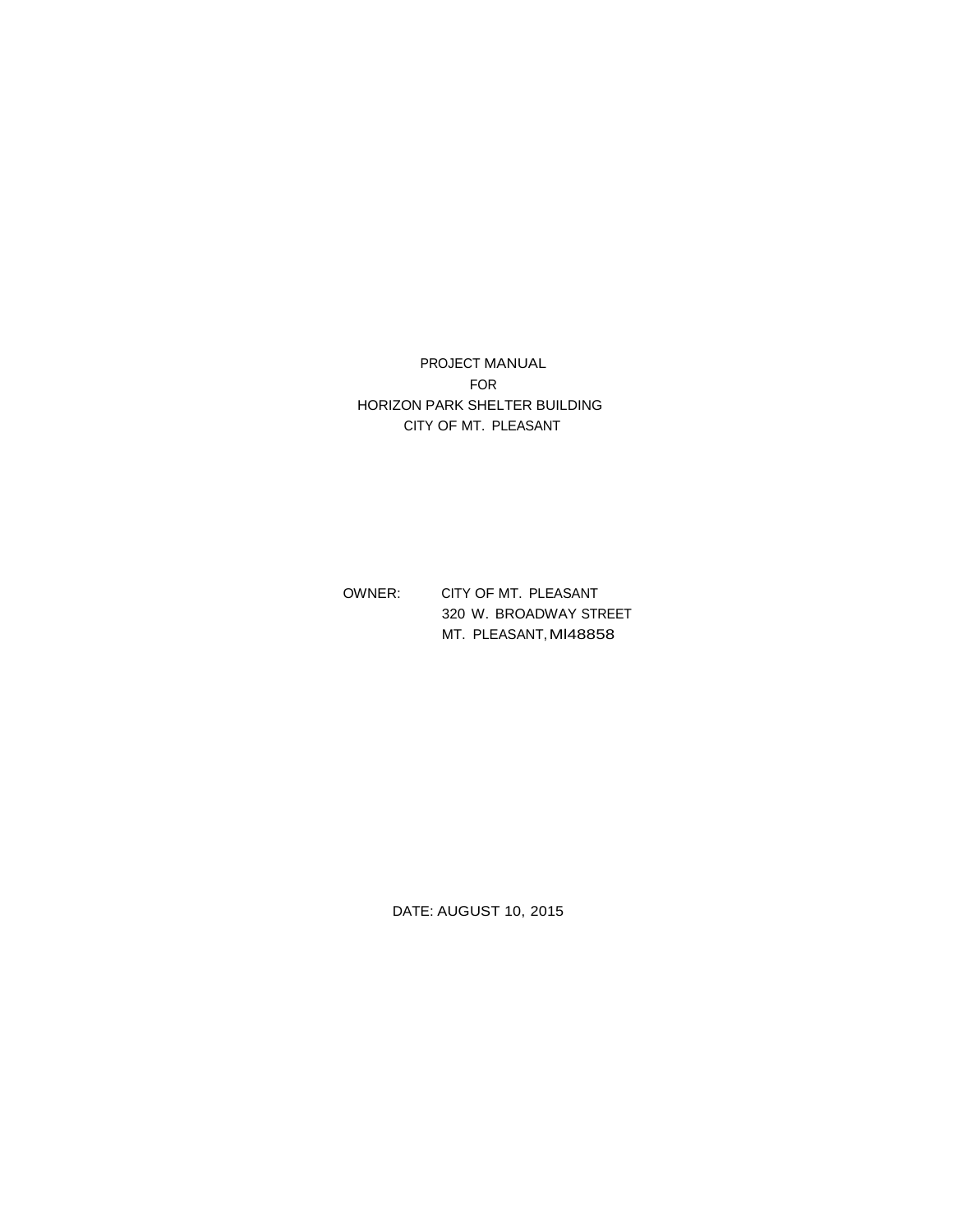## **CONTENTS**

#### BID FORMS

- 1 Bid Advertisement
- 2 Instructions to Bidders
- 3 Bid Form
- 4 Notice of Award
- 5 Agreement
- 6 Notice to Proceed
- 7 Application for Payment
- 8 Certificate of Substantial Completion
- 9 Work Change Directive
- 10 Change Order
- 11 Field Order

#### CONDITIONS OF CONTRACT

General Conditions

#### **SPECIFICATIONS**

 Materials and Equipment Schedule Requirements Construction Facilities and Temporary Controls Maintaining Traffic Mobilization Construction Staking by Contractor Cleanup and Restoration Pavement Removal Excavating, Filling, and Grading Soil Erosion and Sedimentation Control Granular Base Concrete Curb and Gutter, Sidewalk, and Driveways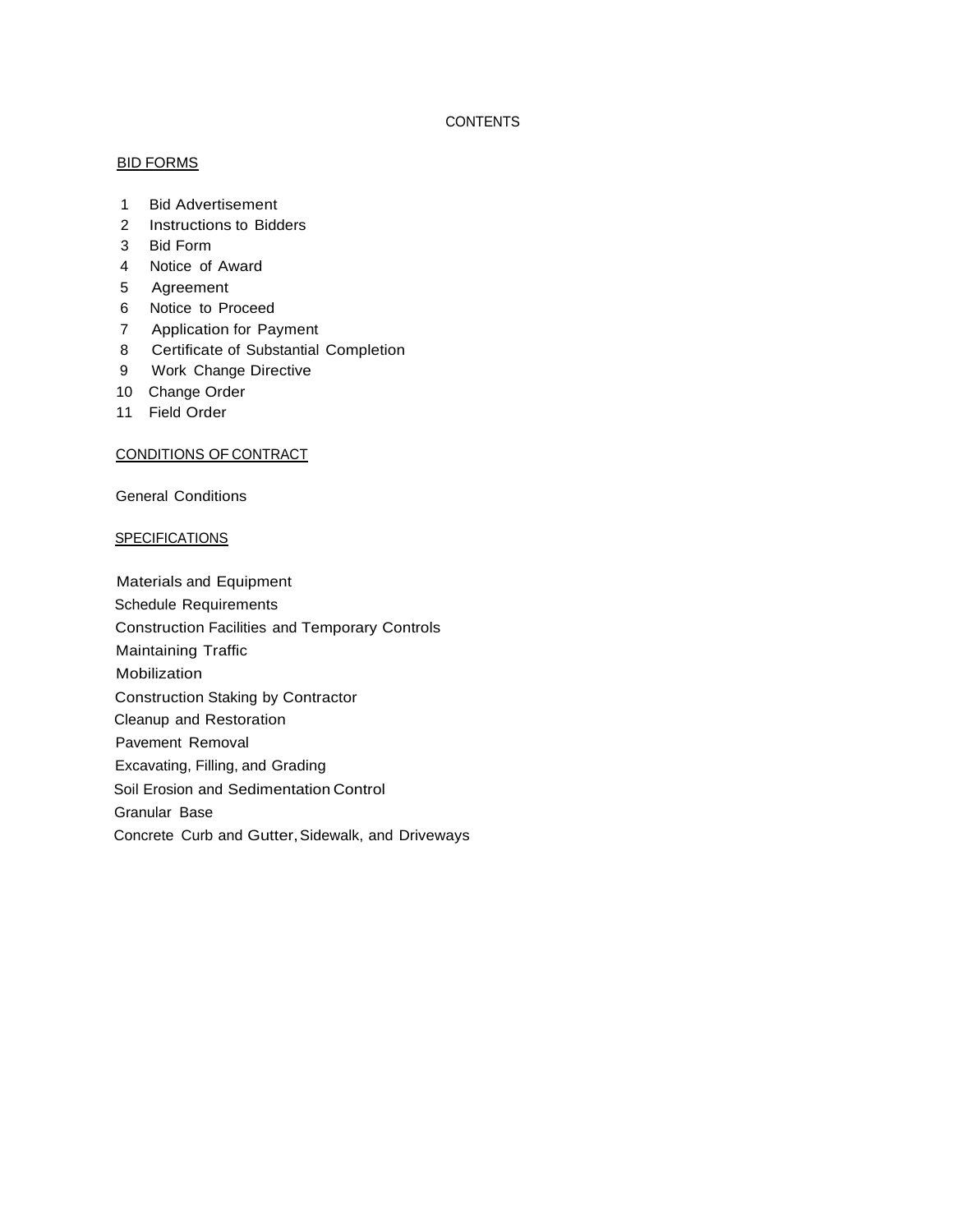## **NOTICE TO BIDDERS**

## **Horizon Park**

## **Shelter Building**

## **August 2013**

The City of Mt. Pleasant is requesting sealed Bids at the Office of the City Clerk, City Hall, 320 W. Broadway St., Mt. Pleasant, MI 48858 until 1:30 pm on September 1, 2015, at which time and place the bids will be publicly opened and read. All bids shall be submitted in a sealed envelope, plainly marked "Horizon Park Shelter Building Project 2015."

Proposals are solicited for complete construction of a Picnic Shelter Building connected to an existing City Park Restroom per plans and specifications encompassing:

- 2,560 Sft 4" Concrete shelter slab matching existing walkway around restroom
	- 64 Sft Masonry wall matching existing Restroom design
- 1,792 Sft Open air shelter matching existing restroom elevation and features
	- 160 Sft Storage/concession room

Basic Plumbing and Electrical tie into existing restroom.

To view and download complete plans and specifications at no charge, visit the City of Mt. Pleasant website at [www.mt-pleasant.org/bids](http://www.mt-pleasant.org/bids) or for a non-refundable fee of \$25.00 at the Department of Parks and Public Spaces, 320 W. Broadway Street, Mt. Pleasant, Michigan 48858, Monday through Friday, 8:00 a.m. to 4:30 p.m. A non-refundable \$30.00 fee is required for plans and specifications that are mailed.

A mandatory pre-bid meeting will be held Thursday, August 20, 2015 at 1:30 p.m. at Horizon Park, 1535 Sweeney St, Mt. Pleasant, MI 48858. All interested bidders must promptly attend this pre-bid conference to have their bid considered valid.

The City of Mt. Pleasant reserves the right to accept or reject any or all bids and award the contract to other than the lowest bidder, to waive any irregularities or technicality in any proposal in the best interest of the City.

Chris Bundy Jeremy Howard

Director of Parks & Public Spaces City Clerk

(989) 779-5328

Owner: City of Mt. Pleasant

Dated: August, 2015

+ + END OF ADVERTISEMENT FOR BIDS++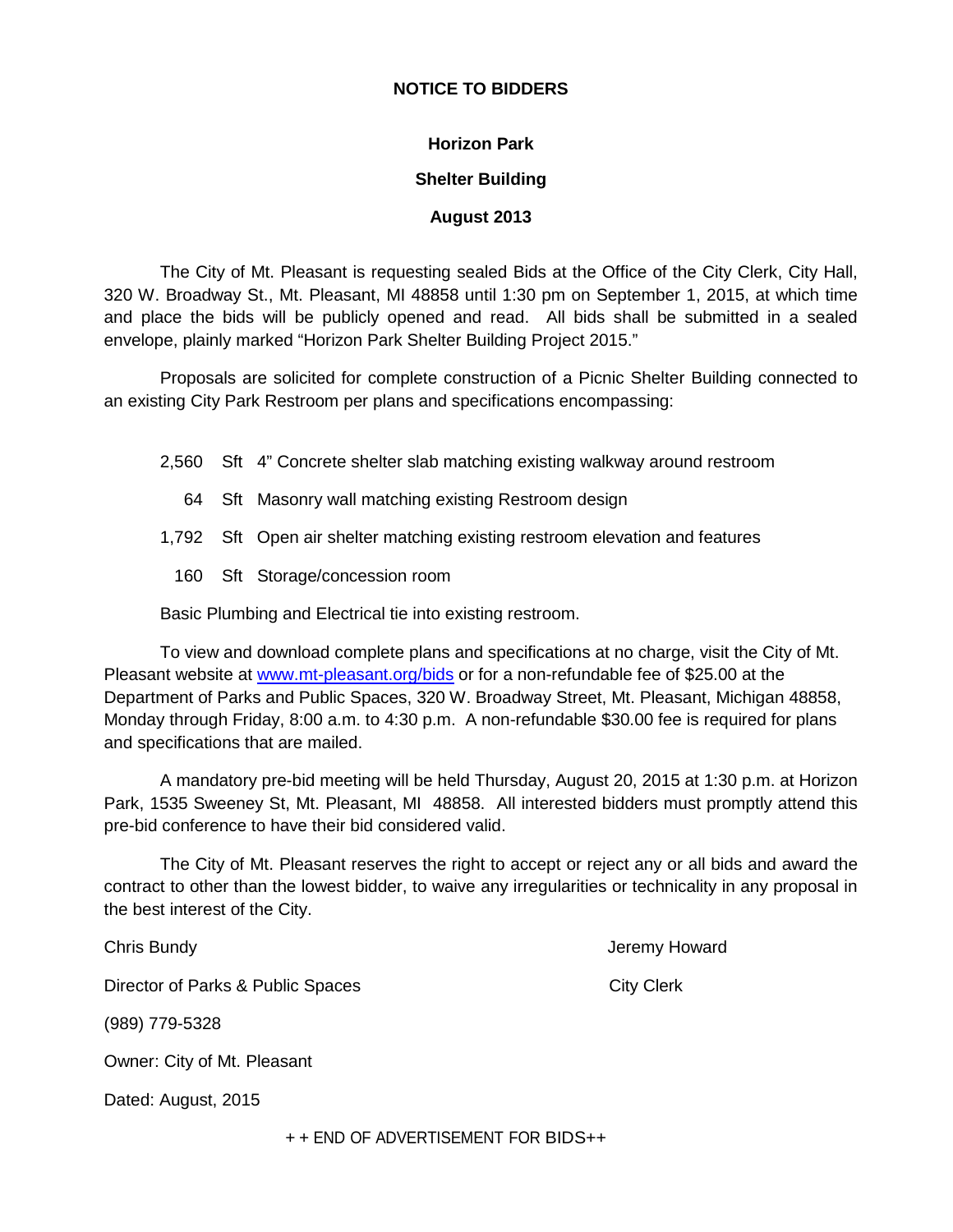#### INSTRUCTIONS TO BIDDERS

#### DEFINED TERMS

- A. Issuing Office -City of Mt. Pleasant hereafter known as "Owner"
- B. Bidder- The individual or entity who submits a Bid directly to The City.
- C. Successful Bidder- The responsible Bidder submitting a responsive Bid to whom The City of Mt. Pleasant makes an award.

#### BIDDER QULIFICATIONS

To demonstrate Bidder's qualifications after submitting its Bid and within

3 days of Owner's request, Bidder shall submit (a) written evidence establishing its qualifications such as financial data, previous experience, and present commitments, and (b) the following additional information:

- A. Evidence of Bidder's authority to do business in the state where the Project is located.
- B. Bidder's state or other contractor license number, if applicable.
- C. Subcontractor information
- D. Other information regarding qualifications

A Bidder's failure to submit required qualification information within the times indicated may disqualify Bidder from receiving an award of the Contract.

Bidder is advised to carefully review those portions of the Bid Form requiring Bidder's representations and certifications.

#### SITE CONDITIONS

#### *Site and Other Areas*

A. The Site is identified in the Bidding Documents. By definition, the Site includes rights-ofway, easements, and other lands furnished by Owner for the use of the Contractor. Any additional lands required for temporary construction facilities, construction equipment, or storage of materials and equipment, and any access needed for such additional lands, are to be obtained and paid for by Contractor.

#### *Existing Site Conditions*

- A. Physical site Conditions
	- 1. The Supplementary Conditions identify:
		- a. those reports known to Owner of explorations and tests of subsurface conditions at or adjacent to the Site.
		- b. those drawings known to Owner of physical conditions relating to existing surface or subsurface structures at the Site (except Underground Facilities).
		- c. reports and drawings known to Owner relating to Hazardous Environmental Conditions that have been identified at or adjacent to the Site.
		- d. Technical Data contained in such reports and drawings.
	- 2. Owner will make copies of reports and drawings referenced above available to any Bidder on request. These reports and drawings are not part of the Contract Documents,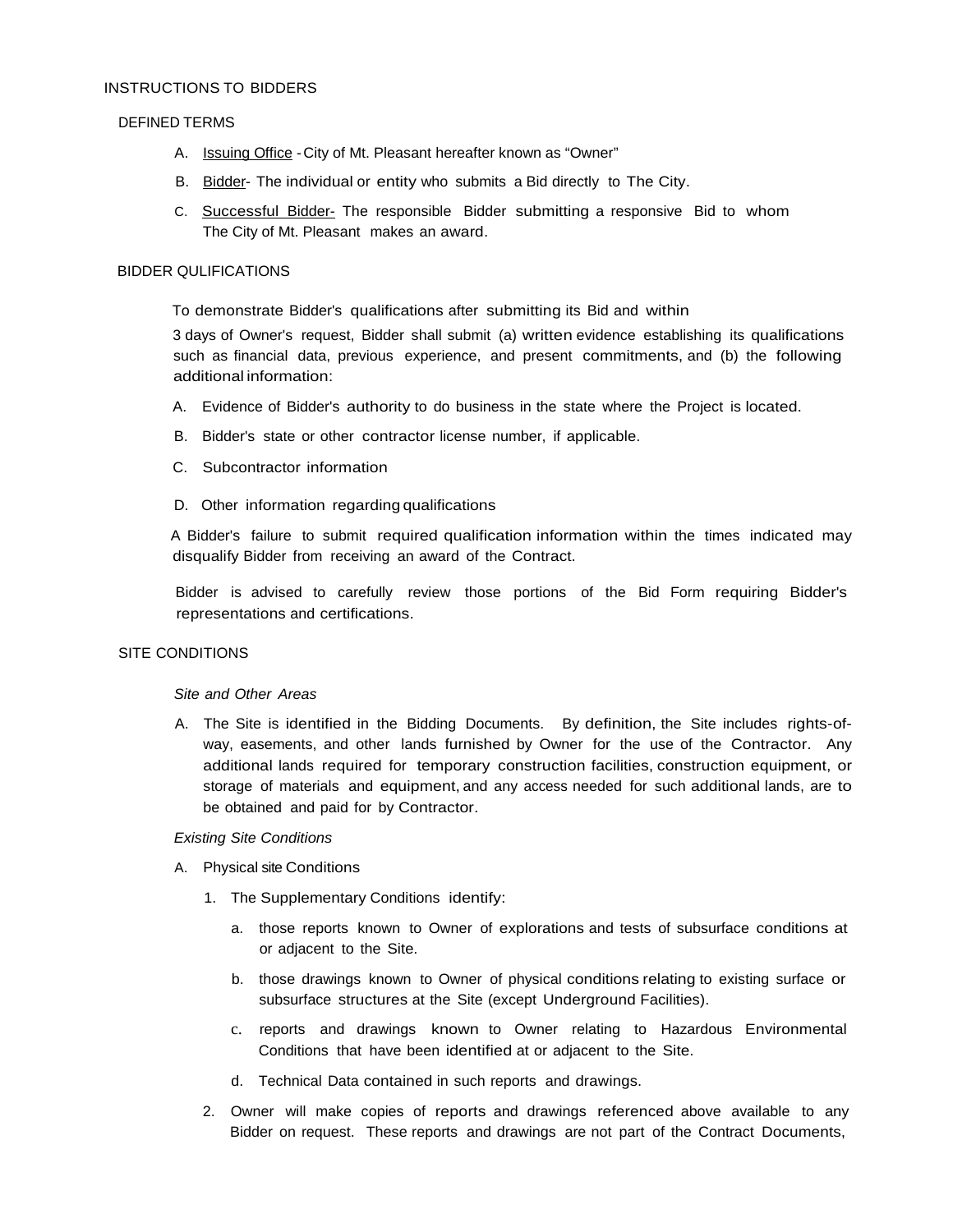but the Technical Data contained therein upon whose accuracy Bidder is entitled to rely, as provided in the General Conditions, has been identified and established in the Supplementary Conditions. Bidder is responsible for any interpretation or conclusion Bidder draws from any Technical Data or any other data, interpretations, opinions, or information contained in such reports or shown or indicated in such drawings.

B. Underground Facilities: Information and data shown or indicated in the Bidding Documents with respect to existing Underground Facilities at or contiguous to the Site are set forth in the Contract Documents and are based upon information and data furnished to Owner.

#### *Site Visit and Testing*

- A. Bidder shall conduct a Site visit prior to submitting a bid, and shall not disturb any ongoing operations at the Site.
- B. Bidder is not required to conduct any subsurface testing, or exhaustive investigations of Site conditions.
- C. On request, and to the extent Owner has control over the Site, and schedule permitting, the Owner will provide Bidder access to the Site to conduct such additional examinations, investigations, explorations, tests, and studies as Bidder deems necessary for preparing and submitting a successful Bid. Owner will not have any obligation to grant such access if doing so is not practical because of existing operations, security or safety concerns, or restraints on Owner's authority regarding the Site.
- D. Bidder shall comply with all applicable Laws and Regulations regarding excavation and location of utilities, obtain all permits, and comply with all terms and conditions established by Owner or by property owners or other entities controlling the Site with respect to schedule, access, existing operations, security, liability insurance, and applicable safety programs.
- E. Bidder shall fill all holes and clean up and restore the Site to its former condition upon completion of such explorations,investigations,tests, and studies.

#### BIDDER'S REPRESENTATIONS

It is the responsibility of each Bidder before submitting a Bid to:

- A. examine carefully the Bidding Documents, and any data and reference items identified in the Bidding Documents;
- B. visit the Site, conduct a thorough, visual examination of the Site and adjacent areas, and become familiar with and satisfy itself as to the general, local, and Site conditions that may affect cost, progress, and performance of the Work;
- C. become familiar with and satisfies itself as to all Laws and Regulations that may affect cost, progress, and performance of the Work;
- D. carefully study all: (1) reports of explorations and tests of subsurface conditions at or adjacent to the Site and all drawings of physical conditions relating to existing surface or subsurface structures at the Site that have been identified in the Supplementary Conditions, if any, especially with respect to Technical Data in such reports and drawings, and {2)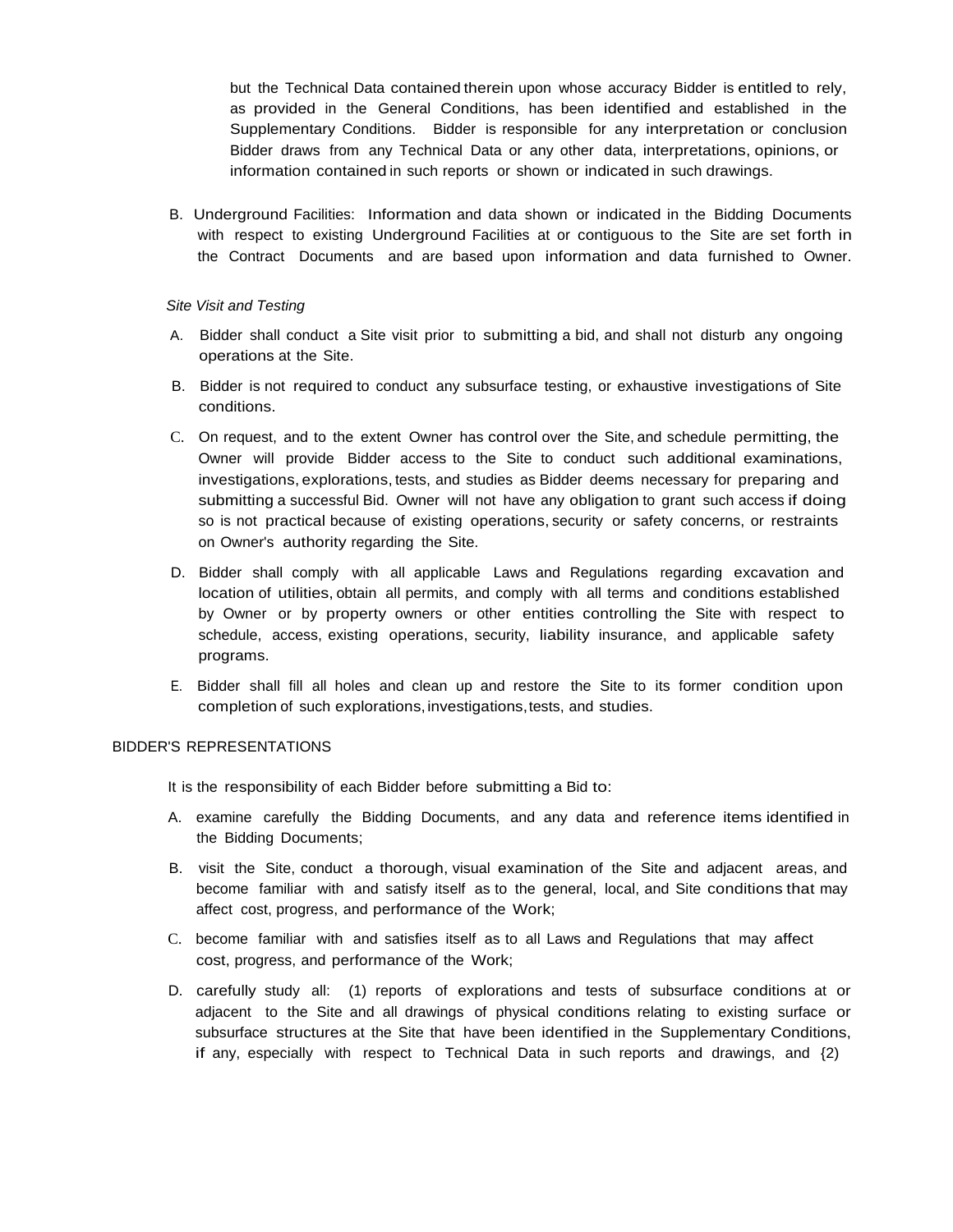reports and drawings relating to Hazardous Environmental Conditions, if any, at or adjacent to the Site that have been identified;

- E. agree, based on the information and observations referred to in the preceding paragraph, that at the time of submitting its Bid no further examinations, investigations, explorations, tests, studies, or data are necessary for the determination of its Bid for performance of the Work at the price bid and within the times required, and in accordance with the other terms and conditions of the Bidding Documents;
- F. become aware of the general nature of the work to be performed by Owner and others at the Site that relates to the Work as indicated in the Bidding Documents;
- G. promptly give Owner written notice of all conflicts, errors, ambiguities, or discrepancies that Bidder discovers in the Bidding Documents and confirm that the written resolution thereof by Engineer is acceptable to Bidder;
- H. determine that the Bidding Documents are generally sufficient to indicate and convey understanding of all terms and conditions for the performance and furnishing of the Work; and
- I. agree that the submission of a Bid will constitute a representation by Bidder that Bidder has complied with every requirement of this Article, the Bid and all prices in the Bid are premised upon performing and furnishing the Work required by the Bidding Documents.

#### PRE-BID CONFERENCE

A pre-Bid conference will be held at the time and location stated in the invitation or advertisement to bid. Representatives of Owner and Engineer will be present to discuss the Project. Bidders are required to attend and participate in the conference. Owner will transmit to all prospective Bidders of record necessary in response to questions arising at the conference. Oral statements may not be relied upon and will not be binding or legally effective.

#### INTERPRETATIONS AND ADDENDA

All questions about the meaning or intent of the Bidding Documents are to be submitted to Owner in writing. Interpretations or clarifications considered necessary in response to such questions will be issued by Addenda delivered to all parties recorded as having received the Bidding Documents. Questions received less than seven days prior to the date for opening of Bids may not be answered. Only questions answered by Addenda will be binding. Oral and other interpretations or clarifications will be without legal effect.

Addenda may be issued to clarify, correct, supplement, or change the Bidding Documents.

#### BID SECURITY- Not Required For This Contract

#### CONTRACT TIMES

The number of days within which, the Work is to be substantially completed and ready for final payment are identified in the Agreement.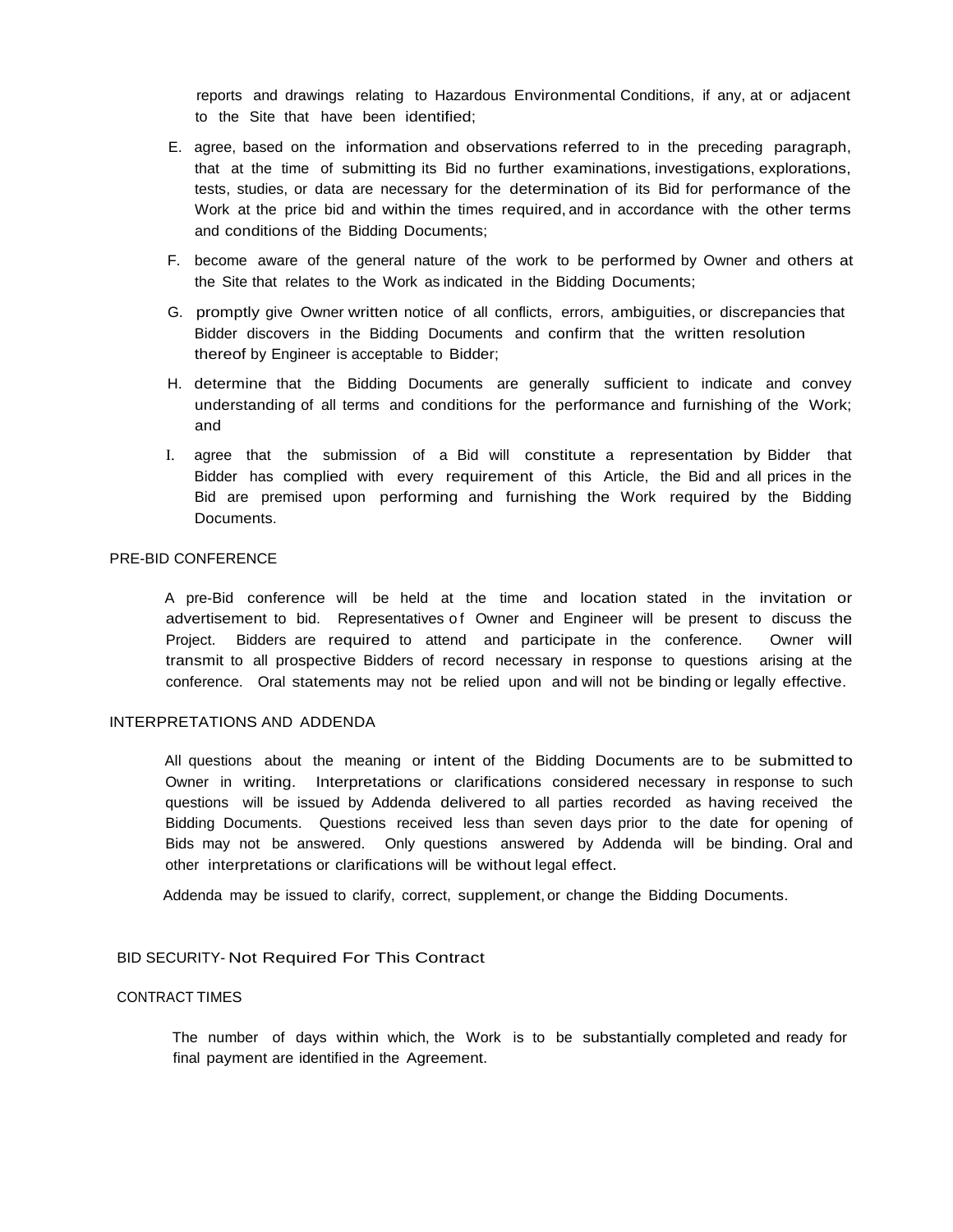#### LIQUIDATED DAMAGES

 Provisions for liquidated damages, if any, for failure to timely attain a Milestone, Substantial Completion, or completion of the Work in readiness for final payment, are identified in the Agreement.

#### SUBSTITUTIONS

 The Contract for the Work, as awarded, will be on the basis of materials and equipment specified or described in the Bidding Documents without consideration during the bidding and Contract award process of possible substitute or equal items. In cases in which the Contract allows the Contractor to request Owner authorize the use of a substitute or equal item will not be considered until after the Effective Date of the Contract.

All prices that Bidder sets forth in its Bid shall be based on the presumption that the Contractor will furnish the materials and equipment specified or described in the Bidding Documents, as supplemented by Addenda.

#### SUBCONTRACTORS

 The Successful Bidder, and any other Bidder so requested, shall within five days after Bid opening,submit to Owner a list of the Subcontractors or Suppliers proposed for Work.

#### PREPARATION OF BID

The Bid Form is included with the Bidding Documents.

- A. All blanks on the Bid Form shall be completed in ink or typed and the Bid Form signed in ink. Erasures or alterations shall be initialed in ink by the person signing the Bid Form. A Bid price shall be indicated for each section, Bid item, alternate, adjustment unit price item,and unit price item listed therein.
- B. If the Bid Form expressly indicates that submitting pricing on a specific alternate item is optional, and Bidder elects to not furnish pricing for such optional alternate item, then Bidder may enter the words "No Bid" or "Not Applicable."

#### BASIS OF BID

#### *Base Bid with Alternates*

- A. Bidders shall submit a Bid on a lump sum basis for the base Bid and include a separate price for each alternate described in the Bidding Documents and as provided for in the Bid Form. The price for each alternate will be the amount added to or deleted from the base Bid if Owner selects the alternate.
- B. In the comparison of Bids, alternates will be applied in the same order of priority as listed in the Bid Form.

## SUBMITTLE OF BID

 The Bid Form is to be completed and submitted with the Bid security and the other documents required.

A Bid shall be received no later than the date and time prescribed and at the place indicated in the advertisement or invitation to bid and shall be enclosed in a plainly marked package with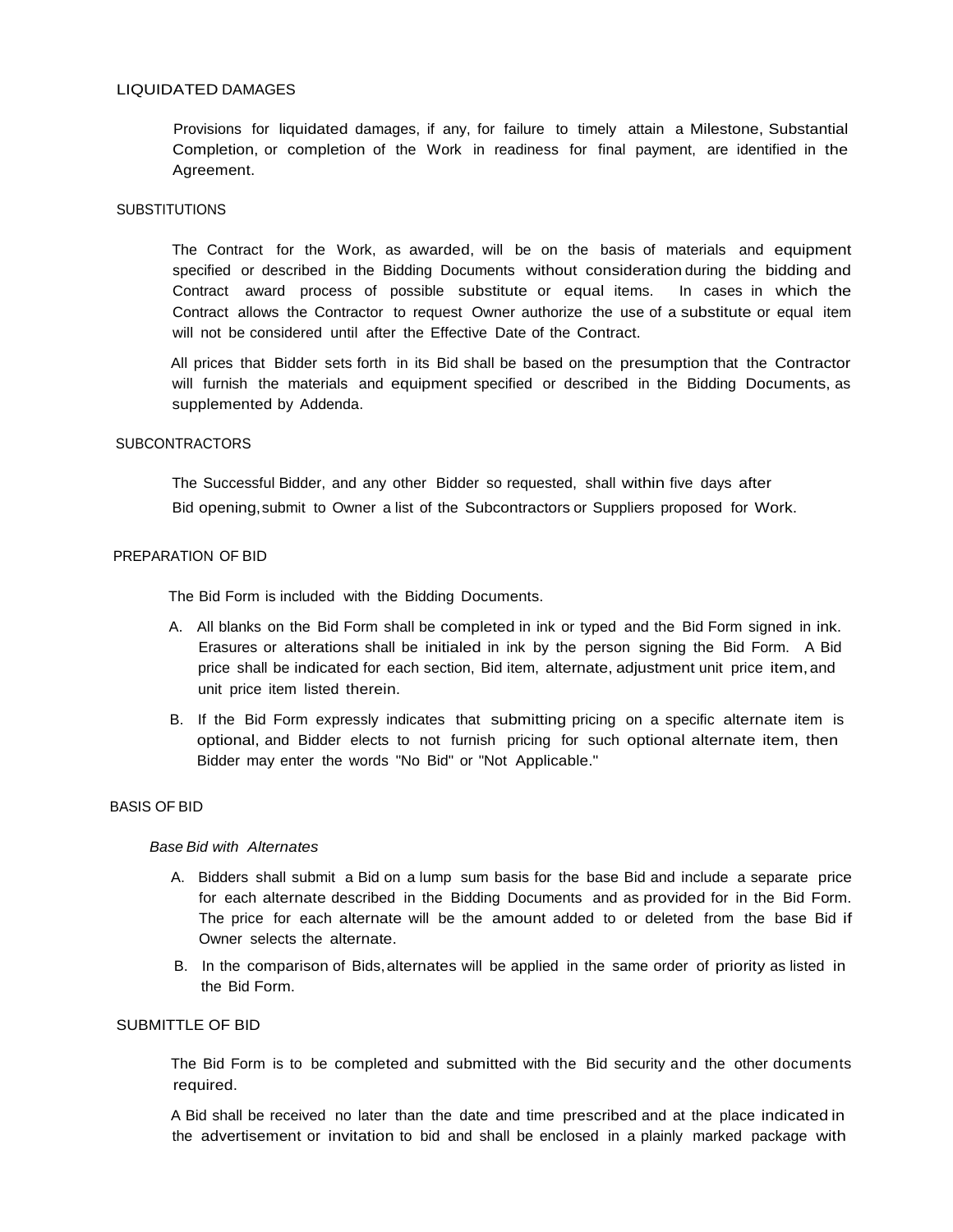the Project title (and, if applicable, the designated portion of the Project for which the Bid is submitted), the name and address of Bidder, and shall be accompanied by the Bid security and other required documents. If a Bid is sent by mail or other delivery system, the sealed envelope containing the Bid shall be enclosed in a separate package plainly marked on the outside with the notation "BID ENCLOSED." A mailed Bid shall be addressed to City of Mt. Pleasant, 320 W. Broadway Street, Mt. Pleasant, Ml 48858.

Bids received after the date and time prescribed for the opening of bids, or not submitted at the correct location or in the designated manner, will not be accepted and will be returned to the Bidder unopened.

#### WITHDRAWAL OR MODIFICATION OF BID

 A Bid may be withdrawn by an appropriate document duly executed in the same manner that a Bid must be executed and delivered to the place where Bids are to be submitted prior to the date and time for the opening of Bids. Upon receipt of such notice, the unopened Bid will be returned to the Bidder.

If a Bidder wishes to modify its Bid prior to Bid opening, Bidder must withdraw its initial Bid in the manner specified in Paragraph 16.01and submit a new Bid prior to the date and time for the opening of Bids.

If within 24 hours after Bids are opened any Bidder files a duly signed written notice with Owner and promptly thereafter demonstrates to the reasonable satisfaction of Owner that there was a material and substantial mistake in the preparation of its Bid, that Bidder may withdraw its Bid, and the Bid security will be returned. Thereafter, if the Work is rebid, that Bidder will be disqualified from further bidding on the Work.

#### OPENING OF BIDS

 Bids will be opened at the time and place indicated in the advertisement or invitation to bid and, unless obviously non-responsive, read aloud publicly. An abstract of the amounts of the base Bids and major alternates, if any, will be made available to Bidders after the opening of Bids.

#### EVALUATION OF BIDS AND AWARD OF CONTRACT

 Owner reserves the right to reject any or all Bids, including without limitation, nonconforming, nonresponsive, unbalanced, or conditional Bids. Owner will reject the Bid of any Bidder that Owner finds, after reasonable inquiry and evaluation, to not be responsible. If Bidder purports to add terms or conditions to its Bid, takes exception to any provision of the Bidding Documents, or attempts to alter the contents of the Contract Documents for purposes of the Bid, then the Owner will reject the Bid as nonresponsive; provided that Owner also reserves the right to waive all minor informalities not involving price, time, or changes in the Work.

If Owner awards the contract for the Work, such award shall be to the responsible Bidder submitting the lowest responsive Bid.

#### *Evaluation of Bids*

- A. In evaluating Bids,Owner will consider whether or not the Bids comply with the prescribed requirements, and such alternates, unit prices, and other data, as may be requested in the Bid Form or prior to the Notice of Award.
- B. In the comparison of Bids, alternates will be applied in the same order of priority as listed in the Bid Form. To determine the Bid prices for purposes of comparison, Owner shall announce to all bidders a "Base Bid plus alternates" budget after receiving all Bids, but prior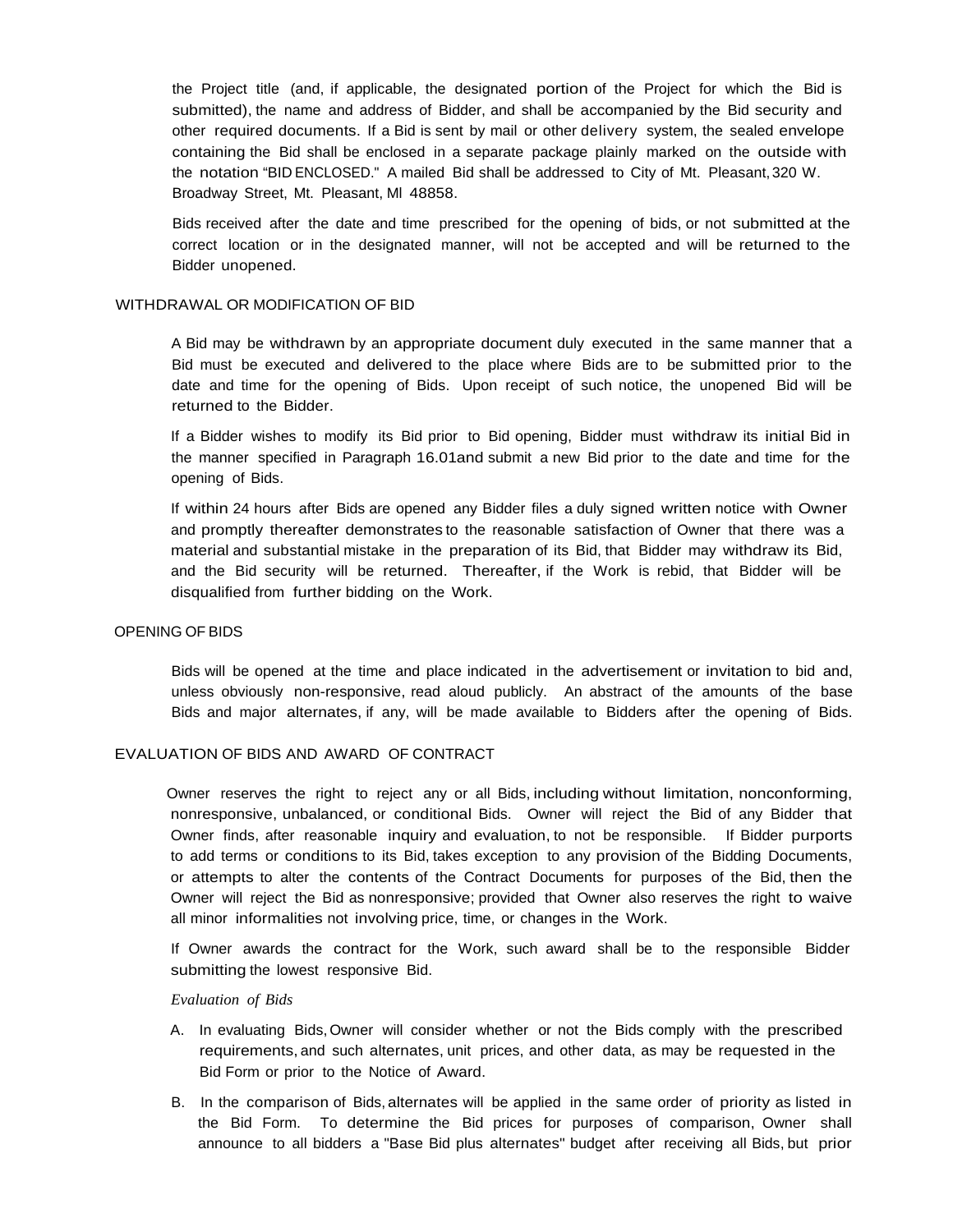to opening them. For comparison purposes alternates will be accepted, following the order of priority established in the Bid Form, until doing so would cause the budget to be exceeded. After determination of the Successful Bidder based on this comparative process and on the responsiveness, responsibility, and other factors set forth in these Instructions, the award may be made to said Successful Bidder on its base Bid and any combination of its additive alternate Bids for which Owner determines funds will be available at the time of award.

In evaluating whether a Bidder is responsible, Owner will consider the qualifications of the Bidder and may consider the qualifications and experience of Subcontractors and Suppliers proposed for those portions of the Work for which the identity of Subcontractors and Suppliers must be submitted as provided in the Bidding Documents.

Owner may conduct such investigations as Owner deems necessary to establish the responsibility, qualifications, and financial ability of Bidders and any proposed Subcontractors or Suppliers.

#### BONDS AND INSURANCE

 When the Successful Bidder delivers the Agreement (executed by Successful Bidder) to Owner, it shall be accompanied by bonds and required insurance documentation.

#### SIGNING OF AGREEMENT

 When Owner issues a Notice of Award to the Successful Bidder, it shall be accompanied by the unexecuted parts of the Agreement along with the other Contract Documents as identified in the Agreement. Within 15 days thereafter, Successful Bidder shall execute and deliver the required number of counterparts of the Agreement (and any bonds and insurance documentation required to be delivered by the Contract Documents) to Owner. Within ten days thereafter, Owner shall deliver one fully executed counterpart of the Agreement to Successful Bidder, with printed copies of the Contract Documents.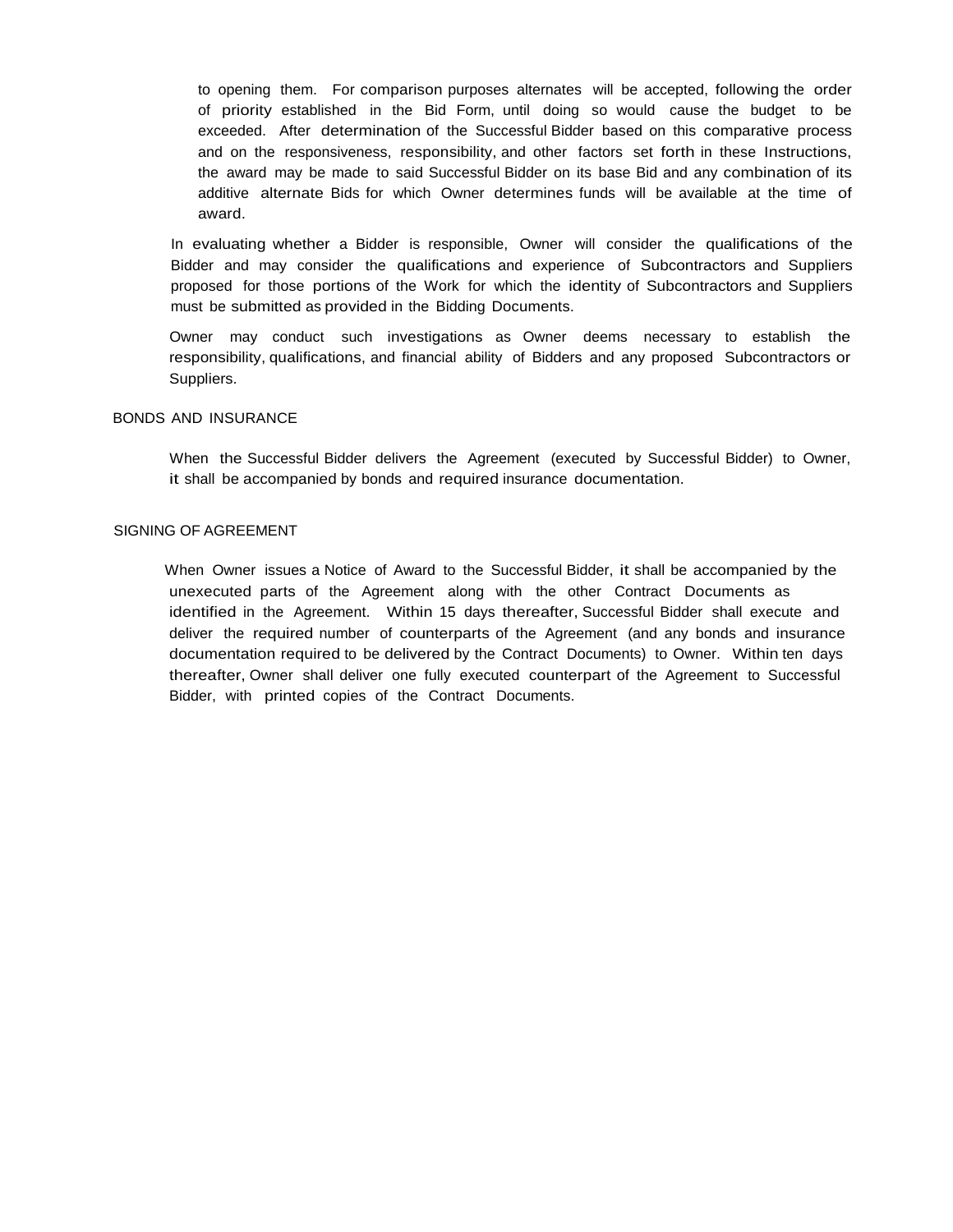#### BID FORM

#### Horizon Park Shelter Building,City of Mt. Pleasant

#### BID RECIPIENT

This Bid is submitted to:

City of Mt. Pleasant

320 W. Broadway Street

Mt. Pleasant, Ml 48858

The undersigned Bidder proposes and agrees, if this Bid is accepted, to enter into an Agreement with Owner in the form included in the Bidding Documents to perform all Work as specified or indicated in the Bidding Documents for the prices and within the times indicated in this Bid and in accordance with the other terms and conditions of the Bidding Documents.

#### BIDDER'S ACKNOWLEDGEMENTS

Bidder accepts all of the terms and conditions of the Instructions to Bidders. This Bid will remain subject to acceptance for 60 days after the Bid opening, or for such longer period of time that Bidder may agree to in writing upon request of Owner.

#### BIDDER'S REPRESENTATIONS

In submitting this Bid, Bidder represents that:

A. Bidder has examined and carefully studied the Bidding Documents, and any data and reference items identified in the Bidding Documents, and hereby acknowledges receipt of the following Addenda:

| Addendum No. | Addendum, Date |
|--------------|----------------|
|              |                |
|              |                |
|              |                |
|              |                |
|              |                |

- B. Bidder has visited the Site, conducted a thorough, alert visual examination of the Site and adjacent areas, and become familiar with and satisfied itself as to the general, locate and Site conditions that may affect cost, progress, and performance of the Work.
- C. Bidder is familiar with and has satisfied itself as to all Laws and Regulations that may affect cost, progress, and performance of the Work.
- D. Bidder has carefully studied all: (1) reports of explorations and tests of subsurface conditions at or adjacent to the Site and all drawings of physical conditions relating to existing surface or subsurface structures at the Site that have been identified in the Supplementary Conditions, if any, especially with respect to Technical Data in such reports and drawings, and (2) reports and drawings relating to Hazardous Environmental Conditions,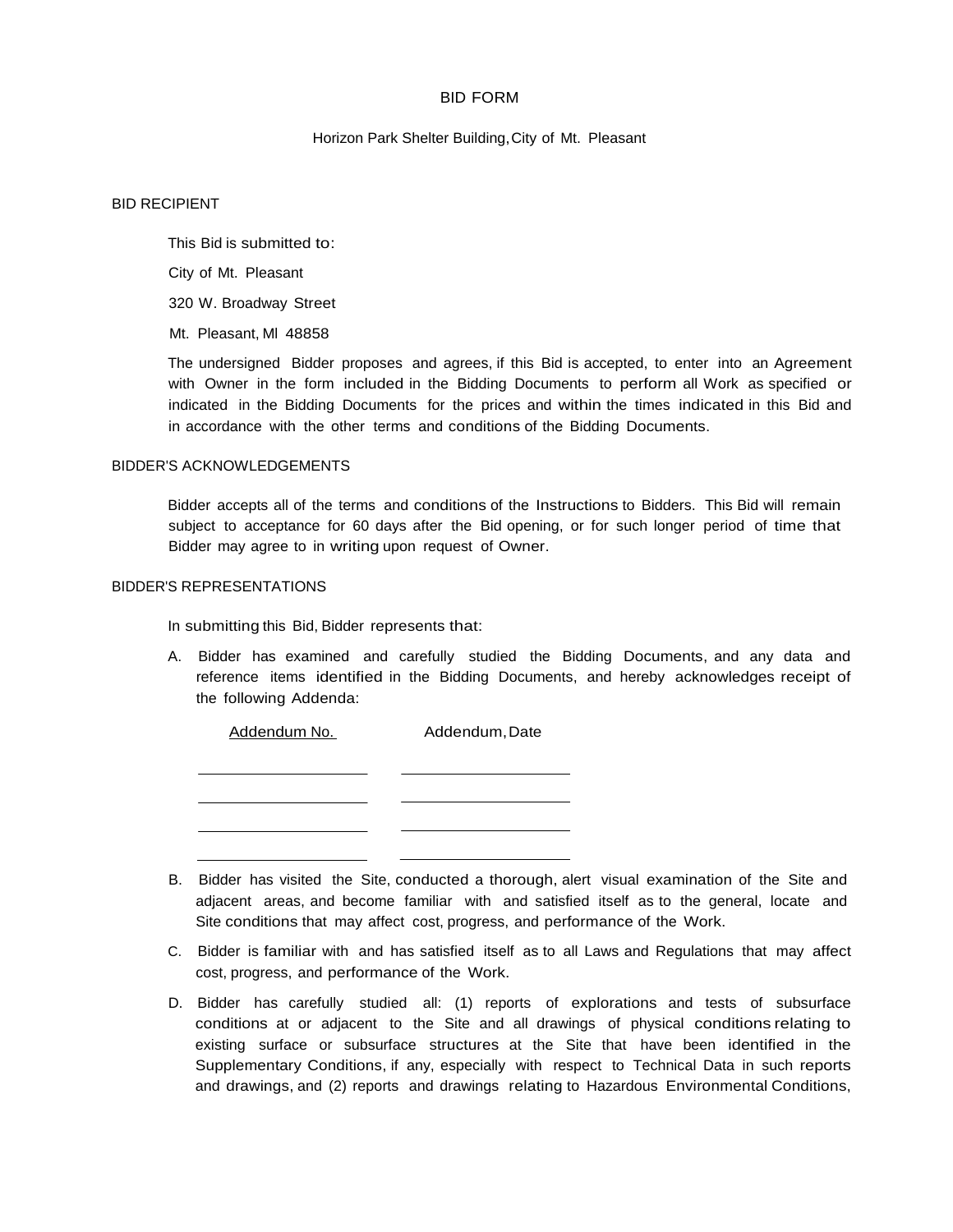if any, at or adjacent to the Site that have been identified in the Supplementary Conditions, especially with respect to Technical Data in such reports and drawings.

- E. Bidder has considered the information known to Bidder itself; information commonly known to contractors doing business in the locality of the Site; information and observations obtained from visits to the Site; the Bidding Documents; and any Site-related reports and drawings identified in the Bidding Documents, with respect to the effect of such information,observations,and documents on (1) the cost, progress, and performance of the Work; (2) the means, methods, techniques, sequences, and procedures of construction to be employed by Bidder; and (3) Bidder's safety precautions and programs.
- F. Bidder agrees, based on the information and observations referred to in the preceding paragraph, that no further examinations, investigations, explorations, tests, studies, or data are necessary for the determination of this Bid for performance of the Work at the price bid and within the times required, and in accordance with the other terms and conditions of the Bidding Documents.
- G. Bidder is aware of the general nature of work to be performed by Owner and others at the Site that relates to the Work as indicated in the Bidding Documents.
- H. Bidder has given Engineer written notice of all conflicts, errors, ambiguities, or discrepancies that Bidder has discovered in the Bidding Documents, and confirms that the written resolution thereof by Engineer is acceptable to Bidder.
- I. The Bidding Documents are generally sufficient to indicate and convey understanding of all terms and conditions for the performance and furnishing of the Work.
- J. The submission of this Bid constitutes an incontrovertible representation by Bidder that Bidder has complied with every requirement of this Article, and that without exception the Bid and all prices in the Bid are premised upon performing and furnishing the Work required by the Bidding Documents.

#### BIDDER'S CERTIFICATION

Bidder certifies that:

- A. This Bid is genuine and not made in the interest of or on behalf of any undisclosed individual or entity and is not submitted in conformity with any collusive agreement or rules of any group, association, organization,or corporation;
- B. Bidder has not directly or indirectly induced or solicited any other Bidder to submit a false or sham Bid;
- C. Bidder has not solicited or induced any individual or entity to refrain from bidding; and
- D. Bidder has not engaged in corrupt, fraudulent, collusive, or coercive practices in competing for the Contract.
	- 1. "corrupt practice" means the offering, giving, receiving, or soliciting of anything of value likely to influence the action of a public official in the bidding process;
	- 2. "fraudulent practice" means an intentional misrepresentation of facts made to influence the bidding process to the detriment of Owner, to establish bid prices at artificial noncompetitive levels, or to deprive Owner of the benefits of free & open competition;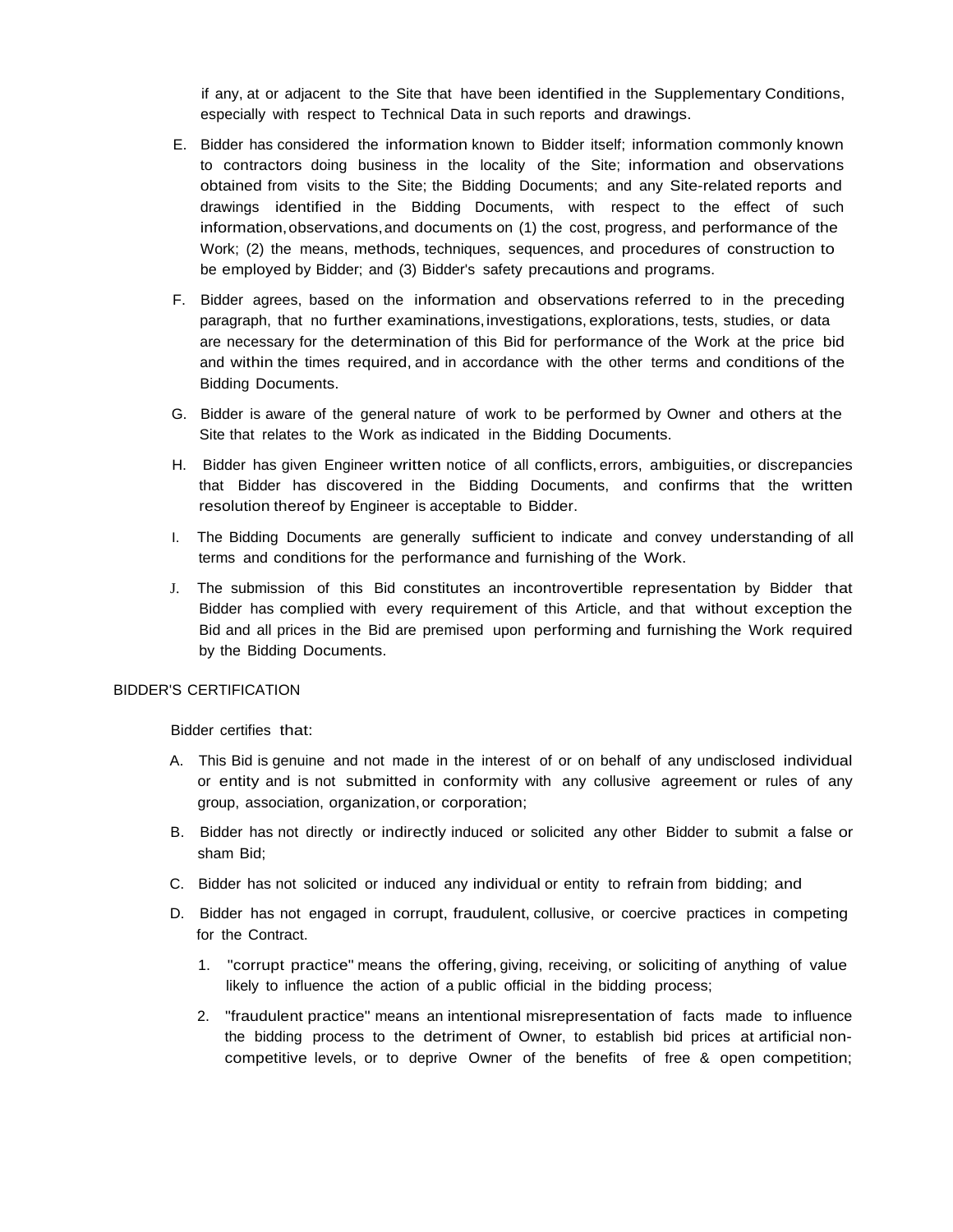- 3. "collusive practice" means a scheme or arrangement between two or more Bidders, with or without the knowledge of Owner, a purpose of which is to establish bid prices at artificial,non-competitive levels; and
- 4. "coercive practice" means harming or threatening to harm, directly or indirectly, persons or their property to influence their participation in the bidding process or affect the e execution of the Contract.

### BASIS OF BID

Bidder will complete the Work in accordance with the Contract Documents for the following price(s):

| Lump Sum Bid Price for Base Bid                               | кD |
|---------------------------------------------------------------|----|
| Alternate #1 Remove and install shingles on restroom to match |    |

# Total of All lump Sums  $\sim$  \$

#### TIME OF COMPLETION

Bidder agrees that the Work will be substantially complete and will be completed and ready for final payment in accordance with on or before the dates or within the number of calendar days indicated in the Agreement.

Bidder accepts the provisions of the Agreement as to liquidate damages.

#### ATTACHMENTS TO THIS BID-N/A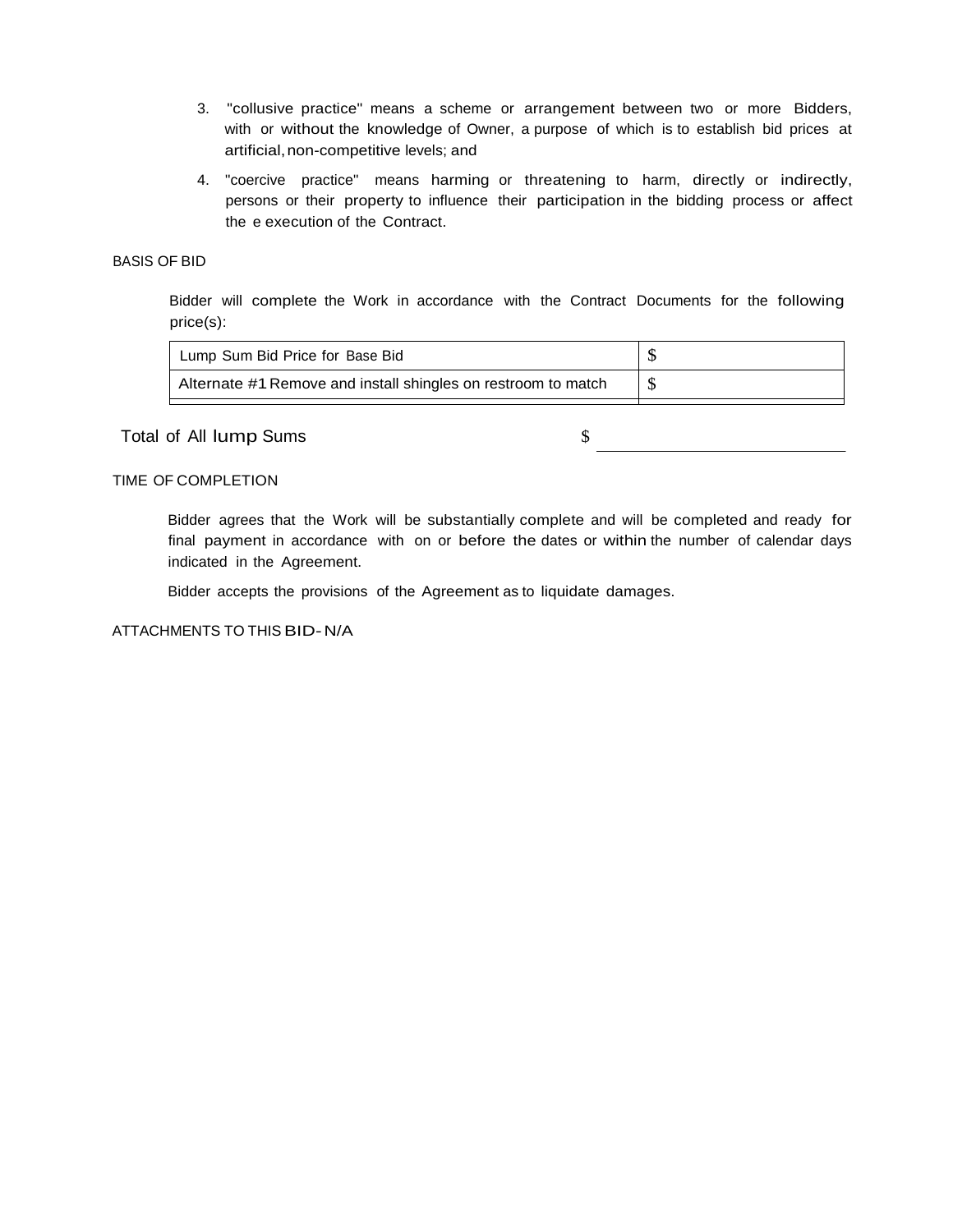#### BID SUBMITTAL

BIDDER:

| By:<br>[Signature]                                                                                                                    |
|---------------------------------------------------------------------------------------------------------------------------------------|
| [Printed name]                                                                                                                        |
| {If Bidder is a corporation a limited liability company, a partnership, or a joint venture, attach<br>evidence of authority to sign.) |
| Attest:<br>[Signature]                                                                                                                |
| [Printed name]                                                                                                                        |
| Title:                                                                                                                                |
| <b>Submittal Date:</b>                                                                                                                |
| Address for giving notices:                                                                                                           |
|                                                                                                                                       |
|                                                                                                                                       |
| Telephone Number:                                                                                                                     |
| Fax Number:                                                                                                                           |
| Contact Name and e-mail address:                                                                                                      |
|                                                                                                                                       |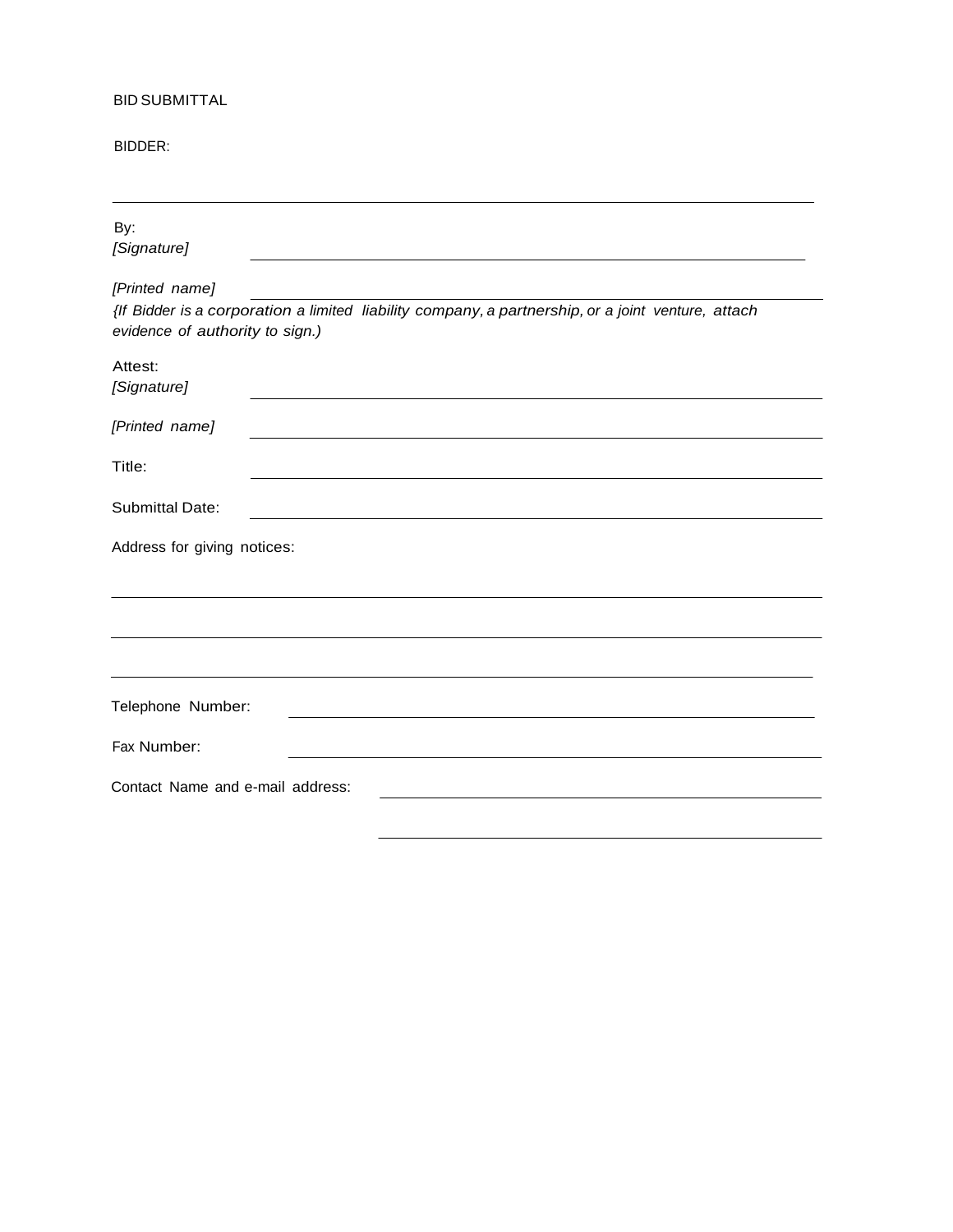| Date of Issuance:                                         |                         |
|-----------------------------------------------------------|-------------------------|
| Owner:                                                    | Owner's Contract No.:   |
| Engineer:                                                 | Engineer's Project No.: |
| Project:                                                  | Contract Name:          |
| Bidder:                                                   |                         |
| Bidder's Address:                                         |                         |
| TO BIDDER:                                                |                         |
| Vou are notified that Oumer has acconted vous Did dated I | $1$ fax the             |

You are notified that Owner has accepted your Bid dated [ \_\_\_\_\_\_\_\_\_\_\_\_\_\_\_\_\_\_\_\_\_\_\_\_\_\_\_\_\_\_\_\_\_] for the above Contract, and that you are the Successful Bidder and are awarded a Contract for:

#### *[Describe Work, alternates, or sections of Work awarded]*

The Contract Price of the awarded Contract is: *\$\_\_\_\_\_\_\_\_\_\_\_\_\_\_\_\_\_\_\_ [note if subject to unit prices or cost-plus]*

Unexecuted counterparts of the Agreement accompany this Notice of Award, and one copy of the Contract Documents accompanies this Notice of Award, or has been transmitted.

a set of the Drawings will be delivered separately from the other Contract Documents.

You must comply with the following conditions precedent within 15 days of the date of receipt of this Notice of Award:

- 1. Deliver to Owner counterparts of the Agreement, fully executed by Bidder.
- 2. Deliver with the executed Agreement(s) the Contract security *[e.g., performance and payment bonds]*  and insurance documentation as specified in the Instructions to Bidders.
- 3. Other conditions precedent (if any):

Failure to comply with these conditions within the time specified will entitle Owner to consider you in default, and annul this Notice of Award.

Within ten days after you comply with the above conditions, Owner will return to you one fully executed counterpart of the Agreement, together with any additional copies of the Contract Documents.

Owner:

Authorized Signature

By:

Title: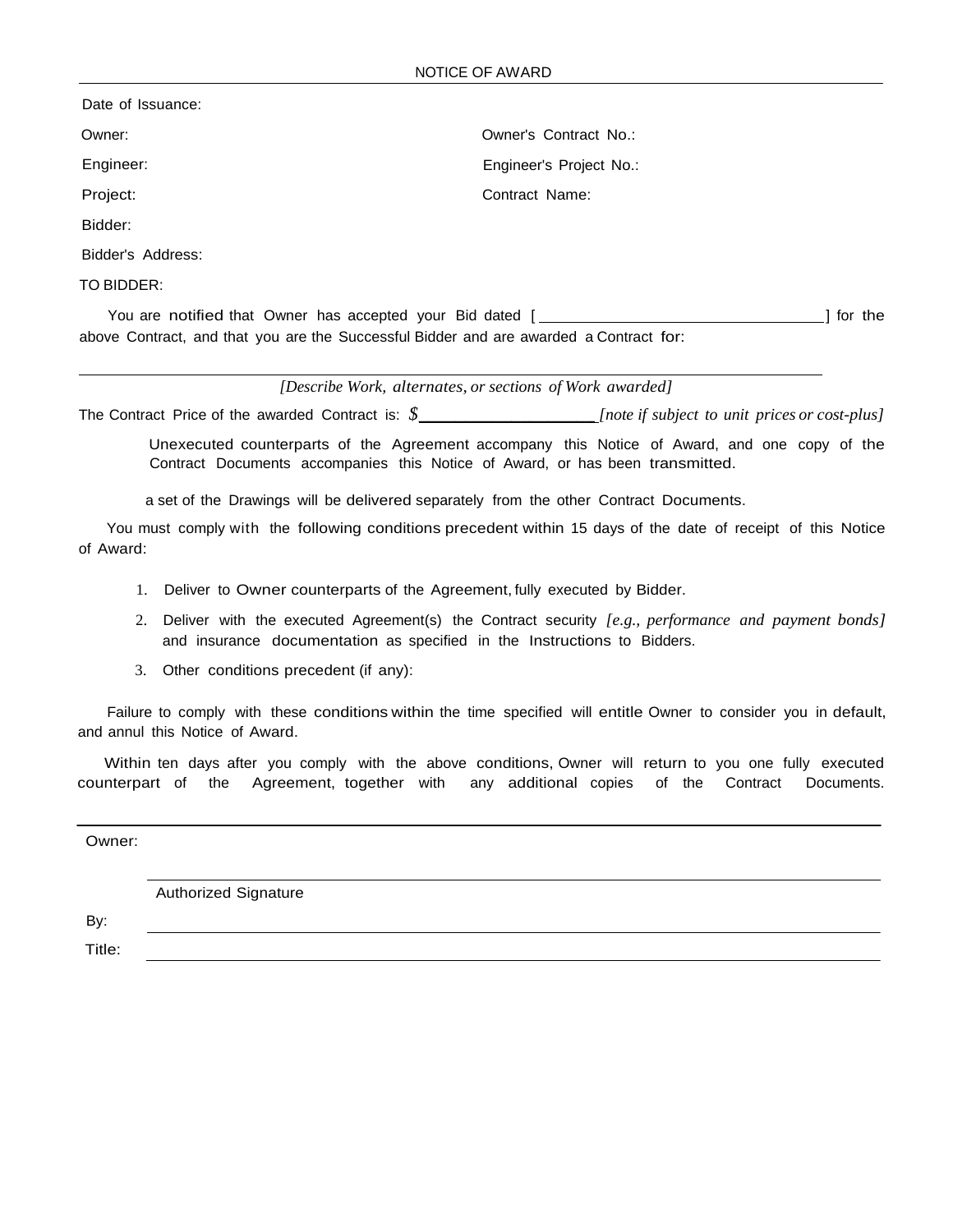## **AGREEMENT BETWEEN OWNER AND CONTRACTOR FOR CONSTRUCTION CONTRACT (STIPULATED PRICE)**

THIS AGREEMENT is by and between \_\_\_\_\_\_\_\_\_\_\_\_\_\_\_\_\_\_\_\_\_\_\_\_\_\_\_\_\_\_\_\_\_\_\_\_\_\_\_\_\_\_\_\_\_("Owner") and

\_\_\_\_\_\_\_\_\_\_\_\_\_\_\_\_\_\_\_\_\_\_\_\_\_\_\_\_\_\_\_\_\_\_\_\_\_\_\_\_\_\_\_\_\_\_\_\_\_\_\_\_\_\_\_\_\_\_\_\_\_\_\_\_\_\_\_\_\_\_\_\_\_\_\_\_\_("Contractor")

Owner and Contractor hereby agree as follows:

#### WORK

Contractor shall complete all Work as specified or indicated in the Contract Documents. The Work is generally described as follows: concrete shelter slab, masonry wall, open air shelter, storage room, basic plumbing and electrical.

#### THE PROJECT

The Project, of which the Work under the Contract Documents is a part, is generally described as follows:

Horizon Park Shelter Building

#### ENGINEER

The Project drawings have been donated and certified by the City. Owner assumes all duties and responsibilities for completion of work in accordance with the contract documents.

#### CONTRACT TIMES

#### *Time of the Essence*

A. All time limits for Milestones, if any, Substantial Completion, and completion and readiness for final payment as stated in the Contract Documents are of the essence of the Contract.

#### *Contract Times: Days*

A. The Work will be substantially completed within 47 days after the date when the Contract Times commence. All project work shall be substantially completed by October 31, 2015 and ready for final payment by November 6, 2015.

#### *Liquidated Damages*

A. Contractor and Owner recognize that time is of the essence as and that Owner will suffer financial and other losses if the Work is not completed and Milestones not achieved plus any extensions thereof allowed in accordance with the Contract. The parties also recognize the delays, expense, and difficulties involved in proving in a legal or arbitration proceeding the actual loss suffered by the owner if work is not completed on time. Accordingly, instead of requiring any such proof, Owner and Contractor agree that as liquidated damages for delay (but not as penalty):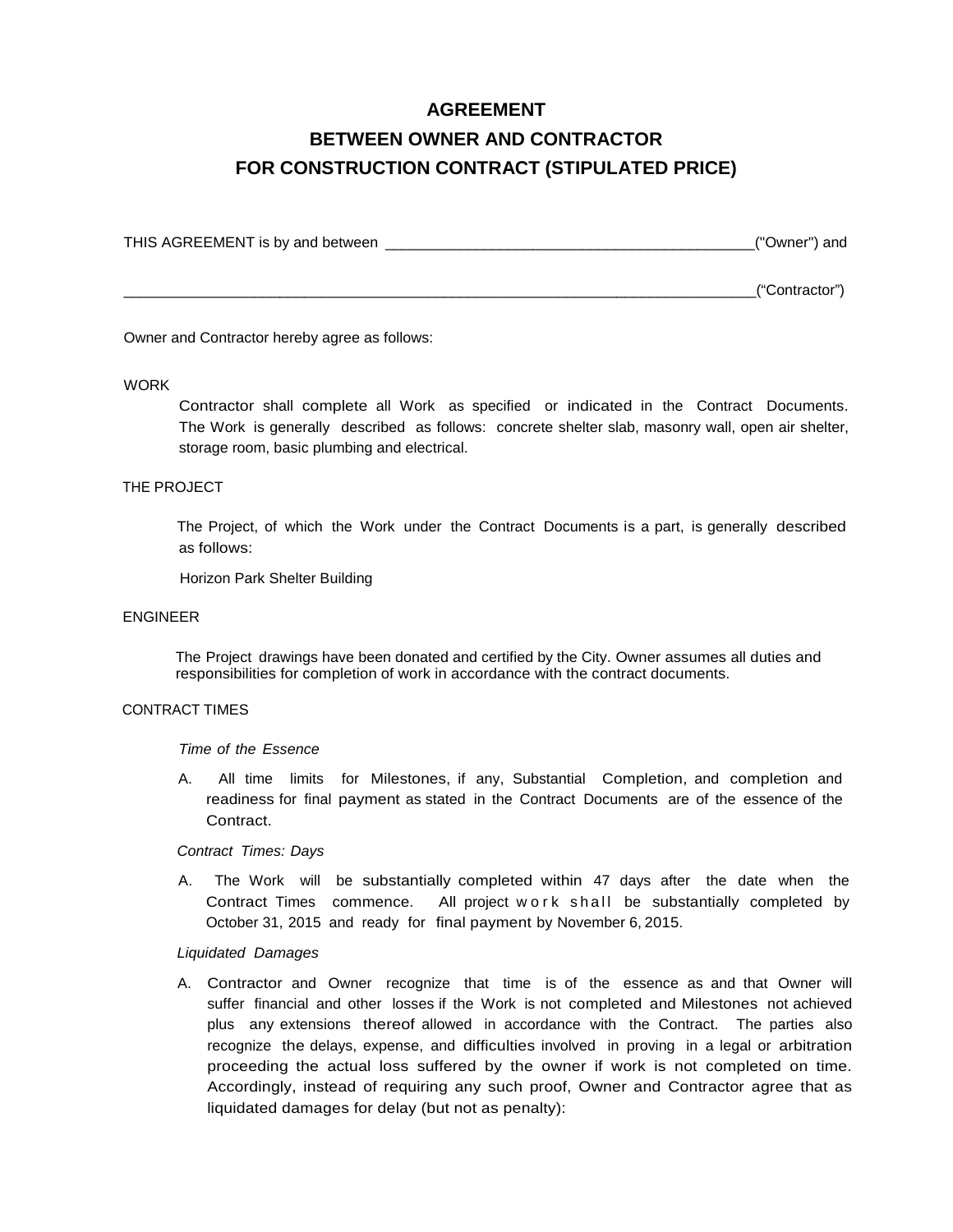- 1. Substantial Completion: contractor shall pay Owner \$500 for each day that expires after the time (as duly adjusted pursuant to the contract) as specified above for substantial completion until work is substantially complete
- 2. Completion of remaining work: After substantial Completion, if contractor shall neglect, refuse, or fail to complete the remaining work within the contract time Contractor shall pay owner \$500 for each day that expires after such time until the work is completed and ready for final payment.
- 3. Liquidated damages for failing to timely attain substantial completion and final completion are not additive and will not be imposed concurrently.

#### CONTRACT PRICE

Owner shall pay Contractor for completion of the Work in accordance with the Contract Documents the amounts that follow, subject to adjustment under the Contract:

A. For all Work, at the prices stated in Contractor's Bid, attached as an exhibit.

#### PAYMENT PROCEDURES

#### *Submittal and Processing of Payments*

A. Contractor shall submit Applications for Payment in accordance with General Conditions. Applications for Payment will be processed by Owner as outlined in General Conditions.

#### *Progress Payments; Retainage*

A. Monthly progress payments will not be made by the OWNER. Upon final completion and acceptance of the WORK, in accordance with the General Conditions, the OWNER shall make a single, one-time final payment. This final payment shall be determined by the Unit Price Schedule and the number of units completed.

#### *Final Payment*

A. Upon final completion and acceptance of the Work in accordance General Conditions, Owner shall pay the remainder of the Contract Price.

#### INTEREST

All amounts not paid when due shall bear interest at the rate of 2 percent per annum.

#### CONTRACTOR'S REPRESENTATIONS

- A. Contractor has examined and carefully studied the Contract Documents, and any data and reference items identified in the Contract Documents.
- B. Contractor has visited the Site, conducted a thorough, alert visual examination of the Site and adjacent areas, and become familiar with and is satisfied as to the general, local, and Site conditions that may affect cost, progress, and performance of the Work.
- C. Contractor is familiar with and is satisfied as to all Laws and Regulations that may affect cost, progress, and performance of the Work.
- D. Contractor has carefully studied all: (1) reports of explorations and tests of subsurface conditions at or adjacent to the Site and all drawings of physical conditions relating to existing surface or subsurface structures at the Site that have been identified in the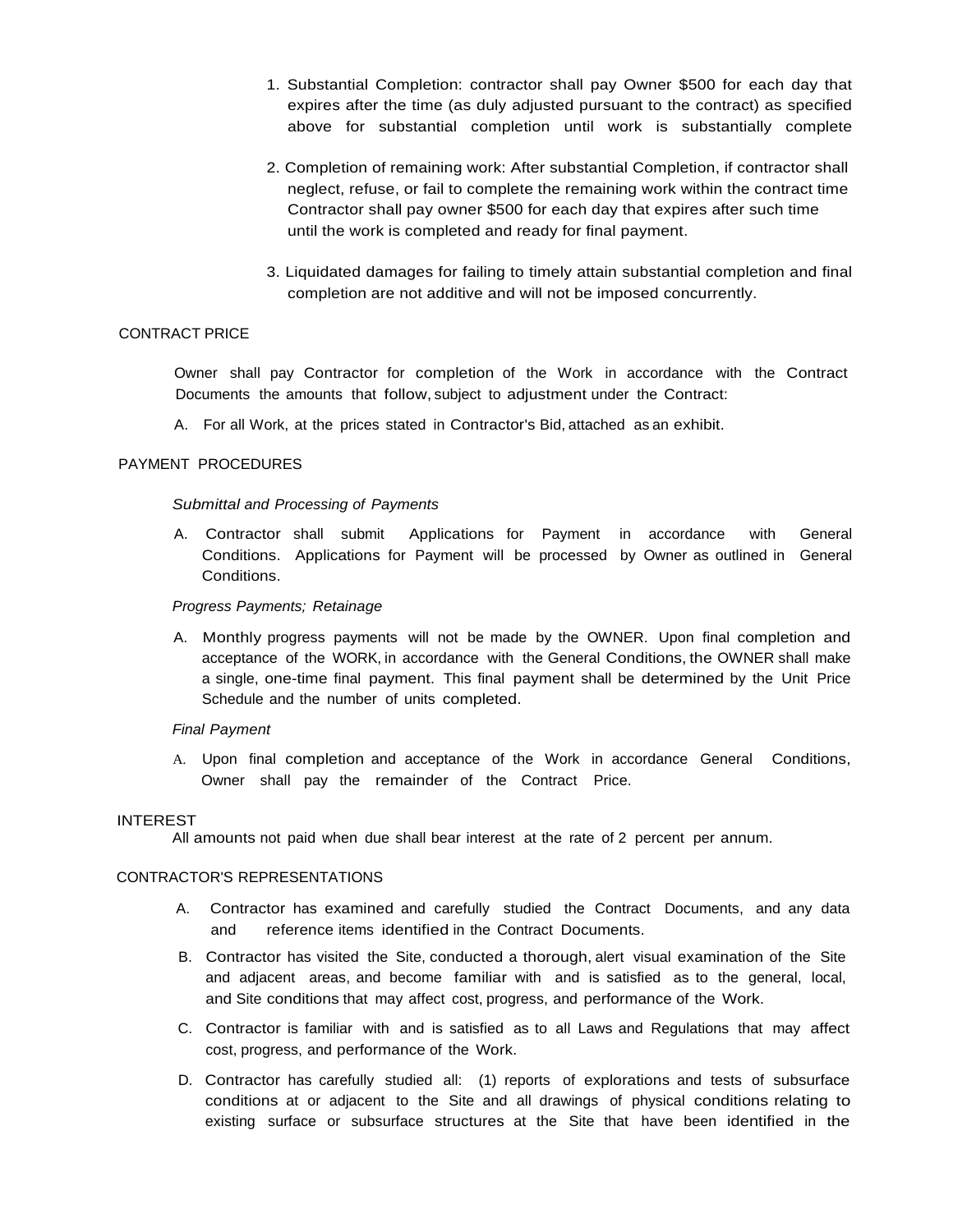Supplementary Conditions, if any, especially with respect to Technical Data in such reports and drawings, and (2) reports and drawings relating to Hazardous Environmental Conditions, if any, at or adjacent to the Site that have been identified in the Supplementary Conditions, especially with respect to Technical Data in such reports and drawings.

- E. Contractor has considered the information known to Contractor itself; information commonly known to contractors doing business in the locality of the Site; information and observations obtained from visits to the Site; the Contract Documents; and the Siterelated reports and drawings identified in the Contract Documents, if any, with respect to the effect of such information, observations, and documents on (1) the cost, progress, and performance of the Work; (2) the means, methods, techniques, sequences, and procedures of construction to be employed by Contractor; and (3) Contractor's safety precautions and programs.
- F. Based on the information and observations referred to in the preceding paragraph, Contractor agrees that no further examinations, investigations, explorations, tests, studies, or data are necessary for the performance of the Work at the Contract Price, within the Contract Times, and in accordance with the other terms and conditions of the Contract.
- G. Contractor is aware of the general nature of work to be performed by Owner and others at the Site that relates to the Work as indicated in the Contract Documents.
- H. Contractor has given Engineer written notice of all conflicts, errors, ambiguities, or discrepancies that Contractor has discovered in the Contract Documents, and the written resolution thereof by Engineer is acceptable to Contractor.
- I. The Contract Documents are generally sufficient to indicate and convey understanding of all terms and conditions for performance and furnishing of the Work.
- J. Contractor's entry into this Contract constitutes an incontrovertible representation by Contractor that without exception all prices in the Agreement are premised upon performing and furnishing the Work required by the Contract Documents.

#### CONTRACT DOCUMENTS

- A. The Contract Documents consist of:
	- 1. This Agreement
	- 2. General Conditions
	- 3. Supplementary Conditions
	- 4. Specifications
	- 5. Drawings
	- 6. Addenda
	- 7. Exhibits to this Agreement
		- a. Contractor's Bid
	- 8. The following which may be delivered or issued on or after the Effective Date of the Contract and are not attached:
		- a. Notice to Proceed.
		- b. Work Change Directives.
		- c. Change Orders.
		- d. Field Orders.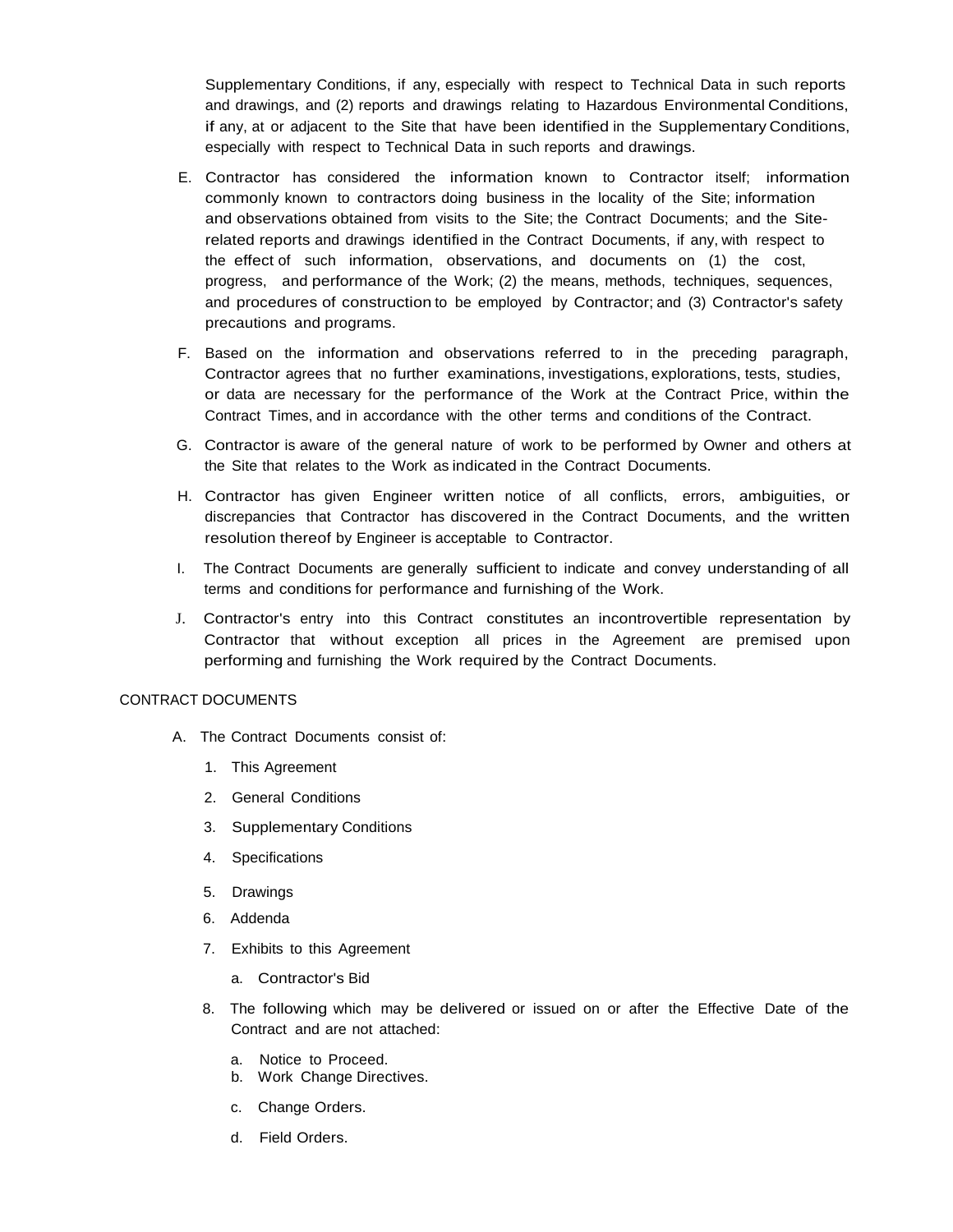#### *Terms*

A. Terms used in this Agreement will have the meanings stated in the General Conditions and the Supplementary Conditions.

#### *Assignment of Contract*

A. Unless expressly agreed to elsewhere in the Contract, no assignment by a party hereto of any rights under or interests in the Contract will be binding on another party hereto without the written consent of the party sought to be bound; and, specifically but without limitation, money that may become due and money that is due may not be assigned without such consent (except to the extent that the effect of this restriction may be limited by law), and unless specifically stated to the contrary in any written consent to an assignment, no assignment will release or discharge the assignor from any duty or responsibility under the Contract Documents.

#### *Successors and Assigns*

A. Owner and Contractor each binds itself, its successors, assigns, and legal representatives to the other party hereto, its successors, assigns, and legal representatives in respect to all covenants, agreements, and obligations contained in the Contract Documents.

#### *Severability*

A. Any provision or part of the Contract Documents held to be void or unenforceable under any Law or Regulation shall be deemed stricken, and all remaining provisions shall continue to be valid and binding upon Owner and Contractor, who agree that the Contract Documents shall be reformed to replace such stricken provision or part thereof with a valid and enforceable provision that comes as close as possible to expressing the intention of the stricken provision.

#### *Contractor's Certifications*

- A. Contractor certifies that it has not engaged in corrupt, fraudulent, collusive, or coercive practices in competing for or in executing the Contract
	- 1. "corrupt practice" means the offering,giving, receiving, or soliciting of anything of value likely to influence the action of a public official in the bidding process or in the Contract execution;
	- 2. "fraudulent practice" means an intentional misrepresentation of facts made (a) to influence the bidding process or the execution of the Contract to the detriment of Owner, (b) to establish Bid or Contract prices at artificial non-competitive levels, or (c) to deprive Owner of the benefits of free and open competition;
	- 3. "collusive practice" means a scheme or arrangement between two or more Bidders, with or without the knowledge of Owner, a purpose of which is to establish Bid prices at artificial, non-competitive levels; and
	- 4. "coercive practice" means harming or threatening to harm, directly or indirectly, persons or their property to influence their participation in the bidding process or affect the execution of the Contract.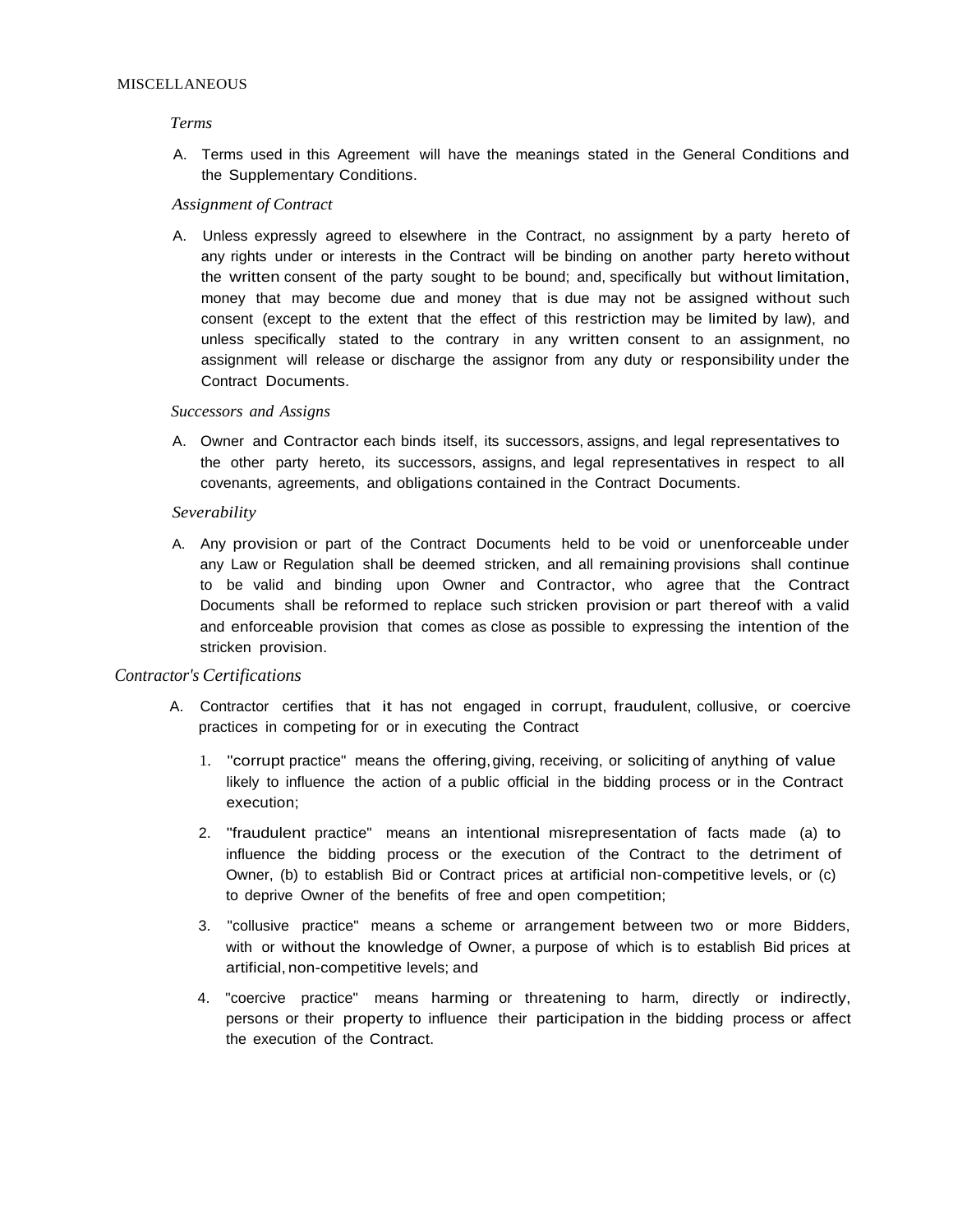IN WITNESS WHEREOF, Owner and Contractor have signed this Agreement.

*authority to sign and resolution or other documents* 

*authorizing execution of this Agreement.)*

This Agreement will be effective on \_\_\_\_\_\_\_(which is the Effective Date of the Contract).

| OWNER:                                                                                                                                  | CONTRACTOR:                                                                                                     |  |  |
|-----------------------------------------------------------------------------------------------------------------------------------------|-----------------------------------------------------------------------------------------------------------------|--|--|
| CITY of Mt. Pleasant                                                                                                                    |                                                                                                                 |  |  |
| By:                                                                                                                                     | By:                                                                                                             |  |  |
| Title:<br>Mayor<br><u> 1989 - John Stein, mars and de Branden en de Branden en de Branden en de Branden en de Branden en de Branden</u> | Title:                                                                                                          |  |  |
|                                                                                                                                         | $(If Contractor is a corporation, a partnership, or a joint$<br>venture, attach evidence of authority to sign.) |  |  |
| Attest:<br><u> 1980 - Johann Barbara, martxa alemaniar a</u>                                                                            | Attest:                                                                                                         |  |  |
| Title:<br><b>City Clerk</b>                                                                                                             | Title:                                                                                                          |  |  |
| Address for giving notices:<br>320 W. Broadway Street                                                                                   | Address for giving notices:                                                                                     |  |  |
| Mt. Pleasant, MI 48858                                                                                                                  |                                                                                                                 |  |  |
|                                                                                                                                         | License No.:<br>{Where applicable}                                                                              |  |  |
| (If Owner is a corporation, attach evidence of authority<br>to sign. If Owner is a public body, attach evidence of                      | NOTE TO USER: Use in those states or other<br>jurisdictions where applicable or required.                       |  |  |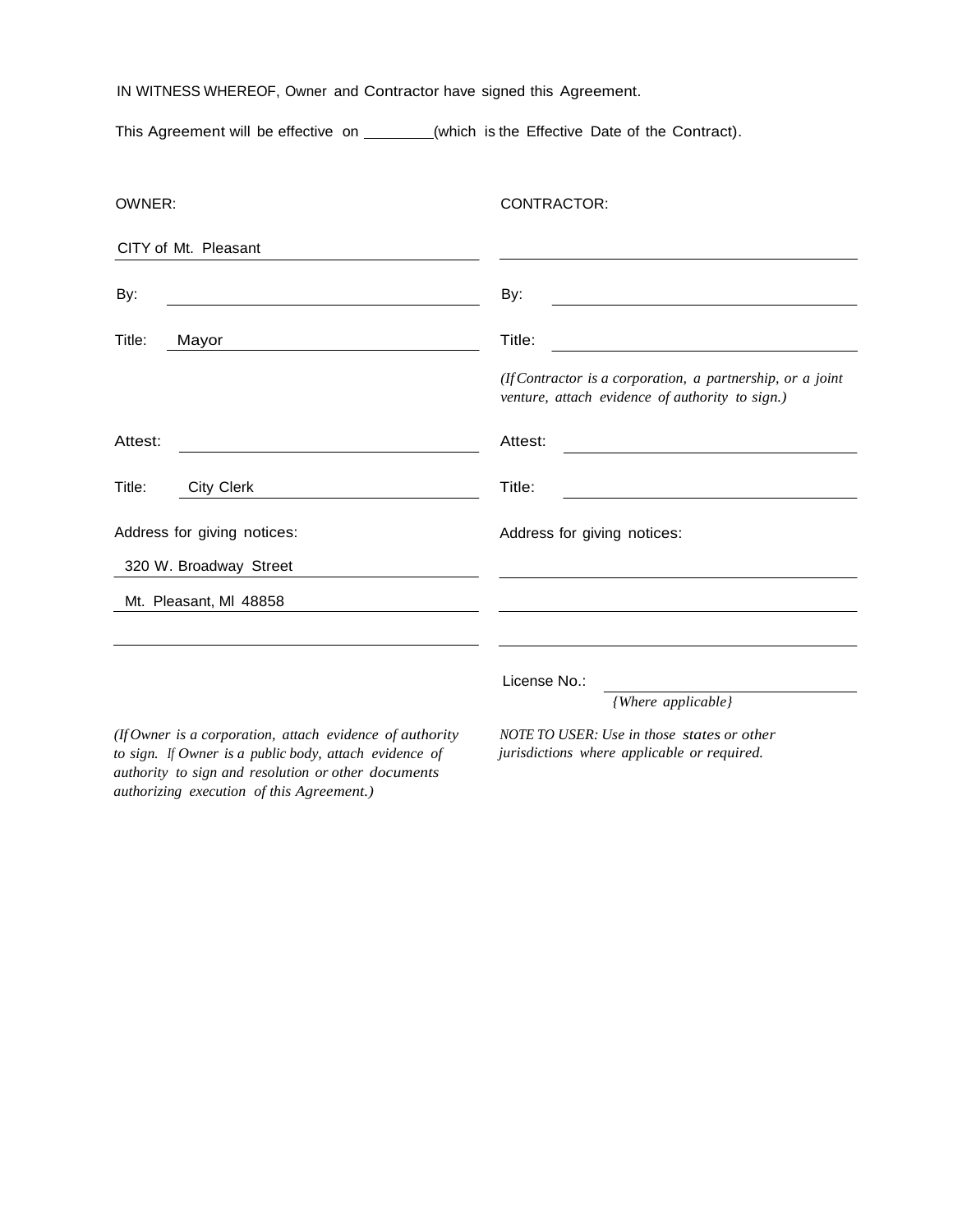| NOTICE TO PROCEED |                             |  |
|-------------------|-----------------------------|--|
| Owner:            | Owner's Contract No.:       |  |
| Contractor:       | Contractor's Project No.:   |  |
| Engineer:         | Engineer's Project No.:     |  |
| Project:          | Contract Name:              |  |
|                   | Effective Date of Contract: |  |

#### TO CONTRACTOR:

Owner hereby notifies Contractor that the Contract Times under the above Contract will commence to run on , ,20\_\_\_.

On that date, Contractor shall start performing its obligations under the Contract Documents. No Work shall be done at the Site prior to such date. In accordance with the Agreement, the number of days to achieve Substantial Completion is 47 days,and the number of days to achieve readiness for final payment is 53 days. All project work shall be substantially completed by October 31, 2015 and ready for final payment by November 6, 2015.

Before starting any Work at the Site, Contractor must comply with the following: *[Note any access limitations, security procedures, or other restrictions]*

| Owner:       |                      |
|--------------|----------------------|
|              | Authorized Signature |
| By:          |                      |
| Title:       |                      |
| Date Issued: |                      |
|              |                      |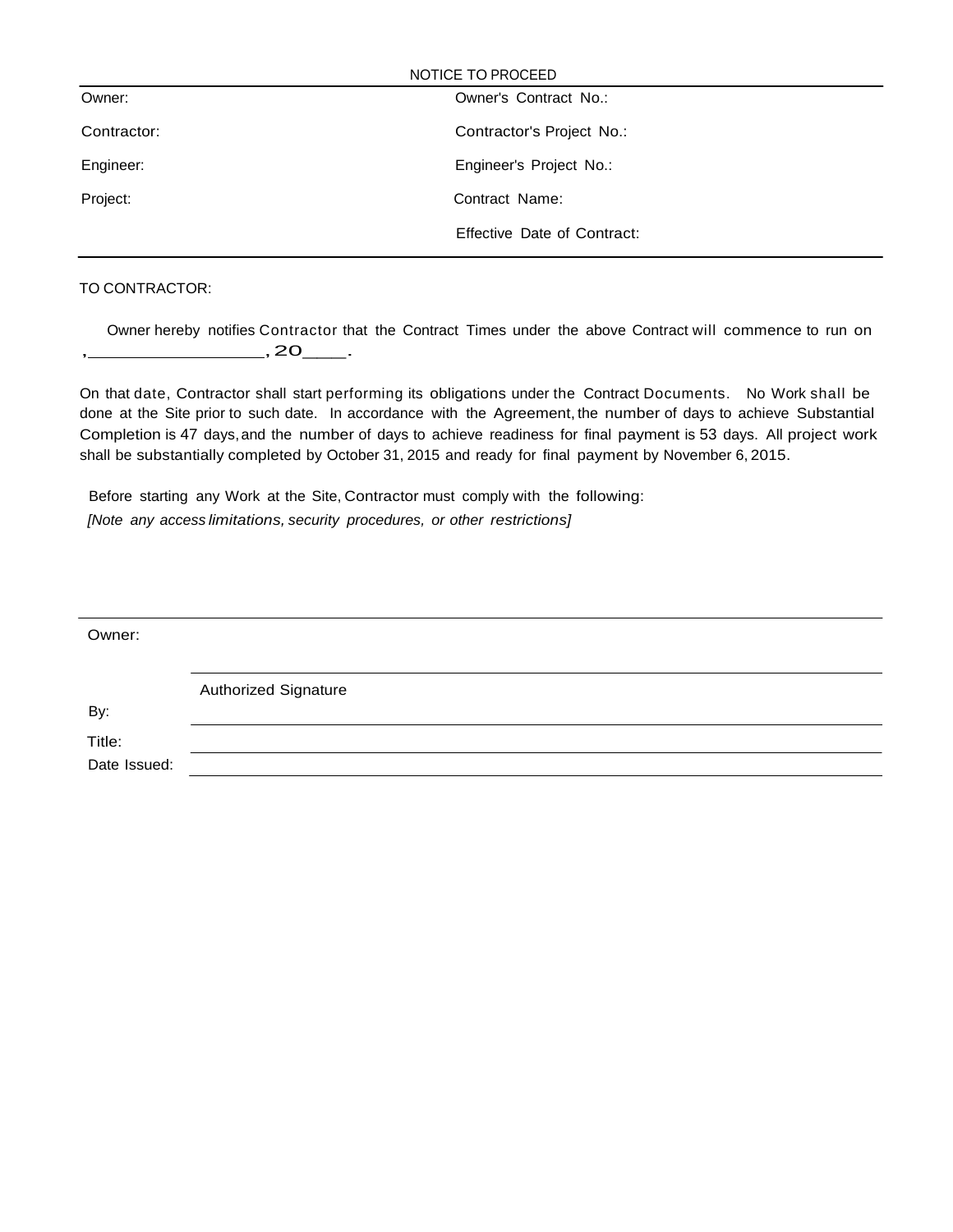|                                                                                                                                                                                                                                                                       | Contractor's Application for Payment No |                                      |                                                                 |        |
|-----------------------------------------------------------------------------------------------------------------------------------------------------------------------------------------------------------------------------------------------------------------------|-----------------------------------------|--------------------------------------|-----------------------------------------------------------------|--------|
|                                                                                                                                                                                                                                                                       | Application<br>Period:                  |                                      | Application Date:                                               |        |
| (Owner):<br>۹Ţ                                                                                                                                                                                                                                                        | From (Contractor):                      |                                      | Via (Engineer):                                                 |        |
| Project:                                                                                                                                                                                                                                                              | Contract:                               |                                      |                                                                 |        |
| Owner's Contract No.:                                                                                                                                                                                                                                                 | Contractor's Project No.:               |                                      | Engineers Project No.:                                          |        |
| Application For Payment<br>Change Order Summary                                                                                                                                                                                                                       |                                         |                                      |                                                                 |        |
| Approved Change Orders                                                                                                                                                                                                                                                |                                         | 1. ORIGINAL CONTRACT PRICE.          | 69<br>ļ                                                         |        |
| Additions<br>Number                                                                                                                                                                                                                                                   | Deductions                              | $\vec{r}$                            | 49<br>----------                                                |        |
|                                                                                                                                                                                                                                                                       |                                         | $\vec{e}$                            | Ψ,                                                              |        |
|                                                                                                                                                                                                                                                                       |                                         | $\ddot{ }$                           | TOTAL COMPLETED AND STORED TO DATE                              |        |
|                                                                                                                                                                                                                                                                       |                                         |                                      | 59<br>(Column F total on Progress Estimates)                    |        |
|                                                                                                                                                                                                                                                                       |                                         | RETAINAGE<br>ŵ,                      |                                                                 |        |
|                                                                                                                                                                                                                                                                       |                                         | ત                                    | 65<br>Work Completed<br>$\times$                                |        |
|                                                                                                                                                                                                                                                                       |                                         | S                                    | U)<br>Stored Material<br>×                                      |        |
|                                                                                                                                                                                                                                                                       |                                         |                                      | 65                                                              |        |
|                                                                                                                                                                                                                                                                       |                                         |                                      | G9                                                              |        |
| <b>TOTALS</b>                                                                                                                                                                                                                                                         |                                         |                                      | 69<br>7. LESS PREVIOUS PAYMENTS (Line 6 from prior Application) |        |
| NET CHANGE BY                                                                                                                                                                                                                                                         |                                         |                                      | 69                                                              |        |
| CHANGE ORDERS                                                                                                                                                                                                                                                         |                                         | 9. BALANCE TO FINISH, PLUS RETAINAGE |                                                                 |        |
|                                                                                                                                                                                                                                                                       |                                         |                                      | 69<br>(Column G total on Progress Estimates + Line 5.c alove)   |        |
| Contractor's Certification                                                                                                                                                                                                                                            |                                         |                                      |                                                                 |        |
| Contract have been applied on account to discharge Contractor's legitimate obligations incurred in<br>(i) All previous progress payments received from Owner on account of Work done under the<br>The undersigned Contractor certifies, to the best of its knowledge. | the following:                          | 59<br>Payment of:                    | (Line 8 or other - attach explanation of the other amount)      |        |
| covered by this Application for Payment, will pass to Owner at time of payment free and clear of all<br>connection with the Work covered by prior Applications for Payment;<br>(2) Title to all Work materials and equipment incorporated in said                     | Work, or otherwise listed in or         | is recommended by:                   |                                                                 |        |
| Liens, security interests, and encumbrances (except such as are covered by a bond acceptable to                                                                                                                                                                       |                                         |                                      |                                                                 | (Date) |
| Owner indemnifying Owner against any such Liens, security interest, or encumbrances); and (3) All the Work covered by this Application for Payment is in accordance with the Contract Documents and is not defective.                                                 |                                         | tĄ.<br>Payment of:                   |                                                                 |        |
|                                                                                                                                                                                                                                                                       |                                         |                                      | (Line 8 or other-attach explanation of the other amount)        |        |
|                                                                                                                                                                                                                                                                       |                                         | is approved by:                      |                                                                 |        |
| <b>Contractor Signature</b>                                                                                                                                                                                                                                           |                                         |                                      | (Owner)                                                         | (Date) |
| $\mathbf{S}$                                                                                                                                                                                                                                                          | Date:                                   | Approved by:                         | Funding or Financing Entity (if applicable)                     | (Date) |

 $\frac{1}{2}$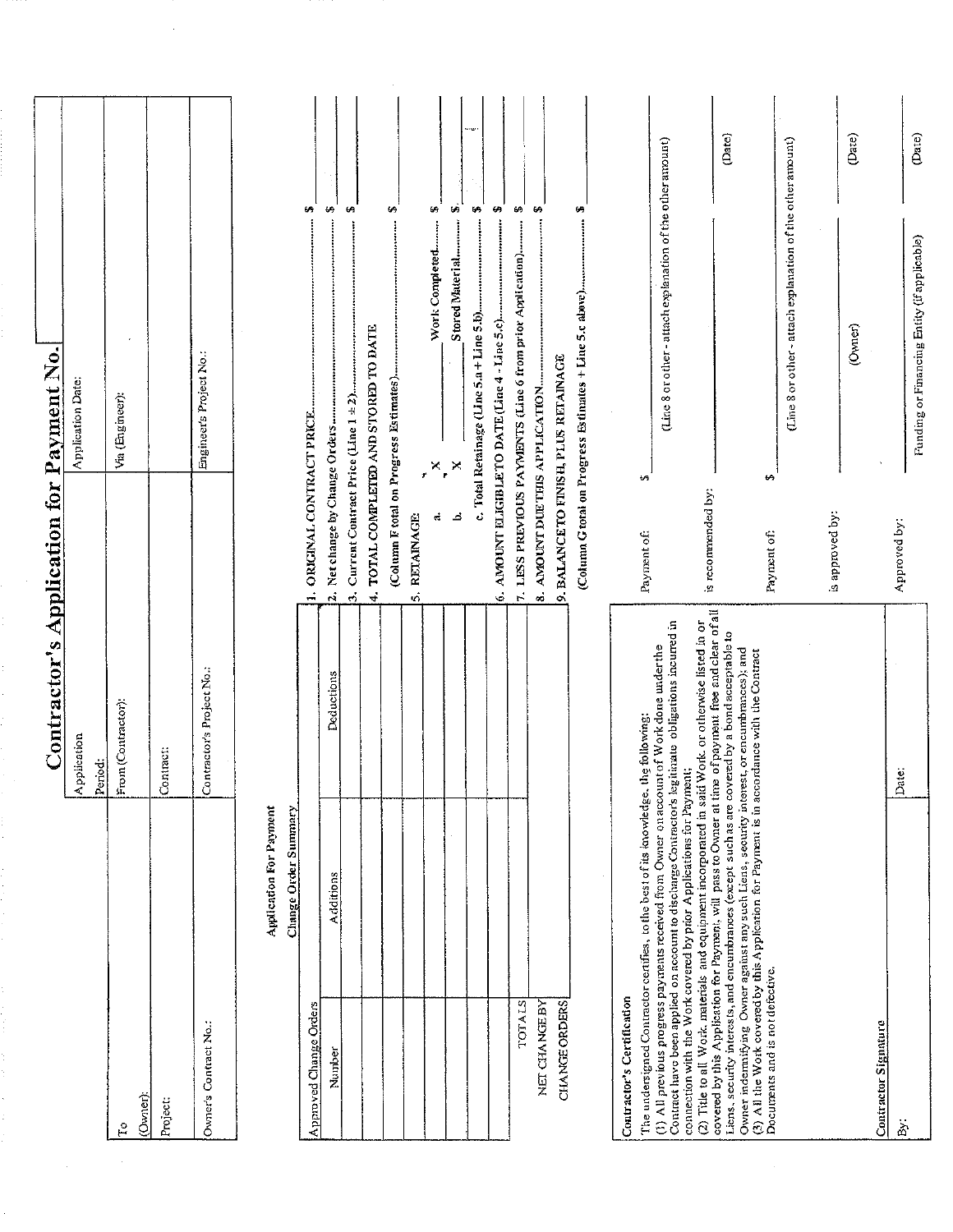| CERTIFICATE OF SUBSTANTIAL COMPLETION |  |  |  |
|---------------------------------------|--|--|--|
|---------------------------------------|--|--|--|

| Owner:                                                                       | Owner's Contract No.:     |  |  |
|------------------------------------------------------------------------------|---------------------------|--|--|
| Contractor:                                                                  | Contractor's Project No.: |  |  |
| Engineer:                                                                    | Engineer's Project No.:   |  |  |
| Project:                                                                     | Contract Name:            |  |  |
| This [preliminary] [final] Certificate of Substantial Completion applies to: |                           |  |  |
|                                                                              |                           |  |  |

All Work The following specified portions of the Work:

#### Date of Substantial Completion

The Work to which this Certificate applies has been inspected by authorized representatives of Owner, Contractor, and Engineer, and found to be substantially complete. The Date of Substantial Completion of the Work or portion thereof designated above is hereby established, subject to the provisions of the Contract pertaining to Substantial Completion. The date of Substantial Completion in the final Certificate of Substantial Completion marks the commencement of the contractual correction period and applicable warranties required by the Contract.

A punch list of items to be completed or corrected is attached to this Certificate. This list may not be all-inclusive, and the failure to include any items on such list does not alter the responsibility of the Contractor to complete all Work in accordance with the Contract.

The responsibilities between Owner and Contractor for security, operation, safety, maintenance, heat, utilities, insurance, and warranties upon Owner's use or occupancy of the Work shall be as provided in the Contract, except as amended as follows: *[Note: Amendments of contractual responsibilities recorded in this Certificate should be the product of mutual agreement of Owner and Contractor; see Paragraph 15.03.0 of the General Conditions.]*

| Amendments to Owner's                                   |                   |
|---------------------------------------------------------|-------------------|
| Responsibilities:                                       | $\Box$ None       |
|                                                         | $\Box$ As follows |
| Amendments to<br>Contractor's responsibilities: LJ None |                   |

 $\Box$  As follows:

The following documents are attached to and made a part of this Certificate:*[punch list; others]*

This Certificate does not constitute an acceptance of Work not in accordance with the Contract Documents, nor is it a release of Contractor's obligation to complete the Work in accordance with the Contract.

|        | EXECUTED BY ENGINEER:  |        | RECEIVED:                    |        | RECEIVED:                         |
|--------|------------------------|--------|------------------------------|--------|-----------------------------------|
| By:    |                        | By:    |                              | By:    |                                   |
|        | (Authorized Signature) |        | Owner (Authorized Signature) |        | Contractor (Authorized Signature) |
| Title: |                        | Title: |                              | Title: |                                   |
| Date:  |                        | Date:  |                              | Date:  |                                   |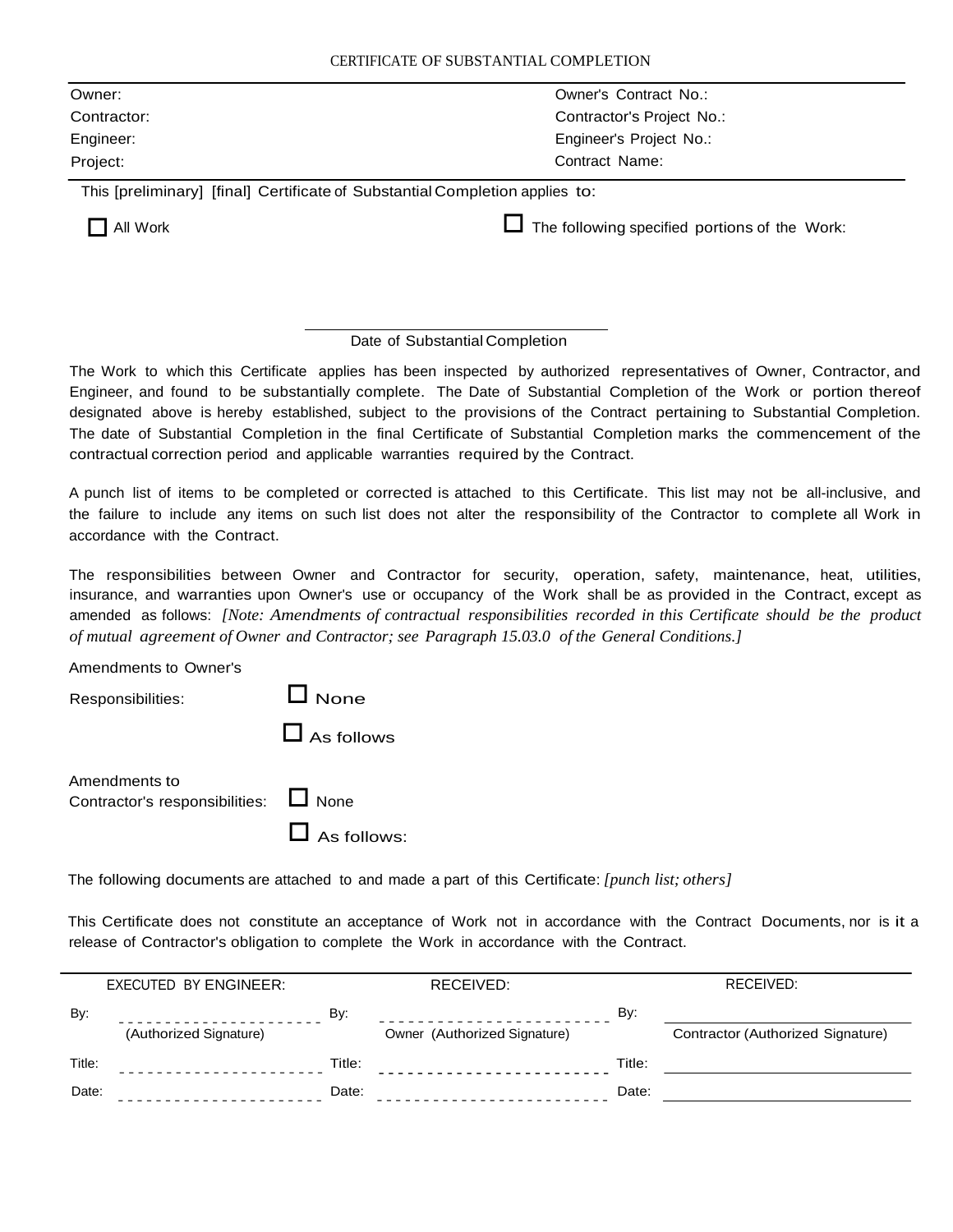## **GENERAL CONDITIONS**

#### DEFINITIONS AND TERMINOLOGY

#### *Defined Terms*

- A. Wherever used in the Bidding Requirements or Contract Documents, a term printed with initial capital letters, including the term's singular and plural forms, will have the meaning indicated in the definitions below. In addition to terms specifically defined, terms with initial capital letters in the Contract Documents include references to identified articles and paragraphs, and the titles of other documents or forms.
	- 1. *Addenda-Written* or graphic instruments issued prior to the opening of Bids which clarify, correct, or change the Bidding Requirements or the proposed Contract **Documents**
	- 2. *Agreement-*The written instrument, executed by Owner and Contractor, that sets forth the Contract Price and Contract Times, identifies the parties and the Engineer, and designates the specific items that are Contract Documents.
	- 3. *Application for Payment-*The form acceptable to Engineer which is to be used by Contractor during the course of the Work in requesting progress or final payments and which is to be accompanied by such supporting documentation as is required by the Contract Documents.
	- 4. *Bid-*The offer of a Bidder submitted on the prescribed form setting forth the prices for the Work to be performed.
	- 5. *Bidder-An* individual or entity that submits a Bid to Owner.
	- 6. *Bidding Documents-*The Bidding Requirements, the proposed Contract Documents, and all Addenda.
	- 7. *Bidding Requirements-*The advertisement or invitation to bid, Instructions to Bidders, Bid Bond or other Bid security, if any,the Bid Form,and the Bid with any attachments.
	- 8. *Change Order-A* document which is signed by Contractor and Owner and authorizes an addition, deletion, or revision in the Work or an adjustment in the Contract Price or the Contract Times,or other revision to the Contract, issued on or after the Effective Date of the Contract.
	- 9. *Change Proposal-A* written request by Contractor, duly submitted in compliance with the procedural requirements set forth herein, seeking an adjustment in Contract Price or Contract Times, or both; contesting an initial decision by Engineer concerning the requirements of the Contract Documents or the acceptability of Work under the Contract Documents; challenging a set-off against payments due;or seeking other relief with respect to the terms of the Contract.
	- 10. *Claim-(a)* A demand or assertion by Owner directly to Contractor, duly submitted in compliance with the procedural requirements set forth herein: seeking an adjustment of Contract Price or Contract Times, or both; contesting an initial decision by Engineer concerning the requirements of the Contract Documents or the acceptability of Work under the Contract Documents; contesting Engineer's decision regarding a Change Proposal; seeking resolution of a contractual issue that Engineer has declined to address; or seeking other relief with respect to the terms of the Contract; or (b) a demand or assertion by Contractor directly to Owner, duly submitted in compliance with the procedural requirements set forth herein, contesting Engineer's decision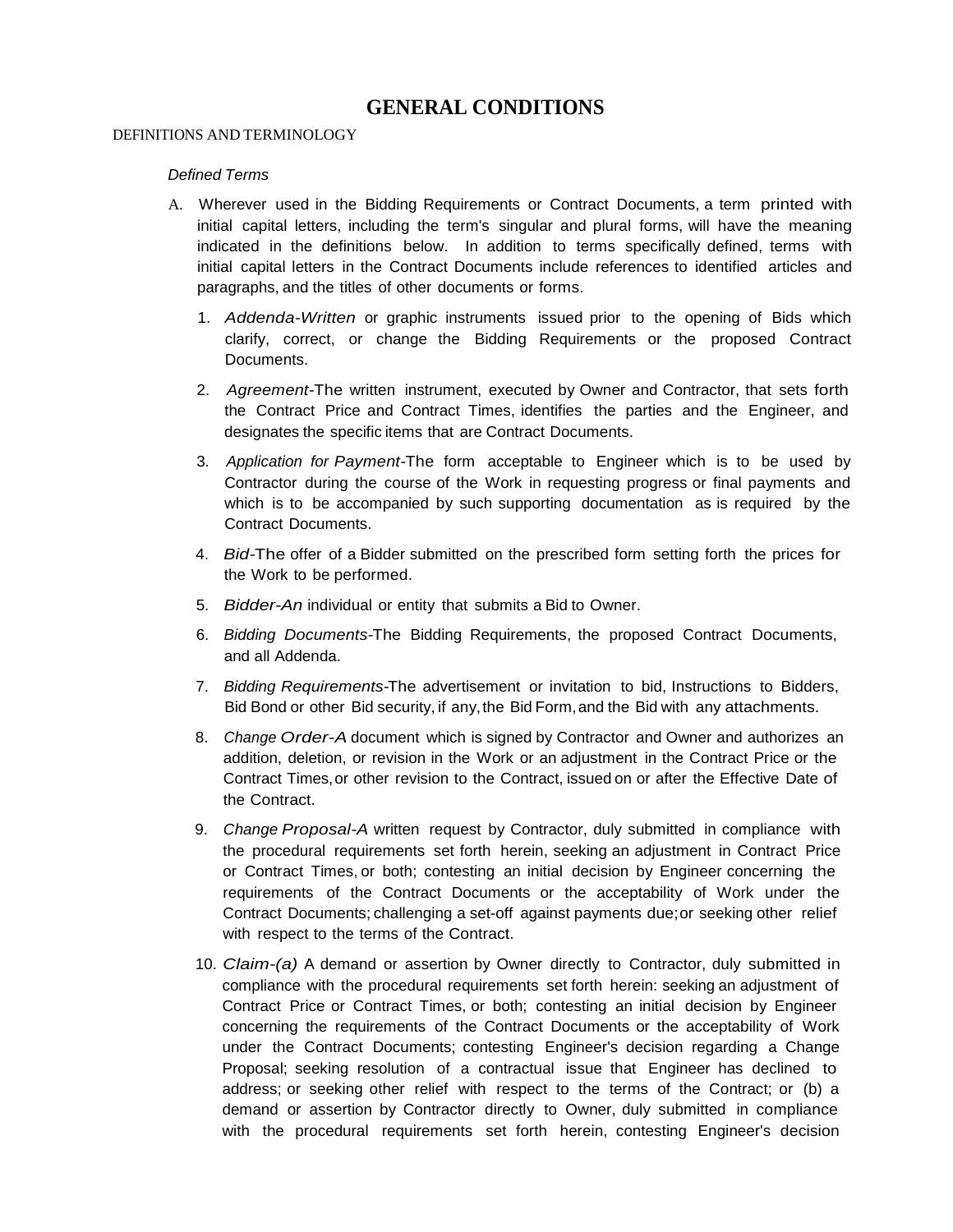regarding a Change Proposal; or seeking resolution of a contractual issue that Engineer has declined to address. A demand for money or services by a third party is not a Claim.

- 11. *Constituent of Concern-Asbestos,* petroleum, radioactive materials, polychlorinated biphenyls {PCBs), hazardous waste, and any substance, product, waste, or other material of any nature whatsoever that is or becomes listed, regulated, or addressed pursuant to (a) the Comprehensive Environmental Response, Compensation and Liability Act, 42 U.S.C. §§9601 et seq. ("CERCLA"); {b) the Hazardous Materials Transportation Act, 49 U.S.C. §§5501 et seq.; (c) the Resource Conservation and Recovery Act, 42 U.S.C. §§6901et seq. {"RCRA"); (d) the Toxic Substances Control Act, 15 U.S.C. §§2601et seq.;{e) the Clean Water Act, 33 U.S.C. §§1251et seq.;(f) the Clean Air Act, 42 U.S.C. §§7401et seq.; or {g) any other federal, state, or local statute, law, rule, regulation, ordinance, resolution, code, order, or decree regulating, relating to, or imposing liability or standards of conduct concerning, any hazardous, toxic, or dangerous waste,substance,or material.
- 12. *Contract-*The entire and integrated written contract between the Owner and Contractor concerning the Work.
- 13. *Contract Documents-*Those items so designated in the Agreement, and which together comprise the Contract.
- 14. *Contract Price-*The money that Owner has agreed to pay Contractor for completion of the Work in accordance with the Contract Documents.
- 15. *Contract Times-*The number of days or the dates by which Contractor shall: (a) achieve Milestones, if any;{b) achieve Substantial Completion; and (c) complete the Work.
- 16. *Contractor-*The individual or entity with which Owner has contracted for performance of the Work.
- 17. *Cost of the Work-See* Paragraph 13.01for definition.
- 18. *Drawings-*The part of the Contract that graphically shows the scope, extent, and character of the Work to be performed by Contractor.
- 19. *Effective Date of the Contract-*The date, indicated in the Agreement, on which the Contract becomes effective.
- 20. *Engineer-*The individual or entity named as such in the Agreement.
- 21. *Field Order-A* written order issued by Engineer which requires minor changes in the Work but does not change the Contract Price or the Contract Times.
- 22. *Hazardous Environmental Condition-*The presence at the Site of Constituents of Concern in such quantities or circumstances that may present a danger to persons or property exposed thereto. The presence at the Site of materials that are necessary for the execution of the Work, or that are to be incorporated in the Work, and that are controlled and contained pursuant to industry practices, Laws and Regulations, and the requirements of the Contract, does not establish a Hazardous Environmental Condition.
- 23. *Laws and Regulations; Laws or Regulations-Any* and all applicable laws, statutes, rules, regulations, ordinances, codes, and orders of any and all governmental bodies, agencies, authorities, and courts having jurisdiction.
- 24. Liens-Charges, security interests, or encumbrances upon Contract-related funds, real property, or personal property.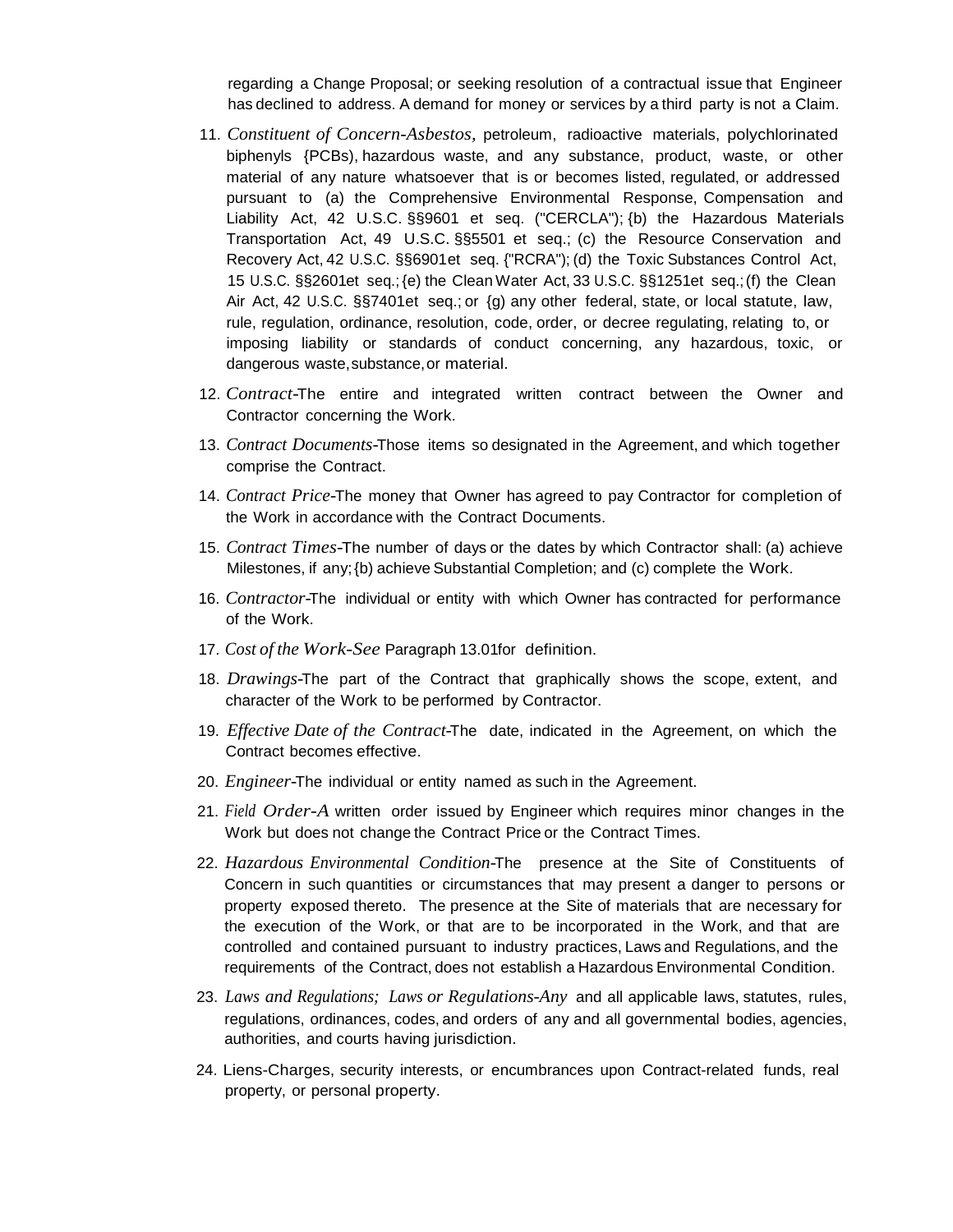- 25. *Milestone-A* principal event in the performance of the Work that the Contract requires Contractor to achieve by an intermediate completion date or by a time prior to Substantial Completion of all the Work.
- 26. *Notice of Award-*The written notice by Owner to a Bidder of Owner's acceptance of the Bid.
- 27. *Notice to Proceed-A* written notice by Owner to Contractor fixing the date on which the Contract Times will commence to run and on which Contractor shall start to perform the Work.
- 28. *Owner-*The individual or entity with which Contractor has contracted regarding the Work, and which has agreed to pay Contractor for the performance of the Work, pursuant to the terms of the Contract.
- 29. *Progress Schedule-A* schedule, prepared and maintained by Contractor, describing the sequence and duration of the activities comprising the Contractor's plan to accomplish the Work within the Contract Times.
- 30. *Project-*The total undertaking to be accomplished for Owner by engineers, contractors, and others, including planning, study, design, construction, testing, commissioning, and start-up, and of which the Work to be performed under the Contract Documents is a part.
- 31. *Project Manual-*The written documents prepared for, or made available for, procuring and constructing the Work, including but not limited to the Bidding Documents or other construction procurement documents, geotechnical and existing conditions information, the Agreement, bond forms, General Conditions, Supplementary Conditions, and Specifications. The contents of the Project Manual may be bound in one or more volumes.
- 32. *Resident Project Representative-*The authorized representative of Engineer assigned to assist Engineer at the Site. As used herein, the term Resident Project Representative or "RPR" includes any assistants or field staff of Resident Project Representative.
- 33. *Samples-Physical* examples of materials, equipment, or workmanship that are representative of some portion of the Work and that establish the standards by which such portion of the Work will be judged.
- 34. *Schedule of Submittals-A* schedule, prepared and maintained by Contractor, of required submittals and the time requirements for Engineer's review of the submittals and the performance of related construction activities.
- 35. *Schedule of Values-A* schedule, prepared and maintained by Contractor, allocating portions of the Contract Price to various portions of the Work and used as the basis for reviewing Contractor's Applications for Payment.
- 36. *Shop Drawings-All* drawings, diagrams, illustrations, schedules, and other data or information that are specifically prepared or assembled by or for Contractor and submitted by Contractor to illustrate some portion of the Work. Shop Drawings, whether approved or not, are not Drawings and are not Contract Documents.
- 37. *Site-Lands* or areas indicated in the Contract Documents as being furnished by Owner upon which the Work is to be performed, including rights-of-way and easements, and such other lands furnished by Owner which are designated for the use of Contractor.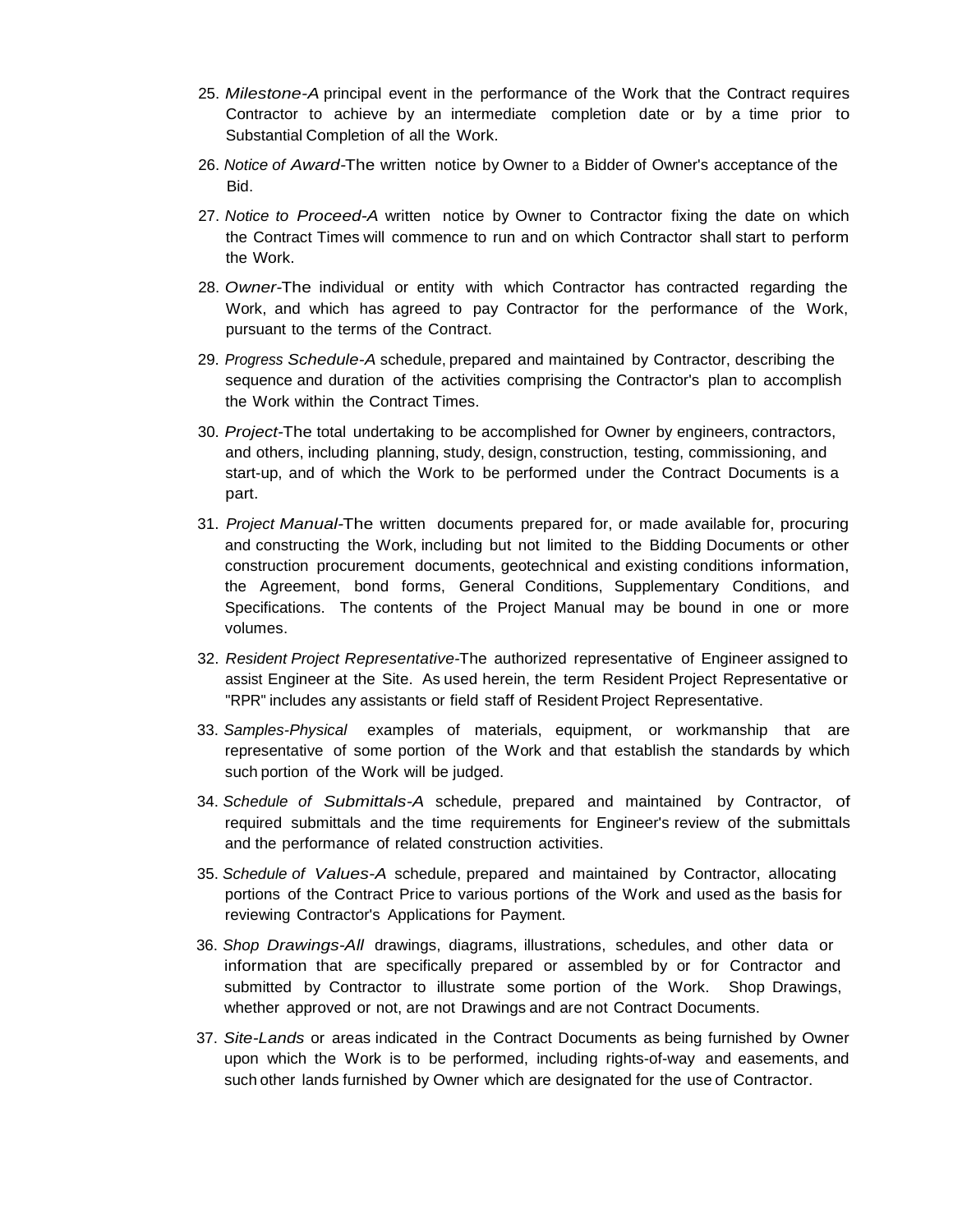- 38. *Specifications-*The part of the Contract that consists of written requirements for materials, equipment, systems, standards, and workmanship as applied to the Work, and certain administrative requirements and procedural matters applicable to the Work.
- 39. *Subcontractor-An* individual or entity having a direct contract with Contractor or with any other Subcontractor for the performance of a part of the Work.
- 40. *Substantial Completion-*The time at which the Work (or a specified part thereof) has progressed to the point where, in the opinion of Engineer, the Work (or a specified part thereof) is sufficiently complete, in accordance with the Contract Documents, so that the Work (or a specified part thereof) can be utilized for the purposes for which it is intended. The terms "substantially complete" and "substantially completed" as applied to all or part of the Work refer to Substantial Completion thereof.
- 41. *Successful Bidder-*The Bidder whose Bid the Owner accepts, and to which the Owner makes an award of contract, subject to stated conditions.
- 42. *Supplementary Conditions-*The part of the Contract that amends or supplements these General Conditions.
- 43. *Supplier-A* manufacturer, fabricator, supplier, distributor, materialman, or vendor having a direct contract with Contractor or with any Subcontractor to furnish materials or equipment to be incorporated in the Work by Contractor or a Subcontractor.
- 44. *Technical Data-*Those items expressly identified as Technical Data in the Supplementary Conditions, with respect to either (a) subsurface conditions at the Site, or physical conditions relating to existing surface or subsurface structures at the Site (except Underground Facilities) or (b) Hazardous Environmental Conditions at the Site. If no such express identifications of Technical Data have been made with respect to conditions at the Site, then the data contained in boring logs, recorded measurements of subsurface water levels, laboratory test results, and other factual, objective information regarding conditions at the Site that are set forth in any geotechnical or environmental report prepared for the Project and made available to Contractor are hereby defined as Technical Data with respect to conditions at the Site.
- 45. *Underground Facilities-All* underground pipelines, conduits, ducts, cables, wires, manholes, vaults, tanks, tunnels, or other such facilities or attachments, and any encasements containing such facilities, including but not limited to those that convey electricity, gases, steam, liquid petroleum products, telephone or other communications, fiber optic transmissions, cable television, water, wastewater, storm water, other liquids or chemicals,or traffic or other control systems.
- 46. *Unit Price Work-Work* to be paid for on the basis of unit prices.
- 47. *Work-*The entire construction or the various separately identifiable parts thereof required to be provided under the Contract Documents. Work includes and is the result of performing or providing all labor, services, and documentation necessary to produce such construction; furnishing, installing, and incorporating all materials and equipment into such construction; and may include related services such as testing, start-up, and commissioning, all as required by the Contract Documents.
- 48. *Work Change Directive-A* written directive to Contractor issued on or after the Effective Date of the Contract, signed by Owner and recommended by Engineer, ordering an addition, deletion, or revision in the Work.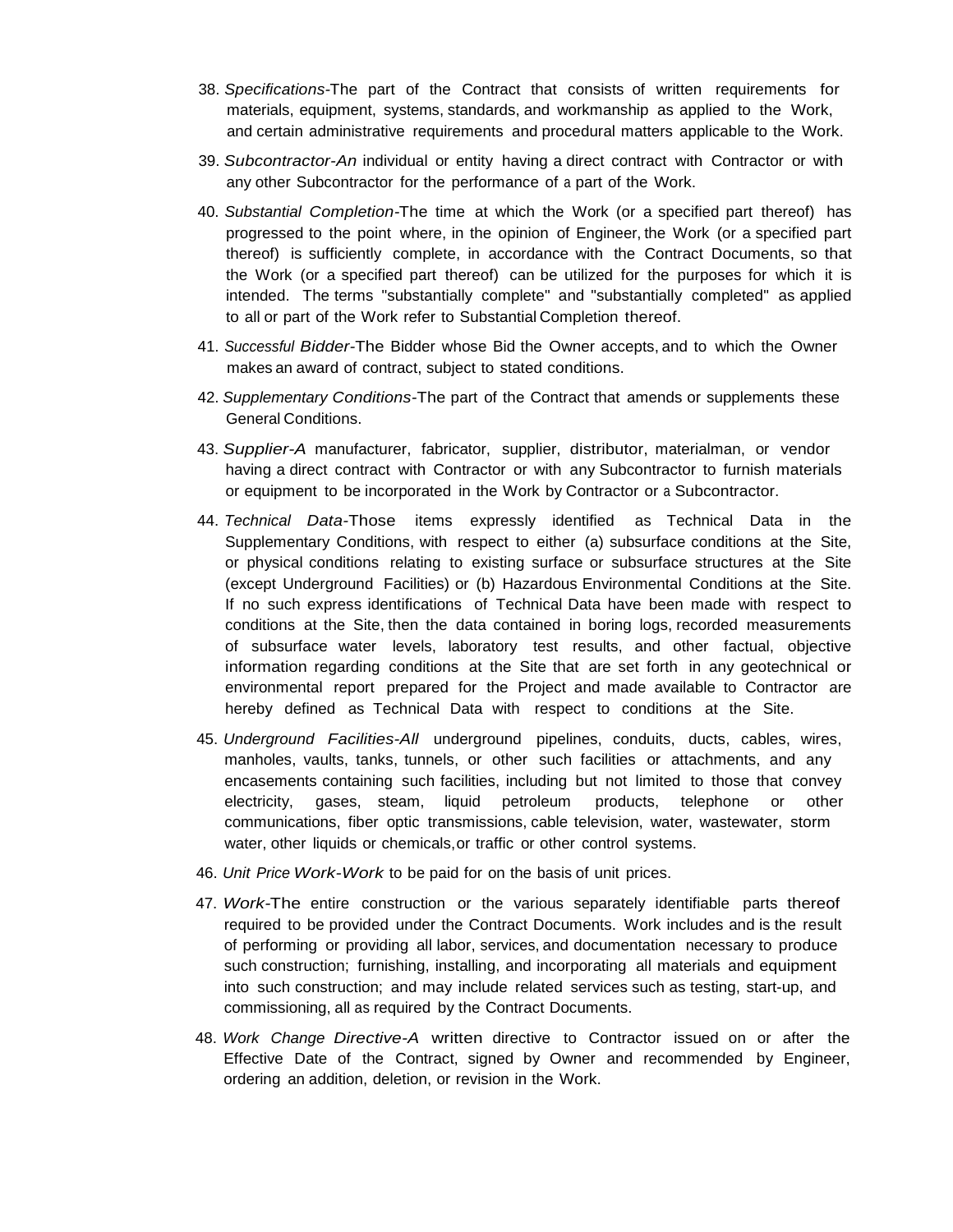### *Terminology*

- A. The words and terms discussed in the following paragraphs are not defined but, when used in the Bidding Requirements or Contract Documents,have the indicated meaning.
- B. *Intent of Certain Terms or Adjectives:*
	- 1. The Contract Documents include the terms "as allowed," "as approved," "as ordered," "as directed" or terms of like effect or import to authorize an exercise of professional judgment by Engineer. In addition, the adjectives "reasonable," "suitable," "acceptable," "proper," "satisfactory," or adjectives of like effect or import are used to describe an action or determination of Engineer as to the Work. It is intended that such exercise of professional judgment, action, or determination will be solely to evaluate, in general, the Work for compliance with the information in the Contract Documents and with the design concept of the Project as a functioning whole as shown or indicated in the Contract Documents (unless there is a specific statement indicating otherwise). The use of any such term or adjective is not intended to and shall not be effective to assign to Engineer any duty or authority to supervise or direct the performance of the Work, or any duty or authority to undertake responsibility contrary any other provision of the Contract Documents.
- C. *Day:*
	- 1. The word "day" means a calendar day of 24 hours measured from midnight to the next midnight.
- D. *Defective:*
	- 1. The word "defective," when modifying the word "Work," refers to Work that is unsatisfactory, faulty, or deficient in that it:
		- a. does not conform to the Contract Documents; or
		- b. does not meet the requirements of any applicable inspection, reference standard, test, or approval referred to in the Contract Documents;or
		- c. has been damaged prior to Engineer's recommendation of final payment (unless responsibility for the protection thereof has been assumed by Owner at Substantial Completion.
- E. *Furnish, Install, Perform, Provide:*
	- 1. The word "furnish," when used in connection with services, materials, or equipment, shall mean to supply and deliver said services, materials, or equipment to the Site (or some other specified location) ready for use or installation and in usable or operable condition.
	- 2. The word "install," when used in connection with services, materials, or equipment, shall mean to put into use or place in final position said services, materials, or equipment complete and ready for intended use.
	- 3. The words "perform" or "provide," when used in connection with services, materials, or equipment, shall mean to furnish and install said services, materials, or equipment complete and ready for intended use.
	- 4. If the Contract Documents establish an obligation of Contractor with respect to specific services, materials, or equipment, but do not expressly use any of the four words "furnish," "install," "perform," or "provide," then Contractor shall furnish and install said services, materials, or equipment complete and ready for intended use.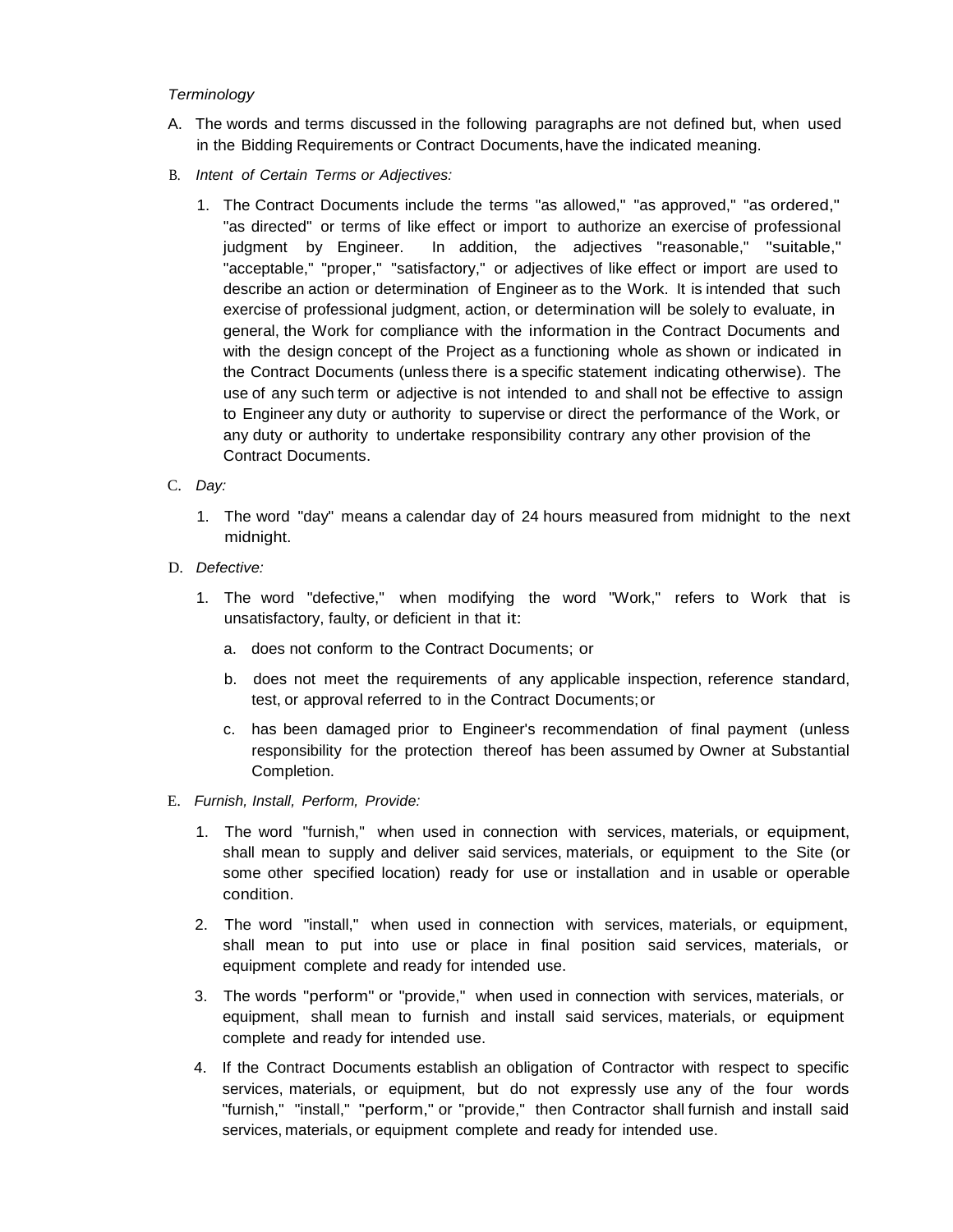F. Unless stated otherwise in the Contract Documents, words or phrases that have a wellknown technical or construction industry or trade meaning are used in the Contract Documents in accordance with such recognized meaning.

#### PRELIMINARY MATTERS

#### *Delivery of Bonds and Evidence of Insurance*

- A. *Bonds:* When Contractor delivers the executed counterparts of the Agreement to Owner, Contractor shall also deliver to Owner such bonds as Contractor may be required to furnish.
- B. *Evidence of Contractor's Insurance:* When Contractor delivers the executed counterparts of the Agreement to Owner, Contractor shall also deliver to Owner, with copies to each named insured and additional insured (as identified in the Supplementary Conditions or elsewhere in the Contract), the certificates and other evidence of insurance required to be provided by Contractor.
- C. *Evidence of Owner's Insurance:* After receipt of the executed counterparts of the Agreement and all required bonds and insurance documentation, Owner shall promptly deliver to Contractor, with copies to each named insured and additional insured (as identified in the Supplementary Conditions or otherwise), the certificates and other evidence of insurance required to be provided by Owner.

#### *Copies of Documents*

- A. Owner shall furnish to Contractor four printed copies of the Contract (including one fully executed counterpart of the Agreement), and one copy in electronic portable document format (PDF). Additional printed copies will be furnished upon request at the cost of reproduction.
- B. Owner shall maintain and safeguard at least one original printed record version of the Contract, including Drawings and Specifications signed and sealed by Engineer and other design professionals. Owner shall make such original printed record version of the Contract available to Contractor for review. Owner may delegate the responsibilities under this provision to Engineer.

#### *Before Starting Construction*

- A. *Preliminary Schedules:* Within 10 days after the Effective Date of the Contract (or as otherwise specifically required by the Contract Documents), Contractor shall submit to Engineer for timely review:
	- 1. a preliminary Progress Schedule indicating the times (numbers of days or dates) for starting and completing the various stages of the Work, including any Milestones specified in the Contract;
	- 2. a preliminary Schedule of Submittals; and
	- 3. a preliminary Schedule of Values for all of the Work which includes quantities and prices of items which when added together equal the Contract Price and subdivides the Work into component parts in sufficient detail to serve as the basis for progress payments during performance of the Work. Such prices will include an appropriate amount of overhead and profit applicable to each item of Work.

#### *Preconstruction Conference; Designation of Authorized Representatives*

A. Before any Work at the Site is started, a conference attended by Owner, Contractor, Engineer, and others as appropriate will be held to establish a working understanding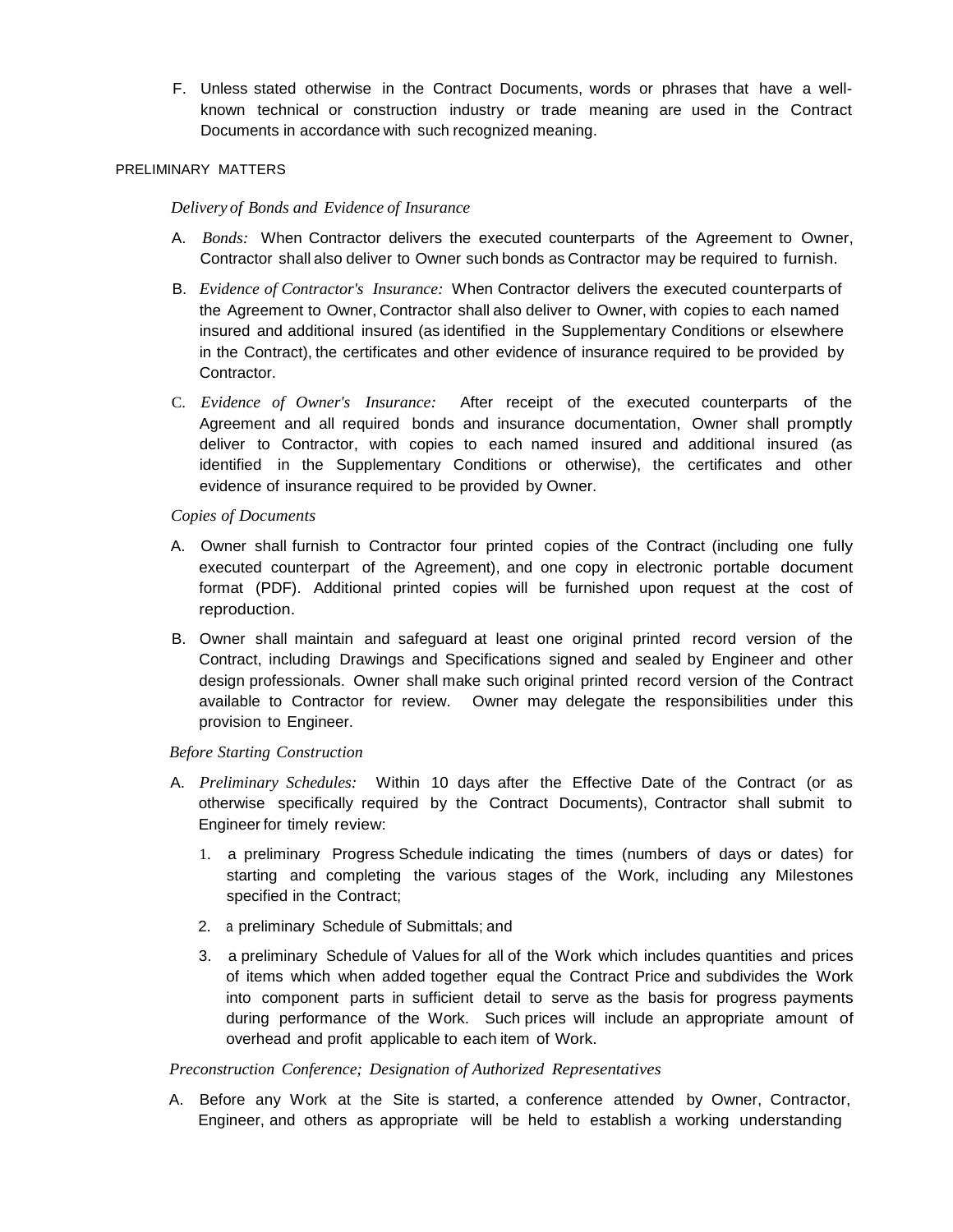among the parties as to the Work and to discuss the schedules, procedures for handling Shop Drawings, Samples, and other submittals, processing Applications for Payment, electronic or digital transmittals, and maintaining required records.

B. At this conference Owner and Contractor each shall designate, in writing, a specific individual to act as its authorized representative with respect to the services and responsibilities under the Contract. Such individuals shall have the authority to transmit and receive information, render decisions relative to the Contract, and otherwise act on behalf of each respective party.

#### *Initial Acceptance of Schedules*

- A. At least 10 days before submission of the first Application for Payment a conference, attended by Contractor, Engineer, and others as appropriate, will be held to review for acceptability to Engineer as provided below the schedules submitted . Contractor shall have an additional 10 days to make corrections and adjustments and to complete and resubmit the schedules. No progress payment shall be made to Contractor until acceptable schedules are submitted to Engineer.
	- 1. The Progress Schedule will be acceptable to Engineer if it provides an orderly progression of the Work to completion within the Contract Times. Such acceptance will not impose on Engineer responsibility for the Progress Schedule, for sequencing, scheduling, or progress of the Work, nor interfere with or relieve Contractor from Contractor's full responsibility therefor.
	- 2. Contractor's Schedule of Submittals will be acceptable to Engineer if it provides a workable arrangement for reviewing and processing the required submittals.
	- 3. Contractor's Schedule of Values will be acceptable to Engineer as to form and substance if it provides a reasonable allocation of the Contract Price to the component parts of the Work.

#### *Electronic Transmittals*

- A. Except as otherwise stated elsewhere in the Contract, the Owner, Engineer, and Contractor may transmit, and shall accept, Project-related correspondence, text, data, documents, drawings, information, and graphics, including but not limited to Shop Drawings and other submittals, in electronic media or digital format, either directly, or through access to a secure Project website.
- B. If the Contract does not establish protocols for electronic or digital transmittals, then Owner, Engineer,and Contractor shall jointly develop such protocols.
- C. When transmitting items in electronic media or digital format, the transmitting party makes no representations as to long term compatibility, usability, or readability of the items resulting from the recipient's use of software application packages, operating systems, or computer hardware differing from those used in the drafting or transmittal of the items, or from those established in applicable transmittal protocols.

#### DOCUMENTS: INTENT,REQUIREMENTS,REUSE

#### *Intent*

A. The Contract Documents are complementary; what is required by one is as binding as if required by all.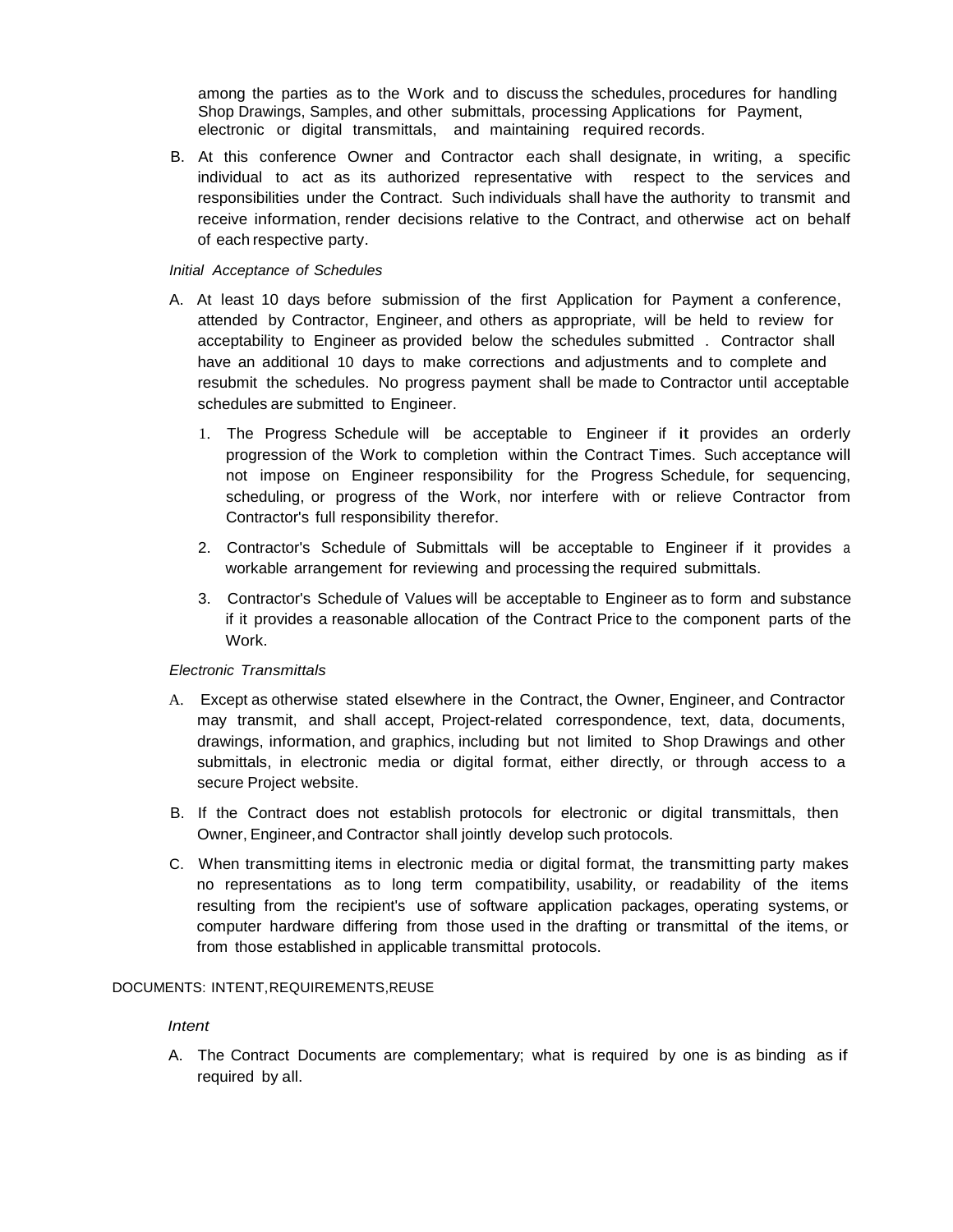- B. It is the intent of the Contract Documents to describe a functionally complete project (or part thereof) to be constructed in accordance with the Contract Documents.
- C. Unless otherwise stated in the Contract Documents, if there is a discrepancy between the electronic or digital versions of the Contract Documents (including any printed copies derived from such electronic or digital versions) and the printed record version, the printed record version shall govern.
- D. The Contract supersedes prior negotiations, representations, and agreements, whether written or oral.
- E. Owner will issue clarifications and interpretations of the Contract Documents as provided herein.

#### *Reference Standards*

- A. *Standards Specifications, Codes, Laws and Regulations:*
	- 1. Reference in the Contract Documents to standard specifications, manuals, reference standards, or codes of any technical society, organization, or association, or to Laws or Regulations, whether such reference be specific or by implication, shall mean the standard specification, manual, reference standard, code, or Laws or Regulations in effect at the time of opening of Bids (or on the Effective Date of the Contract if there were no Bids), except as may be otherwise specifically stated in the Contract Documents.
	- 2. No provision of any such standard specification, manual, reference standard, or code, or any instruction of a Supplier, shall be effective to change the duties *or* responsibilities of Owner, Contractor, or Engineer,or any of their subcontractors, consultants, agents, or employees, from those set forth in the part of the Contract Documents prepared by or for Engineer. No such provision or instruction shall be effective to assign to Owner, Engineer, or any of their officers, directors, members, partners, employees, agents, consultants, or subcontractors, any duty or authority to supervise or direct the performance of the Work or any duty or authority to undertake responsibility inconsistent with the provisions of the part of the Contract Documents prepared by or for Engineer.

#### *Reporting and Resolving Discrepancies*

- A. *Reporting Discrepancies:*
	- 1. *Contractor's Verification of Figures and Field Measurements:* Before undertaking each part of the Work, Contractor shall carefully study the Contract Documents, and check and verify pertinent figures and dimensions therein, particularly with respect to applicable field measurements. Contractor shall promptly report in writing to Engineer any conflict, error, ambiguity, or discrepancy that Contractor discovers, or has actual knowledge of, and shall not proceed with any Work affected thereby until the conflict, error, ambiguity, or discrepancy is resolved, by a clarification or interpretation by Engineer, or by an amendment or supplement to the Contract Documents issued.
	- 2. *Contractor's Review of Contract Documents:* If, before or during the performance of the Work, Contractor discovers any conflict, error, ambiguity, or discrepancy within the Contract Documents, or between the Contract Documents and (a) any applicable Law or Regulation, (b) actual field conditions, (c) any standard specification, manual, reference standard, or code, or (d) any instruction of any Supplier, then Contractor shall promptly report it to Engineer in writing. Contractor shall not proceed with the Work affected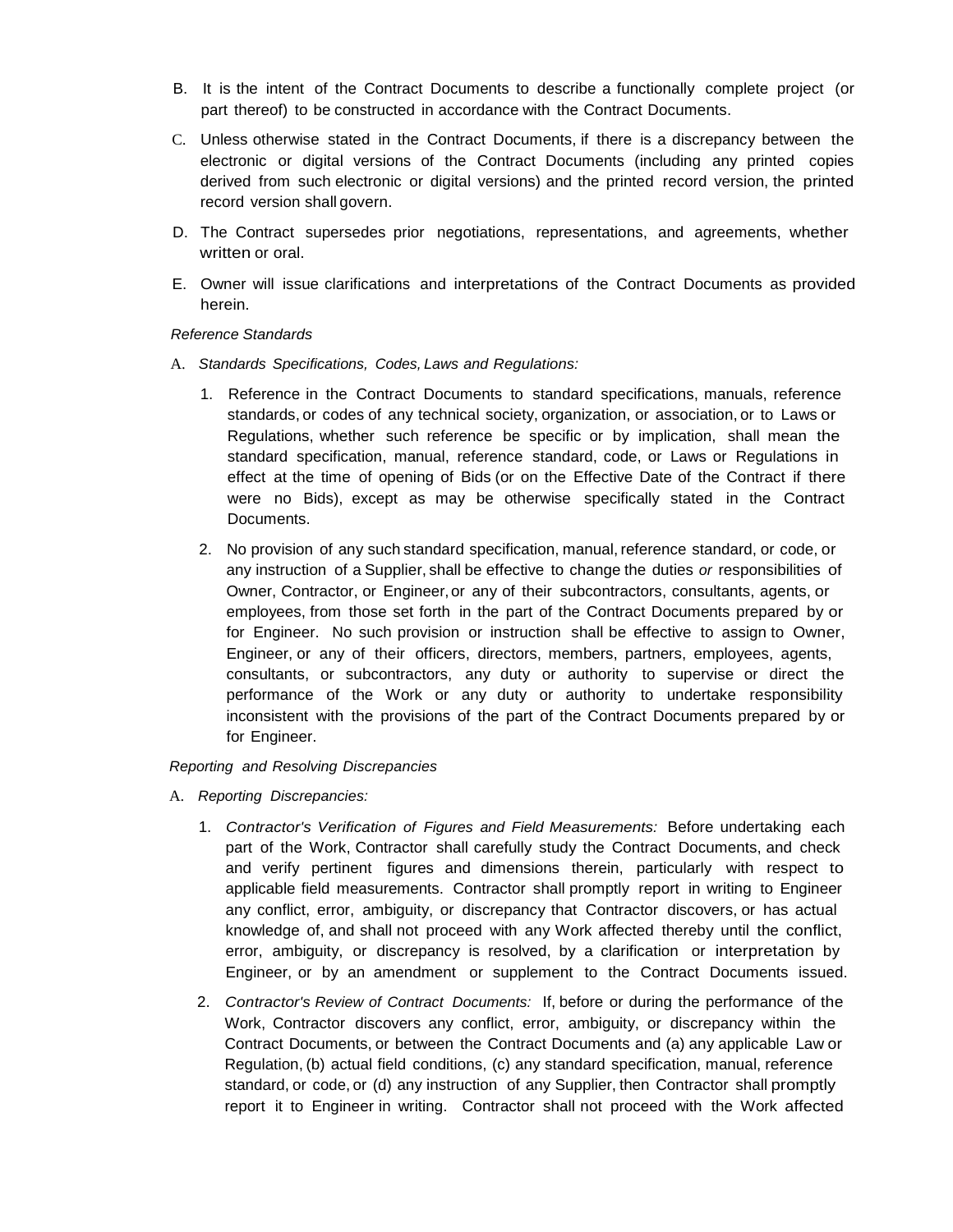thereby (except in an emergency as required by Paragraph 7.15) until the conflict, error, ambiguity, or discrepancy is resolved, by a clarification or interpretation by Engineer, or by an amendment or supplement to the Contract Documents issued.

- 3. Contractor shall not be liable to Owner or Engineer for failure to report any conflict, error, ambiguity, or discrepancy in the Contract Documents unless Contractor had actual knowledge thereof.
- B. *Resolving Discrepancies:*
	- 1. Except as may be otherwise specifically stated in the Contract Documents, the provisions of the part of the Contract Documents prepared by or for Engineer shall take precedence in resolving any conflict, error, ambiguity, or discrepancy between such provisions of the Contract Documents and:
		- a. the provisions of any standard specification,manual, reference standard,or code, or the instruction of any Supplier (whether or not specifically incorporated by reference as a Contract Document); or
		- b. the provisions of any Laws or Regulations applicable to the performance of the Work (unless such an interpretation of the provisions of the Contract Documents would result in violation of such Law or Regulation).

#### *Requirements of the Contract Documents*

- A. During the performance of the Work and until final payment, Contractor and Owner shall submit to the Engineer all matters in question concerning the requirements of the Contract Documents (sometimes referred to as requests for information or interpretation-RFI's), or relating to the acceptability of the Work under the Contract Documents, as soon as possible after such matters arise. Engineer will be the initial interpreter of the requirements of the Contract Documents,and judge of the acceptability of the Work thereunder.
- B. Engineer will, with reasonable promptness, render a written clarification, interpretation, or decision on the issue submitted, or initiate an amendment or supplement to the Contract Documents. Engineer's written clarification, interpretation, or decision will be final and binding on Contractor, unless it appeals by submitting a Change Proposal, and on Owner, unless it appeals by filing a Claim.
- C. If a submitted matter in question concerns terms and conditions of the Contract Documents that do not involve (1) the performance or acceptability of the Work under the Contract Documents, (2) the design (as set forth in the Drawings, Specifications, or otherwise), or (3) other engineering or technical matters, then Engineer will promptly give written notice to Owner and Contractor that Engineer is unable to provide a decision or interpretation. If Owner and Contractor are unable to agree on resolution of such a matter in question, either party may pursue resolution.

#### *Reuse of Documents*

- A. *Contractor and its Subcontractors and Suppliers shall not:*
	- 1. have or acquire any title to or ownership rights in any of the Drawings, Specifications, or other documents (or copies of any thereof) prepared by or bearing the seal of Engineer or its consultants, including electronic media editions, or reuse any such Drawings, Specifications, other documents, or copies thereof on extensions of the Project or any other project without written consent of Owner and Engineer and specific written verification or adaptation by Engineer;or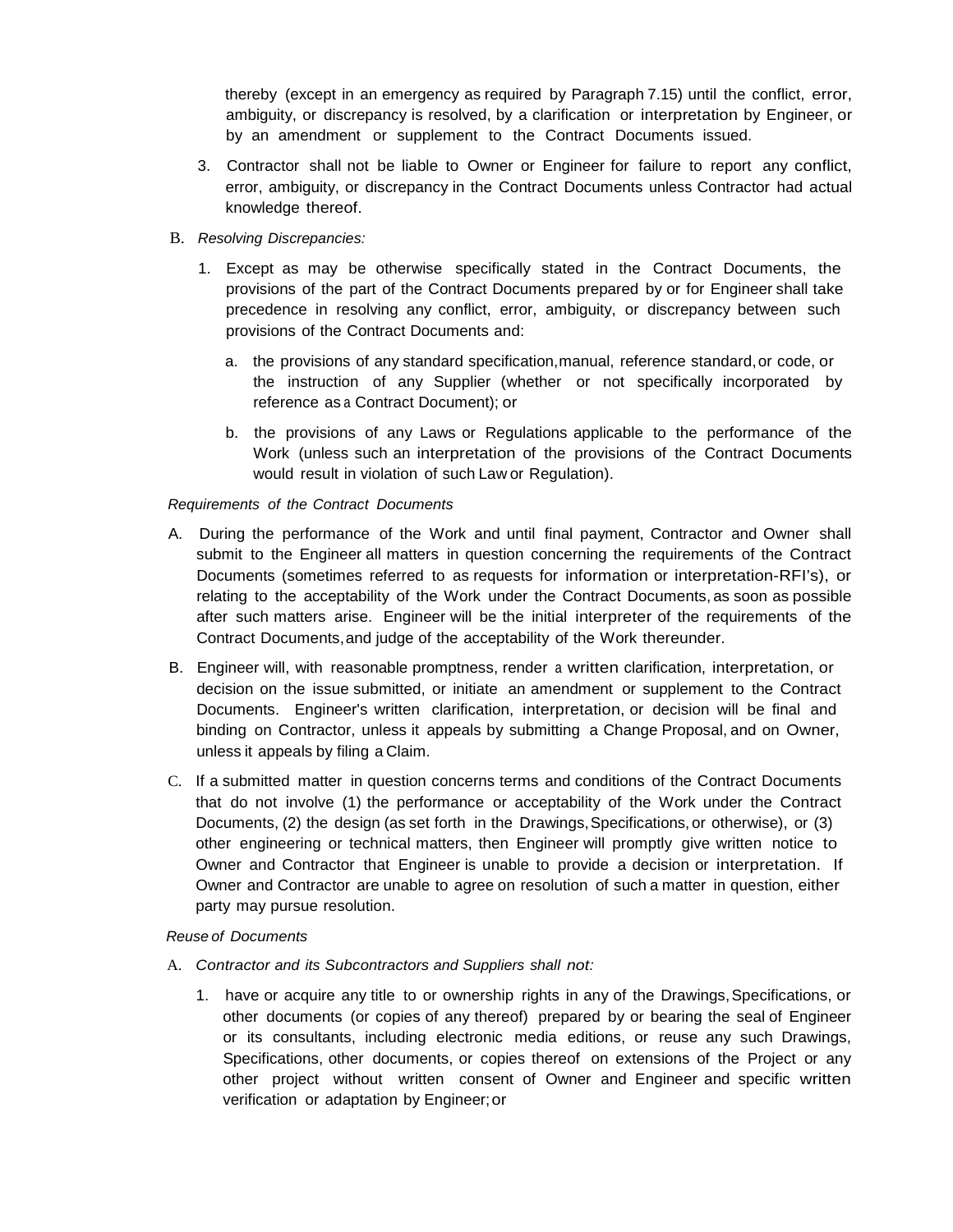- 2. have or acquire any title or ownership rights in any other Contract Documents, reuse any such Contract Documents for any purpose without Owner's express written consent, or violate any copyrights pertaining to such Contract Documents.
- B. The prohibitions will survive final payment, or termination of the Contract. Nothing herein shall preclude Contractor from retaining copies of the Contract Documents for record purposes.

### COMMENCEMENT AND PROGRESS OF THE WORK

#### *Commencement of Contract Times; Notice to Proceed*

A. The Contract Times will commence to run on the thirtieth day after the Effective Date of the Contract or, if a Notice to Proceed is given, on the day indicated in the Notice to Proceed. A Notice to Proceed may be given at any time within 30 days after the Effective Date of the Contract. In no event will the Contract Times commence to run later than the sixtieth day after the day of Bid opening or the thirtieth day after the Effective Date of the Contract, whichever date is earlier.

#### *Starting the Work*

A. Contractor shall start to perform the Work on the date when the Contract Times commence to run. No Work shall be done at the Site prior to such date.

#### *Reference Points*

A. Owner shall provide engineering surveys to establish reference points for construction which in Engineer's judgment are necessary to enable Contractor to proceed with the Work. Contractor shall be responsible for laying out the Work, shall protect and preserve the established reference points and property monuments, and shall make no changes or relocations without the prior written approval of Owner. Contractor shall report to Engineer whenever any reference point or property monument is lost or destroyed or requires relocation because of necessary changes in grades or locations, and shall be responsible for the accurate replacement or relocation of such reference points or property monuments by professionally qualified personnel.

#### *Progress Schedule*

A. Contractor shall adhere to the Progress Schedule established as it may be adjusted from time to time as provided below.

- 1. Contractor shall submit to Engineer for acceptance proposed adjustments in the Progress Schedule that will not result in changing the Contract Times.
- 2. Proposed adjustments in the Progress Schedule that will change the Contract Times shall be submitted in accordance with the requirements of Article 11.
- B. Contractor shall carry on the Work and adhere to the Progress Schedule during all disputes or disagreements with Owner. No Work shall be delayed or postponed pending resolution of any disputes or disagreements, or during any appeal process, except as permitted by Paragraph 16.04,or as Owner and Contractor may otherwise agree in writing.

#### *Delaysin Contractor's Progress*

A. If Owner, Engineer,or anyone for whom Owner is responsible, delays,disrupts, or interferes with the performance or progress of the Work, then Contractor shall be entitled to an equitable adjustment in the Contract Times and Contract Price. Contractor's entitlement to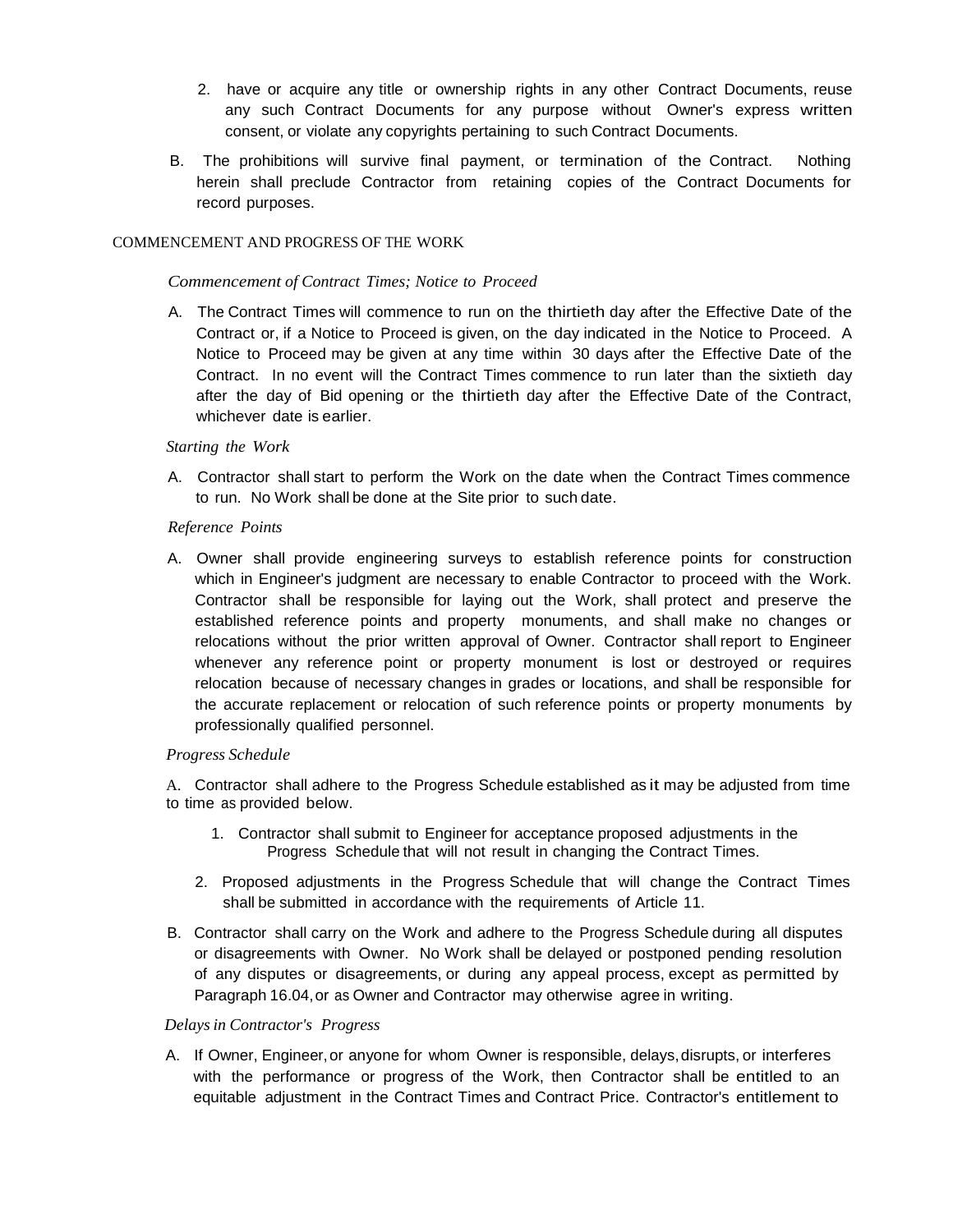an adjustment of the Contract Times is conditioned on such adjustment being essential to Contractor's ability to complete the Work within the Contract Times.

- B. Contractor shall not be entitled to an adjustment in Contract Price or Contract Times for delay, disruption, or interference caused by or within the control of Contractor. Delay, disruption, and interference attributable to and within the control of a Subcontractor or Supplier shall be deemed to be within the control of Contractor.
- C. If Contractor's performance or progress is delayed, disrupted, or interfered with by unanticipated causes not the fault of and beyond the control of Owner, Contractor, and those for which they are responsible, then Contractor shall be entitled to an equitable adjustment in Contract Times. Contractor's entitlement to an adjustment of the Contract Times is conditioned on such adjustment being essential to Contractor's ability to complete the Work within the Contract Times. Such an adjustment shall be Contractor's sole and exclusive remedy for the delays, disruption, and interference described in this paragraph. Causes of delay, disruption, or interference that may give rise to an adjustment in Contract Times under this paragraph include but are not limited to the following:
	- 1. severe and unavoidable natural catastrophes such as fires, floods, epidemics, and earthquakes;
	- 2. abnormal weather conditions;
	- 3. acts or failures to act of utility owners (other than those performing other work at or adjacent to the Site by arrangement with the Owner,as contemplated in Article 8); and
	- 4. acts of war or terrorism.
- D. Delays, disruption, and interference to the performance or progress of the Work resulting from the existence of a differing subsurface or physical condition, an Underground Facility that was not shown or indicated by the Contract Documents, or not shown or indicated with reasonable accuracy, and those resulting from Hazardous Environmental Conditions.
- E. General Conditions governs delays, disruption, and interference to the performance or progress of the Work resulting from the performance of certain other work at or adjacent to the Site.
- F. Contractor shall not be entitled to an adjustment in Contract Price or Contract Times for any delay, disruption, or interference if such delay is concurrent with a delay, disruption, or interference caused by or within the control of Contractor.
- G. Contractor must submit any Change Proposal seeking an adjustment in Contract Price or Contract Times under this paragraph within 30 days of the commencement of the delaying, disrupting, or interfering event.

## AVAILABILITY OF LANDS, SUBSURFACE AND PHYSICAL CONDITIONS; HAZARDOUS ENVIRONMENTAL CONDITIONS

#### *Availability of Lands*

- A. Owner shall furnish the Site. Owner shall notify Contractor of any encumbrances or restrictions not of general application but specifically related to use of the Site with which Contractor must comply in performing the Work.
- B. Upon reasonable written request, Owner shall furnish Contractor with a current statement of record legal title and legal description of the lands upon which permanent improvements are to be made and Owner's interest therein as necessary for giving notice of or filing a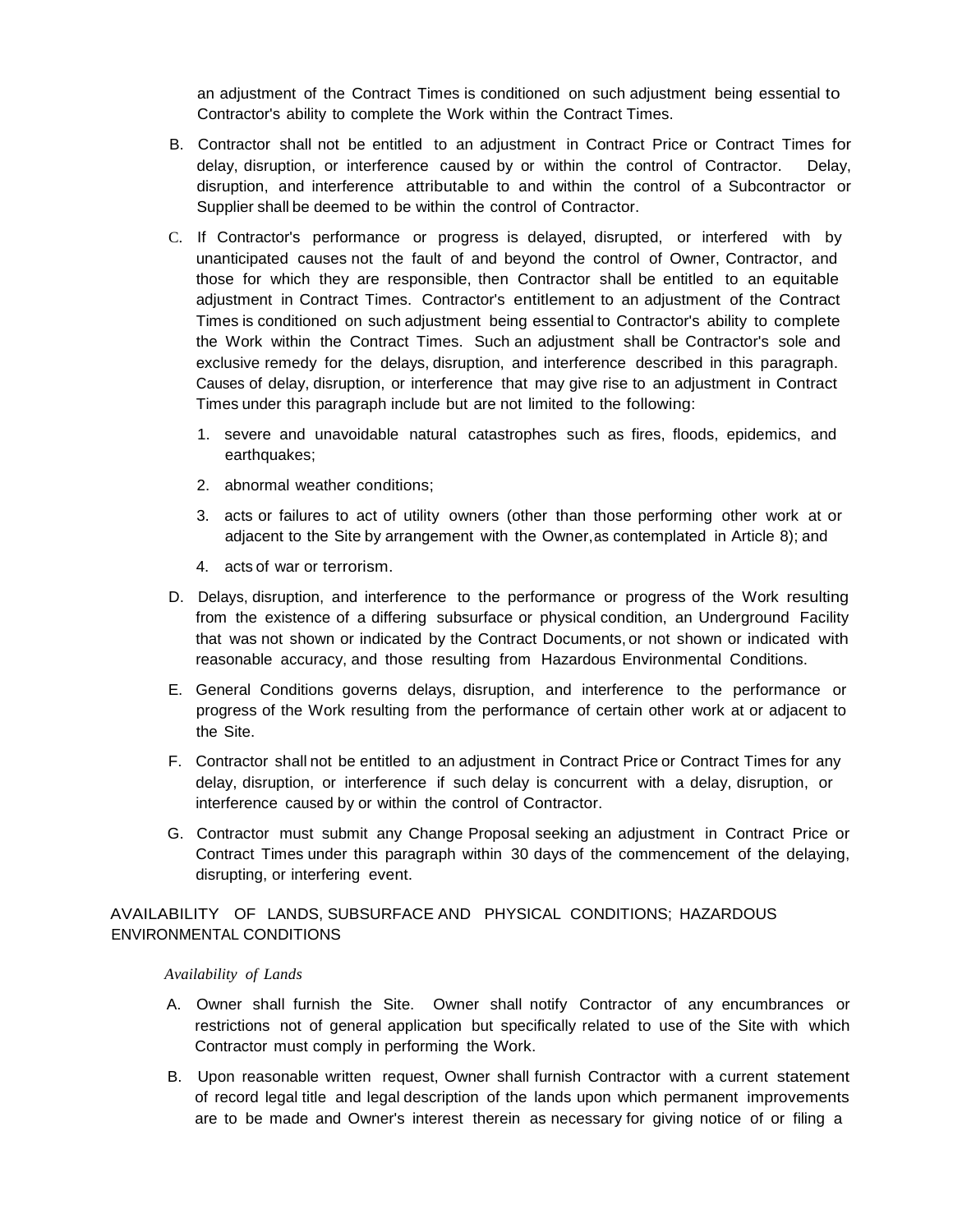mechanic's or construction lien against such lands in accordance with applicable Laws and Regulations.

C. Contractor shall provide for all additional lands and access thereto that may be required for temporary construction facilities or storage of materials and equipment.

*Use of Site and Other Areas*

- A. *Limitation on Use of Site and Other Areas:*
	- 1. Contractor shall confine construction equipment, temporary construction facilities, the storage of materials and equipment, and the operations of workers to the Site,adjacent areas that Contractor has arranged to use through construction easements or otherwise, and other adjacent areas permitted by Laws and Regulations, and shall not unreasonably encumber the Site and such other adjacent areas with construction equipment or other materials or equipment. Contractor shall assume full responsibility for (a) damage to the Site; (b) damage to any such other adjacent areas used for Contractor's operations; (c) damage to any other adjacent land or areas; and (d) for injuries and losses sustained by the owners or occupants of any such land or areas; provided that such damage or injuries result from the performance of the Work or from other actions or conduct of the Contractor or those for which Contractor is responsible.
	- 2. If a damage or injury claim is made by the owner or occupant of any such land or area because of the performance of the Work, or because of other actions or conduct of the Contractor or those for which Contractor is responsible, Contractor shall (a) take immediate corrective or remedial action, or otherwise; (b) promptly attempt to settle the claim as to all parties through negotiations with such owner or occupant, or otherwise resolve the claim by arbitration or other dispute resolution proceeding, or at law; and (c) to the fullest extent permitted by Laws and Regulations, indemnify and hold harmless Owner and Engineer, and the officers, directors, members, partners, employees, agents, consultants and subcontractors of each and any of them from and against any such claim, and against all costs, losses,and damages (including but not limited to all fees and charges of engineers, architects, attorneys, and other professionals and all court or arbitration or other dispute resolution costs) arising out of or relating to any claim or action, legal or equitable, brought by any such owner or occupant against Owner, Engineer, or any other party indemnified hereunder to the extent caused directly or indirectly, in whole or in part by, or based upon, Contractor's performance of the Work, or because of other actions or conduct of the Contractor or those for which Contractor is responsible.
- B. *Removal of Debris During Performance of the Work:* During the progress of the Work the Contractor shall keep the Site and other adjacent areas free from accumulations of waste materials, rubbish, and other debris. Removal and disposal of such waste materials, rubbish, and other debris shall conform to applicable Laws and Regulations.
- C. *Cleaning:* Prior to Substantial Completion of the Work Contractor shall clean the Site and the Work and make it ready for utilization by Owner. At the completion of the Work Contractor shall remove from the Site and adjacent areas all tools, appliances, construction equipment and machinery, and surplus materials and shall restore to original condition all property not designated for alteration by the Contract Documents.
- D. *Loading of Structures:* Contractor shall not load nor permit any part of any structure to be loaded in any manner that will endanger the structure, nor shall Contractor subject any part of the Work or adjacent structures or land to stresses or pressures that will endanger them.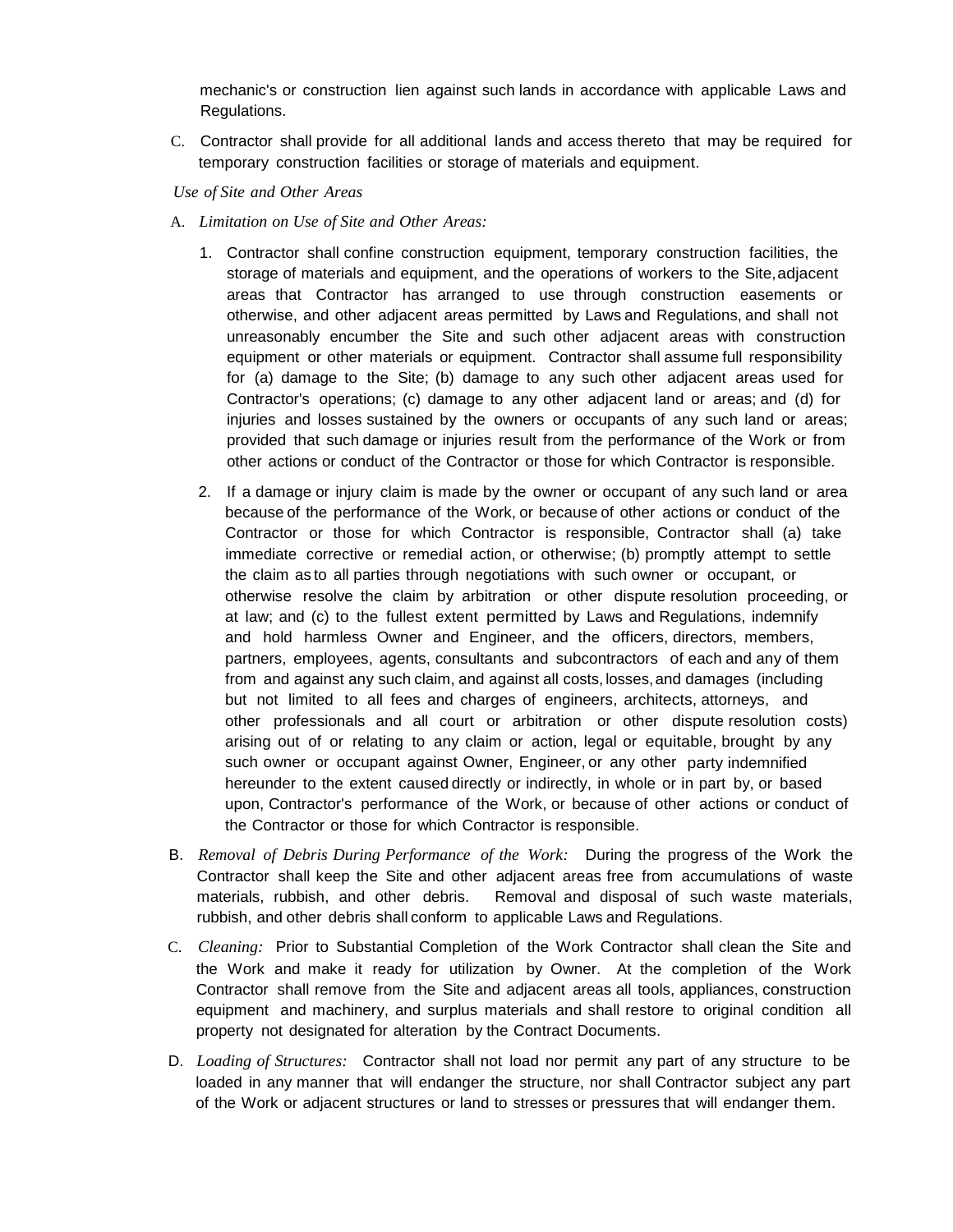#### *Subsurface and Physical Conditions*

- A. *Reports and Drawings:* The Supplementary Conditions identify:
	- 1. those reports known to Owner of explorations and tests of subsurface conditions at or adjacent to the Site;
	- 2. those drawings known to Owner of physical conditions relating to existing surface or subsurface structures at the Site (except Underground Facilities); and
	- 3. Technical Data contained in such reports and drawings.
- B. *Reliance by Contractor on Technical Data Authorized:* Contractor may rely upon the accuracy of the Technical Data expressly identified in the Supplementary Conditions with respect to such reports and drawings, but such reports and drawings are not Contract Documents. If no such express identification has been made, then Contractor may rely upon the accuracy of the Technical Data (as defined in Article 1) contained in any geotechnical or environmental report prepared for the Project and made available to Contractor. Except for such reliance on Technical Data, Contractor may not rely upon or make any claim against Owner or Engineer, or any of their officers, directors, members, partners, employees, agents, consultants, or subcontractors, with respect to:
	- 1. the completeness of such reports and drawings for Contractor's purposes, including, but not limited to, any aspects of the means, methods, techniques, sequences, and procedures of construction to be employed by Contractor, and safety precautions and programs incident thereto; or
	- 2. other data, interpretations, opinions, and information contained in such reports or shown or indicated in such drawings;or
	- 3. any Contractor interpretation of or conclusion drawn from any Technical Data or any such other data, interpretations, opinions, or information.

#### *Differing Subsurface or Physical Conditions*

- A. *Notice by Contractor:* If Contractor believes that any subsurface or physical condition that is uncovered or revealed at the Site either:
	- 1. is of such a nature as to establish that any Technical Data on which Contractor is entitled to rely is materially inaccurate; or
	- 2. is of such a nature as to require a change in the Drawings or Specifications;or
	- 3. differs materially from that shown or indicated in the Contract Documents;or
	- 4. is of an unusual nature, and differs materially from conditions ordinarily encountered and generally recognized as inherent in work of the character provided for in the Contract Documents;

then Contractor shall, promptly after becoming aware thereof and before further disturbing the subsurface or physical conditions or performing any Work in connection therewith (except in an emergency), notify Owner and Engineer in writing about such condition. Contractor shall not further disturb such condition or perform any Work in connection therewith (except with respect to an emergency) until receipt of a written statement permitting Contractor to do so.

B. *Engineer's Review:* After receipt of written notice as required by the preceding paragraph, Engineer will promptly review the subsurface or physical condition in question; determine the necessity of Owner's obtaining additional exploration or tests with respect to the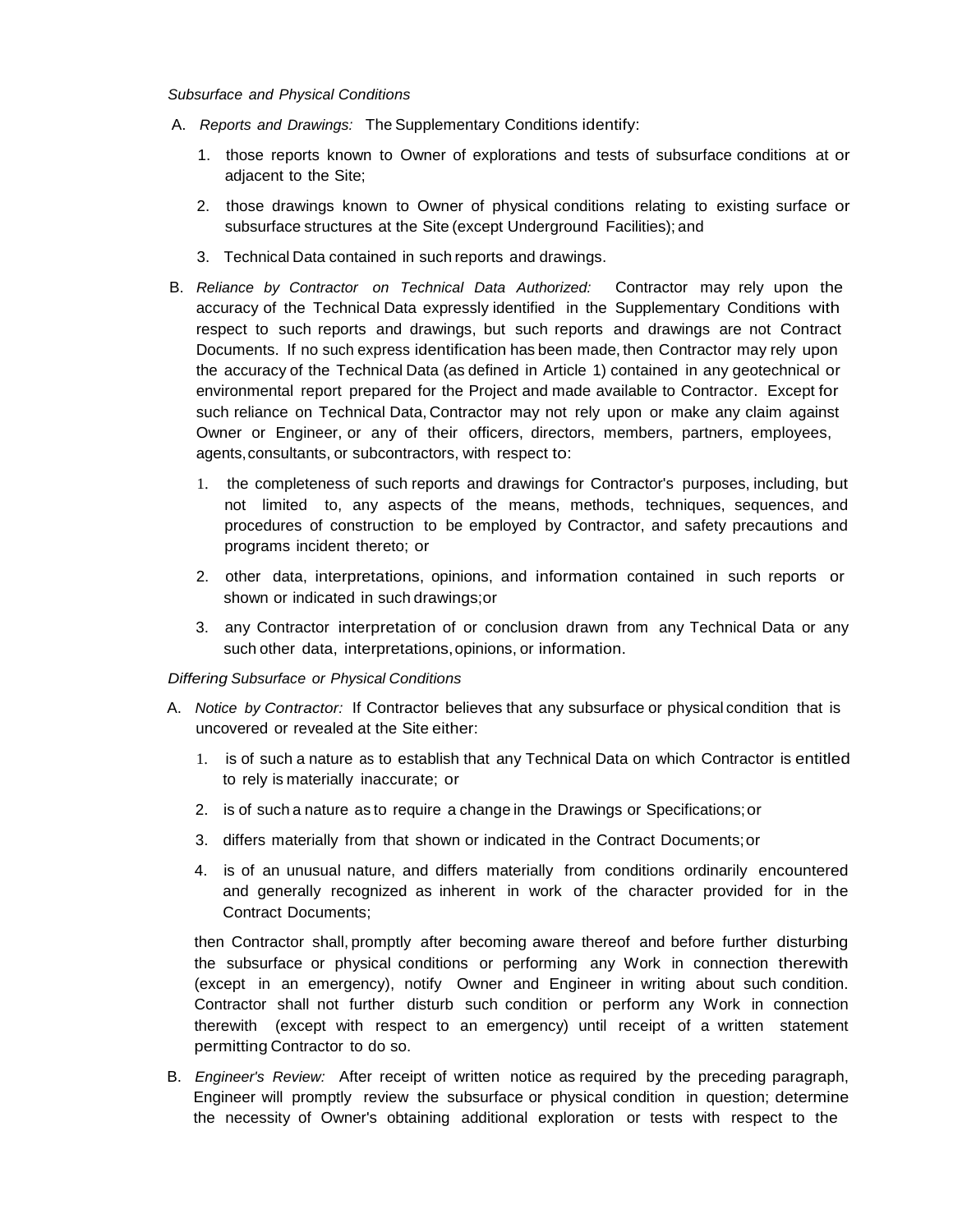condition; conclude whether the condition falls within any one or more of the differing site condition categories; obtain any pertinent cost or schedule information from Contractor; prepare recommendations to Owner regarding the Contractor's resumption of Work in connection with the subsurface or physical condition in question and the need for any change in the Drawings or Specifications; and advise Owner in writing of Engineer's findings, conclusions, and recommendations.

- C. *Owner's Statement to Contractor Regarding Site Condition:* After receipt of Engineer's written findings, conclusions, and recommendations, Owner shall issue a written statement to Contractor (with a copy to Engineer) regarding the subsurface or physical condition in question, addressing the resumption of Work in connection with such condition, indicating whether any change in the Drawings or Specifications will be made, and adopting or rejecting Engineer's written findings, conclusions, and recommendations, in whole or in part.
- D. *Possible Price and Times Adjustments:*
	- 1. Contractor shall be entitled to an equitable adjustment in Contract Price or Contract Times, or both, to the extent that the existence of a differing subsurface or physical condition, or any related delay, disruption, or interference, causes an increase or decrease in Contractor's cost or time required for, performance of the Work; subject, however, to the following:
		- a. such condition must fall within any one or more of the categories described in General Conditions;
		- b. with respect to Work that is paid for on a unit price basis, any adjustment in Contract Price will be subject to Owner approval; and,
		- c. Contractor's entitlement to an adjustment of the Contract Times is conditioned on such adjustment being essential to Contractor's ability to complete the Work within the Contract Times.
	- 2. Contractor shall not be entitled to any adjustment in the Contract Price or Contract Times with respect to a subsurface or physical condition if:
		- a. Contractor knew of the existence of such condition at the time Contractor made a commitment to Owner with respect to Contract Price and Contract Times by the submission of a Bid or becoming bound under a negotiated contract, or otherwise; or
		- b. the existence of such condition reasonably could have been discovered or revealed as a result of any examination, investigation, exploration, test, or study of the Site and contiguous areas expressly required by the Bidding Requirements or Contract Documents to be conducted by or for Contractor prior to Contractor's making such commitment;or
		- c. Contractor failed to give the written notice as required.
	- 3. If Owner and Contractor agree regarding Contractor's entitlement to and the amount or extent of any adjustment in the Contract Price or Contract Times, or both, then any such adjustment shall be set forth in a Change Order.
	- 4. Contractor may submit a Change Proposal regarding its entitlement to or the amount or extent of any adjustment in the Contract Price or Contract Times, or both, no later than 30 days after Owner's issuance of the Owner's written statement to Contractor regarding the subsurface or physical condition in question.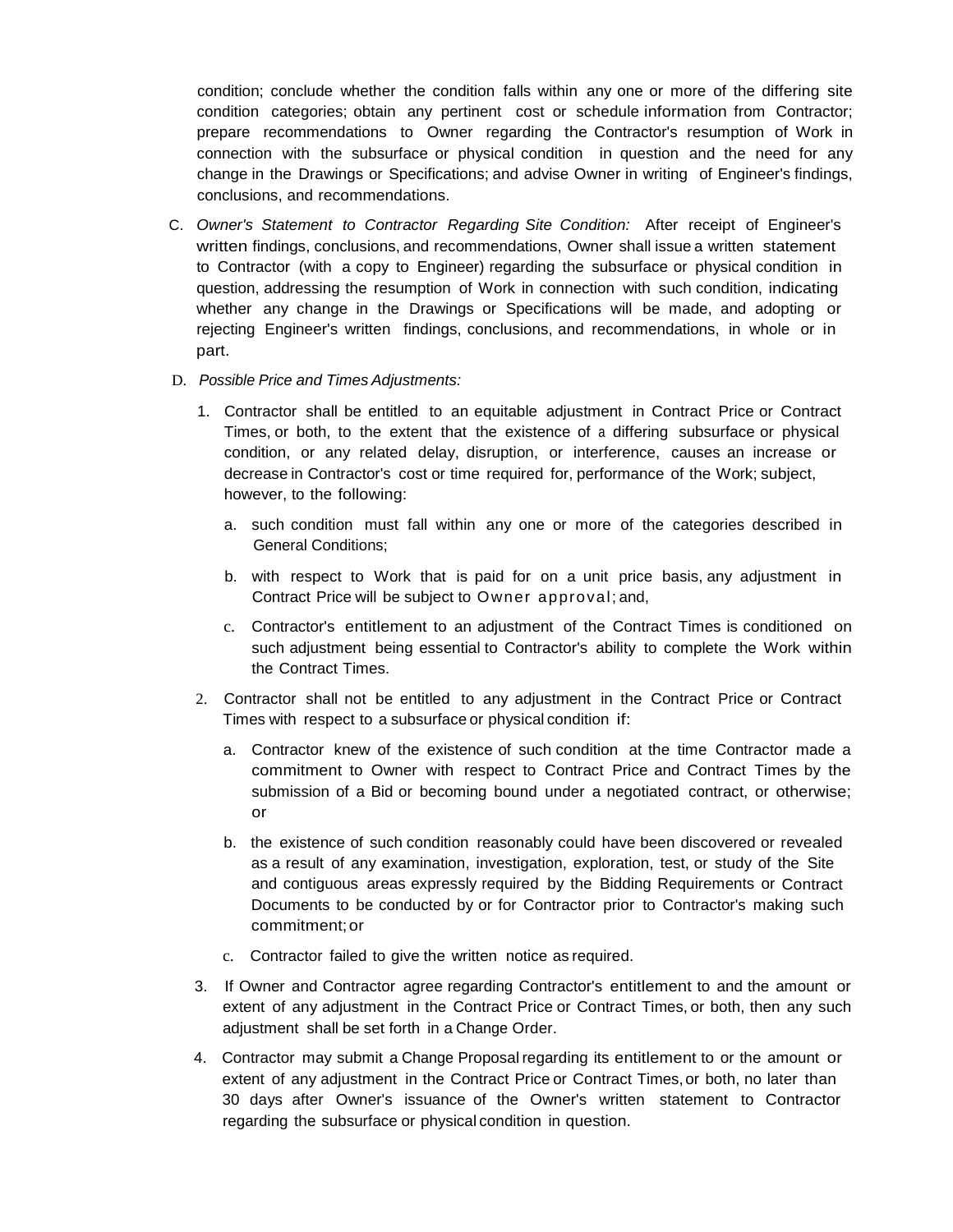# *Underground Facilities*

- A. *Contractor's Responsibilities:* The information and data shown or indicated in the Contract Documents with respect to existing Underground Facilities at or adjacent to the Site is based on information and data furnished to Owner or Engineer by the owners of such Underground Facilities, including Owner, or by others. Unless it is otherwise expressly provided in the Supplementary Conditions:
	- 1. Owner and Engineer do not warrant or guarantee the accuracy or completeness of any such information or data provided by others; and
	- 2. the cost of all of the following will be included in the Contract Price,and Contractor shall have full responsibility for:
		- a. reviewing and checking all information and data regarding existing Underground Facilities at the Site;
		- b. locating all Underground Facilities shown or indicated in the Contract Documents as being at the Site;
		- c. coordination of the Work with the owners (including Owner) of such Underground Facilities,during construction; and
		- d. the safety and protection of all existing Underground Facilities at the Site, and repairing any damage thereto resulting from the Work.
- B. *Notice by Contractor:* If Contractor believes that an Underground Facility that is uncovered or revealed at the Site was not shown or indicated in the Contract Documents, or was not shown or indicated with reasonable accuracy, then Contractor shall, promptly after becoming aware thereof and before further disturbing conditions affected thereby or performing any Work in connection therewith (except in an emergency), identify the owner of such Underground Facility and give written notice to that owner and to Owner and Engineer.
- C. *Engineer's Review:* Engineer will promptly review the Underground Facility and conclude whether such Underground Facility was not shown or indicated in the Contract Documents, or was not shown or indicated with reasonable accuracy; obtain any pertinent cost or schedule information from Contractor; prepare recommendations to Owner regarding the Contractor's resumption of Work in connection with the Underground Facility in question; determine the extent, if any,to which a change is required in the Drawings or Specifications to reflect and document the consequences of the existence or location of the Underground Facility; and advise Owner in writing of Engineer's findings, conclusions, and recommendations. During such time, Contractor shall be responsible for the safety and protection of such Underground Facility.
- D. *Owner's Statement to Contractor Regarding Underground Facility:* After receipt of Engineer's written findings, conclusions, and recommendations, Owner shall issue a written statement to Contractor (with a copy to Engineer) regarding the Underground Facility in question, addressing the resumption of Work in connection with such Underground Facility, indicating whether any change in the Drawings or Specifications will be made, and adopting or rejecting Engineer's written findings, conclusions, and recommendations in whole or in part.
- E. *Possible Price and Times Adjustments:*
	- 1. Contractor shall be entitled to an equitable adjustment in the Contract Price or Contract Times, or both, to the extent that any existing Underground Facility at the Site that was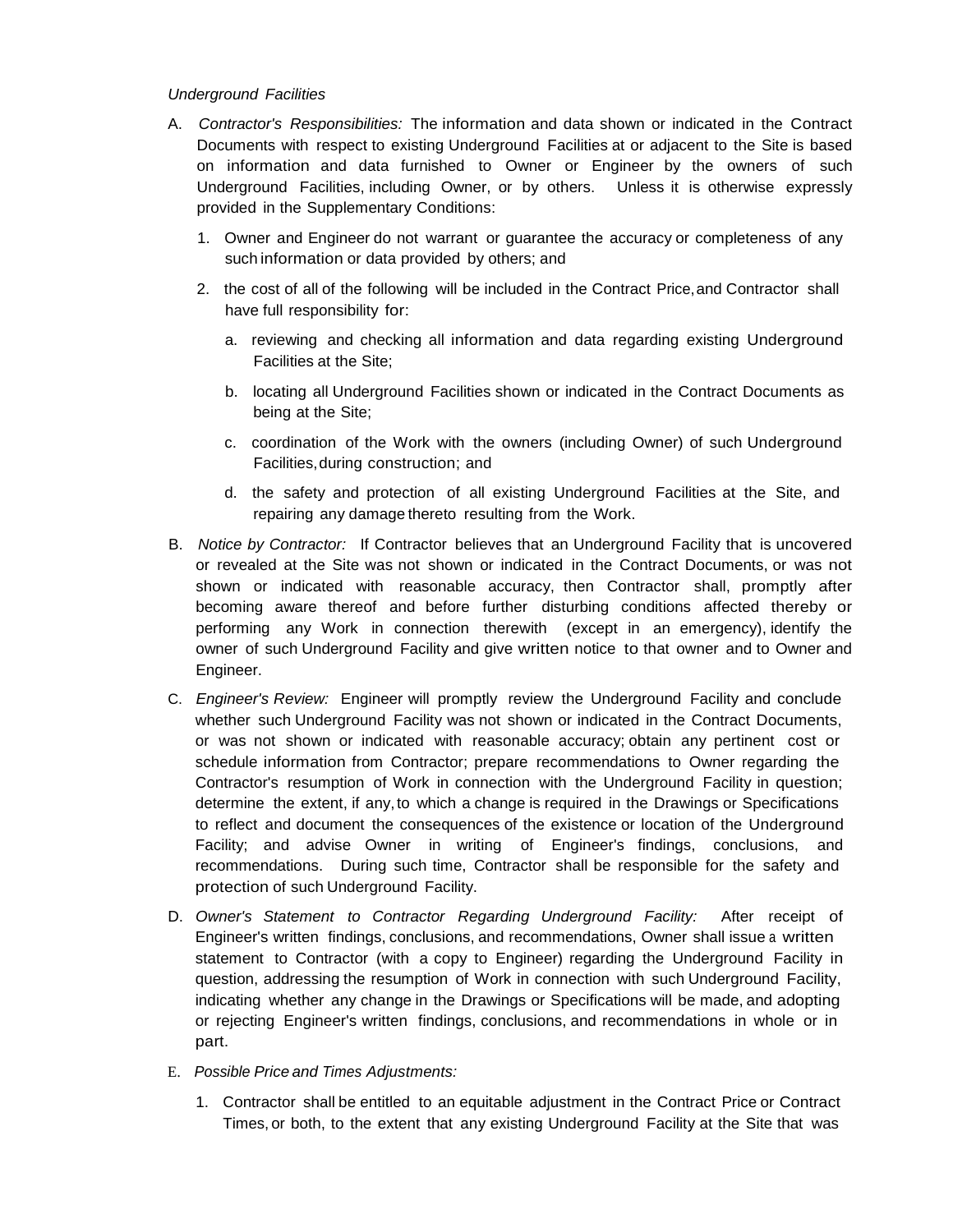not shown or indicated in the Contract Documents, or was not shown or indicated with reasonable accuracy, or any related delay, disruption, or interference} causes an increase or decrease in Contractors cost *of,* or time required *for,* performance of the Work; subject, however, to the following:

- a. Contractor did not know of and could not reasonably have been expected to be aware of or to have anticipated the existence or actual location of the Underground Facility in question;
- b. With respect to Work that is paid for on a unit price basis, any adjustment in Contract Price will Reviewed by Owner for approval
- c. Contractor's entitlement to an adjustment of the Contract Times is conditioned on such adjustment being essential to Contractor's ability to complete the Work within the Contract Times;and
- d. Contractor gave the notice required.
- 2. If Owner and Contractor agree regarding Contractor's entitlement to and the amount or extent of any adjustment in the Contract Price or Contract Times, or both, then any such adjustment shall be set forth in a Change Order.
- 3. Contractor may submit a Change Proposal regarding its entitlement to or the amount or extent of any adjustment in the Contract Price or Contract Times, or both, no later than 30 days after Owner's issuance of the Owner's written statement to Contractor regarding the Underground Facility in question.

*Hazardous Environmental Conditions at Site*

- A. *Reports and Drawings:* The Supplementary Conditions identify:
	- 1. those reports and drawings known to Owner relating to Hazardous Environmental Conditions that have been identified at or adjacent to the Site;and
	- 2. Technical Data contained in such reports and drawings.
- B. *Reliance by Contractor on Technical Data Authorized:* Contractor may rely upon the accuracy of the Technical Data expressly identified in the Supplementary Conditions with respect to such reports and drawings, but such reports and drawings are not Contract Documents. If no such express identification has been made, then Contractor may rely on the accuracy of the Technical Data contained in any geotechnical or environmental report prepared for the Project and made available to Contractor. Except for such reliance on Technical Data, Contractor may not rely upon or make any claim against Owner or Engineer, or any of their officers, directors, members, partners, employees, agents, consultants, or subcontractors with respect to:
	- 1. the completeness of such reports and drawings for Contractors purposes, including, but not limited to, any aspects of the means, methods, techniques, sequences and procedures of construction to be employed by Contractor and safety precautions and programs incident thereto; or
	- 2. other data, interpretations, opinions and information contained in such reports or shown or indicated in such drawings; or
	- 3. any Contractor interpretation of or conclusion drawn from any Technical Data or any such other data, interpretations,opinions or information.
- C. Contractor shall not be responsible for removing or remediating any Hazardous Environmental Condition encountered, uncovered, or revealed at the Site unless such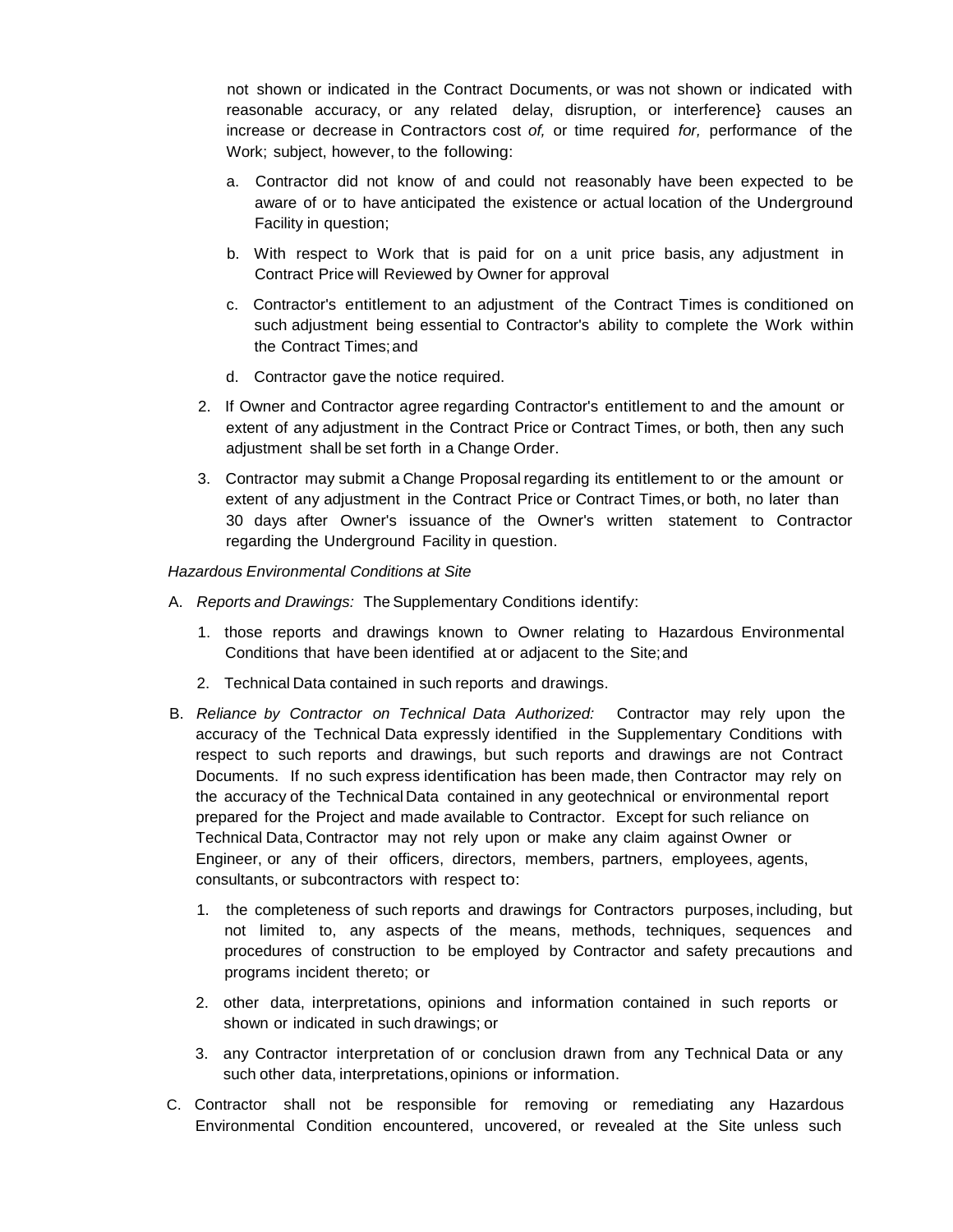removal or remediation is expressly identified in the Contract Documents to be within the scope of the Work.

- D. Contractor shall be responsible for controlling, containing, and duly removing all Constituents of Concern brought to the Site by Contractor, Subcontractors, Suppliers, or anyone else for whom Contractor is responsible, and for any associated costs; and for the costs of removing and remediating any Hazardous Environmental Condition created by the presence of any such Constituents of Concern.
- E. If Contractor encounters, uncovers, or reveals a Hazardous Environmental Condition whose removal or remediation is not expressly identified in the Contract Documents as being within the scope of the Work, or if Contractor or anyone for whom Contractor is responsible creates a Hazardous Environmental Condition, then Contractor shall immediately: (1) secure or otherwise isolate such condition; (2) stop all Work in connection with such condition and in any area affected thereby (except in an emergency); and (3) notify Owner and Engineer (and promptly thereafter confirm such notice in writing). Owner shall promptly consult with Engineer concerning the necessity for Owner to retain a qualified expert to evaluate such condition or take corrective action, if any. Promptly after consulting with Engineer, Owner shall take such actions as are necessary to permit Owner to timely obtain required permits and provide Contractor the written notice. If Contractor or anyone for whom Contractor is responsible created the Hazardous Environmental Condition in question, then Owner may remove and remediate the Hazardous Environmental Condition, and impose a set-off against payments to
- F. Contractor shall not resume Work in connection with such Hazardous Environmental Condition or in any affected area until after Owner has obtained any required permits related thereto, and delivered written notice to Contractor either (1) specifying that such condition and any affected area is or has been rendered safe for the resumption of Work, or (2) specifying any special conditions under which suchWork may be resumed safely.

account for the associated costs.

- G. If Owner and Contractor cannot agree as to entitlement to or on the amount or extent, if any, of any adjustment in Contract Price or Contract Times,or both, as a result of such Work stoppage or such special conditions under which Work is agreed to be resumed by Contractor, then within 30 days of Owner's written notice regarding the resumption of Work, Contractor may submit a Change Proposal, or Owner may impose a set-off.
- H. If after receipt of such written notice Contractor does not agree to resume such Work based on a reasonable belief it is unsafe, or does not agree to resume such Work under such special conditions, then Owner may order the portion of the Work that is in the area affected by such condition to be deleted from the Work, following the contractual change procedures in Article 11. Owner may have such deleted portion of the Work performed by Owner's own forces or others.
- I. To the fullest extent permitted by Laws and Regulations, Owner shall indemnify and hold harmless Contractor, Subcontractors, and Engineer, and the officers, directors, members, partners, employees, agents, consultants, and subcontractors of each and any of them from and against all claims, costs, losses, and damages (including but not limited to all fees and charges of engineers, architects, attorneys, and other professionals and all court or arbitration or other dispute resolution costs) arising out of or relating to a Hazardous Environmental Condition, provided that such Hazardous Environmental Condition (1) was not shown or indicated in the Drawings, Specifications, or other Contract Documents, identified as Technical Data entitled to limited reliance or identified in the Contract Documents to be included within the scope of the Work, and (2)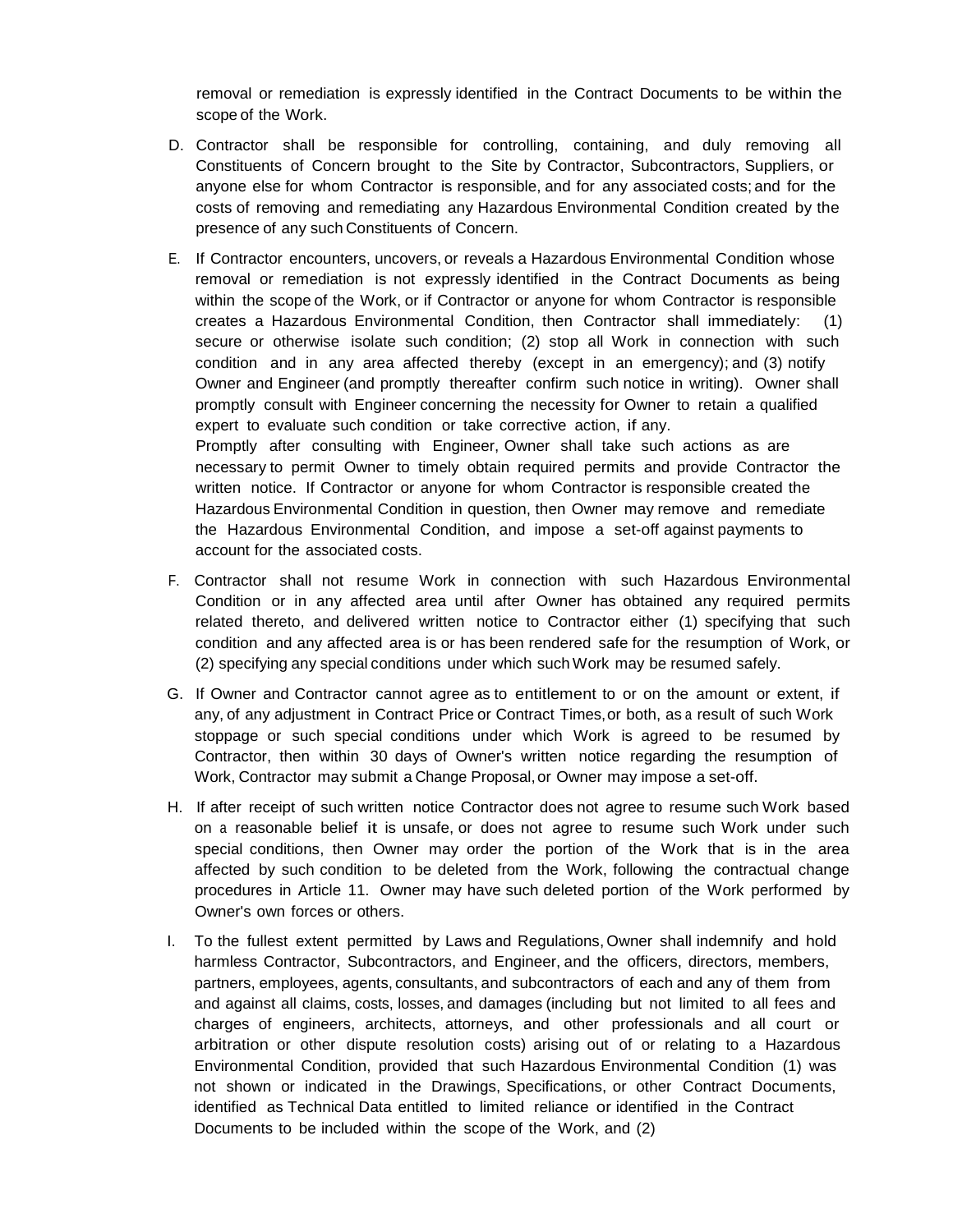was not created by Contractor or by anyone for whom Contractor is responsible.

J. To the fullest extent permitted by Laws and Regulations, Contractor shall indemnify and hold harmless Owner and Engineer, and the officers, directors, members, partners, employees, agents, consultants, and subcontractors of each and any of them from and against all claims, costs, losses, and damages (including but not limited to all fees and charges of engineers, architects, attorneys, and other professionals and all court or arbitration or other dispute resolution costs) arising out of or relating to the failure to control, contain, or remove a Constituent of Concern brought to the Site by Contractor or by anyone for whom Contractor is responsible, or to a Hazardous Environmental Condition created by Contractor or by anyone for whom Contractor is responsible. Nothing in this Paragraph 5.06.J shall obligate Contractor to indemnify any individual or entity from and against the consequences of that individual's or entity's own negligence.

### BONDS AND INSURANCE

### *Performance, Payment, and Other Bonds*

A. Contractor shall furnish a performance bond and a payment bond, each in an amount at least equal to the Contract Price,as security for the faithful performance and payment of all of Contractor's obligations under the Contract. These bonds shall remain in effect until one year after the date when final payment becomes due or until completion of the correction period specified, whichever is later, except as provided otherwise by Laws or

Regulations, the Supplementary Conditions, or other specific provisions of the Contract. Contractor shall also furnish such other bonds as are required by the Supplementary Conditions or other specific provisions of the Contract.

- B. All bonds shall be in the form prescribed by the Contract except as provided otherwise by Laws or Regulations, and shall be executed by such sureties as are named in "Companies Holding Certificates of Authority as Acceptable Sureties on Federal Bonds and as Acceptable Reinsuring Companies" as published in Circular 570 (as amended and supplemented) by the Financial Management Service, Surety Bond Branch, U.S. Department of the Treasury. A bond signed by an agent or attorney-in-fact must be accompanied by a certified copy of that individual's authority to bind the surety. The evidence of authority shall show that it is effective on the date the agent or attorney-in-fact signed the accompanying bond.
- C. Contractor shall obtain the required bonds from surety companies that are duly licensed or authorized in the jurisdiction in which the Project is located to issue bonds in the required amounts.
- D. If the surety on a bond furnished by Contractor is declared bankrupt or becomes insolvent, or its right to do business is terminated in any state or jurisdiction where any part of the Project is located, or the surety ceases to meet the requirements above, then Contractor shall promptly notify Owner and Engineer and shall, within 20 days after the event giving rise to such notification, provide another bond and surety, both of which shall comply with the bond and surety requirements above.
- E. If Contractor has failed to obtain a required bond, Owner may exclude the Contractor from the Site and exercise Owner's termination rights.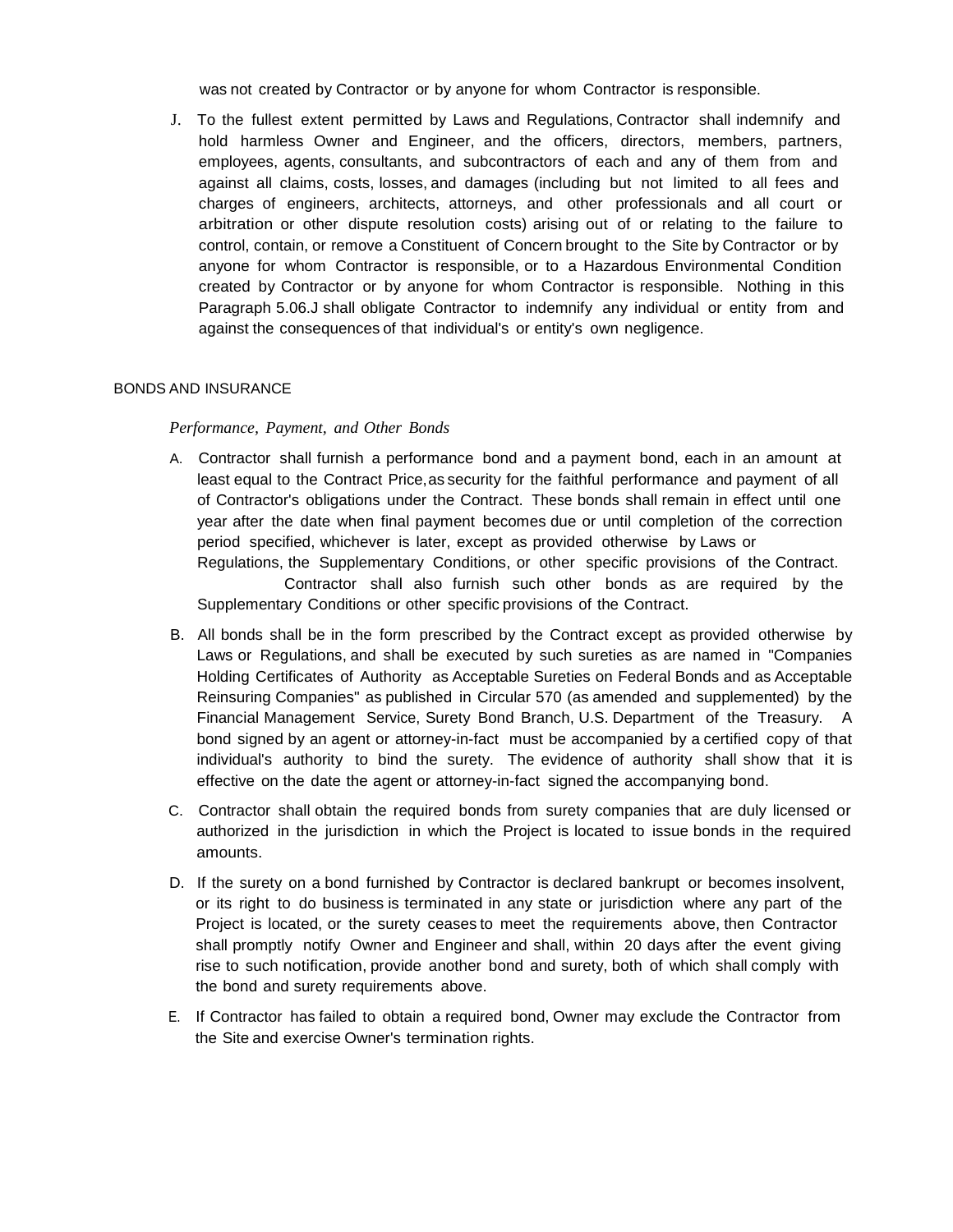F. Upon request, Owner shall provide a copy of the payment bond to any Subcontractor, Supplier, or other person or entity claiming to have furnished labor or materials used in the performance of the Work.

### *Insurance-General Provisions*

- A. Owner and Contractor shall obtain and maintain insurance as required in this Article and in the Supplementary Conditions.
- B. All insurance required by the Contract to be purchased and maintained by Owner or Contractor shall be obtained from insurance companies that are duly licensed or authorized, in the state or jurisdiction in which the Project is located, to issue insurance policies for the required limits and coverages. Unless a different standard is indicated in the Supplementary Conditions, all companies that provide insurance policies required under this Contract shall have an A.M. Best rating of A-VII or better.
- C. Contractor shall deliver to Owner, with copies to each named insured and additional insured (as identified in this Article, in the Supplementary Conditions, or elsewhere in the Contract), certificates of insurance establishing that Contractor has obtained and is maintaining the policies,coverages,and endorsements required by the Contract. Upon request by Owner or any other insured, Contractor shall also furnish other evidence of such required insurance, including but not limited to copies of policies and endorsements, and documentation of applicable self-insured retentions and deductibles. Contractor may block out (redact) any confidential premium or pricing information contained in any policy or endorsement furnished under this provision.
- D. Owner shall deliver to Contractor, with copies to each named insured and additional insured {as identified in this Article, the Supplementary Conditions, or elsewhere in the Contract), certificates of insurance establishing that Owner has obtained and is maintaining the policies, coverages, and endorsements required of Owner by the Contract (if any). Upon request by Contractor or any other insured, Owner shall also provide other evidence of such required insurance (if any), including but not limited to copies of policies and endorsements, and documentation of applicable self-insured retentions and deductibles. Owner may block out (redact) any confidential premium or pricing information contained in any policy or endorsement furnished under this provision.
- E. Failure of Owner or Contractor to demand such certificates or other evidence of the other party's full compliance with these insurance requirements, or failure of Owner or Contractor to identify a deficiency in compliance from the evidence provided, shall not be construed as a waiver of the other party's obligation to obtain and maintain such insurance.
- F. If either party does not purchase or maintain all of the insurance required of such party by the Contract, such party shall notify the other party in writing of such failure to purchase prior to the start of the Work, or of such failure to maintain prior to any change in the required coverage.
- G. If Contractor has failed to obtain and maintain required insurance, Owner may exclude the Contractor from the Site, impose an appropriate set-off against payment, and exercise Owner's termination rights under Article 16.
- H. Without prejudice to any other right or remedy, if a party has failed to obtain required insurance, the other party may elect to obtain equivalent insurance to protect such other party's interests at the expense of the party who was required to provide such coverage, and the Contract Price shall be adjusted accordingly.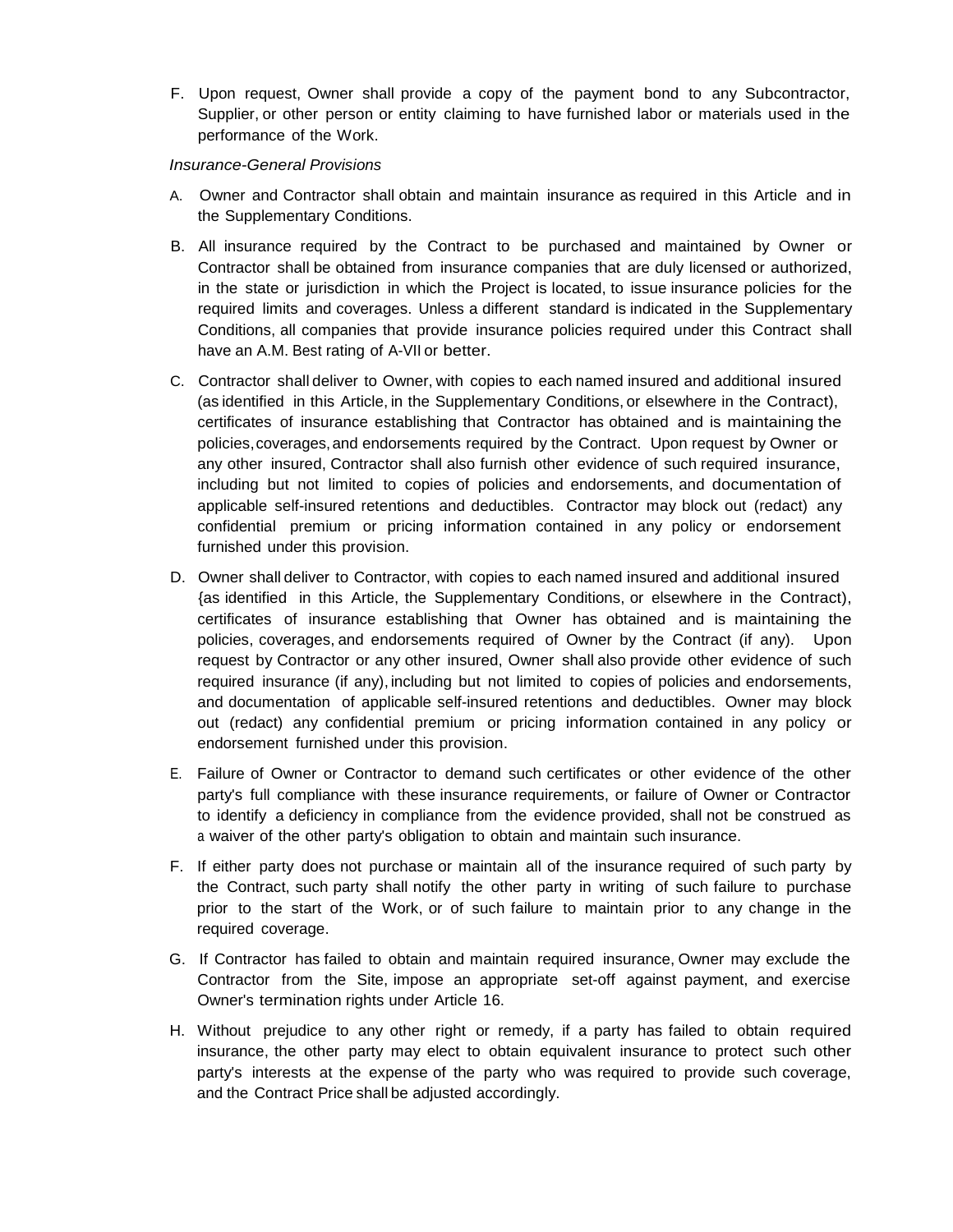- I. Owner does not represent that insurance coverage and limits established in this Contract necessarily will be adequate to protect Contractor or Contractor's interests.
- J. The insurance and insurance limits required herein shall not be deemed as a limitation on Contractor's liability under the indemnities granted to Owner and other individuals and entities in the Contract.

*Contractor's Insurance*

- A. *Workers' Compensation:* Contractor shall purchase and maintain workers' compensation and employer's liability insurance for:
	- 1. claims under workers' compensation, disability benefits, and other similar employee benefit acts.
	- 2. United States Longshoreman and Harbor Workers' Compensation Act and Jones Act coverage (if applicable).
	- 3. claims for damages because of bodily injury, occupational sickness or disease, or death of Contractor's employees (by stop-gap endorsement in monopolist worker's compensation states).
	- 4. Foreign voluntary worker compensation (if applicable).
- B. *Commercial General Liability-Claims Covered:* Contractor shall purchase and maintain commercial general liability insurance, covering all operations by or on behalf of Contractor, on an occurrence basis,against:
	- 1. claims for damages because of bodily injury, sickness or disease, or death of any person other than Contractor's employees.
	- 2. claims for damages insured by reasonably available personal injury liability coverage.
	- 3. claims for damages, other than to the Work itself, because of injury to or destruction of tangible property wherever located, including loss of use resulting therefrom.
- C. *Commercial General Liability-Form and Content:* Contractor's commercial liability policy shall be written on a 1996 (or later) ISO commercial general liability form (occurrence form) and include the following coverages and endorsements:
	- 1. Products and completed operations coverage:
		- a. Such insurance shall be maintained for three years after final payment.
		- b. Contractor shall furnish Owner and each other additional insured (as identified in the Supplementary Conditions or elsewhere in the Contract) evidence of continuation of such insurance at final payment and three years thereafter.
	- 2. Blanket contractual liability coverage, to the extent permitted by law, including but not limited to coverage of Contractor's contractual indemnity obligations.
	- 3. Broad form property damage coverage.
	- 4. Severability of interest.
	- 5. Underground, explosion,and collapse coverage.
	- 6. Personal injury coverage.
	- 7. Additional insured endorsements that include both ongoing operations and products and completed operations coverage through ISO Endorsements

or their equivalent.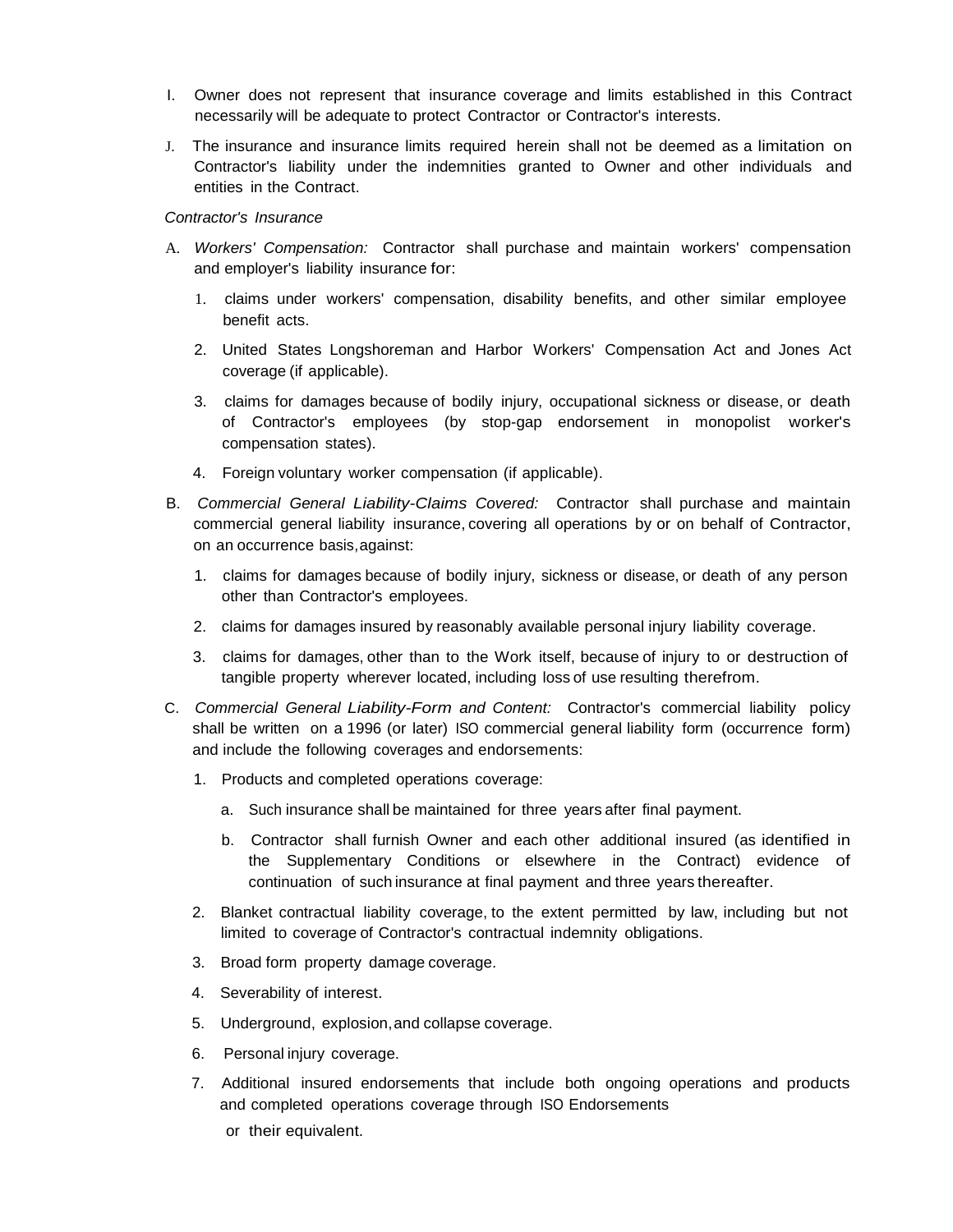- 8. For design professional additional insureds, ISO Endorsement, "Additional Insured-Engineers, Architects or Surveyors Not Engaged by the Named Insured" or its equivalent.
- D. *Automobile liability:* Contractor shall purchase and maintain automobile liability insurance against claims for damages because of bodily injury or death of any person or property damage arising out of the ownership, maintenance, or use of any motor vehicle. The automobile liability policy shall be written on an occurrence basis.
- E. *Umbrella or excess liability:* Contractor shall purchase and maintain umbrella or excess liability insurance written over the underlying employer's liability, commercial general liability, and automobile liability insurance described in the paragraphs above. Subject to industry-standard exclusions, the coverage afforded shall follow form as to each and every one of the underlying policies.
- F. *Contractor's pollution liability insurance:* Contractor shall purchase and maintain a policy covering third-party injury and property damage claims, including clean-up costs, as a result of pollution conditions arising from Contractor's operations and completed operations. This insurance shall be maintained for no less than three years after final completion.
- G. *Additional insureds:* The Contractor's commercial general liability, automobile liability, umbrella or excess, and pollution liability policies shall include and list as additional insureds Owner and Engineer, and any individuals or entities identified in the Supplementary Conditions; include coverage for the respective officers, directors, members, partners, employees, agents, consultants, and subcontractors of each and any of all such additional insureds; and the insurance afforded to these additional insureds shall provide primary coverage for all claims covered thereby (including as applicable those arising from both ongoing and completed operations) on a non-contributory basis. Contractor shall obtain all necessary endorsements to support these requirements.
- H. *Contractor's professional liability insurance:* If Contractor will provide or furnish professional services under this Contract, through a delegation of professional design services or otherwise, then Contractor shall be responsible for purchasing and maintaining applicable professional liability insurance. This insurance shall provide protection against claims arising out of performance of professional design or related services,and caused by a negligent error, omission, or act for which the insured party is legally liable. It shall be maintained throughout the duration of the Contract and for a minimum of two years after Substantial Completion. If such professional design services are performed by a Subcontractor, and not by Contractor itself, then the requirements of this paragraph may be satisfied through the purchasing and maintenance of such insurance by such Subcontractor.
- I. *General provisions:* The policies of insurance required shall:
	- 1. include at least the specific coverages provided in this Article.
	- 2. be written for not less than the limits of liability provided in this Article and in the Supplementary Conditions, or required by Laws or Regulations,whichever is greater.
	- 3. contain a provision or endorsement that the coverage afforded will not be canceled, materially changed, or renewal refused until at least 10 days prior written notice has been given to Contractor. Within three days of receipt of any such written notice, Contractor shall provide a copy of the notice to Owner, Engineer, and each other insured under the policy.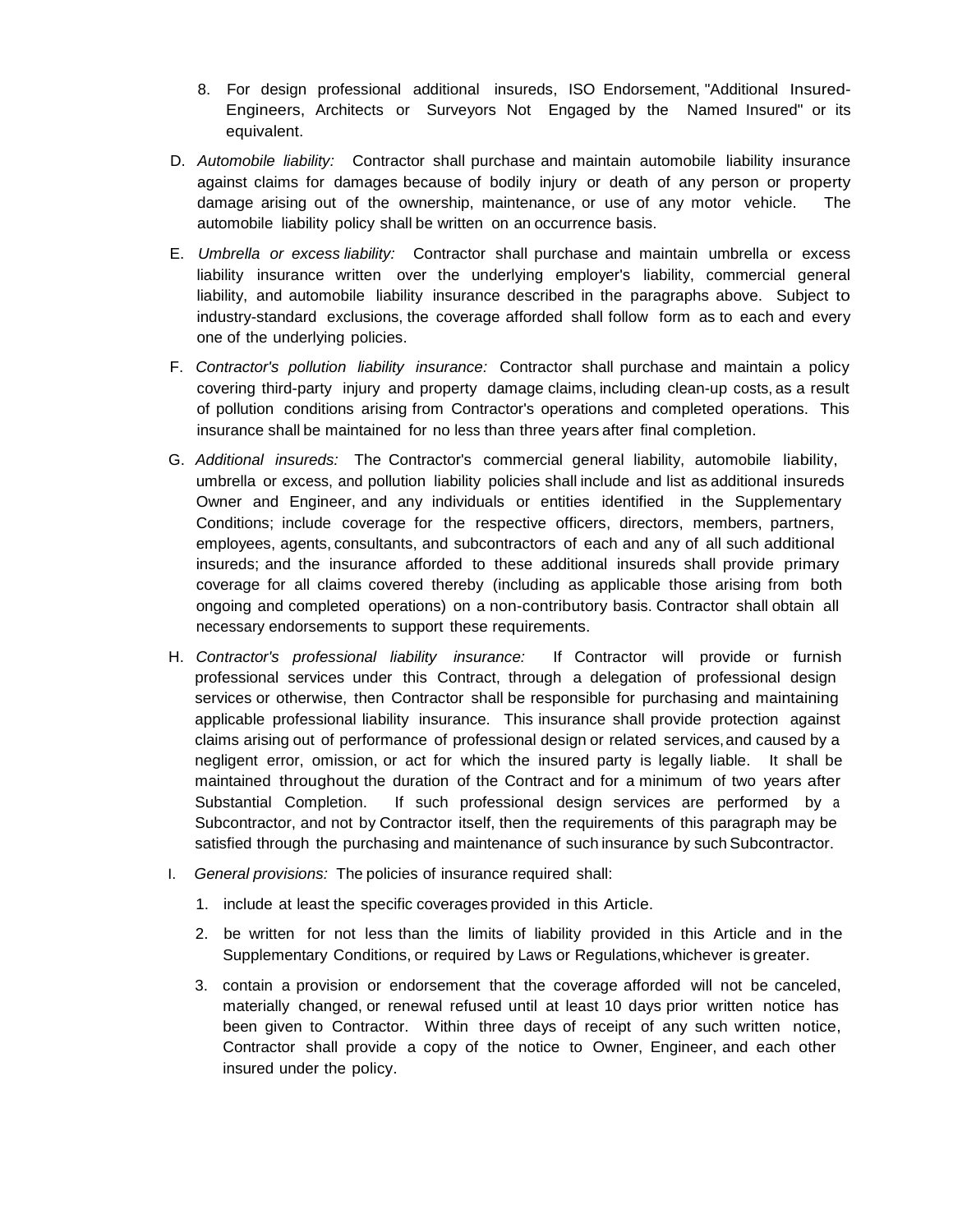- 4. remain in effect at least until final payment (and longer if expressly required in this Article) and at all times thereafter when Contractor may be correcting, removing, or replacing defective Work as a warranty or correction obligation, or otherwise, or returning to the Site to conduct other tasks arising from the Contract Documents.
- 5. be appropriate for the Work being performed and provide protection from claims that may arise out of or result from Contractor's performance of the Work and Contractor's other obligations under the Contract Documents, whether it is to be performed by Contractor, any Subcontractor or Supplier, or by anyone directly or indirectly employed by any of them to perform any of the Work, or by anyone for whose acts any of them may be liable.
- J. The coverage requirements for specific policies of insurance must be met by such policies, and not by reference to excess or umbrella insurance provided in other policies.

### *Owner's Liability Insurance*

- A. In addition to the insurance required to be provided by Contractor Owner, at Owner's option, may purchase and maintain at Owner's expense Owner's own liability insurance as will protect Owner against claims which may arise from operations under the Contract Documents.
- B. Owner's liability policies, if any, operate separately and independently from policies required to be provided by Contractor, and Contractor cannot rely upon Owner's liability policies for any of Contractor's obligations to the Owner, Engineer,or third parties.

### *Property Insurance*

- A. *Builder's Risk:* Unless otherwise provided in the Supplementary Conditions, Contractor shall purchase and maintain builder's risk insurance upon the Work on a completed value basis, in the amount of the full insurable replacement cost thereof (subject to such deductible amounts as may be provided in the Supplementary Conditions or required by Laws and Regulations). This insurance shall:
	- 1. include the Owner and Contractor as named insureds, and all Subcontractors, and any individuals or entities required by the Supplementary Conditions to be insured under such builder's risk policy, as insureds or named insureds.
	- 2. be written on a builder's risk "all risk" policy form that shall at least include insurance for physical loss or damage to the Work, temporary buildings, falsework, and materials and equipment in transit, and shall insure against at least the following perils or causes of loss: fire; lightning; windstorm; riot; civil commotion; terrorism; vehicle impact; aircraft; smoke; theft; vandalism and malicious mischief; mechanical breakdown, boiler explosion, and artificially generated electric current; earthquake; volcanic activity, and other earth movement; flood; collapse; explosion; debris removal; demolition occasioned by enforcement of Laws and Regulations; water damage (other than that caused by flood); and such other perils or causes of loss as may be specifically required by the Supplementary Conditions. If insurance against mechanical breakdown, boiler explosion, and artificially generated electric current; earthquake; volcanic activity, and other earth movement; or flood, are not commercially available under builder's risk policies, by endorsement or otherwise, such insurance may be provided through other insurance policies acceptable to Owner and Contractor.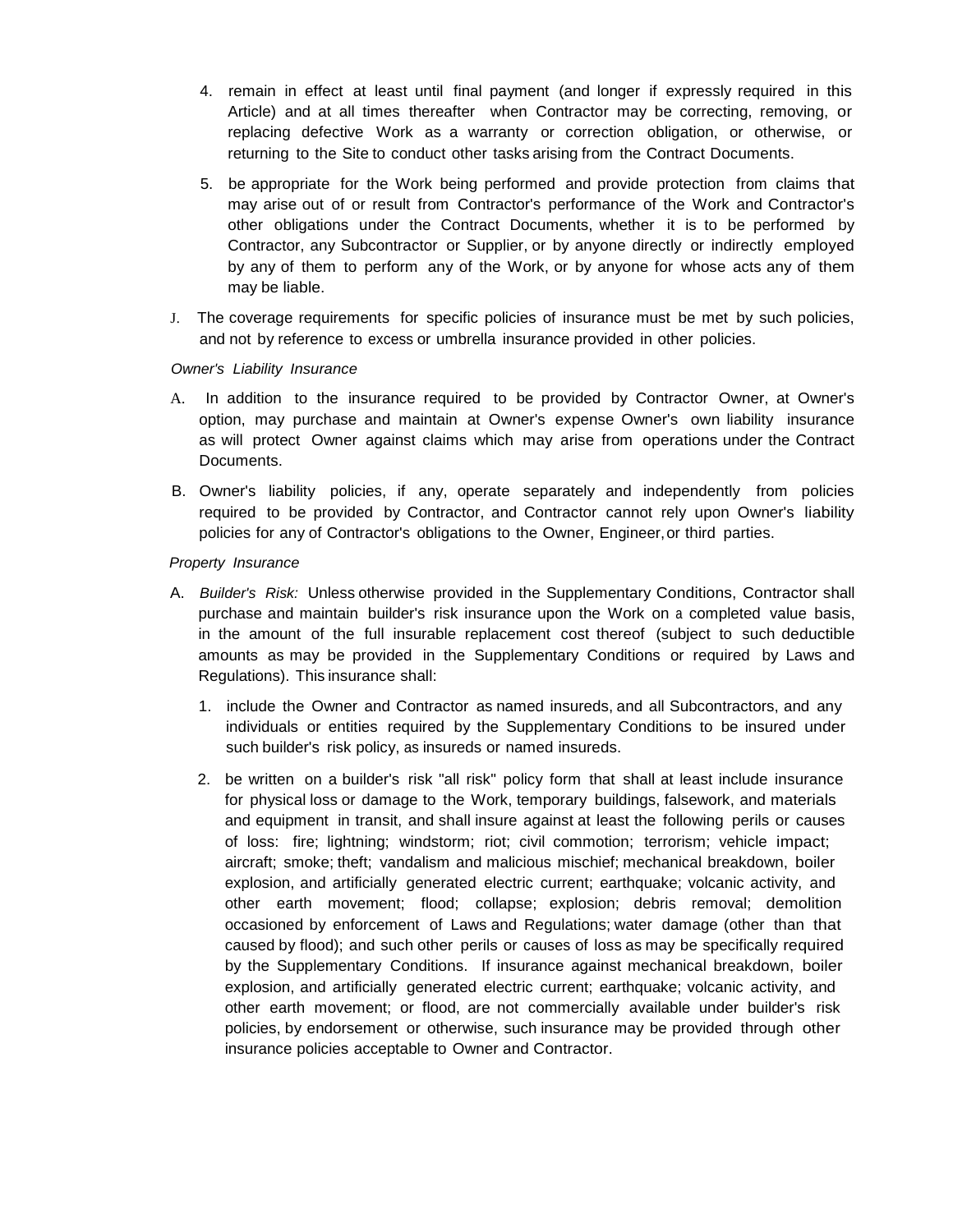- 3. cover, as insured property, at least the following: (a) the Work and all materials, supplies, machinery, apparatus, equipment, fixtures, and other property of a similar nature that are to be incorporated into or used in the preparation, fabrication, construction, erection, or completion of the Work, including Owner-furnished or assigned property; (b) spare parts inventory required within the scope of the Contract; and (c) temporary works which are not intended to form part of the permanent constructed Work but which are intended to provide working access to the Site, or to the Work under construction, or which are intended to provide temporary support for the Work under construction, including scaffolding, form work, fences, shoring, falsework, and temporary structures.
- 4. cover expenses incurred in the repair or replacement of any insured property (including but not limited to fees and charges of engineers and architects).
- 5. extend to cover damage or loss to insured property while in temporary storage at the Site or in a storage location outside the Site (but not including property stored at the premises of a manufacturer or Supplier).
- 6. extend to cover damage or loss to insured property while in transit.
- 7. allow for partial occupation or use of the Work by Owner, such that those portions of the Work that are not yet occupied or used by Owner shall remain covered by the builder's risk insurance.
- 8. allow for the waiver of the insurer's subrogation rights, as set forth below.
- 9. provide primary coverage for all losses and damages caused by the perils or causes of loss covered.
- 10. not include a co-insurance clause.
- 11. include an exception for ensuing losses from physical damage or loss with respect to any defective workmanship, design,or materials exclusions.
- 12. include performance/hot testing and start-up.
- 13. be maintained in effect, subject to the provisions herein regarding Substantial Completion and partial occupancy or use of the Work by Owner, until the Work is complete.
- B. *Notice of Cancellation or Change:* All the policies of insurance (and the certificates or other evidence thereof) required to be purchased and maintained will contain a provision or endorsement that the coverage afforded will not be canceled or materially changed or renewal refused until at least 10 days prior written notice has been given to the purchasing policyholder. Within three days of receipt of any such written notice, the purchasing policyholder shall provide a copy of the notice to each other insured.
- C. *Deductibles:* The purchaser of any required builder's risk or property insurance shall pay for costs not covered because of the application of a policy deductible.
- D. *Partial Occupancy or Use by Owner:* If Owner will occupy or use a portion or portions of the Work prior to Substantial Completion of all the Work, then Owner (directly, if it is the purchaser of the builder's risk policy, or through Contractor) will provide notice of such occupancy or use to the builder's risk insurer. The builder's risk insurance shall not be canceled or permitted to lapse on account of any such partial use or occupancy; rather, those portions of the Work that are occupied or used by Owner may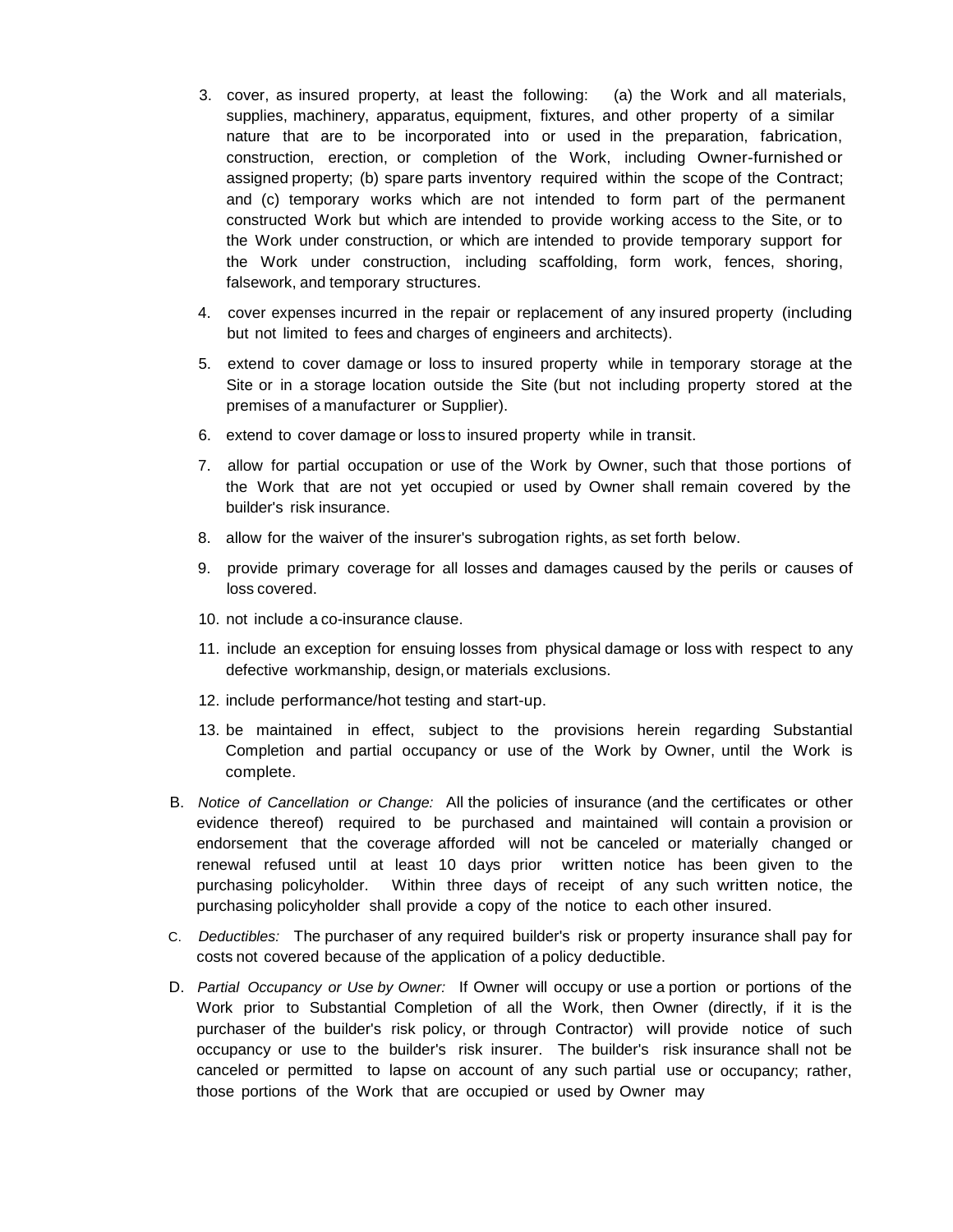come off the builder's risk policy, while those portions of the Work not yet occupied or used by Owner shall remain covered by the builder's risk insurance.

- E. *Additional Insurance:* If Contractor elects to obtain other special insurance to be included in or supplement the builder's risk or property insurance policies provided under this Paragraph 6.05,it may do so at Contractor's expense.
- F. *Insurance of Other Property:* If the express insurance provisions of the Contract do not require or address the insurance of a property item or interest, such as tools, construction equipment, or other personal property owned by Contractor, a Subcontractor, or an employee of Contractor or a Subcontractor, then the entity or individual owning such property item will be responsible for deciding whether to insure it, and if so in what amount.

# *Waiver of Rights*

- A. All policies purchased including the builder's risk policy, shall contain provisions to the effect that in the event of payment of any loss or damage the insurers will have no rights of recovery against any insureds thereunder, or against Engineer or its consultants, or their officers, directors, members, partners, employees, agents, consultants, or subcontractors. Owner and Contractor waive all rights against each other and the respective officers, directors, members, partners, employees, agents,consultants, and subcontractors of each and any of them, for all losses and damages caused by, arising out of, or resulting from any of the perils or causes of loss covered by such policies and any other property insurance applicable to the Work; and,in addition, waive all such rights against Engineer, its consultants, all Subcontractors, all individuals or entities identified in the Supplementary Conditions as insureds, and the officers, directors, members, partners, employees, agents, consultants, and subcontractors of each and any of them, under such policies for losses and damages so caused. None of the above waivers shall extend to the rights that any party making such waiver may have to the proceeds of insurance held by Owner or Contractor as trustee or fiduciary, or otherwise payable under any policy so issued.
- B. Owner waives all rights against Contractor, Subcontractors, and Engineer, and the officers, directors, members, partners, employees, agents, consultants and subcontractors of each and any of them, for:
	- 1. loss due to business interruption, loss of use, or other consequential loss extending beyond direct physical loss or damage to Owner's property or the Work caused by, arising out of, or resulting from fire or other perils whether or not insured by Owner; and
	- 2. loss or damage to the completed Project or part thereof caused by, arising out of, or resulting from fire or other insured peril or cause of loss covered by any property insurance maintained on the completed Project or part thereof by Owner during partial occupancy or use after Substantial Completion or after final payment.
- C. Any insurance policy maintained by Owner covering any loss, damage or consequential loss referred to in Paragraph 6.06.B shall contain provisions to the effect that in the event of payment of any such loss, damage, or consequential loss,the insurers will have no rights of recovery against Contractor, Subcontractors, or Engineer, or the officers, directors, members, partners, employees, agents, consultants, or subcontractors of each and any of them.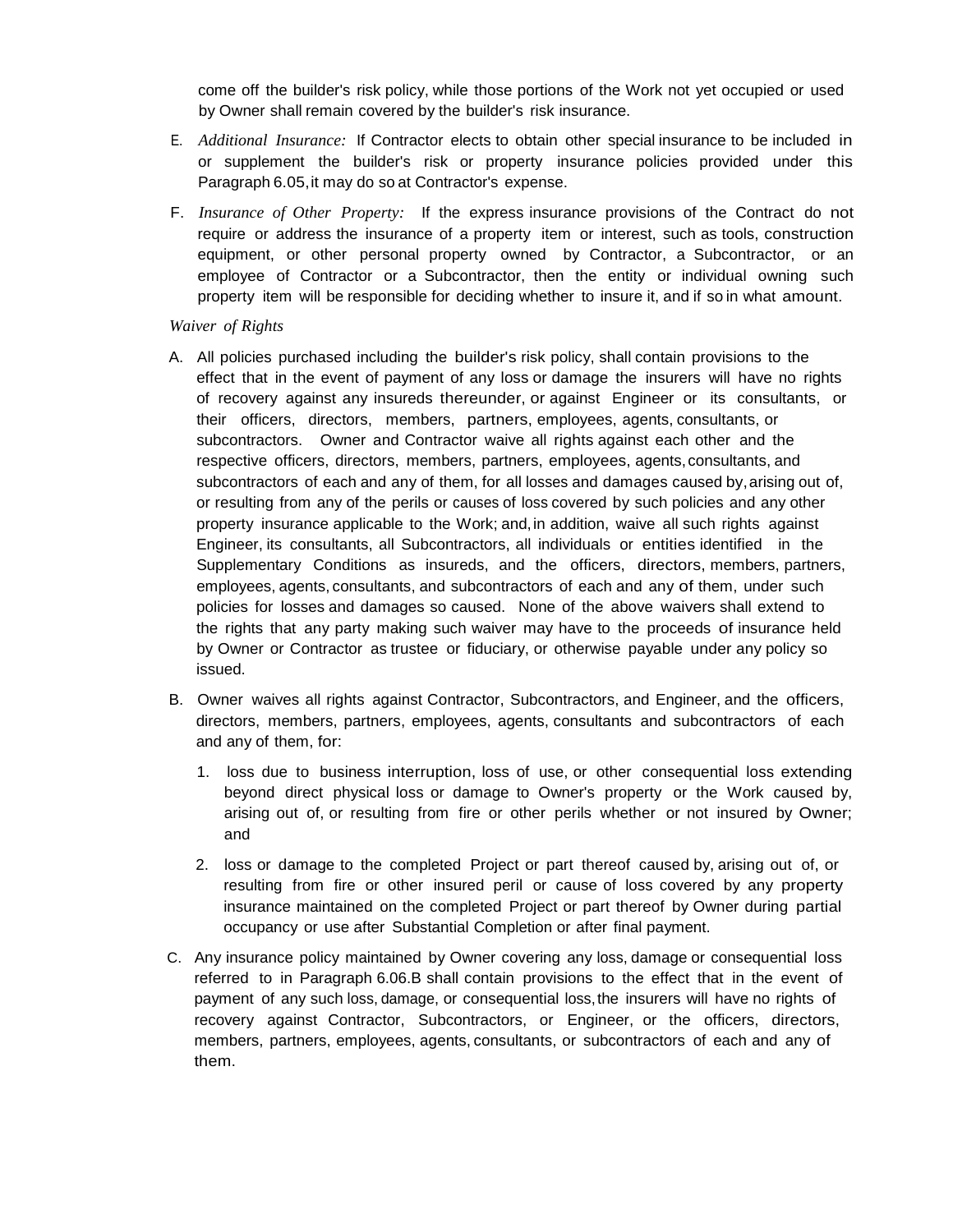D. Contractor shall be responsible for assuring that the agreement under which a Subcontractor performs a portion of the Work contains provisions whereby the Subcontractor waives all rights against Owner, Contractor, all individuals or entities identified in the Supplementary Conditions as insureds, the Owner and its consultants, and the officers, directors, members, partners, employees, agents, consultants, and subcontractors of each and any of them, for all losses and damages caused by, arising out of, relating to, or resulting from any of the perils or causes of loss covered by builder's risk insurance and any other property insurance applicable to the Work.

# *Receipt and Application of Property Insurance Proceeds*

- A. Any insured loss under the builder's risk and other policies of insurance required by will be adjusted and settled with the named insured that purchased the policy. Such named insured shall act as fiduciary for the other insureds, and give notice to such other insureds that adjustment and settlement of a claim is in progress. Any other insured may state its position regarding a claim for insured loss in writing within 15 days after notice of such claim.
- B. Proceeds for such insured losses may be made payable by the insurer either jointly to multiple insureds,or to the named insured that purchased the policy in its own right and as fiduciary for other insureds, subject to the requirements of any applicable mortgage clause. A named insured receiving insurance proceeds under the builder's risk and other policies of insurance required shall distribute such proceeds in accordance with such agreement as the parties in interest may reach, or as otherwise required under the dispute resolution provisions of this Contract or applicable Laws and Regulations.
- C. If no other special agreement is reached, the damaged Work shall be repaired or replaced, the money so received applied on account thereof, and the Work and the cost thereof covered by Change Order, if needed.

# CONTRACTOR'S RESPONSIBILITIES

# *Supervision and Superintendence*

- A. Contractor shall supervise, inspect, and direct the Work competently and efficiently, devoting such attention thereto and applying such skills and expertise as may be necessary to perform the Work in accordance with the Contract Documents. Contractor shall be solely responsible for the means, methods, techniques, sequences, and procedures of construction.
- B. At all times during the progress of the Work, Contractor shall assign a competent resident superintendent who shall not be replaced without written notice to Owner and Engineer except under extraordinary circumstances.

# *Labor; Working Hours*

- A. Contractor shall provide competent, suitably qualified personnel to survey and lay out the Work and perform construction as required by the Contract Documents. Contractor shall at all times maintain good discipline and order at the Site.
- B. Except as otherwise required for the safety or protection of persons or the Work or property at the Site or adjacent thereto, and except as otherwise stated in the Contract Documents, all Work at the Site shall be performed during regular working hours, Monday through Friday. Contractor will not perform Work on a Saturday, Sunday, or any legal holiday. Contractor may perform Work outside regular working hours or on Saturdays, Sundays, or legal holidays only with Owner's written consent,which will not be unreasonably withheld.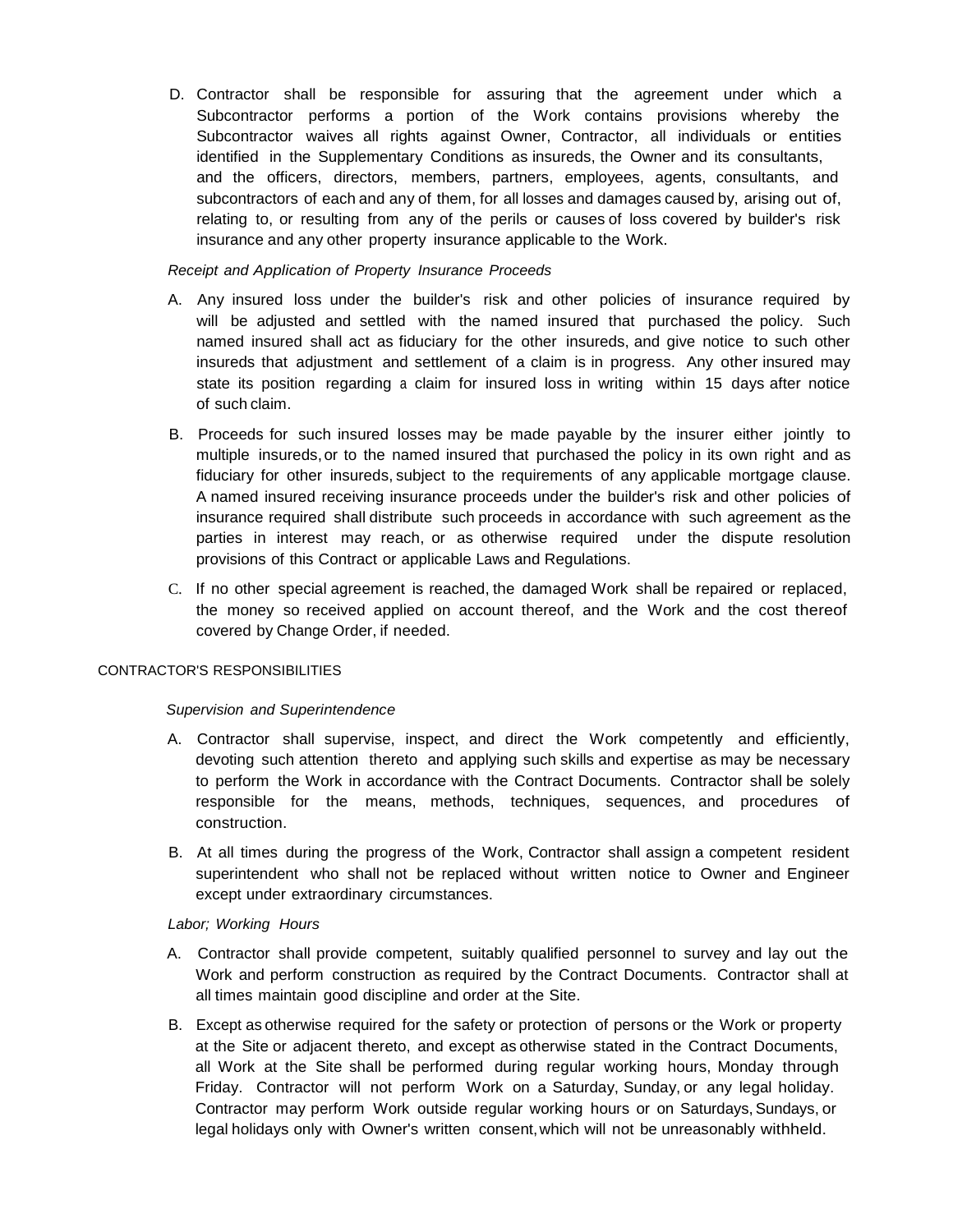### *Services, Materials,and Equipment*

- A. Unless otherwise specified in the Contract Documents,Contractor shall provide and assume full responsibility for all services, materials, equipment, labor, transportation, construction equipment and machinery, tools, appliances, fuel, power, light, heat, telephone, water, sanitary facilities, temporary facilities, and all other facilities and incidentals necessary for the performance, testing, start up, and completion of the Work, whether or not such items are specifically called for in the Contract Documents.
- B. All materials and equipment incorporated into the Work shall be of good quality and new, except as otherwise provided in the Contract Documents. All special warranties and guarantees required by the Specifications shall expressly run to the benefit of Owner. If required by Owner, Contractor shall furnish satisfactory evidence (including reports of required tests) as to the source, kind, and quality of materials and equipment.
- C. All materials and equipment shall be stored, applied, installed, connected, erected, protected, used, cleaned,and conditioned in accordance with instructions of the applicable Supplier, except as otherwise may be provided in the Contract Documents.
- *"Or Equals"*
- A. Whenever an item of material or equipment is specified or described in the Contract Documents by using the name of a proprietary item or the name of a particular Supplier, the Contract Price has been based upon Contractor furnishing such item as specified. The specification or description of such an item is intended to establish the type, function, appearance, and quality required. Unless the specification or description contains or is followed by words reading that no like, equivalent, or "or equal" item is permitted, Contractor may request that Engineer authorize the use of other items of material or equipment, or items from other proposed suppliers under the circumstances described below.
	- 1. If Owner in its sole discretion determines that an item of material or equipment proposed by Contractor is functionally equal to that named and sufficiently similar so that no change in related Work will be required, Owner shall deem it an "or equal" item. For the purposes of this paragraph, a proposed item of material or equipment will be considered functionally equal to an item so named if:
		- a. in the exercise of reasonable judgment Owner determines that:
			- 1} it is at least equal in materials of construction, quality, durability, appearance, strength, and design characteristics;
			- 2) it will reliably perform at least equally well the function and achieve the results imposed by the design concept of the completed Project as a functioning whole;
			- 3) it has a proven record of performance and availability of responsive service; and
			- 4) it is not objectionable to Owner.
		- b. Contractor certifies that, if approved and incorporated into the Work:
			- 1} there will be no increase in cost to the Owner or increase in Contract Times; and
			- 2} it will conform substantially to the detailed requirements of the item named in the Contract Documents.
- B. *Contractor's Expense:* Contractor shall provide all data in support of any proposed "or equal" item at Contractor's expense.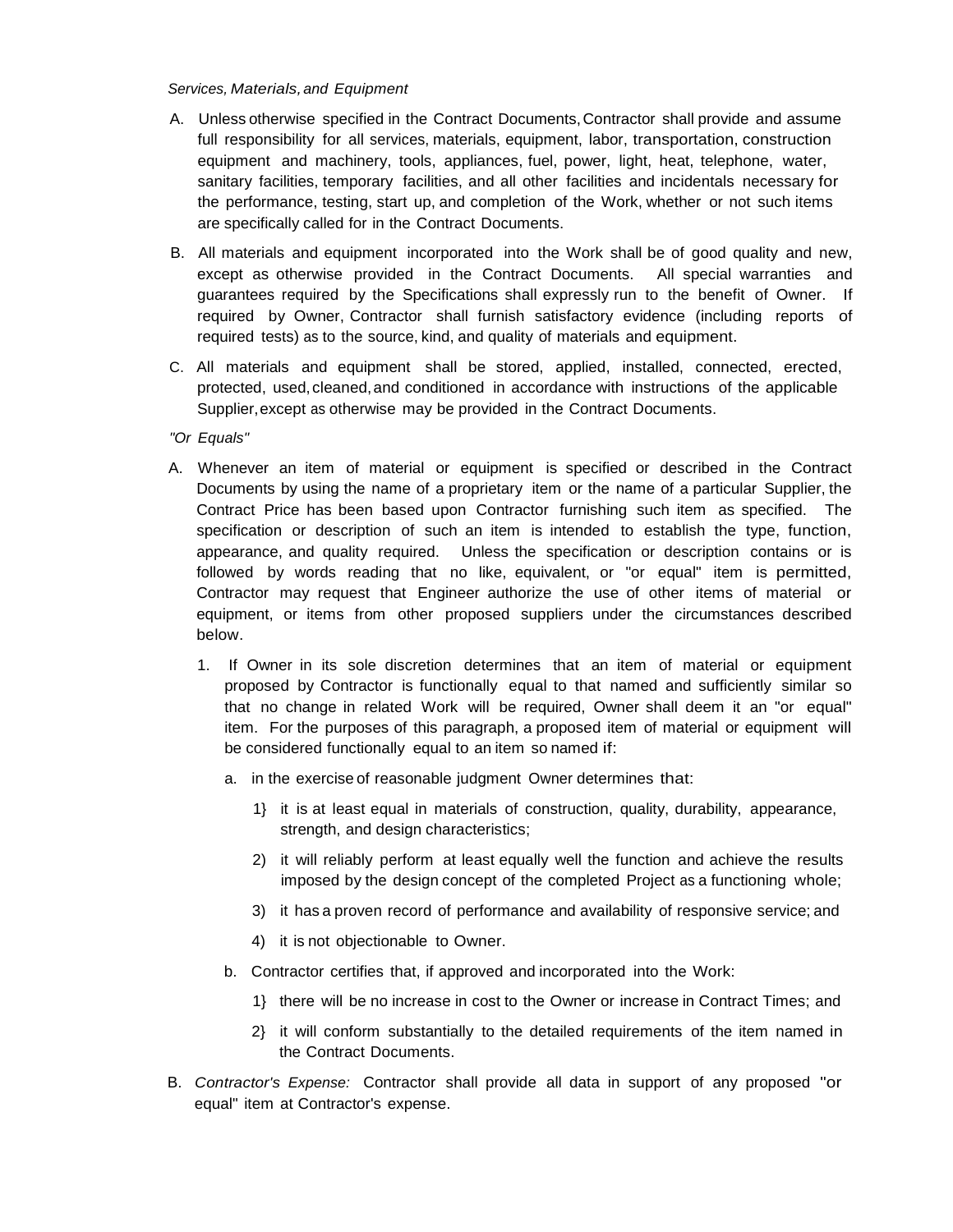- C. *Owner's Evaluation and Determination:* Owner will be allowed a reasonable time to evaluate each "or-equal" request. Engineer may require Contractor to furnish additional data about the proposed "or-equal" item. Owner will be the sole judge of acceptability. No "or-equal" item will be ordered, furnished, installed, or utilized until Owners review is complete and Owner determines that the proposed item is an "or-equal", which will be evidenced by an approved Shop Drawing or other written communication. Owner will advise Contractor in writing of any negative determination.
- D. *Effect of Owners Determination:* Neither approval nor denial of an "or-equal" request shall result in any change in Contract Price. The Owners denial of an "or-equal" request shall be final and binding, and may not be reversed through an appeal under any provision of the Contract Documents.
- E. *Treatment as a Substitution Request:* If Engineer determines that an item of material or equipment proposed by Contractor does not qualify as an "or-equal" item, Contractor may request that Engineer considered the proposed item as a substitute.

# *Substitutes*

- A. Unless the specification or description of an item of material or equipment required to be furnished under the Contract Documents contains or is followed by words reading that no substitution is permitted, Contractor may request that Owner authorize the use of other items of material or equipment under the circumstances described below. To the extent possible such requests shall be made before commencement of related construction at the Site.
	- 1. Contractor shall submit sufficient information as provided below to allow Owner to determine if the item of material or equipment proposed is functionally equivalent to that named and an acceptable substitute therefor. Owner will not accept requests for review of proposed substitute items of material or equipment from anyone other than Contractor.
	- 2. The requirements for review by Owner will be as set forth as supplemented by the Specifications, and as Owner may decide is appropriate under the circumstances.
	- 3. Contractor shall make written application to Owner for review of a proposed substitute item of material or equipment that Contractor seeks to furnish or use. The application:
		- a. shall certify that the proposed substitute item will:
			- 1) perform adequately the functions and achieve the results called for by the general design,
			- 2) be similar in substance to that specified, and
			- 3) be suited to the same use as that specified.
		- b. will state:
			- 1) the extent, if any, to which the use of the proposed substitute item will necessitate a change in Contract Times,
			- 2) whether use of the proposed substitute item in the Work will require a change in any of the Contract Documents (or in the provisions of any other direct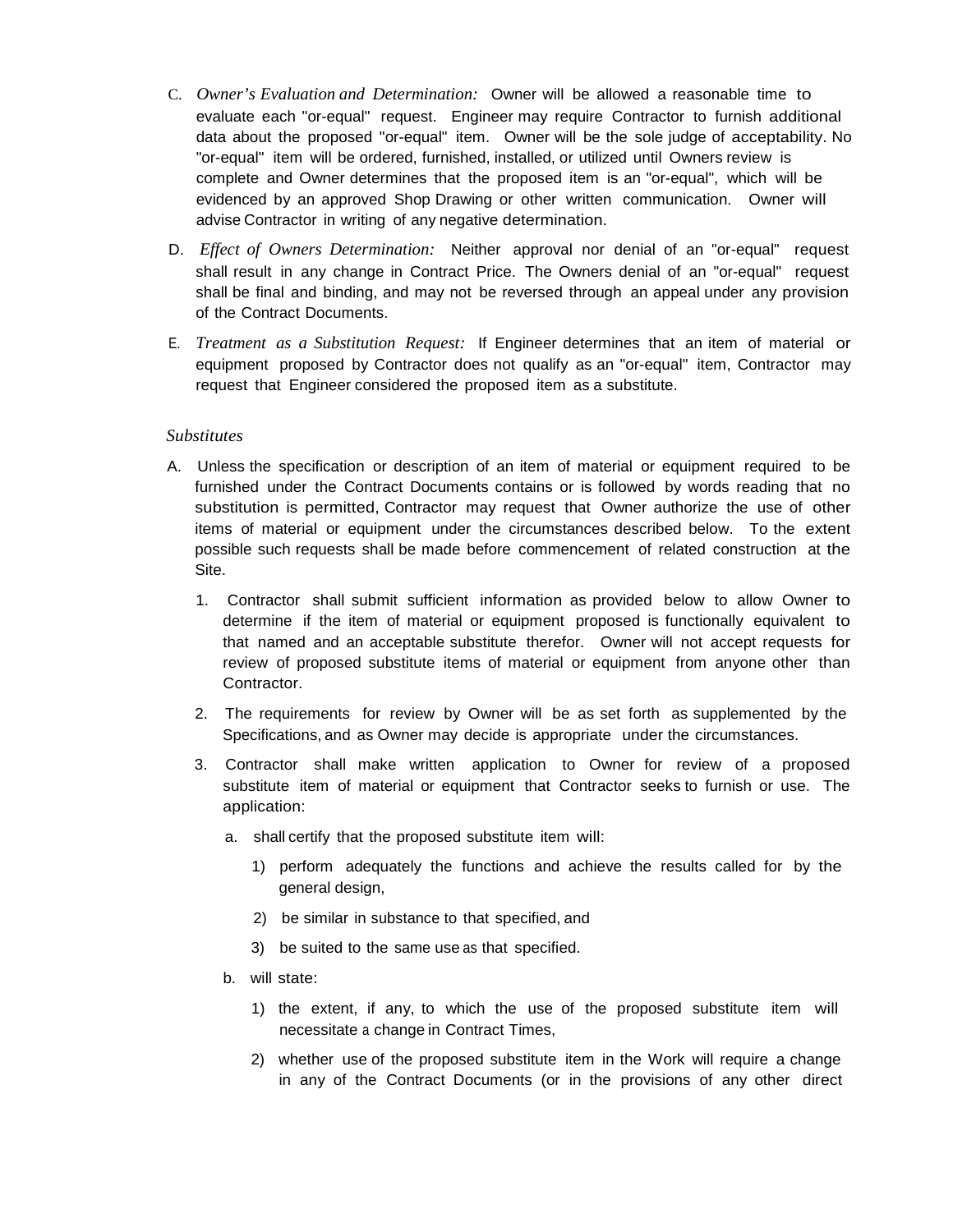contract with Owner for other work on the Project) to adapt the design to the proposed substitute item, and

- 3) whether incorporation or use of the proposed substitute item in connection with the Work is subject to payment of any license fee or royalty.
- c. will identify:
	- 1) all variations of the proposed substitute item from that specified,and
	- 2) available engineering, sales, maintenance, repair, and replacement services.
- d. shall contain an itemized estimate of all costs or credits that will result directly or indirectly from use of such substitute item, including but not limited to changes in Contract Price, shared savings, costs of redesign, and claims of other contractors affected by any resulting change.
- B. *Engineer's Evaluation and Determination:* Engineer will be allowed a reasonable time to evaluate each substitute request, and to obtain comments and direction from Owner. Engineer may require Contractor to furnish additional data about the proposed substitute item. Engineer will be the sole judge of acceptability. No substitute will be ordered, furnished, installed, or utilized until Engineer's review is complete and Engineer determines that the proposed item is an acceptable substitute. Engineer's determination will be evidenced by a Field Order or a proposed Change Order accounting for the substitution itself and all related impacts, including changes in Contract Price or Contract Times. Engineer will advise Contractor in writing of any negative determination.
- C. *Special Guarantee:* Owner may require Contractor to furnish at Contractor's expense a special performance guarantee or other surety with respect to any substitute.
- D. *Reimbursement of Engineer's Cost:* Engineer will record Engineer's costs in evaluating a substitute proposed or submitted by Contractor. Whether or not Engineer approves a substitute so proposed or submitted by Contractor, Contractor shall reimburse Owner for the reasonable charges of Engineer for evaluating each such proposed substitute. Contractor shall also reimburse Owner for the reasonable charges of Engineer for making changes in the Contract Documents (or in the provisions of any other direct contract with Owner) resulting from the acceptance of each proposed substitute.
- E. *Contractor's Expense:* Contractor shall provide all data in support of any proposed substitute at Contractor's expense.
- F. *Effect of Engineer's Determination:* If Engineer approves the substitution request, Contractor shall execute the proposed Change Order and proceed with the substitution. The Engineer's denial of a substitution request shall be final and binding, and may not be reversed through an appeal under any provision of the Contract Documents. Contractor may challenge the scope of reimbursement costs imposed by timely submittal of a Change Proposal.

# *Concerning Subcontractors, Suppliers, and Others*

- A. Contractor may retain Subcontractors and Suppliers for the performance of parts of the Work. Such Subcontractors and Suppliers must be acceptable to Owner.
- B. Contractor shall retain specific Subcontractors, Suppliers, or other individuals or entities for the performance of designated parts of the Work if required by the Contract to do so.
- C. Subsequent to the submittal of Contractor's Bid or final negotiation of the terms of the Contract, Owner may not require Contractor to retain any Subcontractor, Supplier, or other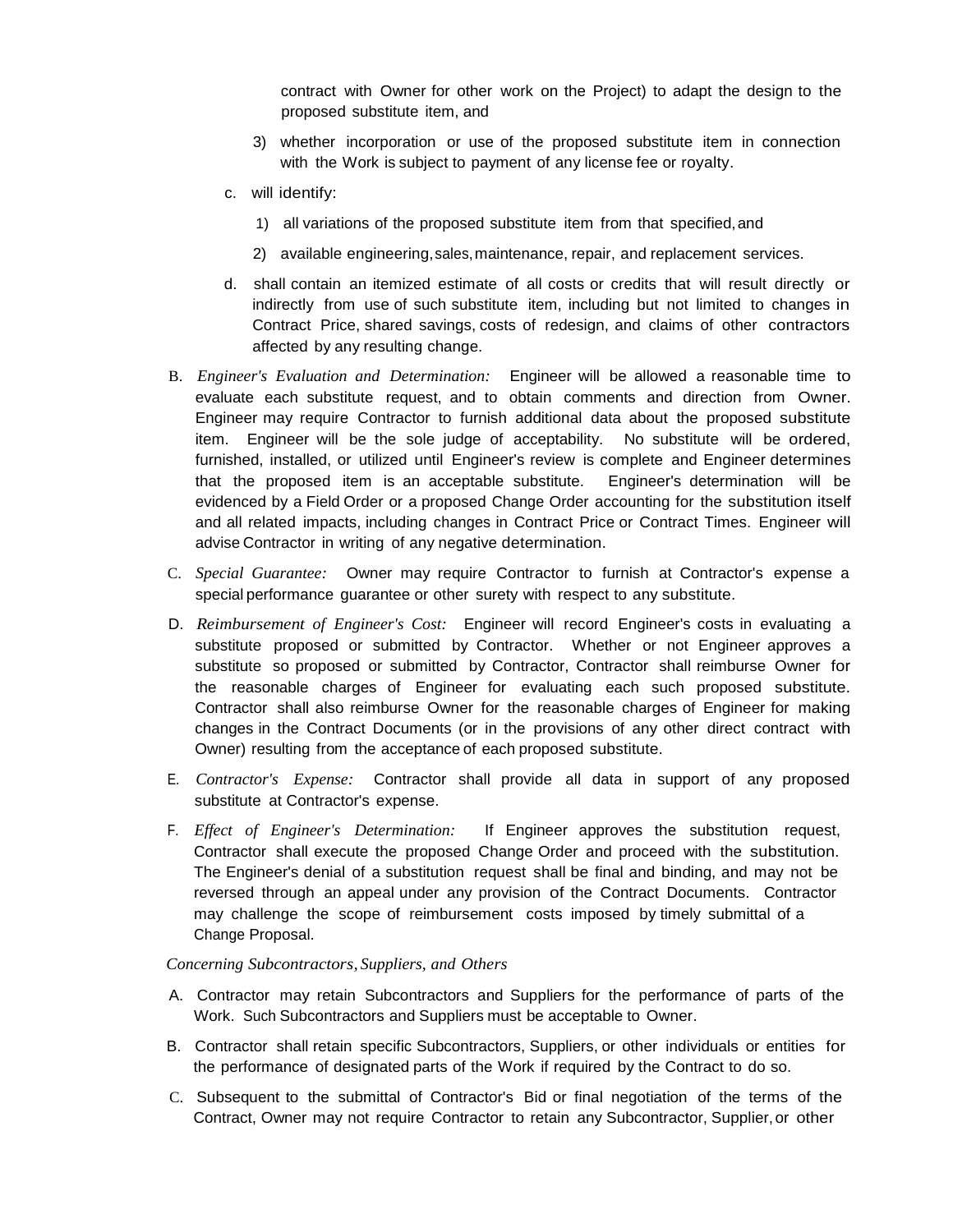individual or entity to furnish or perform any of the Work against which Contractor has reasonable objection.

- D. Prior to entry into any binding subcontract or purchase order, Contractor shall submit to Owner the identity of the proposed Subcontractor or Supplier (unless Owner has already deemed such proposed Subcontractor or Supplier acceptable,during the bidding process or otherwise). Such proposed Subcontractor or Supplier shall be deemed acceptable to Owner unless Owner raises a substantive, reasonable objection within five days.
- E. Owner may require the replacement of any Subcontractor, Supplier, or other individual or entity retained by Contractor to perform any part of the Work. Owner also may require Contractor to retain specific replacements; provided, however, that Owner may not require a replacement to which Contractor has a reasonable objection. If Contractor has submitted the identity of certain Subcontractors, Suppliers, or other individuals or entities for acceptance by Owner, and Owner has accepted it {either in writing or by failing to make written objection thereto), then Owner may subsequently revoke the acceptance of any such Subcontractor, Supplier, or other individual or entity so identified solely on the basis of substantive, reasonable objection after due investigation. Contractor shall submit an acceptable replacement for the rejected Subcontractor, Supplier, or other individual or entity.
- F. If Owner requires the replacement of any Subcontractor, Supplier, or other individual or entity retained by Contractor to perform any part of the Work, then Contractor shall be entitled to an adjustment in Contract Price or Contract Times, or both, with respect to the replacement; and Contractor shall initiate a Change Proposal for such adjustment within 30 days of Owner's requirement of replacement.
- G. No acceptance by Owner of any such Subcontractor, Supplier, or other individual or entity, whether initially or as a replacement, shall constitute a waiver of the right of Owner to the completion of the Work in accordance with the Contract Documents.
- H. On a monthly basis Contractor shall submit to Owner a complete list of all Subcontractors and Suppliers having a direct contract with Contractor, and of all other Subcontractors and Suppliers known to Contractor at the time of submittal.
- I. Contractor shall be fully responsible to Owner for all acts and omissions of the Subcontractors, Suppliers, and other individuals or entities performing or furnishing any of the Work just as Contractor is responsible for Contractor's own acts and omissions.
- J. Contractor shall be solely responsible for scheduling and coordinating the work of Subcontractors, Suppliers, and all other individuals or entities performing or furnishing any of the Work.
- K. Contractor shall restrict all Subcontractors, Suppliers, and such other individuals or entities performing or furnishing any of the Work from communicating with Owner, except through Contractor or in case of an emergency, or as otherwise expressly allowed herein.
- L. The divisions and sections of the Specifications and the identifications of any Drawings shall not control Contractor in dividing the Work among Subcontractors or Suppliers or delineating the Work to be performed by any specific trade.
- M. All Work performed for Contractor by a Subcontractor or Supplier shall be pursuant to an appropriate contractual agreement that specifically binds the Subcontractor or Supplier to the applicable terms and conditions of the Contract Documents for the benefit of Owner.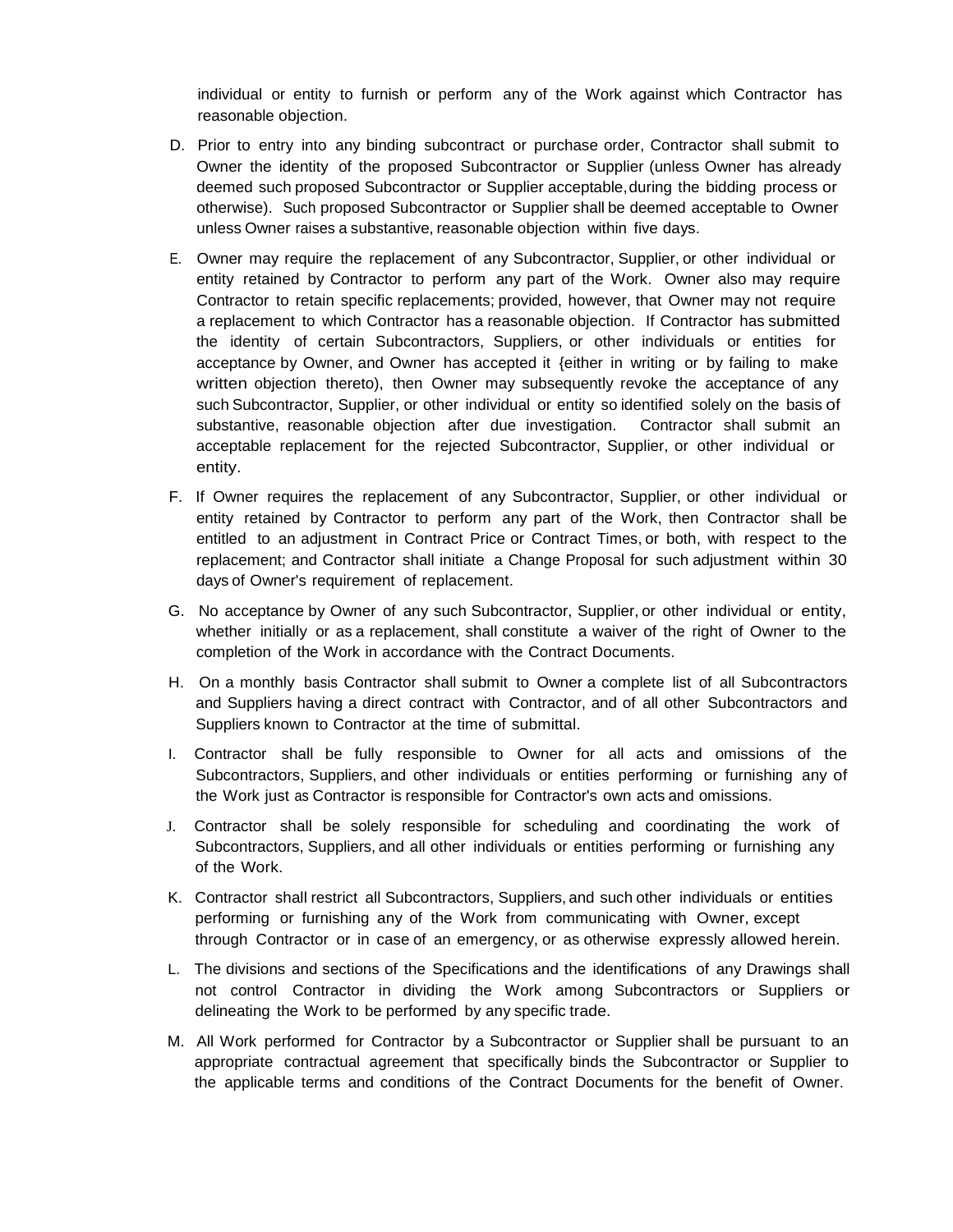- N. Owner may furnish to any Subcontractor or Supplier, to the extent practicable, information about amounts paid to Contractor on account of Work performed for Contractor by the particular Subcontractor or Supplier.
- 0. *Nothing in the Contract Documents:*
	- 1. shall create for the benefit of any such Subcontractor, Supplier, or other individual or entity any contractual relationship between Owner and any such Subcontractor, Supplier,or other individual or entity; nor
	- 2. shall create any obligation on the part of Owner to pay or to see to the payment of any money due any such Subcontractor, Supplier, or other individual or entity except as may otherwise be required by laws and Regulations.

# *Patent Fees and Royalties*

- A. Contractor shall pay all license fees and royalties and assume all costs incident to the use in the performance of the Work or the incorporation in the Work of any invention, design, process,product, or device which is the subject of patent rights or copyrights held by others. If a particular invention, design, process, product, or device is specified in the Contract Documents for use in the performance of the Work and if, to the actual knowledge of Owner or Engineer,its use is subject to patent rights or copyrights calling for the payment of any license fee or royalty to others, the existence of such rights shall be disclosed by Owner in the Contract Documents.
- B. To the fullest extent permitted by laws and Regulations, Owner shall indemnify and hold harmless Contractor, and its officers, directors, members, partners, employees, agents, consultants, and subcontractors from and against all claims, costs, losses, and damages (including but not limited to all fees and charges of engineers, architects, attorneys, and other professionals,and all court or arbitration or other dispute resolution costs) arising out of or relating to any infringement of patent rights or copyrights incident to the use in the performance of the Work or resulting from the incorporation in the Work of any invention, design, process, product, or device specified in the Contract Documents, but not identified as being subject to payment of any license fee or royalty to others required by patent rights or copyrights.
- C. To the fullest extent permitted by laws and Regulations, Contractor shall indemnify and hold harmless Owner, and the officers, directors, members, partners, employees, agents, consultants and subcontractors of each and any of them from and against all claims, costs, losses, and damages (including but not limited to all fees and charges of engineers, architects, attorneys, and other professionals and all court or arbitration or other dispute resolution costs) arising out of or relating to any infringement of patent rights or copyrights incident to the use in the performance of the Work or resulting from the incorporation in the Work of any invention, design, process, product, or device not specified in the Contract Documents.

# *Permits*

A. Unless otherwise provided in the Contract Documents, Contractor shall obtain and pay for all construction permits and licenses. Owner shall assist Contractor, when necessary, in obtaining such permits and licenses. Contractor shall pay all governmental charges and inspection fees necessary for the prosecution of the Work which are applicable at the time of the submission of Contractor's Bid (or when Contractor became bound under a negotiated contract). Owner shall pay all charges of utility owners for connections for providing permanent service to the Work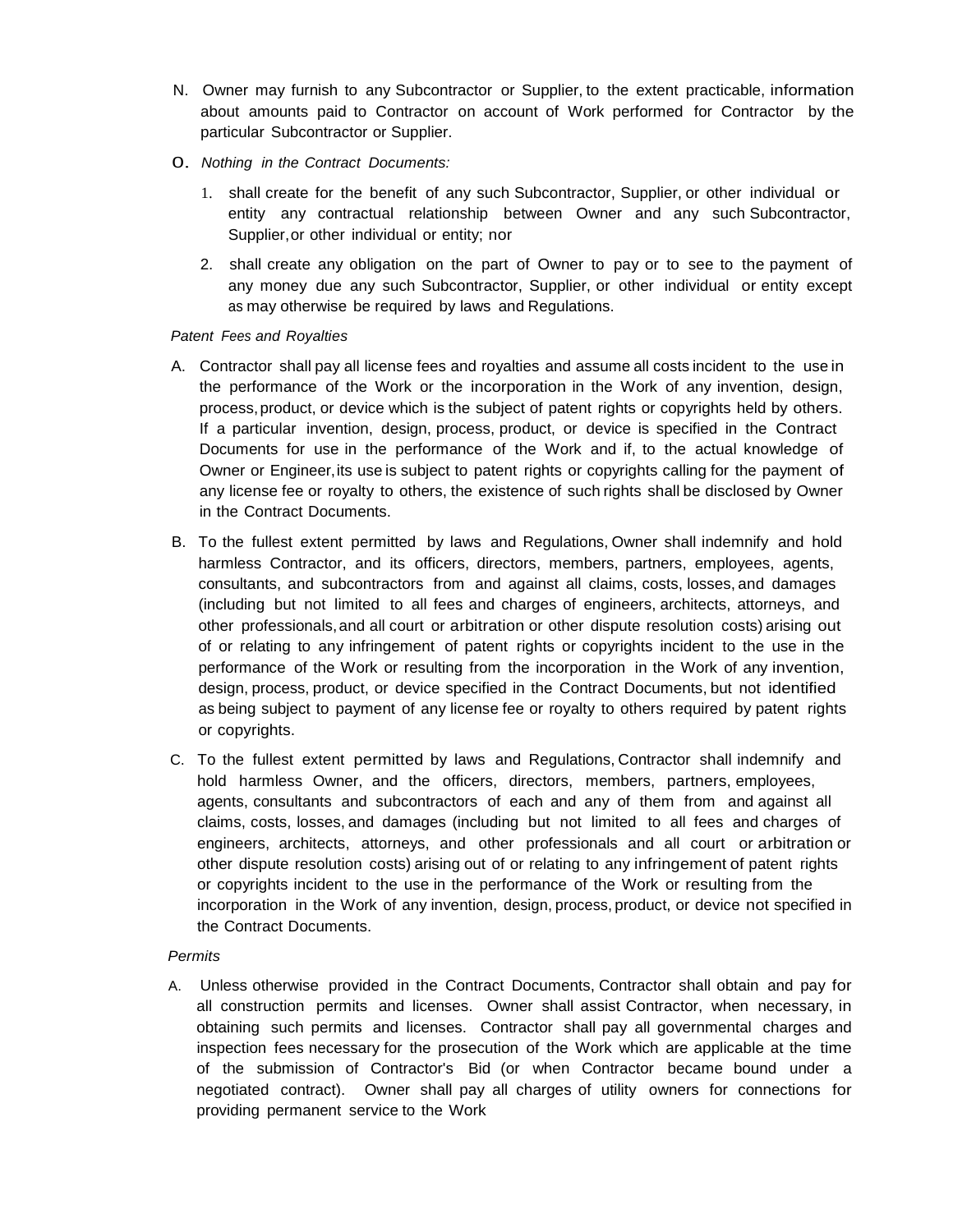# *Taxes*

A. Contractor shall pay all sales, consumer, use, and other similar taxes required to be paid by Contractor in accordance with the Laws and Regulations of the place of the Project which are applicable during the performance of the Work.

# *Laws and Regulations*

- A. Contractor shall give all notices required by and shall comply with all Laws and Regulations applicable to the performance of the Work. Except where otherwise expressly required by applicable Laws and Regulations, neither Owner nor Engineer shall be responsible for monitoring Contractor's compliance with any Laws or Regulations.
- B. If Contractor performs any Work or takes any other action knowing or having reason to know that it is contrary to Laws or Regulations, Contractor shall bear all resulting costs and losses, and shall indemnify and hold harmless Owner and Engineer, and the officers, directors, members, partners, employees, agents, consultants, and subcontractors of each and any of them from and against all claims, costs, losses, and damages (including but not limited to all fees and charges of engineers, architects, attorneys, and other professionals and all court or arbitration or other dispute resolution costs) arising out of or relating to such Work or other action. It shall not be Contractor's responsibility to make certain that the Work described in the Contract Documents is in accordance with Laws and Regulations, but this shall not relieve Contractor of Contractor's obligations.
- C. Owner or Contractor may give notice to the other party of any changes after the submission of Contractor's Bid (or after the date when Contractor became bound under a negotiated contract) in Laws or Regulations having an effect on the cost or time of performance of the Work, including but not limited to changes in Laws or Regulations having an effect on procuring permits and on sales, use, value-added, consumption, and other similar taxes. If Owner and Contractor are unable to agree on entitlement to or on the amount or extent, if any, of any adjustment in Contract Price or Contract Times resulting from such changes, then within 30 days of such notice Contractor may submit a Change Proposal, or Owner may initiate a Claim.

# *Record Documents*

A. Contractor shall maintain in a safe place at the Site one printed record copy of all Drawings, Specifications, Addenda, Change Orders, Work Change Directives, Field Orders, written interpretations and clarifications, and approved Shop Drawings. Contractor shall keep such record documents in *good* order and annotate them to show changes made during construction. These record documents, together with all approved Samples, will be available to Engineer for reference. Upon completion of the Work, Contractor shall deliver these record documents to Owner.

# *Safety and Protection*

- A. Contractor shall be solely responsible for initiating, maintaining, and supervising all safety precautions and programs in connection with the Work. Such responsibility does not relieve Subcontractors of their responsibility for the safety of persons or property in the performance of their work, nor for compliance with applicable safety Laws and Regulations. Contractor shall take all necessary precautions for the safety of, and shall provide the necessary protection to prevent damage,injury, or loss to:
	- 1. all persons on the Site or who may be affected by the Work;
	- 2. all the Work and materials and equipment to be incorporated therein, whether in storage on or off the Site; and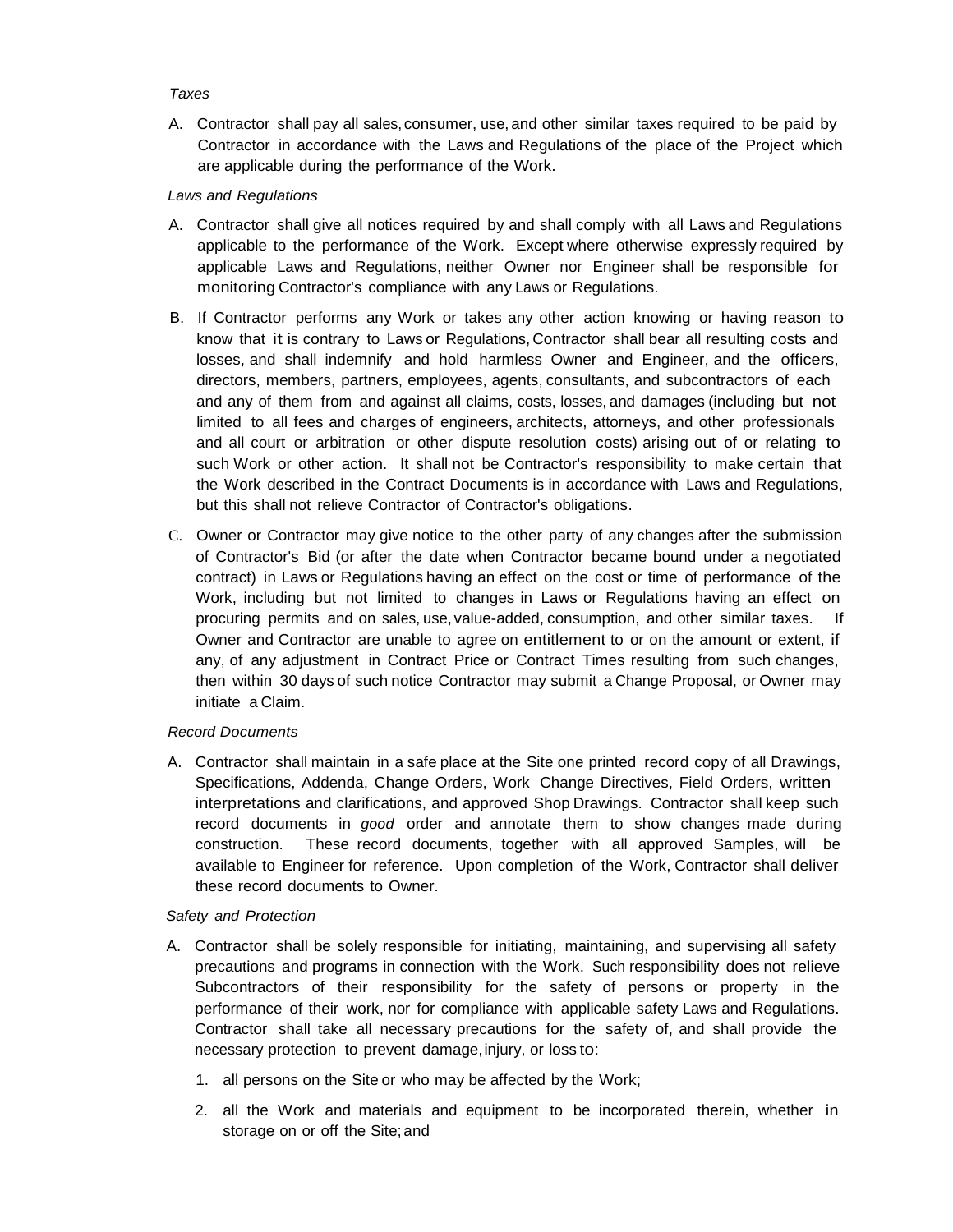- 3. other property at the Site or adjacent thereto, including trees, shrubs, lawns, walks, pavements, roadways, structures, other work in progress, utilities, and Underground Facilities not designated for removal, relocation, or replacement in the course of construction.
- B. Contractor shall comply with all applicable Laws and Regulations relating to the safety of persons or property, or to the protection of persons or property from damage, injury, or loss; and shall erect and maintain all necessary safeguards for such safety and protection. Contractor shall notify Owner; the owners of adjacent property, Underground Facilities, and other utilities; and other contractors and utility owners performing work at or adjacent to the Site, when prosecution of the Work may affect them, and shall cooperate with them in the protection, removal, relocation, and replacement of their property or work in progress.
- C. Contractor shall comply with the applicable requirements of Owner's safety programs, if any. The Supplementary Conditions identify any Owner's safety programs that are applicable to the Work.
- D. Contractor shall inform Owner of the specific requirements of Contractor's safety program with which Owner's employees and representatives must comply while at the Site.
- E. All damage, injury, or loss to any property caused,directly or indirectly, in whole or in part, by Contractor, any Subcontractor, Supplier, or any other individual or entity directly or indirectly employed by any of them to perform any of the Work, or anyone for whose acts any of them may be liable, shall be remedied by Contractor at its expense (except damage or loss attributable to the fault of Drawings or Specifications or to the acts or omissions of Owner or anyone employed by any of them, or anyone for whose acts any of them may be liable, and not attributable, directly or indirectly, in whole or in part, to the fault or negligence of Contractor or any Subcontractor, Supplier, or other individual or entity directly or indirectly employed by any of them).
- F. Contractor's duties and responsibilities for safety and protection shall continue until such time as all the Work is completed and Owner representative has issued a notice to Owner and Contractor in accordance with what is acceptable (except as otherwise expressly provided in connection with Substantial Completion}.
- G. Contractor's duties and responsibilities for safety and protection shall resume whenever Contractor or any Subcontractor or Supplier returns to the Site to fulfill warranty or correction obligations, or to conduct other tasks arising from the Contract Documents.

# *Safety Representative*

A. Contractor shall designate a qualified and experienced safety representative at the Site whose duties and responsibilities shall be the prevention of accidents and the maintaining and supervising of safety precautions and programs.

# *Hazard Communication Programs*

A. Contractor shall be responsible for coordinating any exchange of material safety data sheets or other hazard communication information required to be made available to or exchanged between or among employers at the Site in accordance with Laws or Regulations.

# *Emergencies*

A. In emergencies affecting the safety or protection of persons or the Work or property at the Site or adjacent thereto, Contractor is obligated to act to prevent threatened damage,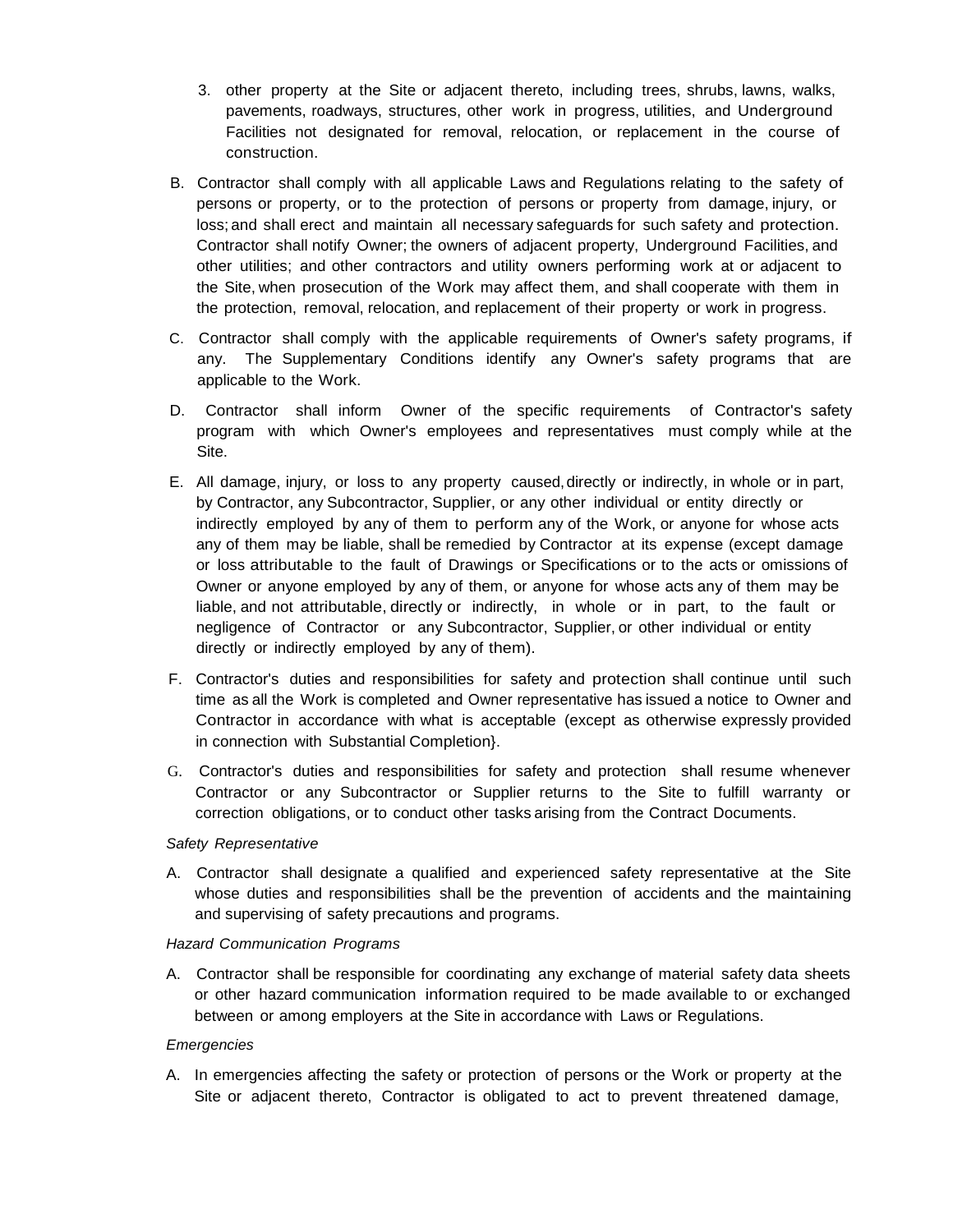injury, or loss. Contractor shall give Owner prompt written notice if Contractor believes that any significant changes in the Work or variations from the Contract Documents have been caused thereby or are required as a result thereof. If Engineer determines that a change in the Contract Documents is required because of the action taken by Contractor in response to such an emergency, a Work Change Directive or Change Order will be issued.

### *Shop Drawings,Samples, and Other Submittals*

- A. *Shop Drawing and Sample Submittal Requirements:*
	- 1. Before submitting a Shop Drawing or Sample, Contractor shall have:
		- a. reviewed and coordinated the Shop Drawing or Sample with other Shop Drawings and Samples and with the requirements of the Work and the Contract Documents;
		- b. determined and verified all field measurements, quantities, dimensions, specified performance and design criteria, installation requirements, materials, catalog numbers, and similar information with respect thereto;
		- c. determined and verified the suitability of all materials and equipment offered with respect to the indicated application, fabrication, shipping, handling, storage, assembly,and installation pertaining to the performance of the Work; and
		- d. determined and verified all information relative to Contractor's responsibilities for means, methods, techniques, sequences, and procedures of construction, and safety precautions and programs incident thereto.
	- 2. Each submittal shall bear a stamp or specific written certification that Contractor has satisfied Contractor's obligations under the Contract Documents with respect to Contractor's review of that submittal, and that Contractor approves the submittal.
	- 3. With each submittal, Contractor shall give Engineer specific written notice of any variations that the Shop Drawing or Sample may have from the requirements of the Contract Documents. This notice shall be set forth in a written communication separate from the Shop Drawings or Sample submittal; and, in addition, in the case of Shop Drawings by a specific notation made on each Shop Drawing submitted to Owner for review and approval of each such variation.
- B. *Submittal Procedures for Shop Drawings and Samples:* Contractor shall submit Shop Drawings and Samples to Owner for review and approval in accordance with the accepted Schedule of Submittals. Each submittal will be identified as Owner may require.
	- 1. *Shop Drawings:*
		- a. Contractor shall submit the number of copies required in the Specifications.
		- b. Data shown on the Shop Drawings will be complete with respect to quantities, dimensions, specified performance and design criteria, materials, and similar data to show Engineer the services, materials, and equipment Contractor proposes to provide and to enable Engineer to review the information for the limited purposes required.
	- 2. *Samples:*
		- a. Contractor shall submit the number of Samples required in the Specifications.
		- b. Contractor shall clearly identify each Sample as to material, Supplier, pertinent data such as catalog numbers, the use for which intended and other data as Owner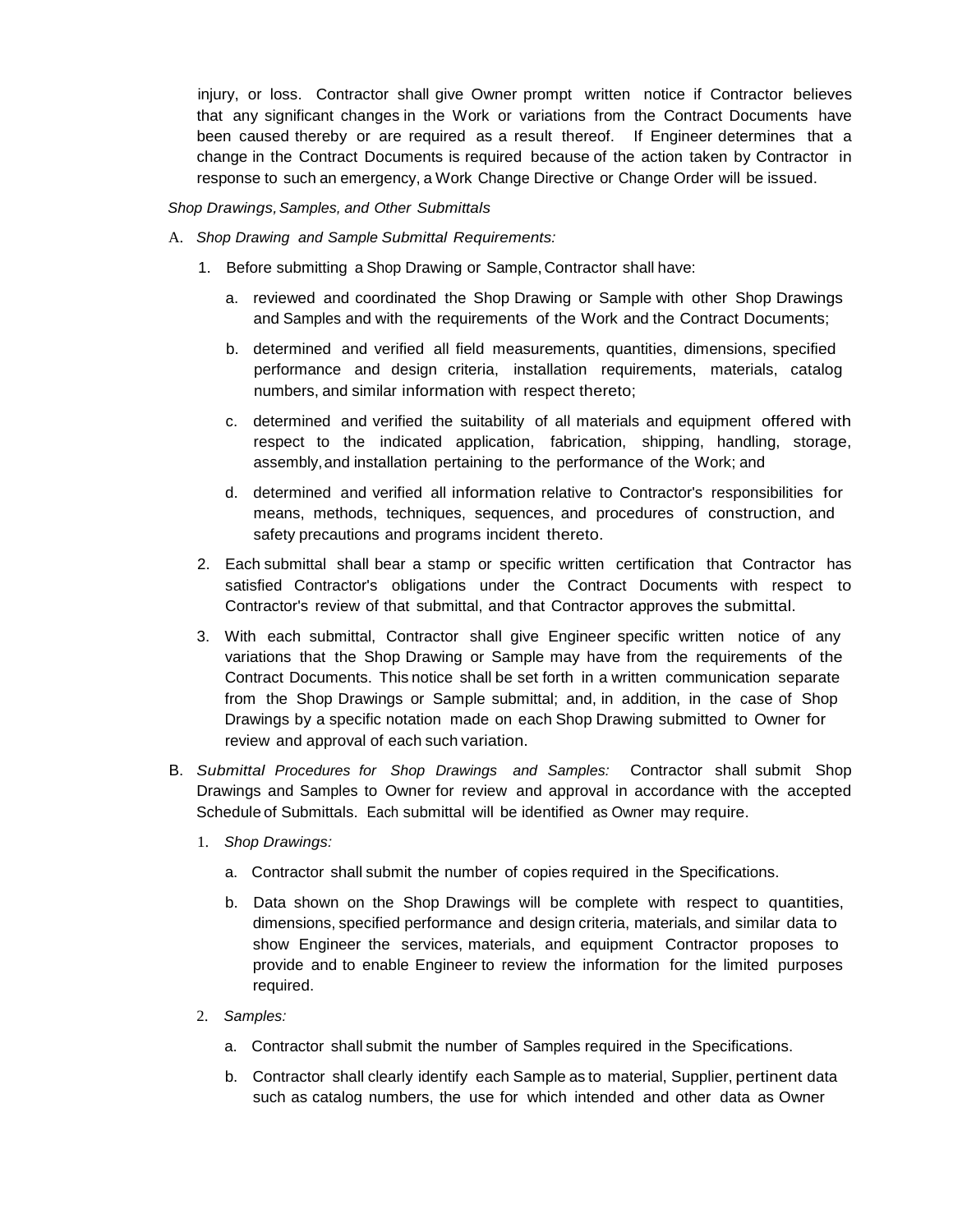may require to enable Owner to review the submittal for the limited purposes.

- 3. Where a Shop Drawing or Sample is required by the Contract Documents or the Schedule of Submittals, any related Work performed prior to Owners review and approval of the pertinent submittal will be at the sole expense and responsibility of Contractor.
- C. *Other Submittals:* Contractor shall submit other submittals to Owner in accordance with the accepted Schedule of Submittals, and pursuant to the applicable terms of the Specifications.
- D. *Owners Review:*
	- 1. Owner will provide timely review of Shop Drawings and Samples in accordance with the Schedule of Submittals acceptable to Engineer. Engineer's review and approval will be only to determine if the items covered by the submittals will, after installation or incorporation in the Work, conform to the information given in the Contract Documents and be compatible with the design concept of the completed Project as a functioning whole as indicated by the Contract Documents.
	- 2. Owners review and approval will not extend to means, methods, techniques, sequences, or procedures of construction or to safety precautions or programs incident thereto.
	- 3. Owners review and approval of a separate item as such will not indicate approval of the assembly in which the item functions.
	- 4. Engineer's review and approval of a Shop Drawing or Sample shall not relieve Contractor from responsibility for any variation from the requirements of the Contract Documents unless Contractor has complied with requirements and Owner has given written approval of each such variation by specific written notation thereof incorporated in or accompanying the Shop Drawing or Sample. Engineer will document any such approved variation from the requirements of the Contract Documents in a Field Order.
	- 5. Engineer's review and approval of a Shop Drawing or Sample shall not relieve Contractor from responsibility for complying with the requirements.
	- 6. Engineer's review and approval of a Shop Drawing or Sample, or of a variation from the requirements of the Contract Documents, shall not, under any circumstances, change the Contract Times or Contract Price, unless such changes are included in a Change Order.
	- 7. Neither Engineer's receipt, review, acceptance or approval of a Shop Drawing, Sample, or other submittal shall result in such item becoming a Contract Document.
	- 8. Contractor shall perform the Work in compliance with the requirements and commitments set forth in approved Shop Drawings and Samples.
- E. *Resubmittal Procedures:*
	- 1. Contractor shall make corrections required by Engineer and shall return the required number of corrected copies of Shop Drawings and submit, as required, new Samples for review and approval. Contractor shall direct specific attention in writing to revisions other than the corrections called for by Engineer on previous submittals.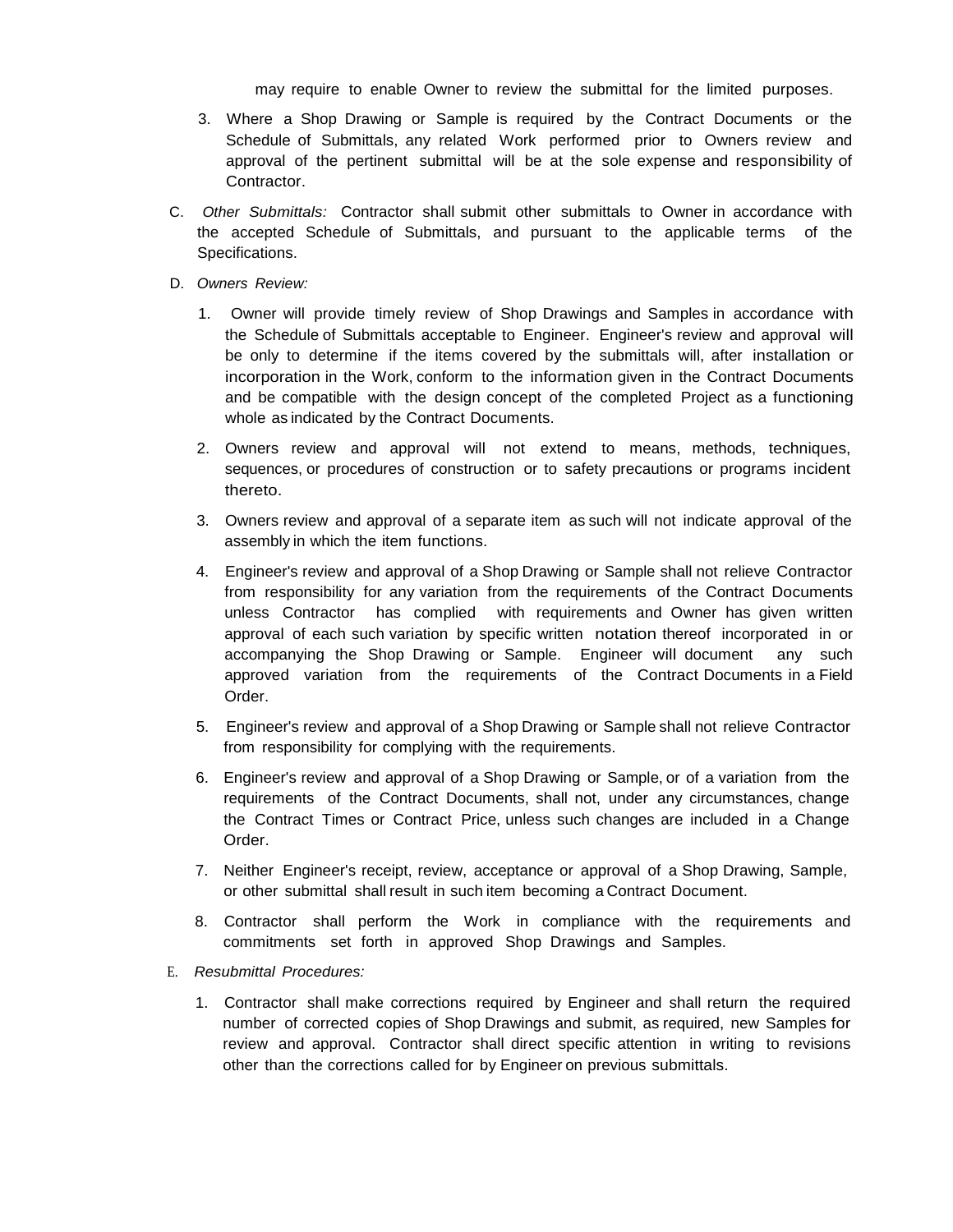- 2. Contractor shall furnish required submittals with sufficient information and accuracy to obtain required approval of an item with no more than three submittals. Engineer will record Engineer's time for reviewing a fourth or subsequent submittal of a Shop Drawings,sample, or other item requiring approval, and Contractor shall be responsible for Engineer's charges to Owner for such time. Owner may impose a set-off against payments due to Contractor to secure reimbursement for such charges.
- 3. If Contractor requests a change of a previously approved submittal item, Contractor shall be responsible for Engineer's charges to Owner for its review time, and Owner may impose a set-off against payments due to Contractor to secure reimbursement for such charges, unless the need for such change is beyond the control of Contractor.

# *Contractor's General Warranty and Guarantee*

- A. Contractor warrants and guarantees to Owner that all Work will be in accordance with the Contract Documents and will not be defective. Engineer and its officers, directors, members, partners, employees, agents, consultants, and subcontractors shall be entitled to rely on Contractor's warranty and guarantee.
- B. Contractor's warranty and guarantee hereunder excludes defects or damage caused by:
	- 1. abuse, modification, or improper maintenance or operation by persons other than Contractor, Subcontractors, Suppliers, or any other individual or entity for whom Contractor is responsible; or
	- 2. normal wear and tear under normal usage.
- C. Contractor's obligation to perform and complete the Work in accordance with the Contract Documents shall be absolute. None of the following will constitute an acceptance of Work that is not in accordance with the Contract Documents or a release of Contractor's obligation to perform the Work in accordance with the Contract Documents:
	- 1. observations by Engineer;
	- 2. recommendation by Engineer or payment by Owner of any progress or final payment;
	- 3. the issuance of a certificate of Substantial Completion by Engineer or any payment related thereto by Owner;
	- 4. use or occupancy of the Work or any part thereof by Owner;
	- 5. any review and approval of a Shop Drawing or Sample submittal;
	- 6. the issuance of a notice of acceptability by Engineer;
	- 7. any inspection, test, or approval by others; or
	- 8. any correction of defective Work by Owner.
- D. If the Contract requires the Contractor to accept the assignment of a contract entered into by Owner, then the specific warranties, guarantees, and correction obligations contained in the assigned contract shall govern with respect to Contractor's performance obligations to Owner for the Work described in the assigned contract.

# *Indemnification*

A. To the fullest extent permitted by Laws and Regulations, and in addition to any other obligations of Contractor under the Contract or otherwise, Contractor shall indemnify and hold harmless Owner and Engineer, and the officers, directors, members, partners, employees, agents, consultants and subcontractors of each and any of them from and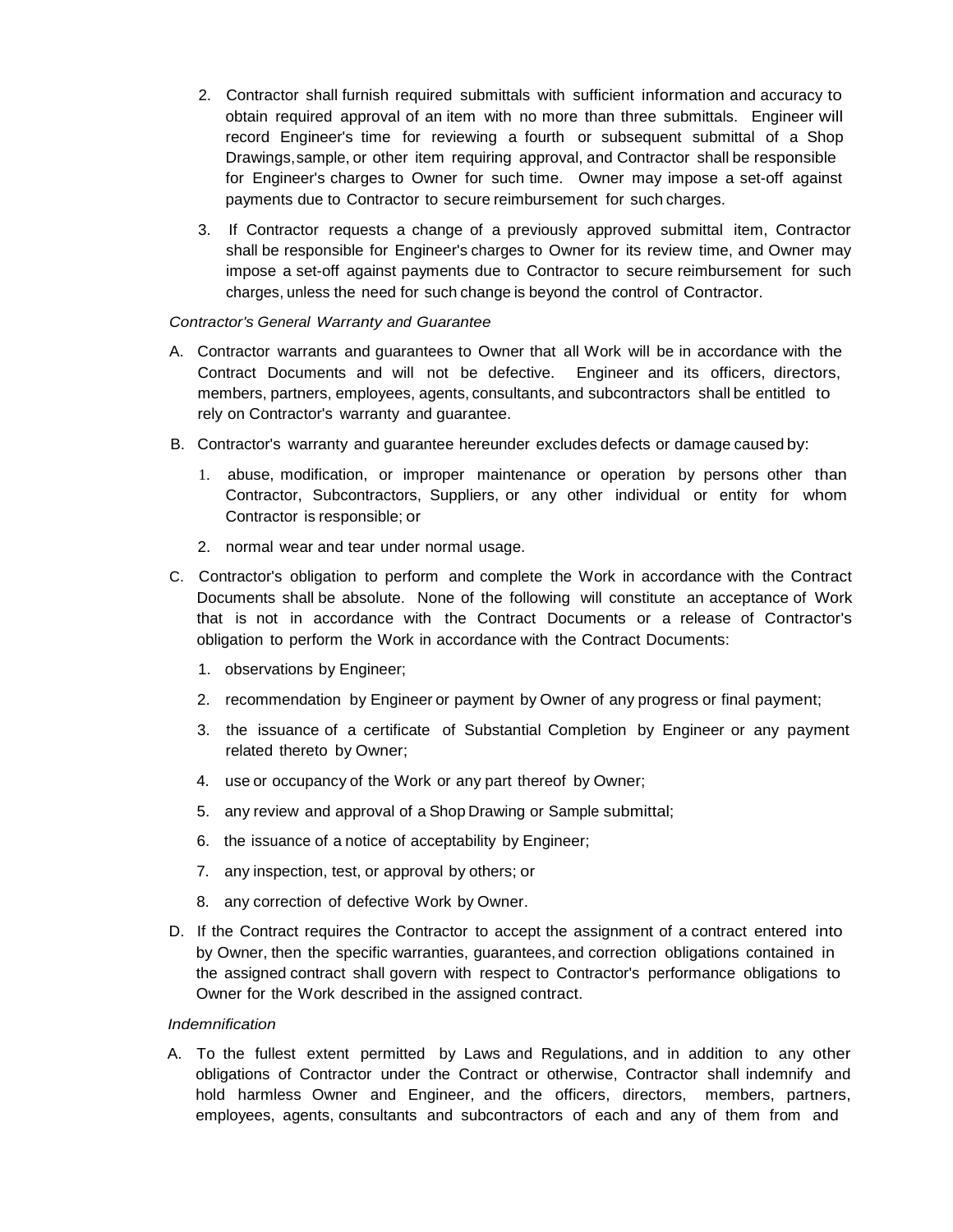against all claims, costs/ losses, and damages (including but not limited to all fees and charges of engineers, architects, attorneys, and other professionals and all court or arbitration or other dispute resolution costs) arising out of or relating to the performance of the Work, provided that any such claim, cost,loss,or damage is attributable to bodily injury, sickness,disease,or death, or to injury to or destruction of tangible property (other than the Work itself), including the loss of use resulting therefrom but only to the extent caused by any negligent act or omission of Contractor, any Subcontractor, any Supplier, or any individual or entity directly or indirectly employed by any of them to perform any of the Work or anyone for whose acts any of them may be liable.

- B. In any and all claims against Owner or Engineer or any of their officers, directors, members, partners, employees, agents, consultants, or subcontractors by any employee (or the survivor or personal representative of such employee) of Contractor, any Subcontractor, any Supplier, or any individual or entity directly or indirectly employed by any of them to perform any of the Work, or anyone for whose acts any of them may be liable, the indemnification obligation shall not be limited in any way by any limitation on the amount or type of damages, compensation, or benefits payable by or for Contractor or any such Subcontractor, Supplier,or other individual or entity under workers' compensation acts, disability benefit acts,or other employee benefit acts.
- C. The indemnification obligations of Contractor shall not extend to the liability of Engineer and Engineer's officers, directors, members, partners, employees, agents, consultants and subcontractors arising out of:
	- 1. the preparation or approval of, or the failure to prepare or approve maps, Drawings, opinions, reports, surveys,Change Orders,designs,or Specifications; or
	- 2. giving directions or instructions, or failing to give them, if that is the primary cause of the injury or damage.

# *Delegation of Professional Design Services*

- A. Contractor will not be required to provide professional design services unless such services are specifically required by the Contract Documents for a portion of the Work or unless such services are required to carry out Contractor's responsibilities for construction means, methods, techniques, sequences and procedures. Contractor shall not be required to provide professional services in violation of applicable Laws and Regulations.
- B. If professional design services or certifications by a design professional related to systems, materials, or equipment are specifically required of Contractor by the Contract Documents, Owner and Engineer will specify all performance and design criteria that such services must satisfy. Contractor shall cause such services or certifications to be provided by a properly licensed professional, whose signature and seal shall appear on all drawings, calculations, specifications, certifications, and other submittals prepared by such professional. Shop Drawings and other submittals related to the Work designed or certified by such professional, if prepared by others, shall bear such professional's written approval when submitted to Engineer.
- C. Owner and Engineer shall be entitled to rely upon the adequacy, accuracy, and completeness of the services, certifications, or approvals performed by such design professionals, provided Owner and Engineer have specified to Contractor all performance and design criteria that such services must satisfy.
- D. Pursuant to this paragraph, Engineer's review and approval of design calculations and design drawings will be only for the limited purpose of checking for conformance with performance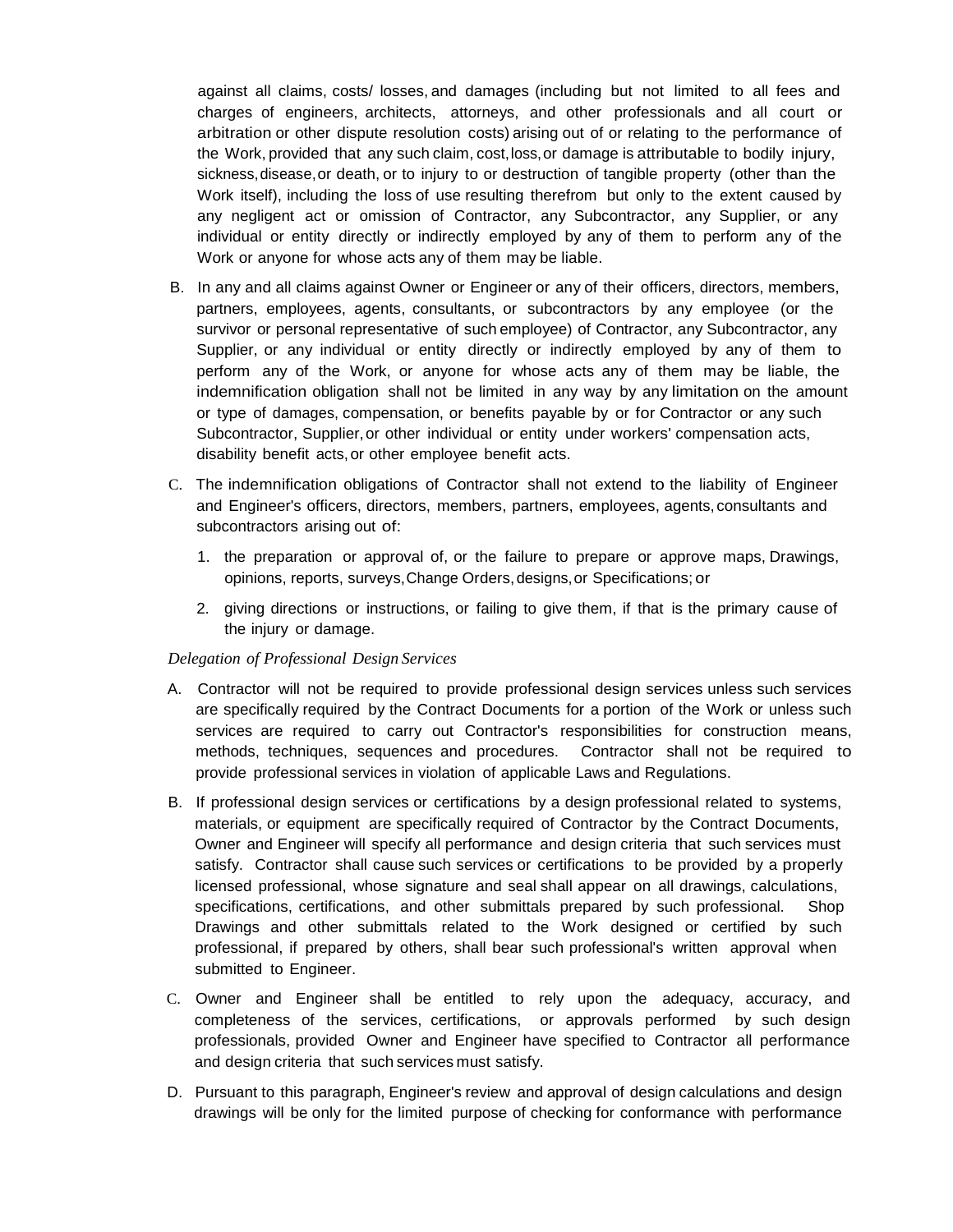and design criteria given and the design concept expressed in the Contract Documents. Engineer's review and approval of Shop Drawings and other submittals (except design calculations and design drawings) will be only for the purpose stated in this document.

E. Contractor shall not be responsible for the adequacy of the performance or design criteria specified by Owner or Engineer.

# OTHER WORK AT THE SITE

### *Other Work*

- A. In addition to and apart from the Work under the Contract Documents, the Owner may perform other work at or adjacent to the Site. Such other work may be performed by Owner's employees, or through contracts between the Owner and third parties. Owner may also arrange to have third-party utility owners perform work on their utilities and facilities at or adjacent to the Site.
- B. If Owner performs other work at or adjacent to the Site with Owner's employees, or through contracts for such other work, then Owner shall give Contractor written notice thereof prior to starting any such other work. If Owner has advance information regarding the start of any utility work at or adjacent to the Site, Owner shall provide such information to Contractor.
- C. Contractor shall afford each other contractor that performs such other work, each utility owner performing other work, and Owner, if Owner is performing other work with Owner's employees, proper and safe access to the Site,and provide a reasonable opportunity for the introduction and storage of materials and equipment and the execution of such other work. Contractor shall do all cutting, fitting, and patching of the Work that may be required to properly connect or otherwise make its several parts come together and properly integrate with such other work. Contractor shall not endanger any work of others by cutting, excavating, or otherwise altering such work; provided, however, that Contractor may cut or alter others' work with the written consent of Engineer and the others whose work will be affected.
- D. If the proper execution or results of any part of Contractor's Work depends upon work performed by others under this Article 8, Contractor shall inspect such other work and promptly report to Engineer in writing any delays, defects, or deficiencies in such other work that render it unavailable or unsuitable for the proper execution and results of Contractor's Work. Contractor's failure to so report will constitute an acceptance of such other work as fit and proper for integration with Contractor's Work except for latent defects and deficiencies in such other work.

### *Coordination*

- A. If Owner intends to contract with others for the performance of other work at or adjacent to the Site, to perform other work at or adjacent to the Site with Owner's employees, or to arrange to have utility owners perform work at or adjacent to the Site, the following will be set forth in the Supplementary Conditions or provided to Contractor prior to the start of any such other work:
	- 1. the identity of the individual or entity that will have authority and responsibility for coordination of the activities among the various contractors;
	- 2. an itemization of the specific matters to be covered by such authority and responsibility; and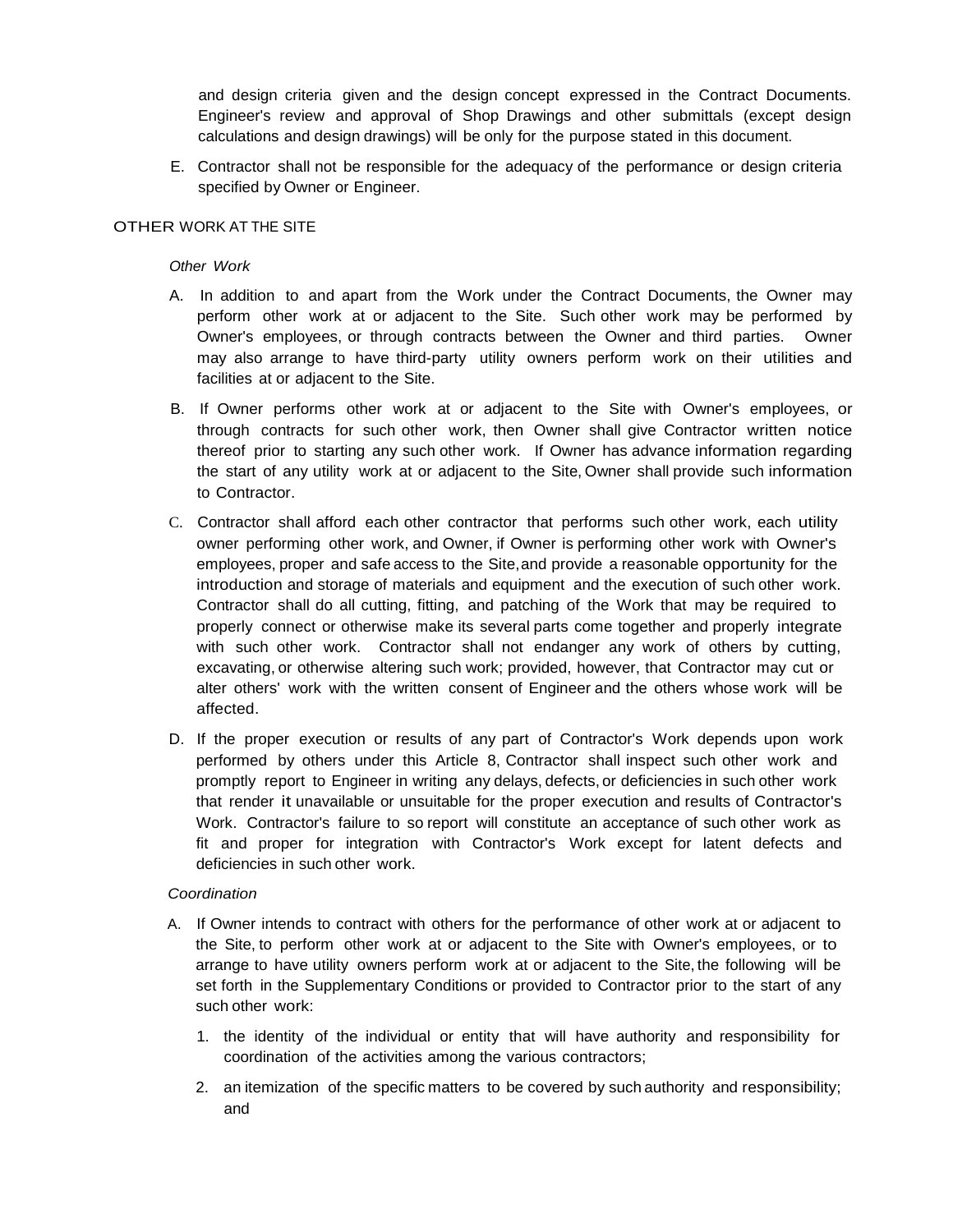- 3. the extent of such authority and responsibilities.
- B. Unless otherwise provided in the Supplementary Conditions, Owner shall have sole authority and responsibility for such coordination.

### *Legal Relationships*

- A. If, in the course of performing other work at or adjacent to the Site for Owner, the Owner's employees, any other contractor working for Owner, or any utility owner causes damage to the Work or to the property of Contractor or its Subcontractors, or delays, disrupts, interferes with, or increases the scope or cost of the performance of the Work, through actions or inaction, then Contractor shall be entitled to an equitable adjustment in the Contract Price or the Contract Times, or both. Contractor must submit any Change Proposal seeking an equitable adjustment in the Contract Price or the Contract Times under this paragraph within 30 days of the damaging, delaying, disrupting, or interfering event. The entitlement to, and extent of, any such equitable adjustment shall take into account information (if any) regarding such other work that was provided to Contractor in the Contract Documents prior to the submittal of the Bid or the final negotiation of the terms of the Contract. When applicable, any such equitable adjustment in Contract Price shall be conditioned on Contractor assigning to Owner all Contractor's rights against such other contractor or utility owner with respect to the damage, delay, disruption, or interference that is the subject of the adjustment. Contractor's entitlement to an adjustment of the Contract Times is conditioned on such adjustment being essential to Contractor's ability to complete the Work within the Contract Times.
- B. Contractor shall take reasonable and customary measures to avoid damaging, delaying, disrupting, or interfering with the work of Owner, any other contractor,or any utility owner performing other work at or adjacent to the Site. If Contractorfails to take such measures and as a result damages, delays, disrupts, or interferes with the work of any such other contractor or utility owner, then Owner may impose a set-off against payments due to Contractor, and assign to such other contractor or utility owner the Owner's contractual rights against Contractor with respect to the breach of the obligations set forth in this paragraph.
- C. When Owner is performing other work at or adjacent to the Site with Owner's employees, Contractor shall be liable to Owner for damage to such other work, and for the reasonable direct delay, disruption,and interference costs incurred by Owner as a result of Contractor's failure to take reasonable and customary measures with respect to Owner's other work. In response to such damage, delay, disruption, or interference, Owner may impose a set-off against payments due to Contractor.
- D. If Contractor damages, delays, disrupts, or interferes with the work of any other contractor, or any utility owner performing other work at or adjacent to the Site, through Contractor's failure to take reasonable and customary measures to avoid such impacts, or if any claim arising out of Contractor's actions, inactions,or negligence in performance of the Work at or adjacent to the Site is made by any such other contractor or utility owner against Contractor, Owner, or Engineer, then Contractor shall (1) promptly attempt to settle the claim as to all parties through negotiations with such other contractor or utility owner, or otherwise resolve the claim by arbitration or other dispute resolution proceeding or at law, and (2) indemnify and hold harmless Owner and Engineer, and the officers, directors, members, partners, employees, agents, consultants and subcontractors of each and any of them from and against any such claims, and against all costs, losses, and damages (including but not limited to all fees and charges of engineers, architects, attorneys, and other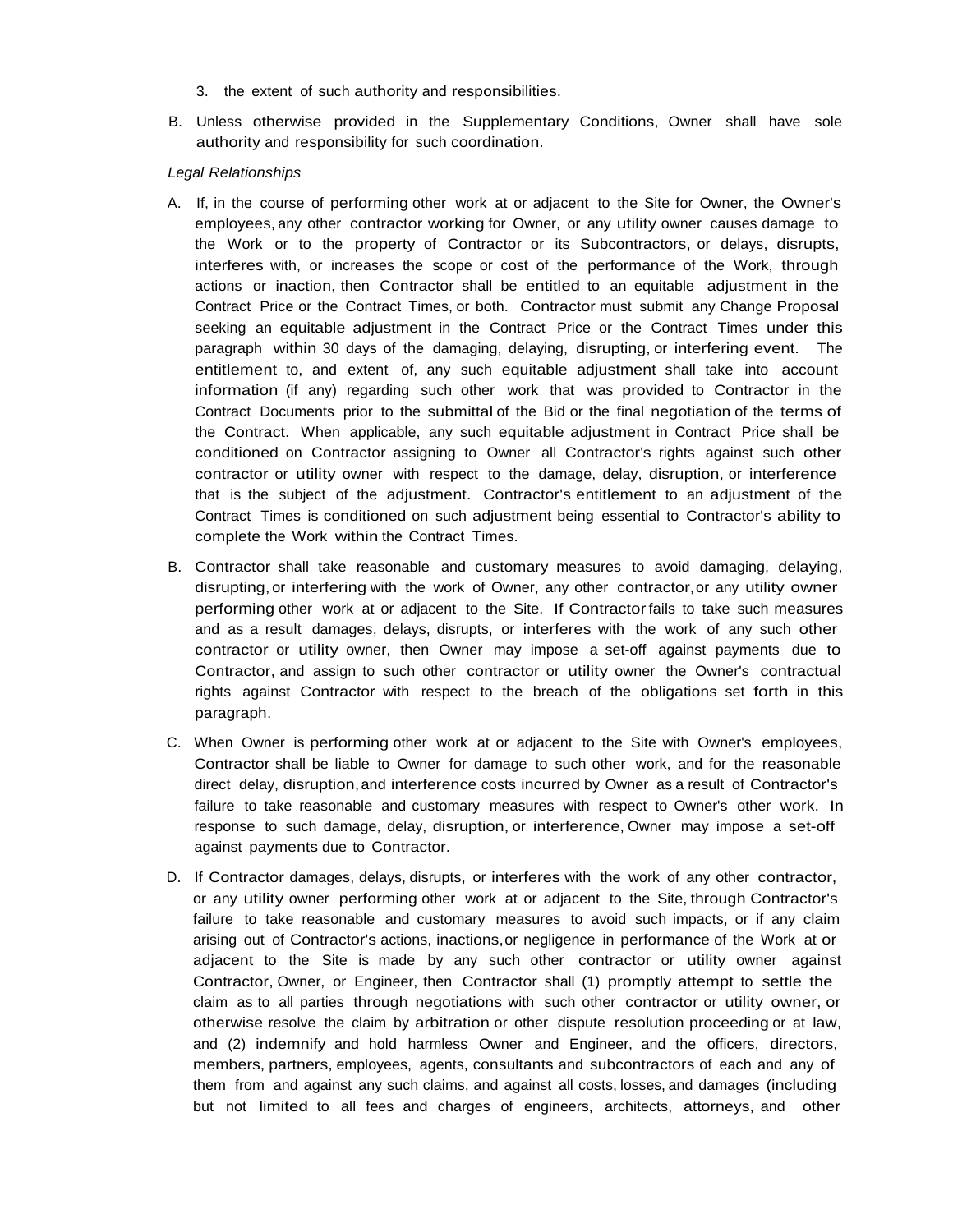professionals and all court or arbitration or other dispute resolution costs) arising out of or relating to such damage, delay, disruption, or interference.

### OWNER'S RESPONSIBILITIES

#### *Communications to Contractor*

A. Except as otherwise provided in these General Conditions, Owner shall issue all communications to Contractor through Engineer.

#### *Replacement of Engineer*

A. Owner may at its discretion appoint an engineer to replace Engineer, provided Contractor makes no reasonable objection to the replacement engineer. The replacement engineer's status under the Contract Documents shall be that of the former Engineer.

### *Furnish Data*

A. Owner shall promptly furnish the data required of Owner under the Contract Documents.

#### *Pay When Due*

A. Owner shall make payments to Contractor when they are due as provided in the Agreement.

### *Lands and Easements; Reports, Tests, and Drawings*

A. Owner's duties with respect to providing lands and easements are set forth in this document.

- B. Owner's duties with respect to providing engineering surveys to establish reference points are set forth in this document.
- C. Owner's identifying and making available to Contractor copies of reports of explorations and tests of conditions at the Site, and drawings of physical conditions relating to existing surface or subsurface structures at the Site.

### *Insurance*

A. Owner's responsibilities, if any, with respect to purchasing and maintaining liability and property insurance are set forth in this document.

### *Change Orders*

A. Owner's responsibilities with respect to Change Orders are set forth in this document.

#### *Inspections, Tests, and Approvals*

A. Owner's responsibility with respect to certain inspections,tests,and approvals is set forth in this document.

### *Limitations on Owner's Responsibilities*

A. The Owner shall not supervise, direct, or have control or authority over, nor be responsible for, Contractor's means, methods, techniques, sequences, or procedures of construction, or the safety precautions and programs incident thereto, or for any failure of Contractor to comply with Laws and Regulations applicable to the performance of the Work. Owner will not be responsible for Contractor's failure to perform the Work in accordance with the Contract Documents.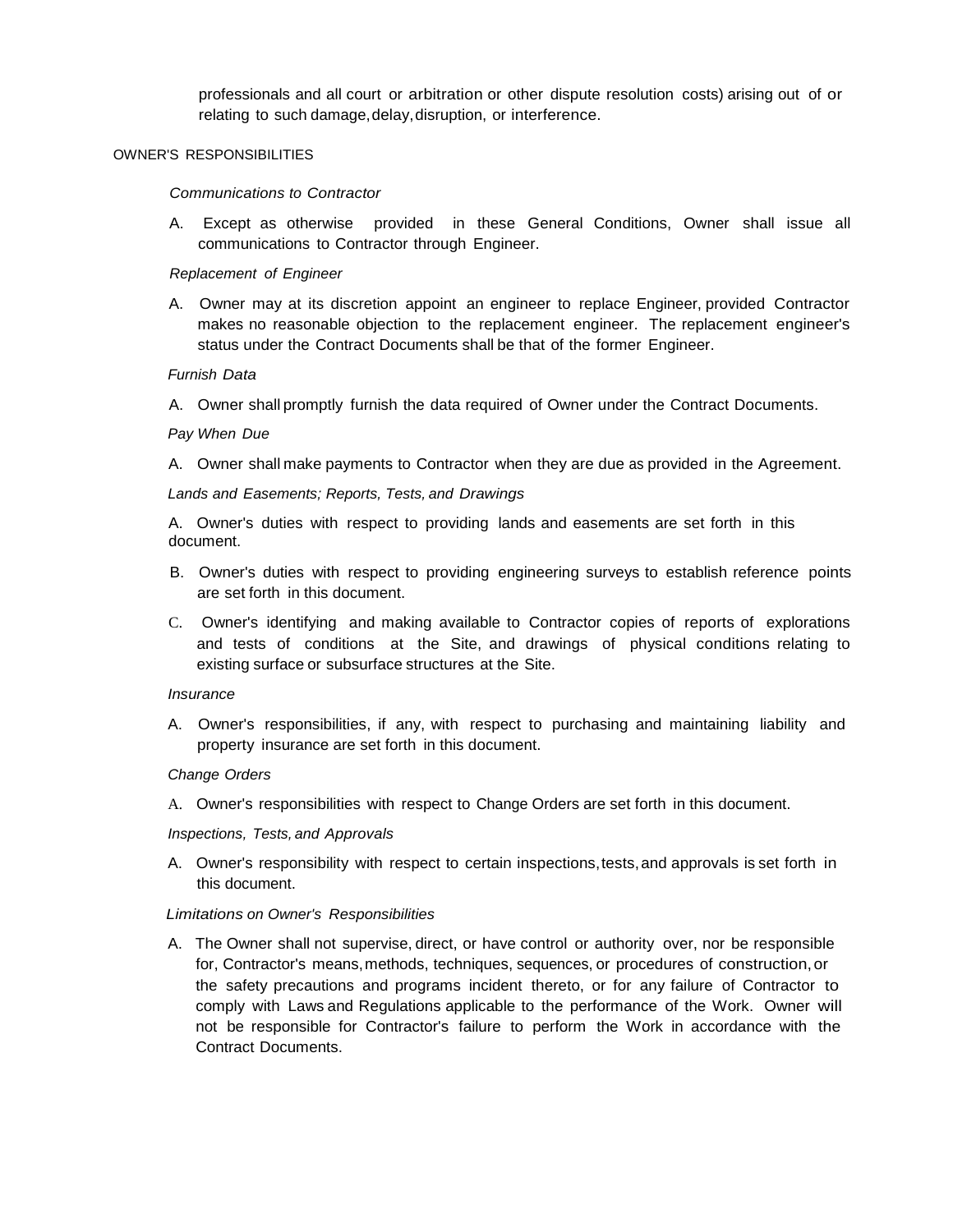### *Undisclosed Hazardous Environmental Condition*

A. Owner's responsibility in respect to an undisclosed Hazardous Environmental Condition is Outlined in this document.

# *Evidence of Financial Arrangements*

A. Upon request of Contractor, Owner shall furnish Contractor reasonable evidence that financial arrangements have been made to satisfy Owner's obligations under the Contract Documents (including obligations under proposed changes in the Work).

# *Safety Programs*

- A. While at the Site, Owner's employees and representatives shall comply with the specific applicable requirements of Contractor's safety programs of which Owner has been informed.
- B. Owner shall furnish copies of any applicable Owner safety programs to Contractor.

# ENGINEER'S STATUS DURING CONSTRUCTION

# *Owner's Representative*

A. Owner will assign representative during the construction period. The duties and responsibilities and the limitations of authority of Owners representative during construction are set forth in the Contract.

### *Visits to Site*

- A. Owner will make visits to the Site at intervals appropriate to the various stages of construction as Engineer deems necessary in order to observe as an experienced and qualified design professional the progress that has been made and the quality of the various aspects of Contractor's executed Work. Based on information obtained during such visits and observations,Engineer, for the benefit of Owner, will determine, in general, if the Work is proceeding in accordance with the Contract Documents. Engineer will not be required to make exhaustive or continuous inspections on the Site to check the quality or quantity of the Work. Engineer's efforts will be directed toward providing for Owner a greater degree of confidence that the completed Work will conform generally to the Contract Documents. On the basis of such visits and observations, Engineer will keep Owner informed of the progress of the Work and will endeavor to guard Owner against defective Work.
- B. Owners visits and observations are subject to all the limitations on Owners authority and responsibility. Particularly, but without limitation, during or as a result of Engineer's visits or observations of Contractor's Work, Owner will not supervise, direct, control, or have authority over or be responsible for Contractor's means, methods, techniques, sequences, or procedures of construction, or the safety precautions and programs incident thereto, or for any failure of Contractor to comply with Laws and Regulations applicable to the performance of the Work.

# *Project Representative*

A. If Owner and Engineer have agreed that Engineer will furnish a Resident Project Representative to represent Engineer at the Site and assist Engineer in observing the progress and quality of the Work, then the authority and responsibilities of any such Resident Project Representative will be as provided in the Supplementary Conditions, and limitations on the responsibilities thereof. If Owner designates another representative or agent to represent Owner at the Site who is not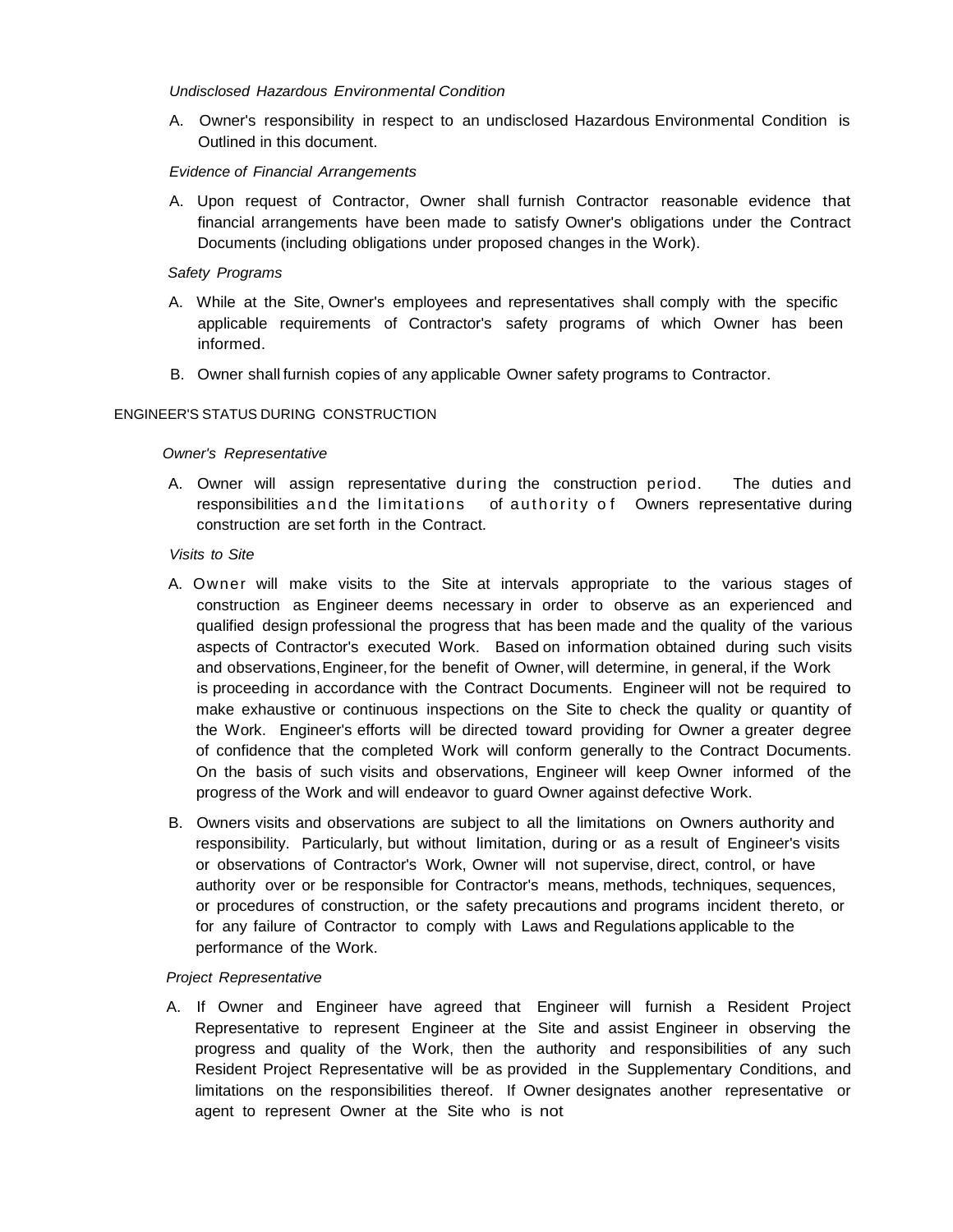Engineer's consultant, agent, or employee, the responsibilities and authority and limitations thereon of such other individual or entity will be as provided in the Supplementary **Conditions** 

### *Rejecting Defective Work*

A. Owner has the authority to reject Work in accordance with provisions of this documnet.

*Shop Drawings,Change Orders and Payments*

- A. Owners authority, and limitations thereof, as to Shop Drawings and Samples,are set forth in in this docmument.
- B. Owners authority, and limitations thereof, as to design calculations and design drawings submitted in response to a delegation of professional design services, if any, are set forth in this document.
- C. Owners authority as to Change Orders is set forth in this document.
- D. Oners authority as to Applications for Payment is set forth in this document.

### *Determinations for Unit Price Work*

A. Engineer will determine the actual quantities and classifications of Unit Price Work performed by Contractor.

# *Decisions on Requirements of Contract Documents and Acceptability of Work*

A. Engineer will render decisions regarding the requirements of the Contract Documents, and judge the acceptability of the Work, pursuant to the specific procedures set forth herein for initial interpretations, Change Proposals, and acceptance of the Work. In rendering such decisions and judgments, Engineer will not show partiality to Owner or Contractor, and will not be liable to Owner, Contractor, or others in connection with any proceedings, interpretations,decisions,or judgments conducted or rendered in good faith.

### *Limitations on Engineer's Authority and Responsibilities*

- A. Neither Engineer's authority or responsibility under any provision of the Contract, nor any decision made by Engineer in good faith either to exercise or not exercise such authority or responsibility or the undertaking, exercise,or performance of any authority or responsibility by Engineer,shall create, impose, or give rise to any duty in contract, tort, or otherwise owed by Engineer to Contractor, any Subcontractor, any Supplier, any other individual or entity, or to any surety for or employee or agent of any of them.
- B. Engineer will not supervise, direct, control, or have authority over or be responsible for Contractor's means, methods, techniques, sequences, or procedures of construction, or the safety precautions and programs incident thereto, or for any failure of Contractor to comply with Laws and Regulations applicable to the performance of the Work. Engineer will not be responsible for Contractor's failure to perform the Work in accordance with the Contract Documents.
- C. Engineer will not be responsible for the acts or omissions of Contractor or of any Subcontractor, any Supplier, or of any other individual or entity performing any of the Work.
- D. Engineer's review of the final Application for Payment and accompanying documentation and all maintenance and operating instructions, schedules, guarantees, bonds, certificates of inspection, tests and approvals, and other documentation required and will only be to determine generally that their content complies with the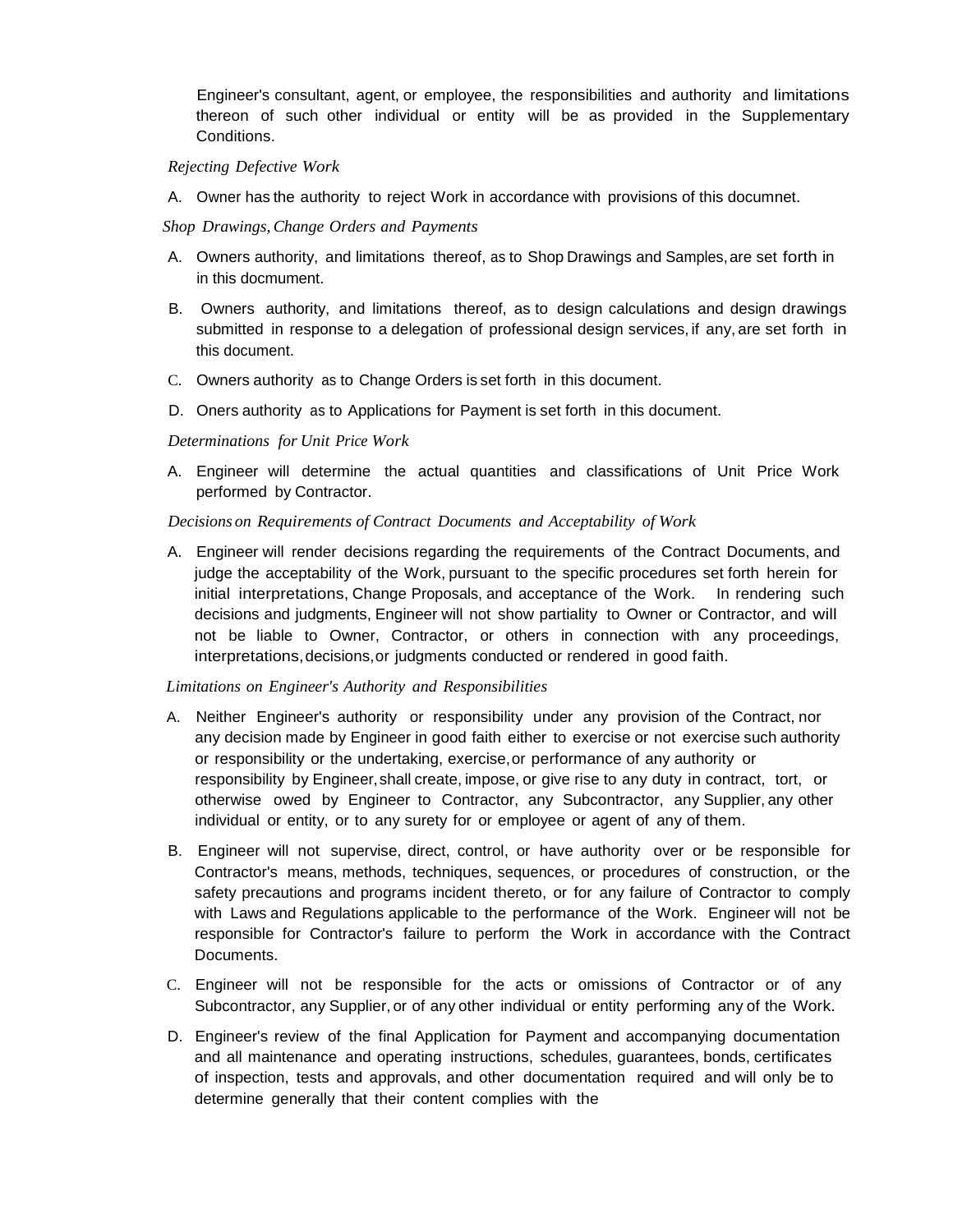requirements of, and in the case of certificates of inspections, tests, and approvals, that the results certified indicate compliance with the Contract Documents.

E. The limitations upon authority and responsibility shall also apply to the Resident Project Representative, if any.

### *Compliance with Safety Program*

A. While at the Site, Engineer's employees and representatives will comply with the specific applicable requirements of Owner's and Contractor's safety programs (if any) of which Engineer has been informed.

### AMENDING THE CONTRACT DOCUMENTS;CHANGES IN THE WORK

### *Amending and Supplementing Contract Documents*

- A. The Contract Documents may be amended or supplemented by a Change Order, a Work Change Directive, or a Field Order.
	- 1. *Change Orders:*
		- a. If an amendment or supplement to the Contract Documents includes a change in the Contract Price or the Contract Times, such amendment or supplement must be set forth in a Change Order. A Change Order also may be used to establish amendments and supplements of the Contract Documents that do not affect the Contract Price or Contract Times.
		- b. Owner and Contractor may amend those terms and conditions of the Contract Documents that do not involve (1) the performance or acceptability of the Work, {2) the design (as set forth in the Drawings, Specifications, or otherwise), or (3) other engineering or technical matters, without the recommendation of the Engineer. Such an amendment shall be set forth in a Change Order.
	- 2. *Work Change Directives:* A Work Change Directive will not change the Contract Price or the Contract Times but is evidence that the parties expect that the modification ordered or documented by a Work Change Directive will be incorporated in a subsequently issued Change Order, following negotiations by the parties as to the Work Change Directive's effect, if any,on the Contract Price and Contract Times;or, if negotiations are unsuccessful, by a determination under the terms of the Contract Documents governing adjustments, regarding change of Contract Price. Contractor must submit any Change Proposal seeking an adjustment of the Contract Price or the Contract Times, or both, no later than 30 days after the completion of the Work set out in the Work Change Directive. Owner must submit any Claim seeking an adjustment of the Contract Price or the Contract Times, or both, no later than 60 days after issuance of the Work Change Directive.
	- 3. *Field Orders:* Engineer may authorize minor changes in the Work if the changes do not involve an adjustment in the Contract Price or the Contract Times and are compatible with the design concept of the completed Project as a functioning whole as indicated by the Contract Documents. Such changes will be accomplished by a Field Order and will be binding on Owner and also on Contractor, which shall perform the Work involved promptly. If Contractor believes that a Field Order justifies an adjustment in the Contract Price or Contract Times, or both, then before proceeding with the Work at issue,Contractor shall submit a Change Proposal as provided herein.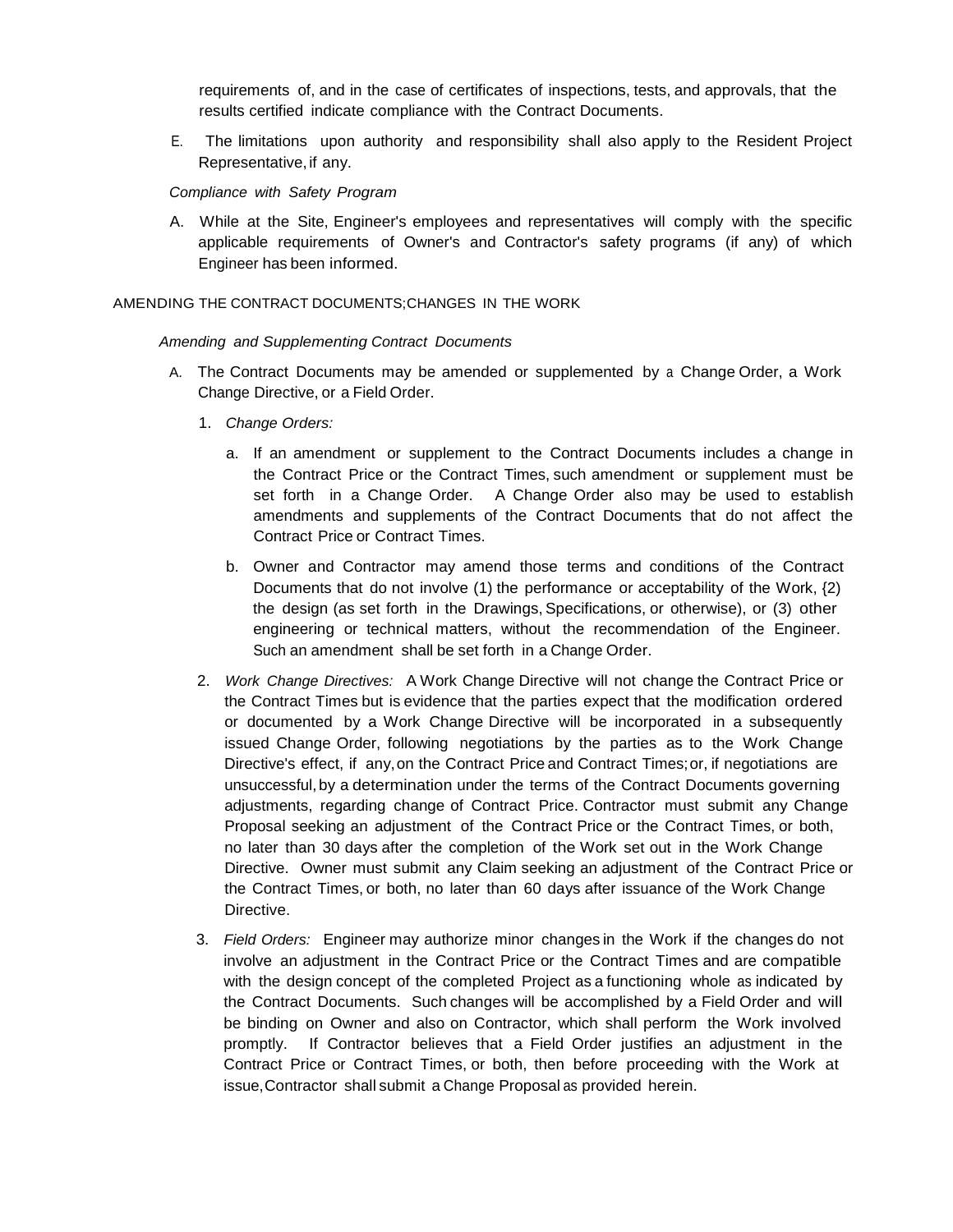### *Owner-Authorized Changes in the Work*

A. Without invalidating the Contract and without notice to any surety, Owner may, at any time or from time to time, order additions, deletions, or revisions in the Work. Such changes shall be supported by Engineer's recommendation, to the extent the change involves the design (as set forth in the Drawings, Specifications, or otherwise), or other engineering or technical matters. Such changes may be accomplished by a Change Order, if Owner and Contractor have agreed as to the effect, if any,of the changes on Contract Times or Contract Price; or by a Work Change Directive. Upon receipt of any such document, Contractor shall promptly proceed with the Work involved; or, in the case of a deletion in the Work, promptly cease construction activities with respect to such deleted Work. Added or revised Work shall be performed under the applicable conditions of the Contract Documents. Nothing in this paragraph shall obligate Contractor to undertake work that Contractor reasonably concludes cannot be performed in a manner consistent with Contractor's safety obligations under the Contract Documents or Laws and Regulations.

# *Unauthorized Changes in the Work*

A. Contractor shall not be entitled to an increase in the Contract Price or an extension of the Contract Times with respect to any work performed that is not required by the Contract Documents, as amended, modified, or supplemented, or in the case of uncovering.

### *Change of Contract Price*

- A. The Contract Price may only be changed by a Change Order. Any Change Proposal for an adjustment in the Contract Price shall comply with any Claim for an adjustment of Contract Price.
- B. An adjustment in the Contract Price will be determined as follows:
	- 1. where the Work involved is covered by unit prices contained in the Contract Documents, then by application of such unit prices to the quantities of the items involved;or
	- 2. where the Work involved is not covered by unit prices contained in the Contract Documents, then by a mutually agreed lump sum {which may include an allowance for overhead and profit;or
	- 3. where the Work involved is not covered by unit prices contained in the Contract Documents and the parties do not reach mutual agreement to a lump sum, then on the basis of the Cost of the Work plus a Contractor's fee for overhead and profit.
- C. *Contractor's Fee:* When applicable, the Contractor's fee for overhead and profit shall be determined as follows:
	- 1. a mutually acceptable fixed fee; or
	- 2. if a fixed fee is not agreed upon, then a fee based on the following percentages of the various portions of the Cost of the Work:
		- a. for costs incurred, the Contractor's fee shall be 5 percent;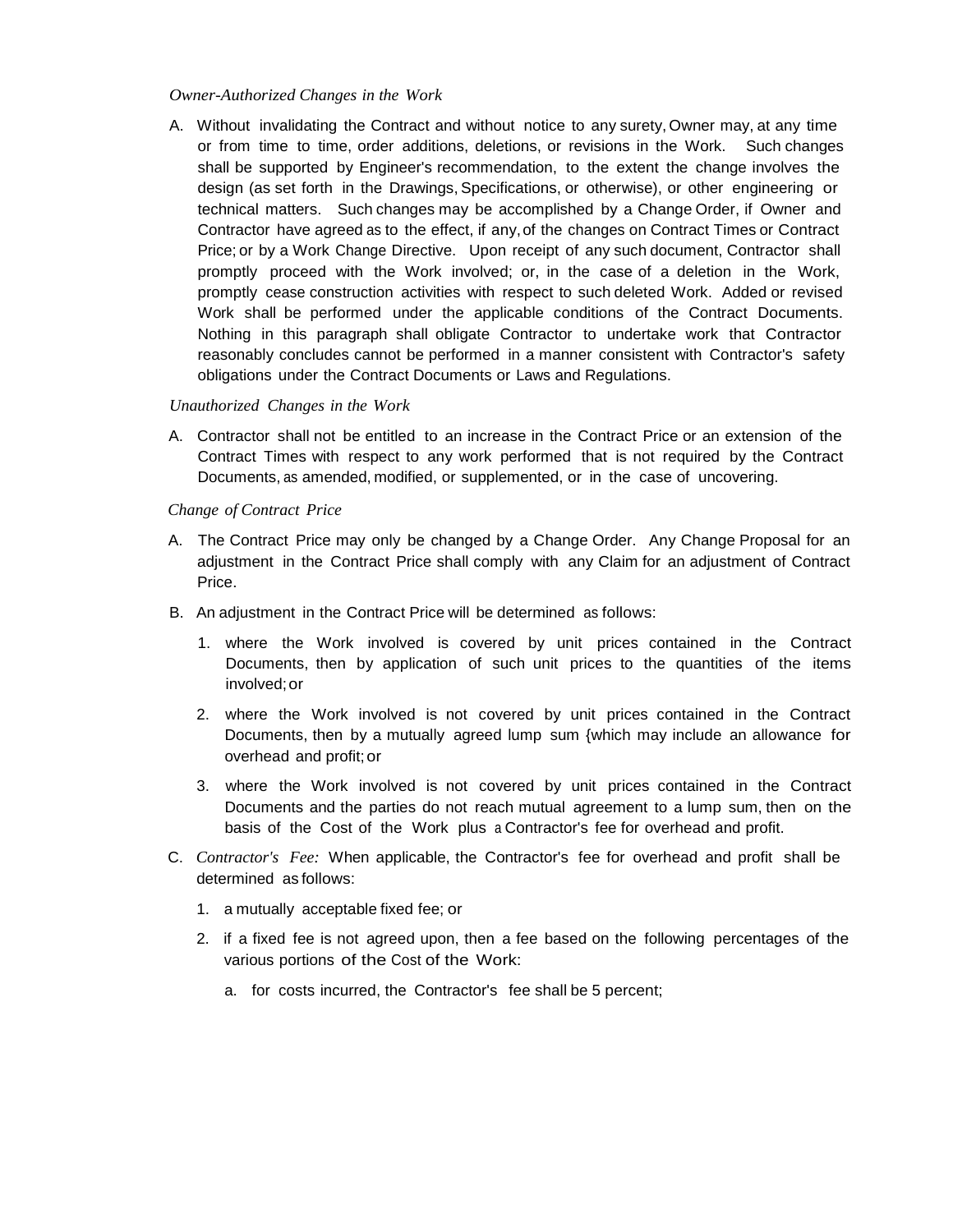- b. where one or more tiers of subcontracts are on the basis of Cost of the Work plus a fee and no fixed fee is agreed upon/ the intent is that the Contractor/s fee shall be based on: {1) a fee of 15 percent of the costs incurred under Paragraphs 13.01.A.land 13.01.A.2 by the Subcontractor that actually performs the Work/ at whatever tier/ and {2) with respect to Contractor itself and to any Subcontractors of a tier higher than that of the Subcontractor that actually performs the Work/ a fee of five percent of the amount {fee plus underlying costs incurred) attributable to the next lower tier Subcontractor; provided/ however/ that for any such subcontracted work the maximum total fee to be paid by Owner shall be no greater than 27 percent of the costs incurred by the Subcontractor that actually performs the work;
- c. no fee shall be payable on the basis of costs itemized outlined in this document.
- plus a deduction in Contractor<sup>1</sup>s fee by an amount equal to five percent of such net d. the amount of credit to be allowed by Contractor to Owner for any change which results in a net decrease in cost will be the amount of the actual net decrease in cost decrease;and
- e. when both additions and credits are involved in any one change/ the adjustment in Contractor's fee shall be computed on the basis of the net change.

# *Change of Contract Times*

- A. The Contract Times may only be changed by a Change Order. Any Change Proposal for an adjustment in the Contract Times shall comply with this document. Any Claim for an adjustment in the Contract Times shall comply this document.
- B. An adjustment of the Contract Times shall be subject to the limitations set forth in Paragraph 4.05/ concerning delays in Contractor's progress.

# *Change Proposals*

- A. Contractor shall submit a Change Proposal to Engineer to request an adjustment in the Contract Times or Contract Price; appeal an initial decision by Engineer concerning the requirements of the Contract Documents or relating to the acceptability of the Work under the Contract Documents; contest a set-off against payment due; or seek other relief under the Contract. The Change Proposal shall specify any proposed change in Contract Times or Contract Price, or both/ or other proposed relief, and explain the reason for the proposed change/ with citations to any governing or applicable provisions of the Contract Documents.
	- 1. *Procedures:* Contractor shall submit each Change Proposal to Engineer promptly {but in no event later than 30 days) after the start of the event giving rise thereto, or after such initial decision. The Contractor shall submit supporting data, including the proposed change in Contract Price or Contract Time (if available to the Engineer and Owner within 15 days after the submittal of the Change Proposal. The supporting data shall be accompanied by a written statement that the supporting data are accurate and complete/ and that any requested time or price adjustment is the entire adjustment to which Contractor believes it is entitled as a result of said event. Engineer will advise Owner regarding the Change Proposal, and consider any comments or response from Owner regarding the Change Proposal.
	- 2. *Engineer's Action:* Engineer will review each Change Proposal and, within 30 days after receipt of the Contractor's supporting data, either deny the Change Proposal in whole,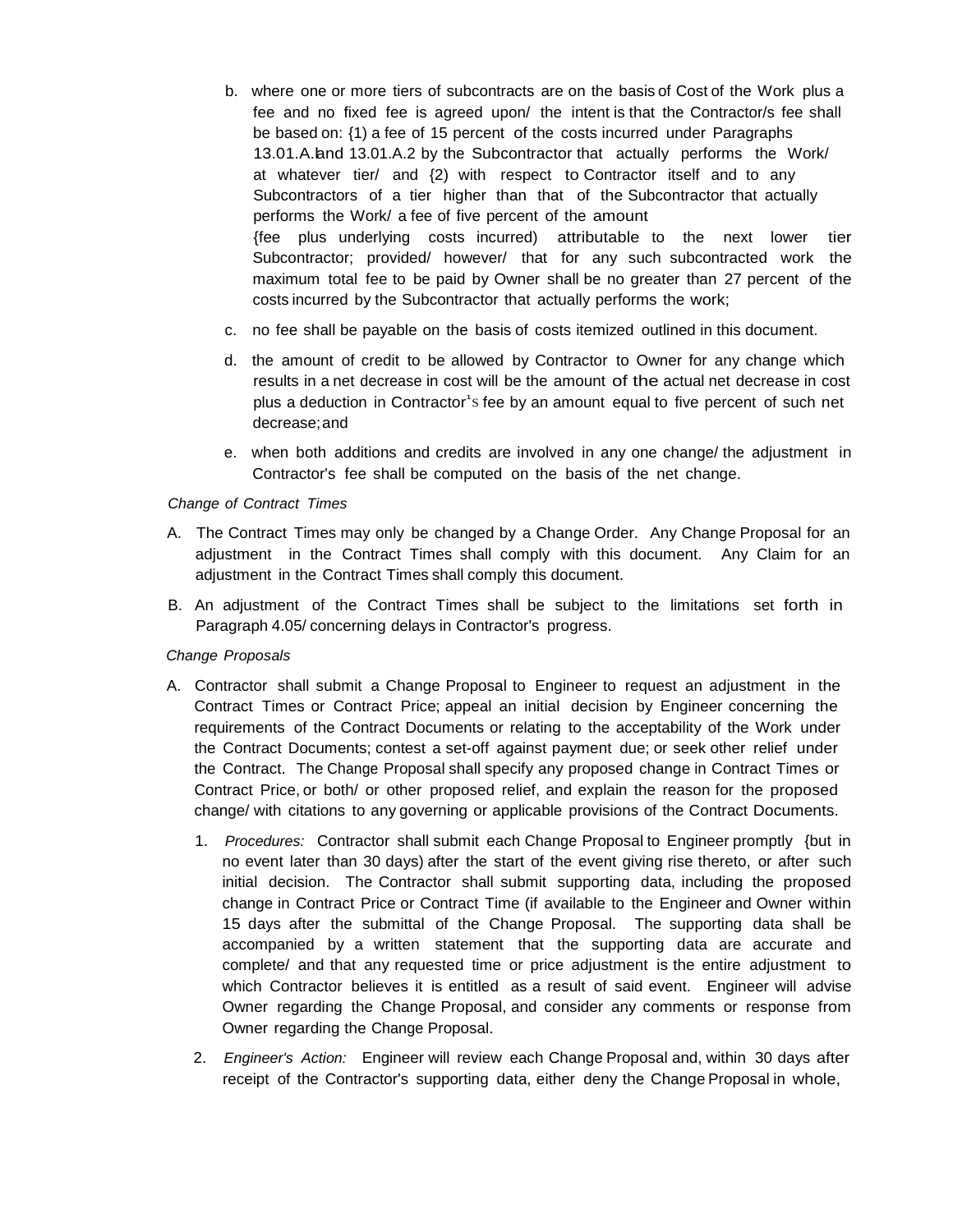approve it in whole, or deny it in part and approve it in part. Such actions shall be in writing, with a copy provided to Owner and Contractor. If Engineer does not take action on the Change Proposal within 30 days, then either Owner or Contractor may at any time thereafter submit a letter to the other party indicating that as a result of Engineer's inaction the Change Proposal is deemed denied, thereby commencing the time for appeal of the denial.

- 3. *Binding Decision:* Engineer's decision will be final and binding upon Owner and Contractor, unless Owner or Contractor appeals the decision by filing a Claim.
- B. *Resolution of Certain Change Proposals:* If the Change Proposal does not involve the design (as set forth in the Drawings, Specifications, or otherwise), the acceptability of the Work, or other engineering or technical matters, then Engineer will notify the parties that the Engineer is unable to resolve the Change Proposal. For purposes of further resolution of such a Change Proposal, such notice shall be deemed a denial, and Contractor may choose to seek resolution.

### *Execution of Change Orders*

- A. Owner and Contractor shall execute appropriate Change Orders covering:
	- 1. changes in the Contract Price or Contract Times which are agreed to by the parties, including any undisputed sum or amount of time for Work actually performed in accordance with a Work Change Directive;
	- 2. changes in Contract Price resulting from an Owner set-off, unless Contractor has duly contested such set-off;
	- 3. changes in the Work which are: (a) ordered by Owner required because of Owner's acceptance of defective Work or Owner's correction of defective Work or agreed to by the parties, subject to the need for Engineer's recommendation if the change in the Work involves the design (as set forth in the Drawings,Specifications, or otherwise), or other engineering or technical matters; and
	- 4. changes in the Contract Price or Contract Times, or other changes, which embody the substance of any final and binding results.
- B. If Owner or Contractor refuses to execute a Change Order that is required to be executed it shall be deemed to be of full force and effect, as if fully executed.

# *Notification to Surety*

A. If the provisions of any bond require notice to be given to a surety of any change affecting the general scope of the Work or the provisions of the Contract Documents (including, but not limited to, Contract Price or Contract Times), the giving of any such notice will be Contractor's responsibility. The amount of each applicable bond will be adjusted to reflect the effect of any such change.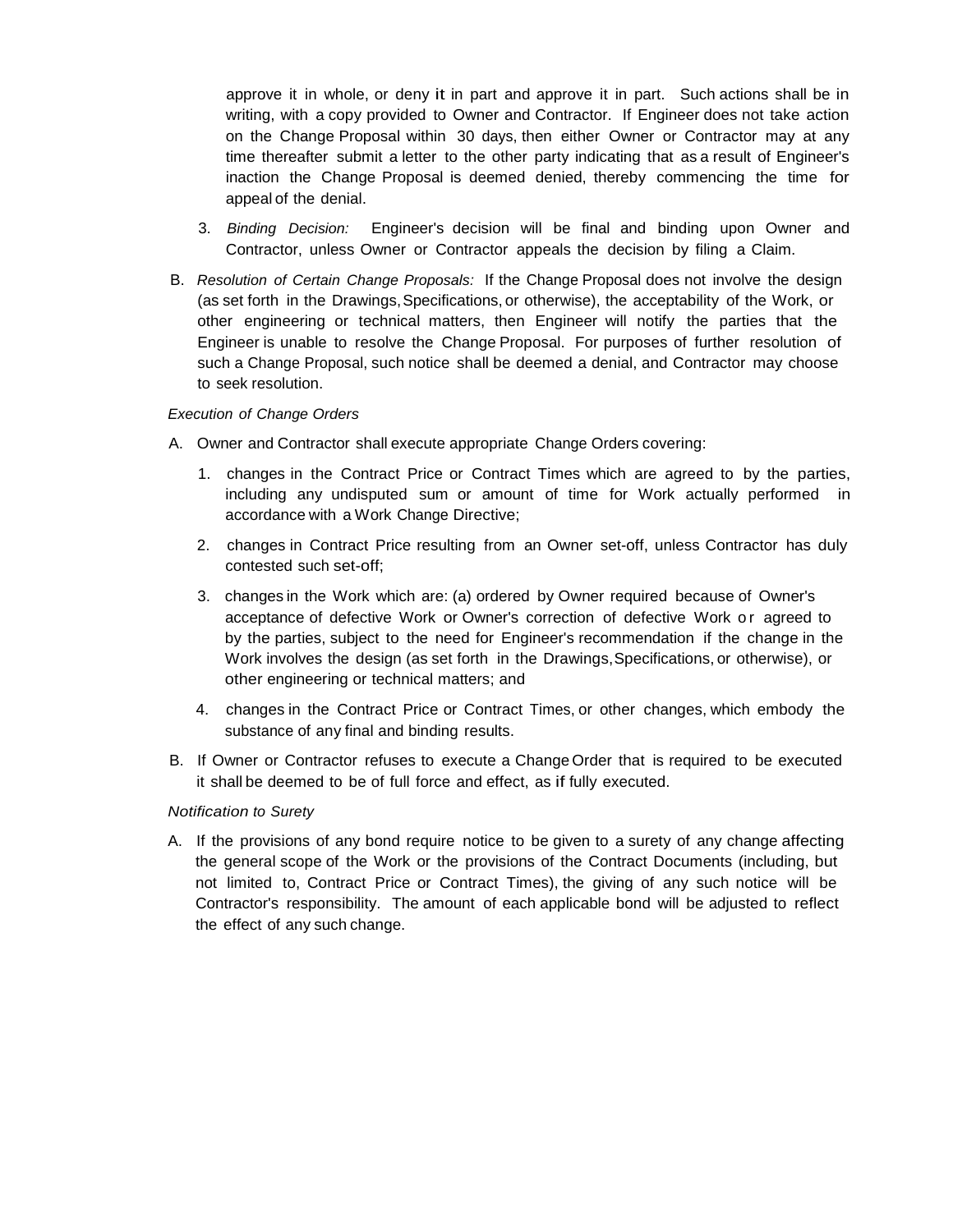# CLAIMS

 *Claims*

- A. *Claims Process:* The following disputes between Owner and Contractor shall be submitted to the Claims process set forth in this Article:
	- 1. Appeals by Owner or Contractor of Engineer's decisions regarding Change Proposals;
	- 2. Owner demands for adjustments in the Contract Price or Contract Times, or other relief under the Contract Documents; and
	- 3. Disputes that Engineer has been unable to address because they do not involve the design (as set forth in the Drawings, Specifications).
- B. *Submittal of Claim:* The party submitting a Claim shall deliver it directly to the other party to the Contract promptly (but in no event later than 30 days) after the start of the event giving rise thereto; in the case of appeals regarding Change Proposals within 30 days of the decision under appeal. The party submitting the Claim shall also furnish a copy to the Engineer, for its information only. The responsibility to substantiate a Claim shall rest with the party making the Claim. In the case of a Claim by Contractor seeking an increase in the Contract Times or Contract Price, or both, Contractor shall certify that the Claim is made in good faith, that the supporting data are accurate and complete, and that to the best of Contractor's knowledge and belief the amount of time or money requested accurately reflects the full amount to which Contractor is entitled.
- C. *Review and Resolution:* The party receiving a Claim shall review it thoroughly, giving full consideration to its merits. The two parties shall seek to resolve the Claim through the exchange of information and direct negotiations. The parties may extend the time for resolving the Claim by mutual agreement. All actions taken on a Claim shall be stated in writing and submitted to the other party, with a copy to Owner.
- D. *Mediation:*
	- 1. At any time after initiation of a Claim, Owner and Contractor may mutually agree to mediation of the underlying dispute. The agreement to mediate shall stay the Claim submittal and response process.
	- 2. If Owner and Contractor agree to mediation, then after 60 days from such agreement, either Owner or Contractor may unilaterally terminate the mediation process, and the Claim submittal and decision process shall resume as of the date of the termination. If the mediation proceeds but is unsuccessful in resolving the dispute, the Claim submittal and decision process shall resume as of the date of the conclusion of the mediation, as determined by the mediator.
	- 3. Owner and Contractor shall each pay one-half of the mediator's fees and costs.
- E. *Partial Approval:* If the party receiving a Claim approves the Claim in part and denies it in part, such action shall be final and binding unless within 30 days of such action the other party invokes the procedure in this document.
- F. *Denial of Claim:* If efforts to resolve a Claim are not successful, the party receiving the Claim may deny it by giving written notice of denial to the other party. If the receiving party does not take action on the Claim within 90 days, then either Owner or Contractor may at any time thereafter submit a letter to the other party indicating that as a result of the inaction, the Claim is deemed denied, thereby commencing the time for appeal of the denial. A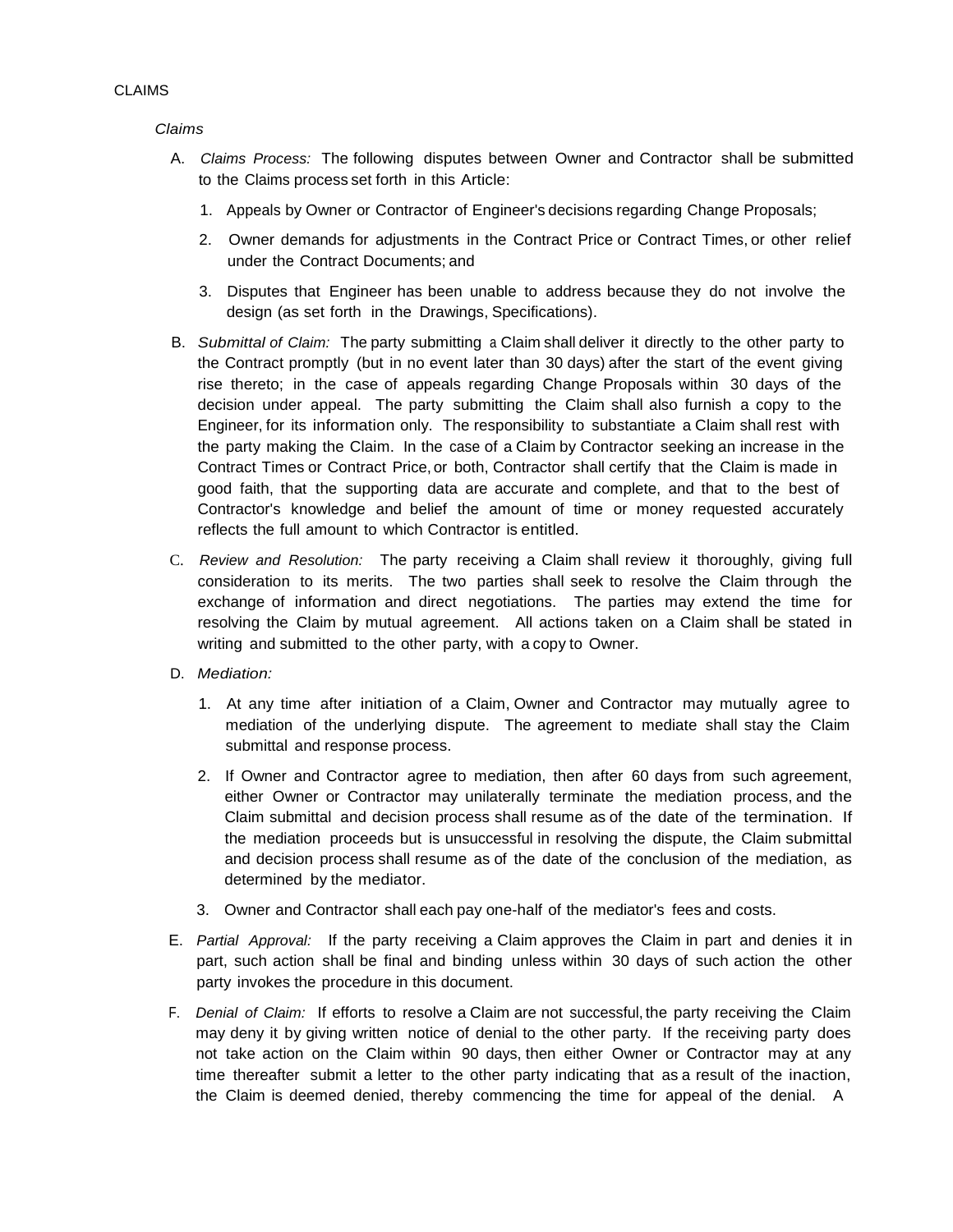denial of the Claim shall be final and binding unless within 30 days of the denial the other party invokes the procedure for the final resolution of disputes.

G. *Final and Binding Results:* If the parties reach a mutual agreement regarding a Claim, whether through approval of the Claim, direct negotiations, mediation, or otherwise; or if a Claim is approved in part and denied in part, or denied in full, and such actions become final and binding; then the results of the agreement or action on the Claim shall be incorporated in a Change Order to the extent they affect the Contract, including the Work, the Contract Times,or the Contract Price.

### COST OF THE WORK; ALLOWANCES; UNIT PRICE WORK

# *Cost of Work*

- A. *Purposes for Determination of Cost of the Work:* The term Cost of the Work means the sum of all costs necessary for the proper performance of the Work at issue, as further defined below.
	- 1. To determine Cost of the Work when Cost of the Work is a component of the Contract Price,under cost-plus-fee,time-and-materials, or other cost-based terms; or
	- 2. To determine the value of a Change Order, Change Proposal, Claim, set-off, or other adjustment in Contract Price. When the value of any such adjustment is determined on the basis of Cost of the Work, Contractor is entitled only to those additional or incremental costs required because of the change in the Work or because of the event giving rise to the adjustment.
- B. *Costs Included:* Except as otherwise may be agreed to in writing by Owner, costs included in the Cost of the Work shall be in amounts no higher than those prevailing in the locality of the Project, shall not include any of the costs itemized and shall include only the following items:
	- 1. Payroll costs for employees in the direct employ of Contractor in the performance of the Work under schedules of job classifications agreed upon by Owner and Contractor. Such employees shall include, without limitation, superintendents, foremen, and other personnel employed full time on the Work. Payroll costs for employees not employed full time on the Work shall be apportioned on the basis of their time spent on the Work. Payroll costs shall include, but not be limited to, salaries and wages plus the cost of fringe benefits, which shall include social security contributions, unemployment, excise, and payroll taxes, workers' compensation, health and retirement benefits, bonuses, sick leave, and vacation and holiday pay applicable thereto. The expenses of performing Work outside of regular working hours, on Saturday, Sunday, or legal holidays, shall be included in the above to the extent authorized by Owner.
	- 2. Cost of all materials and equipment furnished and incorporated in the Work, including costs of transportation and storage thereof, and Suppliers' field services required in connection therewith. All cash discounts shall accrue to Contractor unless Owner deposits funds with Contractor with which to make payments, in which case the cash discounts shall accrue to Owner. All trade discounts, rebates, and refunds and returns from sale of surplus materials and equipment shall accrue to Owner, and Contractor shall make provisions so that they may be obtained.
	- 3. Payments made by Contractor to Subcontractors for Work performed by Subcontractors. If required by Owner, Contractor shall obtain competitive bids from subcontractors acceptable to Owner and Contractor and shall deliver such bids to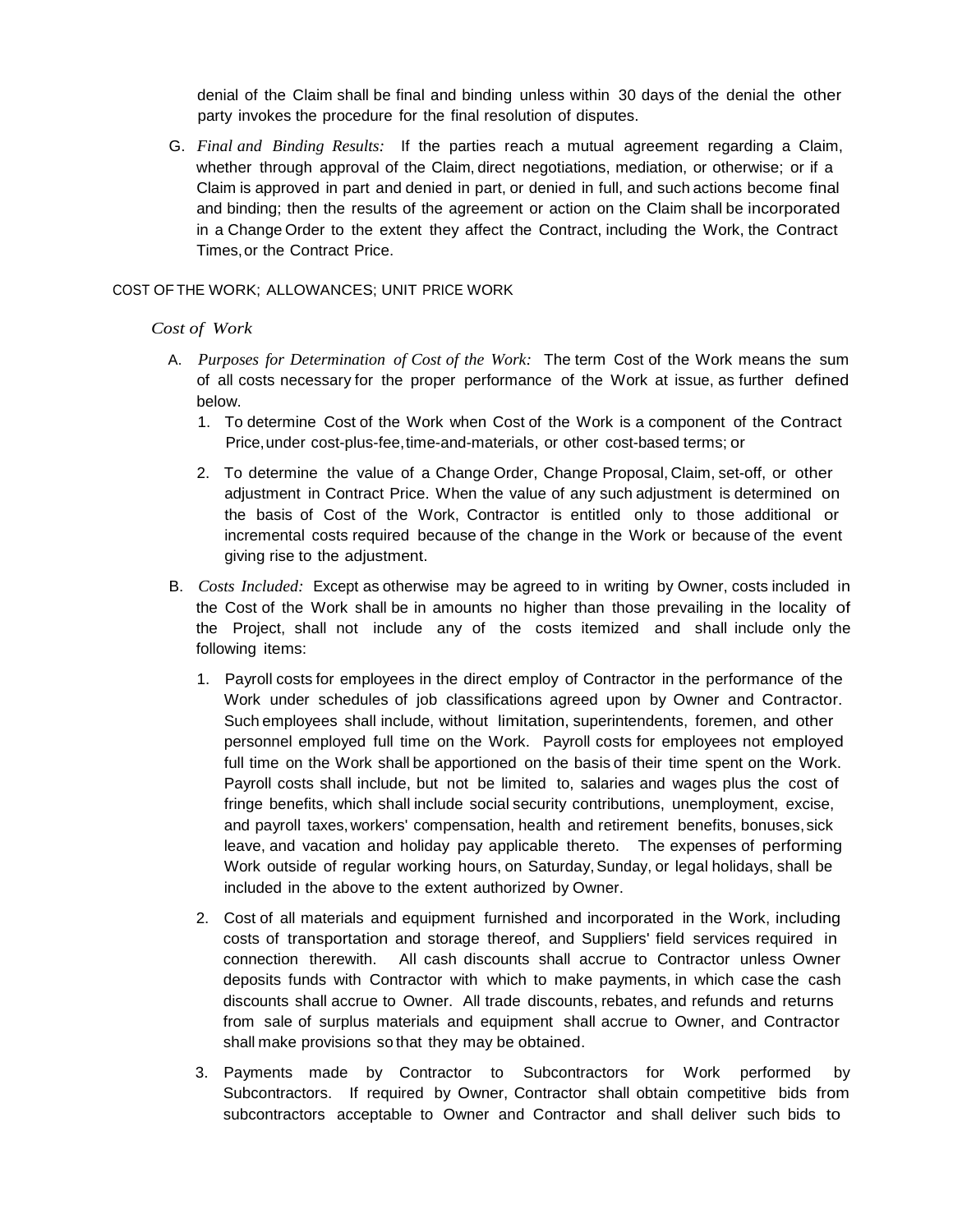Owner, who will then determine, with the advice of Engineer, which bids,if any, will be acceptable. If any subcontract provides that the Subcontractor is to be paid on the basis of Cost of the Work plus a fee, the Subcontractor's Cost of the Work and fee shall be determined in the same manner as Contractor's Cost of the Work and fees.

- 4. Costs of special consultants (including but not limited to engineers, architects, testing laboratories, surveyors, attorneys, and accountants) employed for services specifically related to the Work.
- 5. Supplemental costs including the following:
	- a. The proportion of necessary transportation, travel, and subsistence expenses of Contractor's employees incurred in discharge of duties connected with the Work.
	- b. Cost, including transportation and maintenance, of all materials, supplies, equipment, machinery, appliances, office, and temporary facilities at the Site, and hand tools not owned by the workers, which are consumed in the performance of the Work, and cost, less market value, of such items used but not consumed which remain the property of Contractor.
	- c. Rentals of all construction equipment and machinery, and the parts thereof, whether rented from Contractor or others in accordance with rental agreements approved by Owner with the advice of Engineer, and the costs of transportation, loading, unloading, assembly, dismantling, and removal thereof. All such costs shall be in accordance with the terms of said rental agreements. The rental of any such equipment, machinery, or parts shall cease when the use thereof is no longer necessary for the Work.
	- d. Sales, consumer, use, and other similar taxes related to the Work, and for which Contractor is liable, as imposed by Laws and Regulations.
	- e. Deposits lost for causes other than negligence of Contractor, any Subcontractor, or anyone directly or indirectly employed by any of them or for whose acts any of them may be liable, and royalty payments and fees for permits and licenses.
	- f. Losses and damages (and related expenses) caused by damage to the Work, not compensated by insurance or otherwise, sustained by Contractor in connection with the performance of the Work (except losses and damages within the deductible amounts of property insurance established in accordance with Paragraph 6.05), provided such losses and damages have resulted from causes other than the negligence of Contractor, any Subcontractor, or anyone directly or indirectly employed by any of them or for whose acts any of them may be liable. Such losses shall include settlements made with the written consent and approval of Owner. No such losses, damages, and expenses shall be included in the Cost of the Work for the purpose of determining Contractor's fee.
	- g. The cost of utilities, fuel, and sanitary facilities at the Site.
	- h. Minor expenses such as communication service at the Site, express and courier services, and similar petty cash items in connection with the Work.
	- i. The costs of premiums for all bonds and insurance that Contractor is required by the Contract Documents to purchase and maintain.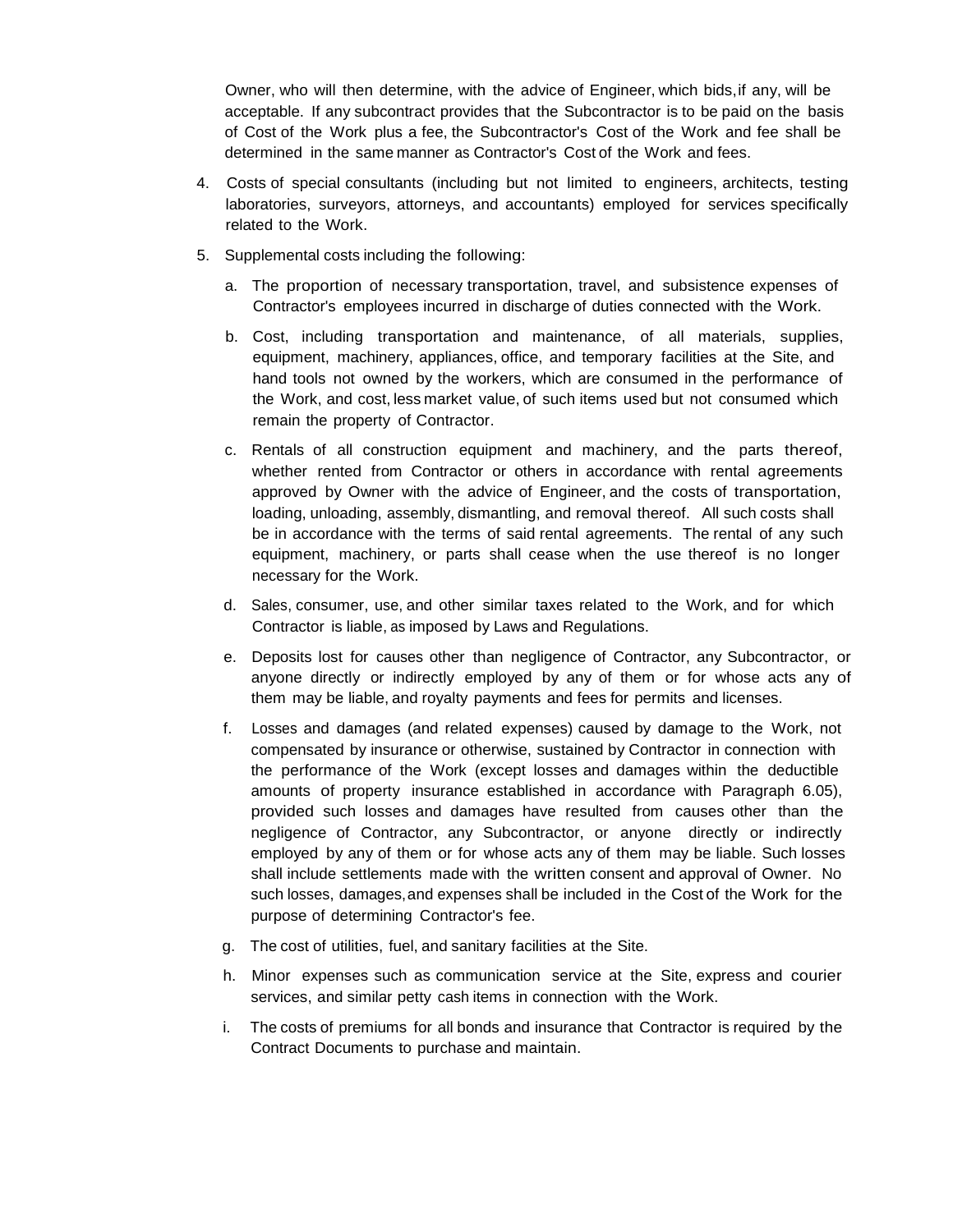- C. *Costs Excluded:* The term Cost of the Work shall not include any of the following items:
	- 1. Payroll costs and other compensation of Contractor's officers, executives, principals (of partnerships and sole proprietorships), general managers, safety managers, engineers, architects, estimators, attorneys, auditors, accountants, purchasing and contracting agents, expediters, timekeepers, clerks, and other personnel employed by Contractor, whether at the Site or in Contractor's principal or branch office for general administration of the Work and not specifically included in the agreed upon schedule of job classifications. The payroll costs and other compensation excluded here are to be considered administrative costs covered by the Contractor's fee.
	- 2. Expenses of Contractor's principal and branch offices other than Contractor's office at the Site.
	- 3. Any part of Contractor's capital expenses, including interest on Contractor's capital employed for the Work and charges against Contractor for delinquent payments.
	- 4. Costs due to the negligence of Contractor, any Subcontractor, or anyone directly or indirectly employed by any of them or for whose acts any of them may be liable, including but not limited to, the correction of defective Work, disposal of materials or equipment wrongly supplied, and making good any damage to property.
	- 5. Other overhead or general expense costs of any kind and the costs of any item not specifically and expressly included in this document.
- D. *Contractor's Fee:* When the Work as a whole is performed on the basis of cost-plus, Contractor's fee shall be determined as set forth in the Agreement. When the value of any Work covered by a Change Order, Change Proposal, Claim, set-off, or other adjustment in Contract Price is determined on the basis of Cost of the Work, Contractor's fee shall be determined per this document.
- E. *Documentation:* Whenever the Cost of the Work for any purpose is to be determined, Contractor will establish and maintain records thereof in accordance with generally accepted accounting practices and submit in a form acceptable to Engineer an itemized cost breakdown together with supporting data.

# *Allowances*

- A. It is understood that Contractor has included in the Contract Price all allowances so named in the Contract Documents and shall cause the Work so covered to be performed for such sums and by such persons or entities as may be acceptable to Owner and Engineer.
- B. *Cash Allowances:* Contractor agrees that:
	- 1. the cash allowances include the cost to Contractor (less any applicable trade discounts) of materials and equipment required by the allowances to be delivered at the Site, and all applicable taxes;and
	- 2. Contractor's costs for unloading and handling on the Site, labor, installation, overhead, profit, and other expenses contemplated for the cash allowances have been included in the Contract Price and not in the allowances, and no demand for additional payment on account of any of the foregoing will be valid.
- C. *Contingency Allowance:* Contractor agrees that a contingency allowance, if any, is for the sole use of Owner to cover unanticipated costs.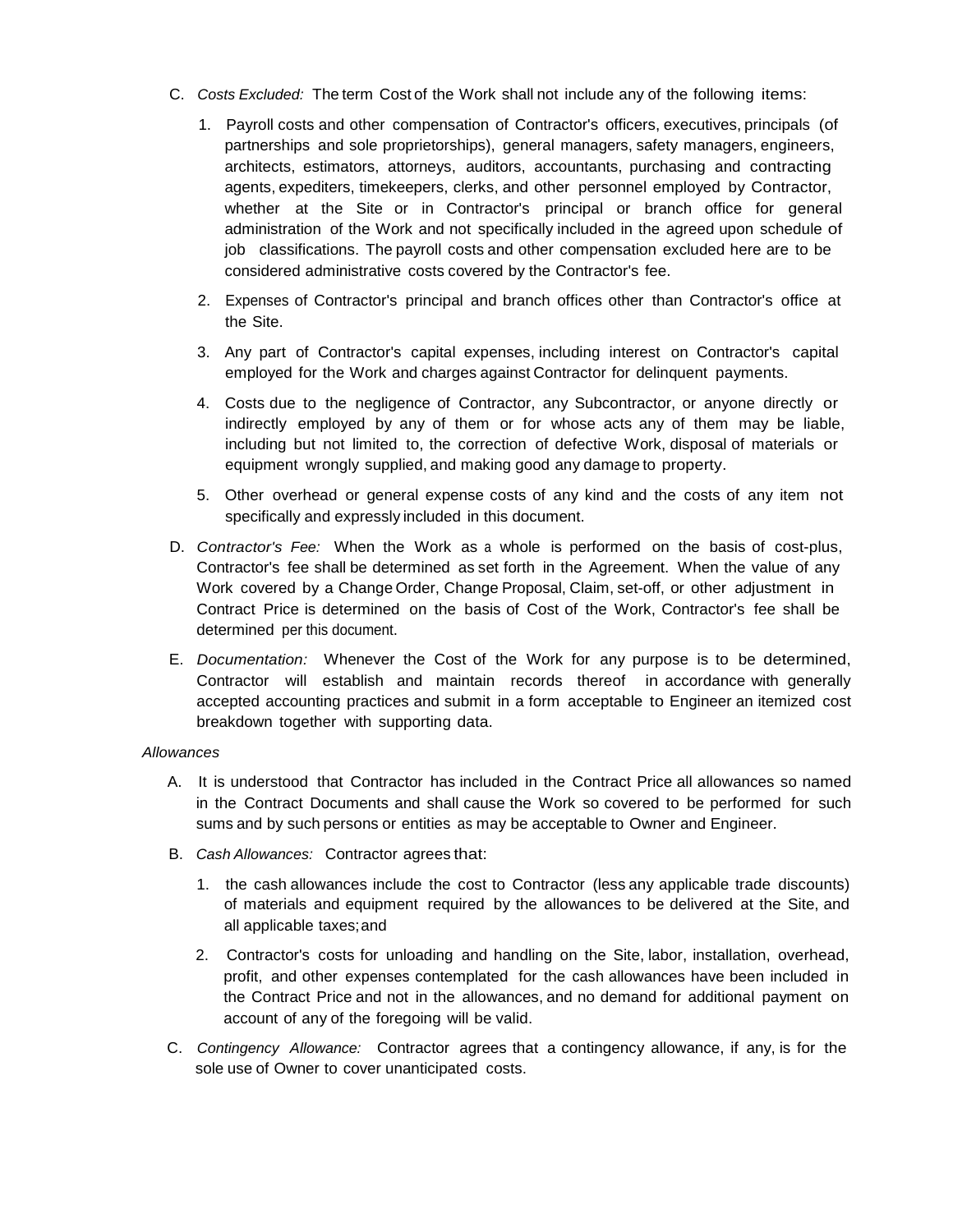D. Prior to final payment, an appropriate Change Order will be issued as recommended by Engineer to reflect actual amounts due Contractor on account of Work covered by allowances, and the Contract Price shall be correspondingly adjusted.

# *Unit Price Work*

- A. Where the Contract Documents provide that all or part of the Work is to be Unit Price Work, initially the Contract Price will be deemed to include for all Unit Price Work an amount equal to the sum of the unit price for each separately identified item of Unit Price Work times the estimated quantity of each item as indicated in the Agreement.
- B. The estimated quantities of items of Unit Price Work are not guaranteed and are solely for the purpose of comparison of Bids and determining an initial Contract Price. Payments to Contractor for Unit Price Work will be based on actual quantities.
- C. Each unit price will be deemed to include an amount considered by Contractor to be adequate to cover Contractor's overhead and profit for each separately identified item.
- D. Engineer will determine the actual quantities and classifications of Unit Price Work performed by Contractor. Engineer will review with Contractor the Engineer's preliminary determinations on such matters before rendering a written decision thereon (by recommendation of an Application for Payment or otherwise). Engineer's written decision thereon will be final and binding (except as modified by Engineer to reflect changed factual conditions or more accurate data) upon Owner and Contractor, subject to the provisions of the following paragraph.
- E. Within 30 days of Engineer's written decision under the preceding paragraph, Contractor may submit a Change Proposal, or Owner may file a Claim, seeking an adjustment in the Contract Price if:
	- 1. the quantity of any item of Unit Price Work performed by Contractor differs materially and significantly from the estimated quantity of such item indicated in the Agreement;
	- 2. there is no corresponding adjustment with respect to any other item of Work; and
	- 3. Contractor believes that it is entitled to an increase in Contract Price as a result of having incurred additional expense or Owner believes that Owner is entitled to a decrease in Contract Price, and the parties are unable to agree as to the amount of any such increase or decrease.

# TESTS AND INSPECTIONS; CORRECTION, REMOVAL OR ACCEPTANCE OF DEFECTIVE WORK

# *Access to Work*

A. Owner, Engineer, their consultants and other representatives and personnel of Owner, independent testing laboratories, and authorities having jurisdiction will have access to the Site and the Work at reasonable times for their observation, inspection, and testing. Contractor shall provide them proper and safe conditions for such access and advise them of Contractor's safety procedures and programs so that they may comply therewith as applicable.

### *Tests, Inspections, and Approvals*

A. Contractor shall give Engineer timely notice of readiness of the Work {or specific parts thereof) for all required inspections and tests, and shall cooperate with inspection and testing personnel to facilitate required inspections and tests.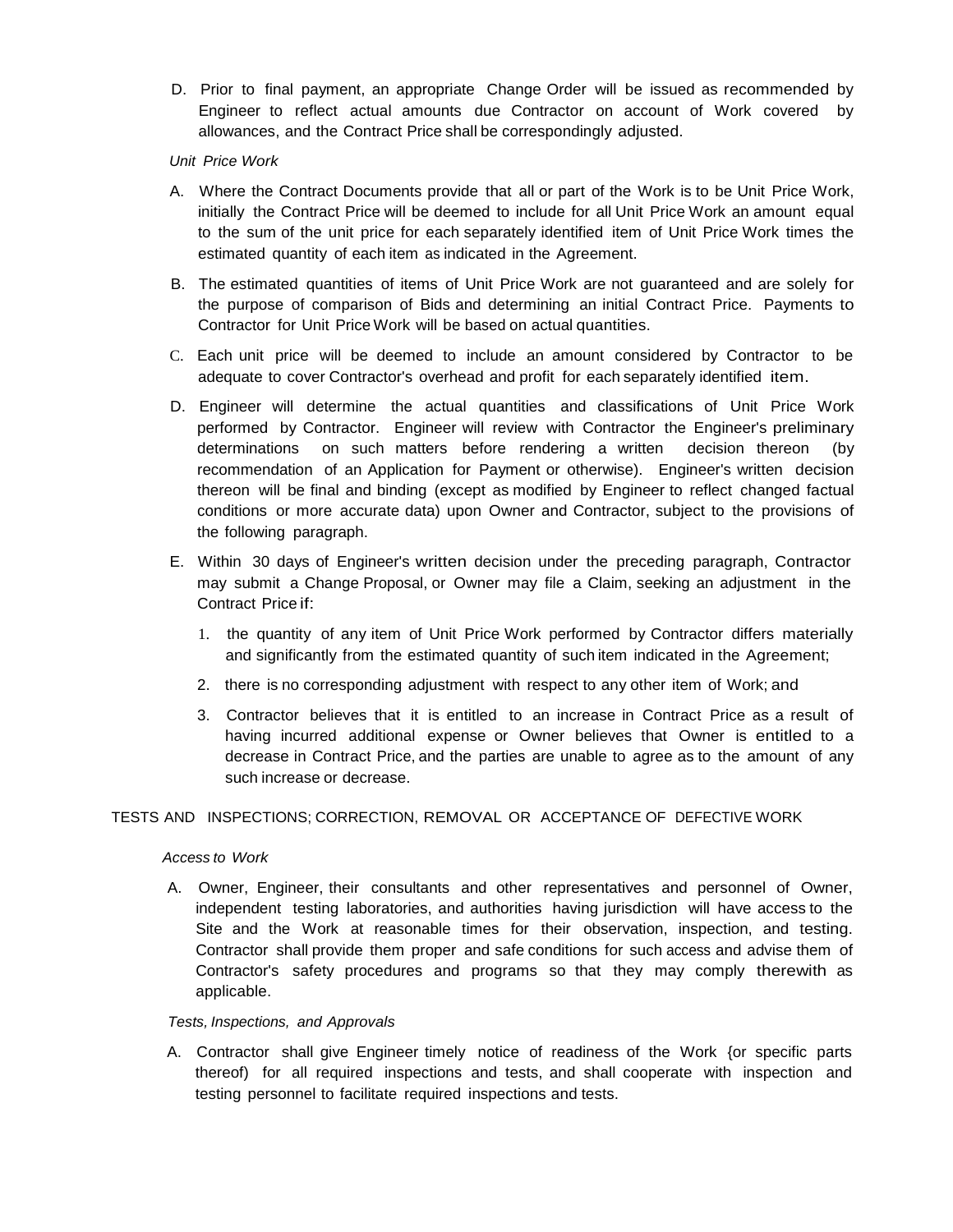- B. Owner shall retain and pay for the services of an independent inspector, testing laboratory, or other qualified individual or entity to perform all inspections and tests expressly required by the Contract Documents to be furnished and paid for by Owner, except that costs incurred in connection with tests or inspections of covered Work shall be governed by the provisions of this document.
- C. If laws or Regulations of any public body having jurisdiction require any Work (or part thereof) specifically to be inspected, tested, or approved by an employee or other representative of such public body, Contractor shall assume full responsibility for arranging and obtaining such inspections, tests, or approvals, pay all costs in connection therewith, and furnish Engineer the required certificates of inspection or approval.
- D. Contractor shall be responsible for arranging, obtaining, and paying for all inspections and tests required:
	- 1. by the Contract Documents, unless the Contract Documents expressly allocate responsibility for a specific inspection or test to Owner;
	- 2. to attain Owner's and Engineer's acceptance of materials or equipment to be incorporated in the Work;
	- 3. by manufacturers of equipment furnished under the Contract Documents;
	- 4. for testing, adjusting, and balancing of mechanical, electrical, and other equipment to be incorporated into the Work; and
	- 5. for acceptance of materials, mix designs, or equipment submitted for approval prior to Contractor's purchase thereof for incorporation in the Work.

Such inspections and tests shall be performed by independent inspectors, testing laboratories, or other qualified individuals or entities acceptable to Owner and Engineer.

- E. If the Contract Documents require the Work (or part thereof) to be approved by Owner, Engineer, or another designated individual or entity, then Contractor shall assume full responsibility for arranging and obtaining such approvals.
- F. If any Work (or the work of others) that is to be inspected, tested, or approved is covered by Contractor without written concurrence of Engineer, Contractor shall, if requested by Engineer, uncover such Work for observation. Such uncovering shall be at Contractor's expense unless Contractor had given Engineer timely notice of Contractor's intention to cover the same and Engineer had not acted with reasonable promptness in response to such notice.

### *Defective Work*

- A. *Contractor's Obligation:* It is Contractor's obligation to assure that the Work is not defective.
- B. *Engineer's Authority:* Engineer has the authority to determine whether Work is defective, and to reject defective Work.
- C. *Notice of Defects:* Prompt notice of all defective Work of which Owner or Engineer has actual knowledge will be given to Contractor.
- D. *Correction, or Removal and Replacement:* Promptly after receipt of written notice of defective Work, Contractor shall correct all such defective Work, whether or not fabricated, installed, or completed, or, if Engineer has rejected the defective Work, remove it from the Project and replace it with Work that is not defective.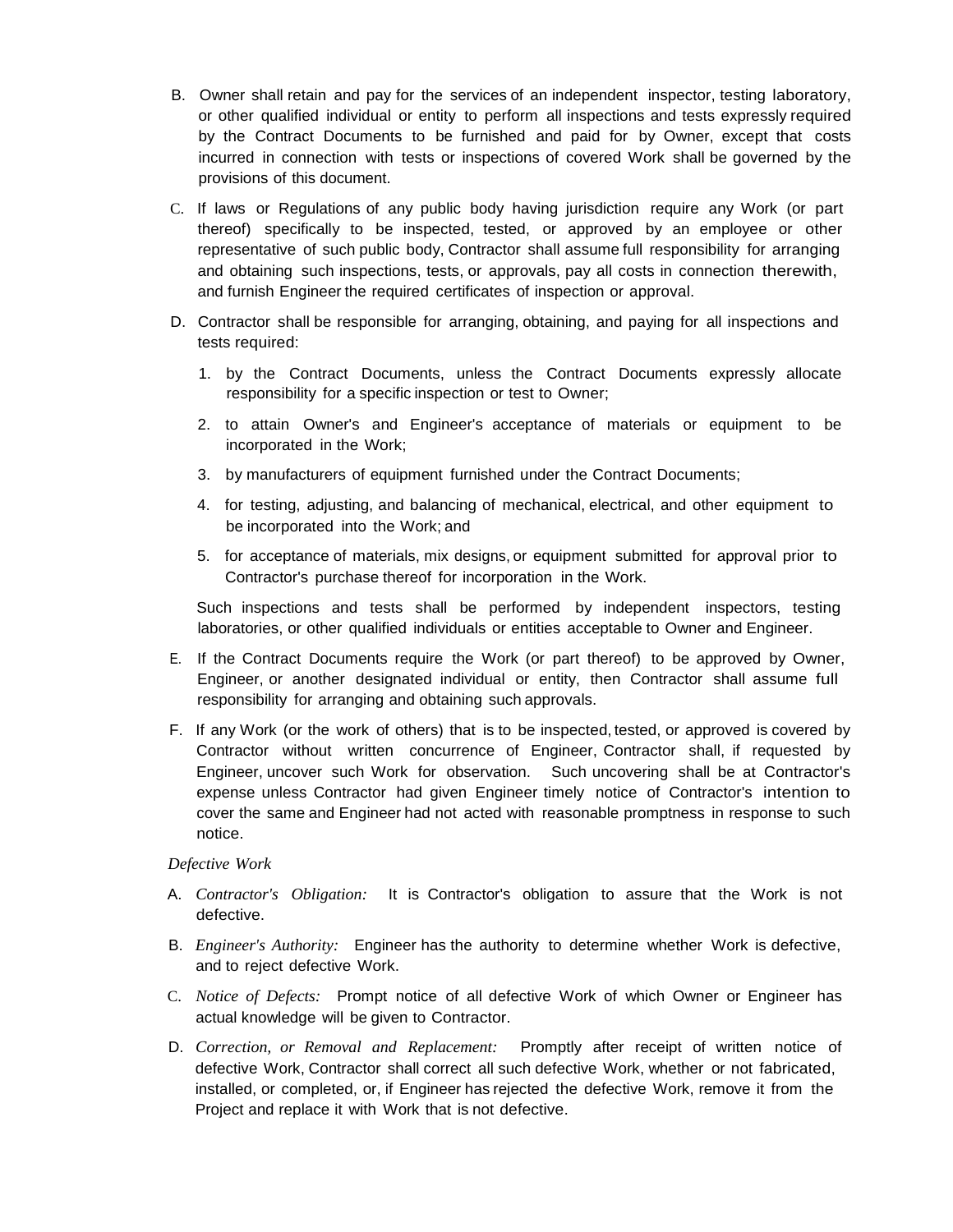- E. *Preservation of Warranties:* When correcting defective Work/ Contractor shall take no action that would void or otherwise impair Owner's special warranty and guarantee, if any, on said Work.
- F. *Costs and Damages:* In addition to its correction, removal, and replacement obligations with respect to defective Work, Contractor shall pay all claims, costs, losses, and damages arising out of or relating to defective Work, including but not limited to the cost of the inspection, testing, correction, removal, replacement, or reconstruction of such defective Work/ fines levied against Owner by governmental authorities because the Work is defective, and the costs of repair or replacement of work of others resulting from defective Work. Prior to final payment, if Owner and Contractor are unable to agree as to the measure of such claims, costs, losses, and damages resulting from defective Work, then Owner may impose a reasonable set-off against payments due.

### *Acceptance of Defective Work*

A. If, instead of requiring correction or removal and replacement of defective Work, Owner prefers to accept it, Owner may do so {subject, if such acceptance occurs prior to final payment, to Engineer's confirmation that such acceptance is in general accord with the design intent and applicable engineering principles, and will not endanger public safety). Contractor shall pay all claims, costs, losses, and damages attributable to Owner's evaluation of and determination to accept such defective Work {such costs to be approved by Engineer as to reasonableness), and for the diminished value of the Work to the extent not otherwise paid by Contractor. If any such acceptance occurs prior to final payment, the necessary revisions in the Contract Documents with respect to the Work shall be incorporated in a Change Order. If the parties are unable to agree as to the decrease in the Contract Price, reflecting the diminished value of Work so accepted, then Owner may impose a reasonable set-off against payments due. If the acceptance of defective Work occurs after final payment, Contractor shall pay an appropriate amount to Owner.

### *Uncovering Work*

- A. Engineer has the authority to require special inspection or testing of the Work, whether or not the Work is fabricated, installed, or completed.
- B. If any Work is covered contrary to the written request of Engineer, then Contractor shall, if requested by Engineer, uncover such Work for Engineer's observation, and then replace the covering, all at Contractor's expense.
- C. If Engineer considers it necessary or advisable that covered Work be observed by Engineer or inspected or tested by others, then Contractor, at Engineer's request, shall uncover, expose, or otherwise make available for observation, inspection, or testing as Engineer may require, that portion of the Work in question, and provide all necessary labor, material, and equipment.
	- 1. If it is found that the uncovered Work is defective, Contractor shall be responsible for all claims, costs, losses, and damages arising out of or relating to such uncovering, exposure, observation, inspection, and testing, and of satisfactory replacement or reconstruction (including but not limited to all costs of repair or replacement of work of others); and pending Contractor's full discharge of this responsibility the Owner shall be entitled to impose a reasonable set-off against payments due.
	- 2. If the uncovered Work is not found to be defective, Contractor shall be allowed an increase in the Contract Price or an extension of the Contract Times, or both, directly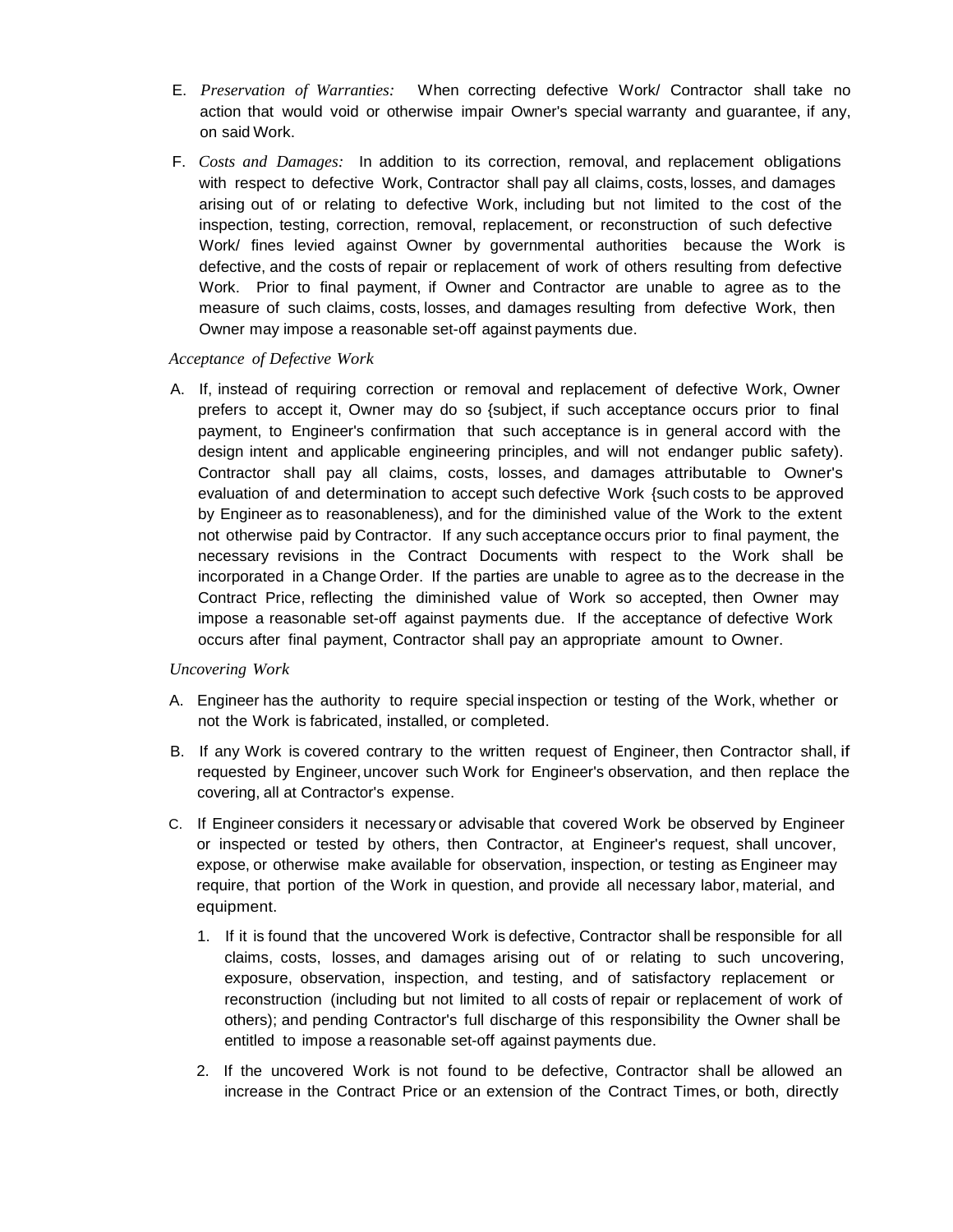attributable to such uncovering, exposure, observation, inspection, testing, replacement, and reconstruction. If the parties are unable to agree as to the amount or extent thereof, then Contractor may submit a Change Proposal within 30 days of the determination that the Work is not defective.

### *Owner May Stop the Work*

A. if the Work is defective, or Contractor fails to supply sufficient skilled workers or suitable materials or equipment, or fails to perform the Work in such a way that the completed Work will conform to the Contract Documents, then Owner may order Contractor to stop the Work, or any portion thereof, until the cause for such order has been eliminated; however, this right of Owner to stop the Work shall not give rise to any duty on the part of Owner to exercise this right for the benefit of Contractor, any Subcontractor, any Supplier, any other individual or entity, or any surety for, or employee or agent of any of them.

#### *Owner May Correct Defective Work*

- A. If Contractor fails within a reasonable time after written notice from Engineer to correct defective Work, or to remove and replace rejected Work as required by Engineer, or if Contractor fails to perform the Work in accordance with the Contract Documents, or if Contractor fails to comply with any other provision of the Contract Documents,then Owner may,after seven days written notice to Contractor, correct or remedy any such deficiency.
- B. In exercising the rights and remedies , Owner shall proceed expeditiously. In connection with such corrective or remedial action, Owner may exclude Contractor from all or part of the Site, take possession of all or part of the Work and suspend Contractor's services related thereto, and incorporate in the Work all materials and equipment stored at the Site or for which Owner has paid Contractor but which are stored elsewhere. Contractor shall allow Owner, Owner's representatives, agents and employees, Owner's other contractors, and Engineer and Engineer's consultants access to the Site to enable Owner to exercise the rights and remedies under this paragraph.
- C. All claims, costs, losses,and damages incurred or sustained by Owner in exercising the rights and remedies will be charged against Contractor as set-offs against payments due. Such claims, costs, losses and damages will include but not be limited to all costs of repair, or replacement of work of others destroyed or damaged by correction, removal, or replacement of Contractor's defective Work.
- D. Contractor shall not be allowed an extension of the Contract Times because of any delay in the performance of the Work attributable to the exercise by Owner of Owner's rights and remedies.

### PAYMENTS TO CONTRACTOR; SET-OFFS; COMPLETION; CORRECTION PERIOD

#### *Progress Payments*

A. *Basis for Progress Payments:* The Schedule of Values established as provided in Article 2 will serve as the basis for progress payments and will be incorporated into a form of Application for Payment acceptable to Engineer. Progress payments on account of Unit Price Work will be based on the number of units completed during the pay period, as determined under the provisions in this document. Progress payments for cost-based Work will be based on Cost of the Work completed by Contractor during the pay period.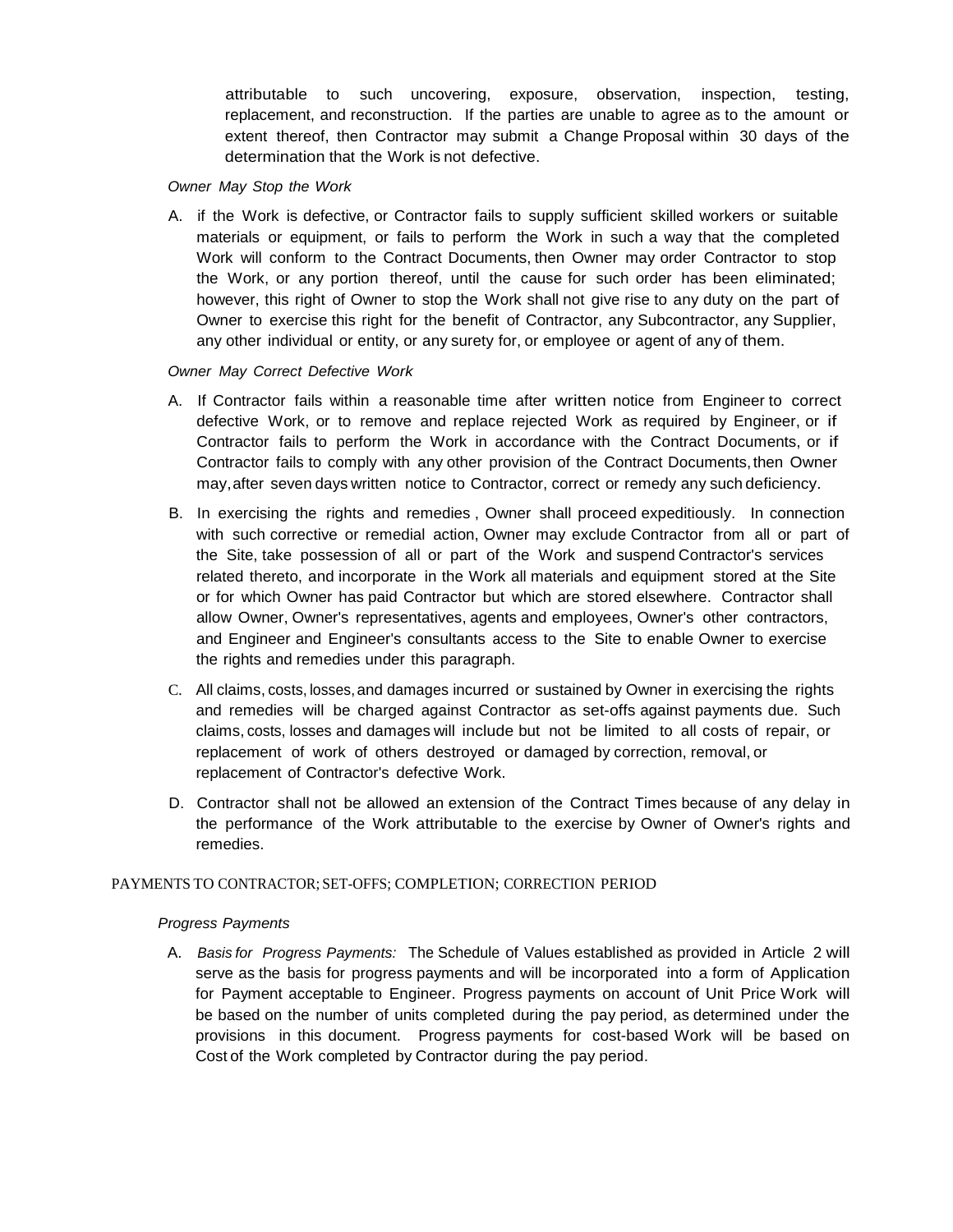- B. *Applications for Payments:*
	- 1. At least 20 days before the date established in the Agreement for each progress payment (but not more often than once a month}, Contractor shall submit to Engineer for review an Application for Payment filled out and signed by Contractor covering the Work completed as of the date of the Application and accompanied by such supporting documentation as is required by the Contract Documents. If payment is requested on the basis of materials and equipment not incorporated in the Work but delivered and suitably stored at the Site or at another location agreed to in writing, the Application for Payment shall also be accompanied by a bill of sale, invoice, or other documentation warranting that Owner has received the materials and equipment free and clear of all Liens, and evidence that the materials and equipment are covered by appropriate property insurance, a warehouse bond, or other arrangements to protect Owner's interest therein, all of which must be satisfactory to Owner.
	- 2. Beginning with the second Application for Payment, each Application shall include an affidavit of Contractor stating that all previous progress payments received on account of the Work have been applied on account to discharge Contractor's legitimate obligations associated with prior Applications for Payment.
	- 3. The amount of retainage with respect to progress payments will be as stipulated in the Agreement.
- C. *Review of Applications:*
	- 1. Engineer will, within 10 days after receipt of each Application for Payment, including each resubmittal, either indicate in writing a recommendation of payment and present the Application to Owner, or return the Application to Contractor indicating in writing Engineer's reasons for refusing to recommend payment. In the latter case, Contractor may make the necessary corrections and resubmit the Application.
	- 2. Engineer's recommendation of any payment requested in an Application for Payment will constitute a representation by Engineer to Owner, based on Engineer's observations of the executed Work as an experienced and qualified design professional, and on Engineer's review of the Application for Payment and the accompanying data and schedules, that to the best of Engineer's knowledge, information and belief:
		- a. the Work has progressed to the point indicated;
		- b. the quality of the Work is generally in accordance with the Contract Documents (subject to an evaluation of the Work as a functioning whole prior to or upon Substantial Completion, the results of any subsequent tests called for in the Contract Documents, a final determination of quantities and classifications for Unit Price Work.
		- c. the conditions precedent to Contractor's being entitled to such payment appear to have been fulfilled in so far as it is Engineer's responsibility to observe the Work.
	- 3. By recommending any such payment Engineer will not thereby be deemed to have represented that:
		- a. inspections made to check the quality or the quantity of the Work as it has been performed have been exhaustive, extended to every aspect of the Work in progress, or involved detailed inspections of the Work beyond the responsibilities specifically assigned to Engineer in the Contract; or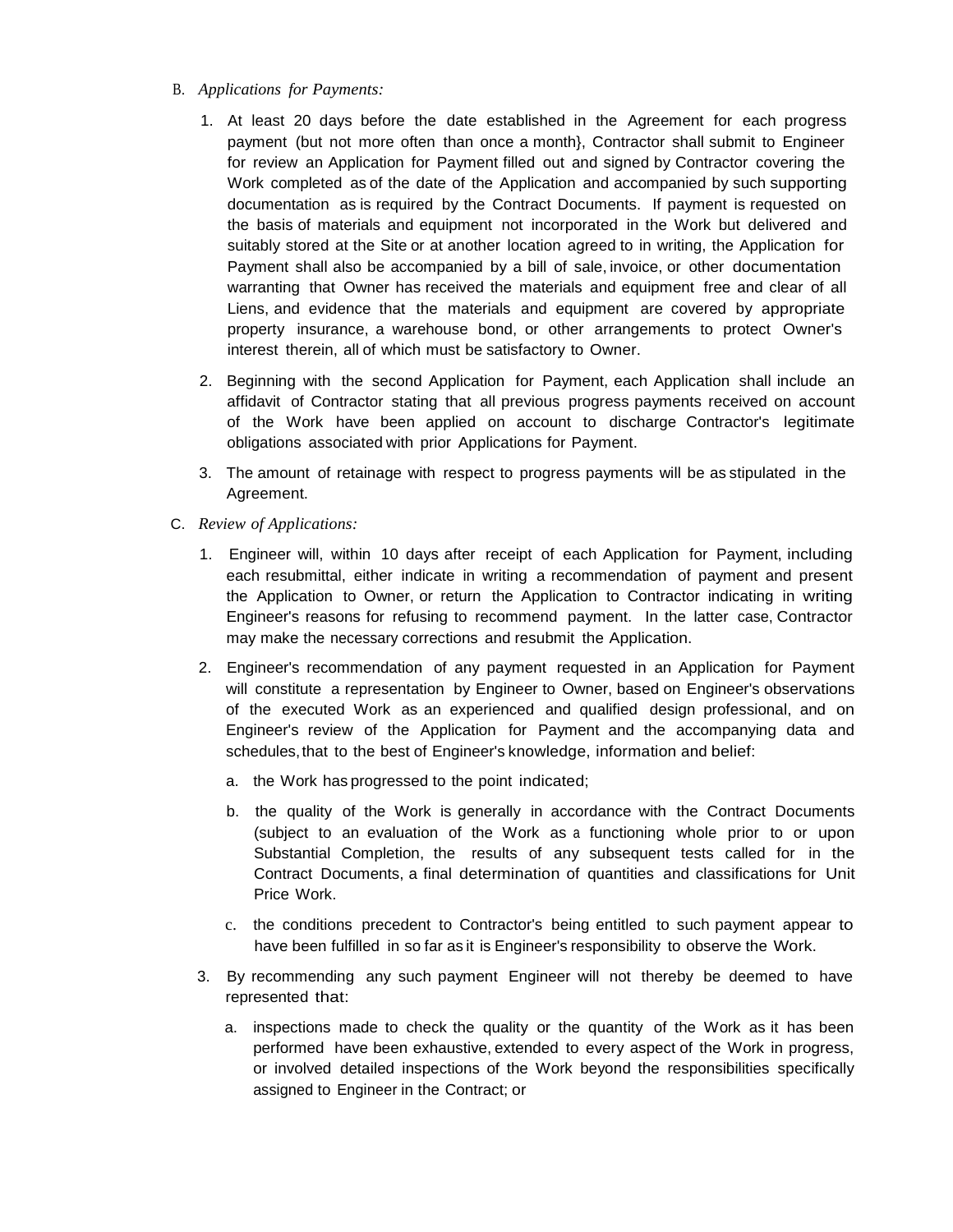- b. there may not be other matters or issues between the parties that might entitle Contractor to be paid additionally by Owner or entitle Owner to withhold payment to Contractor.
- 4. Neither Engineer's review of Contractor's Work for the purposes of recommending payments nor Engineer's recommendation of any payment, including final payment, will impose responsibility on Engineer:
	- a. to supervise, direct, or control the Work, or
	- b. for the means, methods, techniques, sequences, or procedures of construction, or the safety precautions and programs incident thereto, or
	- c. for Contractor's failure to comply with Laws and Regulations applicable to Contractor's performance of the Work, or
	- d. to make any examination to ascertain how or for what purposes Contractor has used the money paid on account of the Contract Price,or
	- e. to determine that title to any of the Work, materials, or equipment has passed to Owner free and clear of any Liens.
- 5. Engineer may refuse to recommend the whole or any part of any payment if, in Engineer's opinion, it would be incorrect to make the representations to Owner
- 6. Engineer will recommend reductions in payment (set-offs) necessary in Engineer's opinion to protect Owner from loss because:
	- a. the Work is defective, requiring correction or replacement;
	- b. the Contract Price has been reduced by Change Orders;
	- c. Owner has been required to correct defective Work
	- d. Owner has been required to remove or remediate a Hazardous Environmental Condition for which Contractor is responsible;or
	- e. Engineer has actual knowledge of the occurrence of any of the events that would constitute a default by Contractor and therefore justify termination for cause under the Contract Documents.
- D. *Payment Becomes Due:*
	- 1. Ten days after presentation of the Application for Payment to Owner with Engineer's recommendation, the amount recommended (subject to any Owner set-offs) will become due,and when due will be paid by Owner to Contractor.
- E. *Reductions in Payment by Owner:*
	- 1. In addition to any reductions in payment (set-offs) recommended by Engineer, Owner is entitled to impose a set-off against payment based on any of the following:
		- a. claims have been made against Owner on account of Contractor's conduct in the performance or furnishing of the Work, or Owner has incurred costs, losses, or damages on account of Contractor's conduct in the performance or furnishing of the Work, including but not limited to claims,costs, losses, or damages from workplace injuries, adjacent property damage, non-compliance with Laws and Regulations, and patent infringement;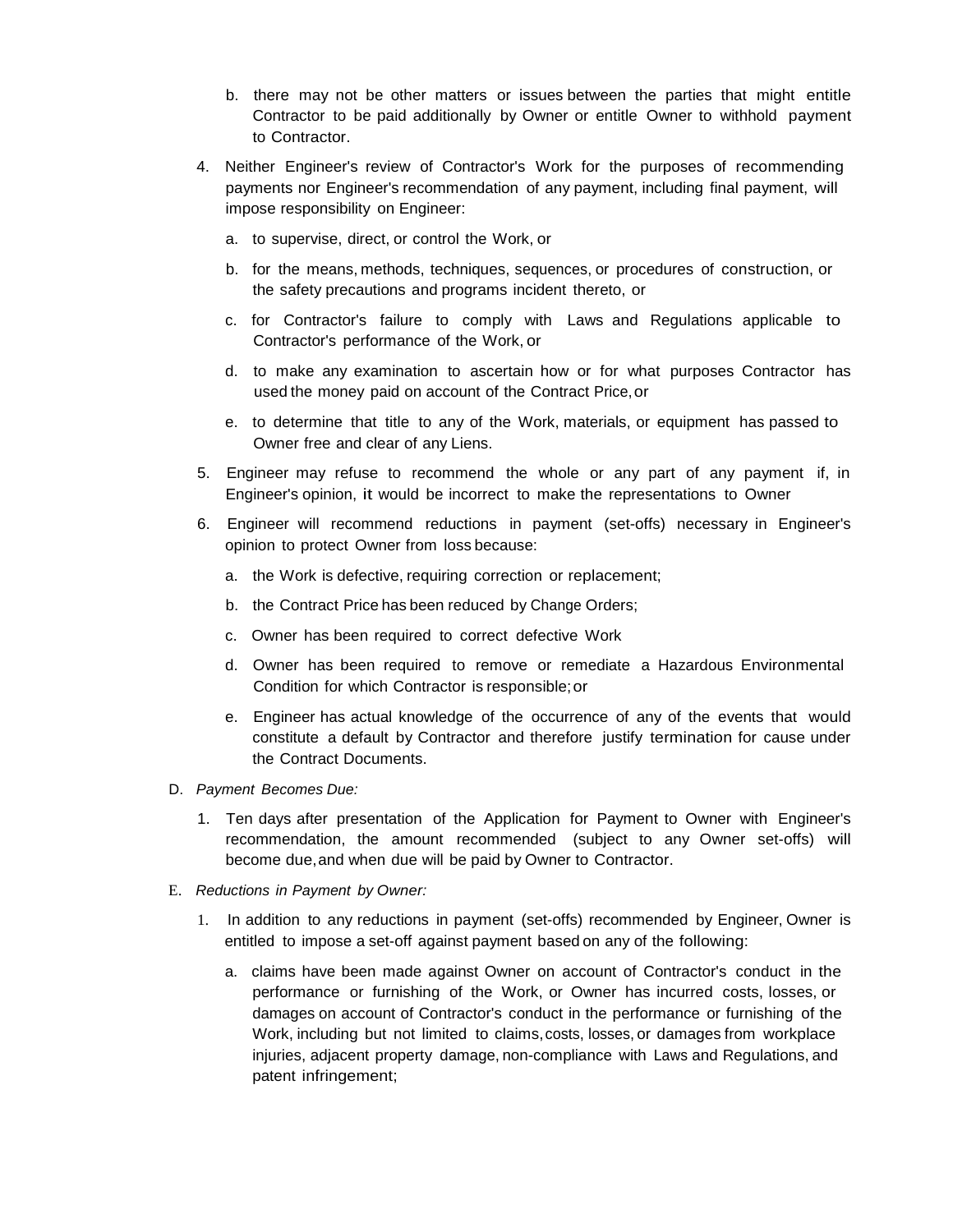- b. Contractor has failed to take reasonable and customary measures to avoid damage, delay,disruption, and interference with other work at or adjacent to the Site;
- c. Contractor has failed to provide and maintain required bonds or insurance;
- d. Owner has been required to remove or remediate a Hazardous Environmental Condition for which Contractor is responsible;
- e. Owner has incurred extra charges or engineering costs related to submittal reviews, evaluations of proposed substitutes, tests and inspections, or return visits to manufacturing or assembly facilities;
- f. the Work is defective, requiring correction or replacement;
- g. Owner has been required to correct defective Work
- h. the Contract Price has been reduced by Change Orders;
- i. an event that would constitute a default by Contractor and therefore justify a termination for cause has occurred;
- j. liquidated damages have accrued as a result of Contractor's failure to achieve Milestones, Substantial Completion, or final completion of the Work;
- k. Liens have been filed in connection with the Work, except where Contractor has delivered a specific bond satisfactory to Owner to secure the satisfaction and discharge of such Liens;
- I. there are other items entitling Owner to a set off against the amount recommended.
- 2. If Owner imposes any set-off against payment, whether based on its own knowledge or on the written recommendations of Engineer, Owner will give Contractor immediate written notice (with a copy to Engineer) stating the reasons for such action and the specific amount of the reduction, and promptly pay Contractor any amount remaining after deduction of the amount so withheld. Owner shall promptly pay Contractor the amount so withheld, or any adjustment thereto agreed to by Owner and Contractor, if Contractor remedies the reasons for such action. The reduction imposed shall be binding on Contractor unless it duly submits a Change Proposal contesting the reduction.
- 3. Upon a subsequent determination that Owner's refusal of payment was not justified, the amount wrongfully withheld shall be treated as an amount due as determined by subject to interest as provided in the Agreement.

### *Contractor's Warranty of Title*

A. Contractor warrants and guarantees that title to all Work, materials, and equipment furnished under the Contract will pass to Owner free and clear of (1) all Liens and other title defects, and (2) all patent, licensing, copyright, or royalty obligations, no later than seven days after the time of payment by Owner.

### *Substantial Completion*

A. When Contractor considers the entire Work ready for its intended use Contractor shall notify Owner and Engineer in writing that the entire Work is substantially complete and request that Engineer issue a certificate of Substantial Completion. Contractor shall at the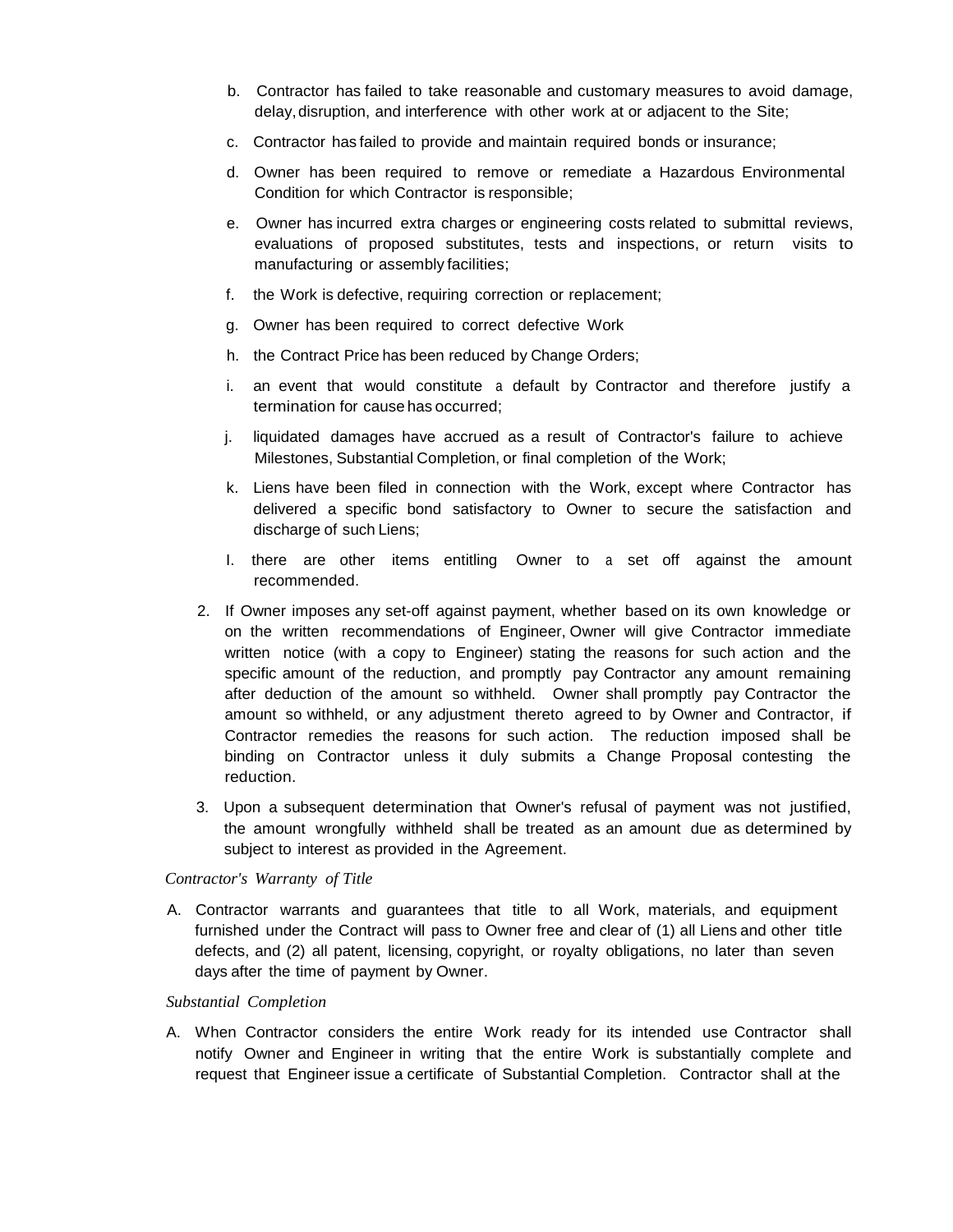same time submit to Owner and Engineer an initial draft of punch list items to be completed or corrected before final payment.

- B. Promptly after Contractor's notification, Owner, Contractor, and Engineer shall make an inspection of the Work to determine the status of completion. If Engineer does not consider the Work substantially complete, Engineer will notify Contractor in writing giving the reasons therefor.
- C. If Engineer considers the Work substantially complete, Engineer will deliver to Owner a preliminary certificate of Substantial Completion which shall fix the date of Substantial Completion. Engineer shall attach to the certificate a punch list of items to be completed or corrected before final payment. Owner shall have seven days after receipt of the preliminary certificate during which to make written objection to Engineer as to any provisions of the certificate or attached punch list. If, after considering the objections to the provisions of the preliminary certificate, Engineer concludes that the Work is not substantially complete, Engineer will, within 14 days after submission of the preliminary certificate to Owner, notify Contractor in writing that the Work is not substantially complete, stating the reasons therefor. If Owner does not object to the provisions of the certificate, or if despite consideration of Owner's objections Engineer concludes that the Work is substantially complete, then Engineer will, within said 14 days, execute and deliver to Owner and Contractor a final certificate of Substantial Completion (with a revised punch list of items to be completed or corrected) reflecting such changes from the preliminary certificate as Engineer believes justified after consideration of any objections from Owner.
- D. At the time of receipt of the preliminary certificate of Substantial Completion, Owner and Contractor will confer regarding Owner's use or occupancy of the Work following Substantial Completion, review the builder's risk insurance policy with respect to the end of the builder's risk coverage, and confirm the transition to coverage of the Work under a permanent property insurance policy held by Owner. Unless Owner and Contractor agree otherwise in writing, Owner shall bear responsibility for security, operation, protection of the Work, property insurance, maintenance, heat, and utilities upon Owner's use or occupancy of the Work.
- E. After Substantial Completion the Contractor shall promptly begin work on the punch list of items to be completed or corrected prior to final payment. In appropriate cases Contractor may submit monthly Applications for Payment for completed punch list items, following the progress payment procedures set forth above.
- F. Owner shall have the right to exclude Contractor from the Site after the date of Substantial Completion subject to allowing Contractor reasonable access to remove its property and complete or correct items on the punch list.

*Partial Use or Occupancy*

- A. Prior to Substantial Completion of all the Work, Owner may use or occupy any substantially completed part of the Work which has specifically been identified in the Contract Documents, or which Owner, Engineer, and Contractor agree constitutes a separately functioning and usable part of the Work that can be used by Owner for its intended purpose without significant interference with Contractor's performance of the remainder of the Work, subject to the following conditions:
	- 1. At any time Owner may request in writing that Contractor permit Owner to use or occupy any such part of the Work that Owner believes to be substantially complete. If and when Contractor agrees that such part of the Work is substantially complete,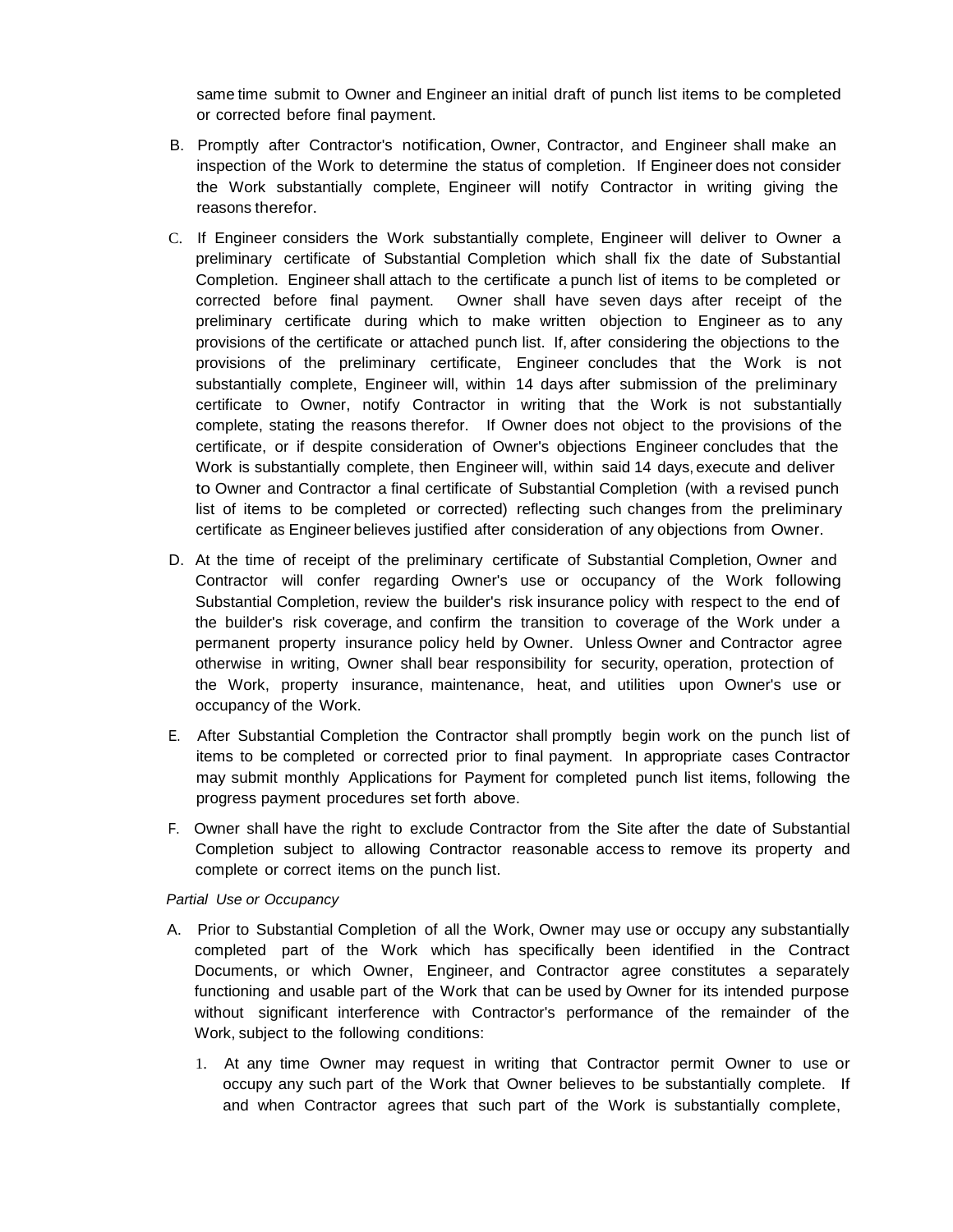Contractor, Owner, and Engineer will follow the procedures of Paragraph 15.03.A through E for that part of the Work.

- 2. At any time Contractor may notify Owner and Engineer in writing that Contractor considers any such part of the Work substantially complete and request Engineer to issue a certificate of Substantial Completion for that part of the Work.
- 3. Within a reasonable time after either such request, Owner, Contractor, and Engineer shall make an inspection of that part of the Work to determine its status of completion. If Engineer does not consider that part of the Work to be substantially complete, Engineer will notify Owner and Contractor in writing giving the reasons therefor. If Engineer considers that part of the Work to be substantially complete.
- 4. No use or occupancy or separate operation of part of the Work may occur prior to compliance with the requirements regarding builder's risk or other property insurance.

## *Final lnspection*

A. Upon written notice from Contractor that the entire Work or an agreed portion thereof is complete, Engineer will promptly make a final inspection with Owner and Contractor and will notify Contractor in writing of all particulars in which this inspection reveals that the Work, or agreed portion thereof, is incomplete or defective. Contractor shall immediately take such measures as are necessary to complete such Work or remedy such deficiencies.

#### *Final Payment*

- A. *Application for Payment:*
	- 1. After Contractor has, in the opinion of Engineer, satisfactorily completed all corrections identified during the final inspection and has delivered, in accordance with the Contract Documents, all maintenance and operating instructions, schedules, guarantees, bonds, certificates or other evidence of insurance, certificates of inspection, annotated record documents and other documents, Contractor may make application for final payment.
	- 2. The final Application for Payment shall be accompanied (except as previously delivered) by:
		- a. all documentation called for in the Contract Documents;
		- b. consent of the surety, if any,to final payment;
		- c. satisfactory evidence that all title issues have been resolved such that title to all Work, materials, and equipment has passed to Owner free and clear of any Liens or other title defects, or will so pass upon final payment.
		- d. a list of all disputes that Contractor believes are unsettled; and
		- e. complete and legally effective releases or waivers (satisfactory to Owner) of all Lien rights arising out of the Work, and of Liens filed in connection with the Work.
	- 3. In lieu of the releases or waivers of Liens as approved by Owner, Contractor may furnish receipts or releases in full and an affidavit of Contractor that: (a) the releases and receipts include all labor, services,material, and equipment for which a Lien could be filed; and (b) all payrolls, material and equipment bills, and other indebtedness connected with the Work for which Owner might in any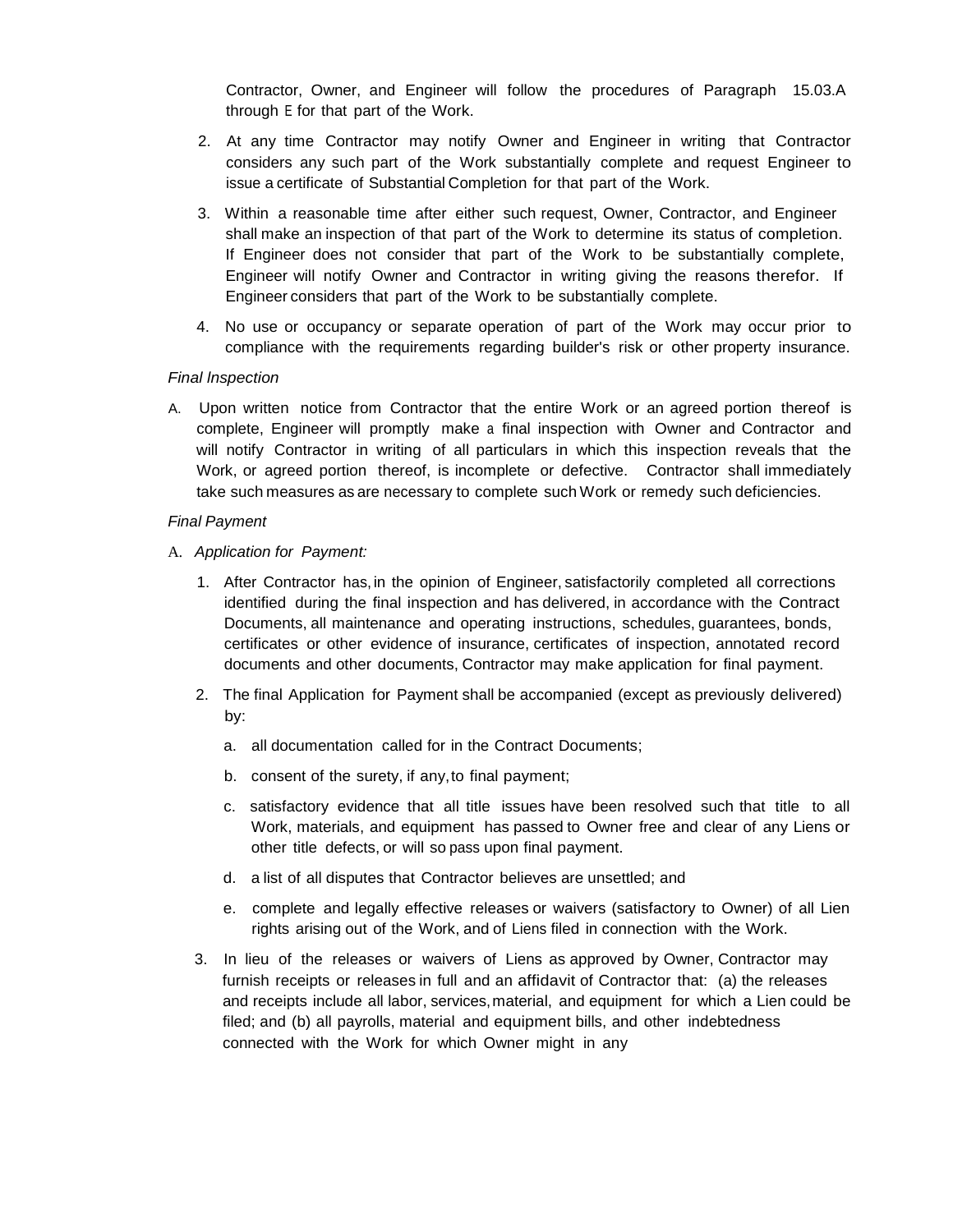way be responsible, or which might in any way result in liens or other burdens on Owner's property, have been paid or otherwise satisfied. If any Subcontractor or Supplier fails to furnish such a release or receipt in full, Contractor may furnish a bond or other collateral satisfactory to Owner to indemnify Owner against any Lien, or Owner at its option may issue joint checks payable to Contractor and specified Subcontractors and Suppliers.

- B. *Engineer's Review of Application and Acceptance:*
	- 1. If, on the basis of Engineer's observation of the Work during construction and final inspection, and Engineer's review of the final Application for Payment and accompanying documentation as required by the Contract Documents, Engineer is satisfied that the Work has been completed and Contractor's other obligations under the Contract have been fulfilled, Engineer will, within ten days after receipt of the final Application for Payment, indicate in writing Engineer's recommendation of final payment and present the Application for Payment to Owner for payment. Such recommendation shall account for any set-offs against payment that are necessary in Engineer's opinion to protect Owner from loss for the reasons stated above with respect to progress payments. At the same time Engineer will also give written notice to Owner and Contractor that the Work is acceptable otherwise, Engineer will return the Application for Payment to Contractor, indicating in writing the reasons for refusing to recommend final payment, in which case Contractor shall make the necessary corrections and resubmit the Application for Payment.
- C. *Completion of Work:* The Work is complete (subject to surviving obligations) when it is ready for final payment as established by the Engineer's written recommendation of final payment.
- D. *Payment Becomes Due:* Thirty days after the presentation to Owner of the final Application for Payment and accompanying documentation, the amount recommended by Engineer (less any further sum Owner is entitled to set off against Engineer's recommendation, including but not limited to set-offs for liquidated damages and set-offs allowed under the provisions above with respect to progress payments) will become due and shall be paid by Owner to Contractor.

### *Waiver of Claims*

- A. The making of final payment will not constitute a waiver by Owner of claims or rights against Contractor. Owner expressly reserves claims and rights arising from unsettled Liens, from defective Work appearing after final inspection from Contractor's failure to comply with the Contract Documents or the terms of any special guarantees specified therein, from outstanding Claims by Owner, or from Contractor's continuing obligations under the Contract Documents.
- B. The acceptance of final payment by Contractor will constitute a waiver by Contractor of all claims and rights against Owner other than those pending matters that have been duly submitted or appealed under the provisions of Article 17.

### *Correction Period*

A. If within one year after the date of Substantial Completion {or such longer period of time as may be prescribed by the terms of any applicable special guarantee required by the Contract Documents, or by any specific provision of the Contract Documents), any Work is found to be defective, or if the repair of any damages to the Site, adjacent areas that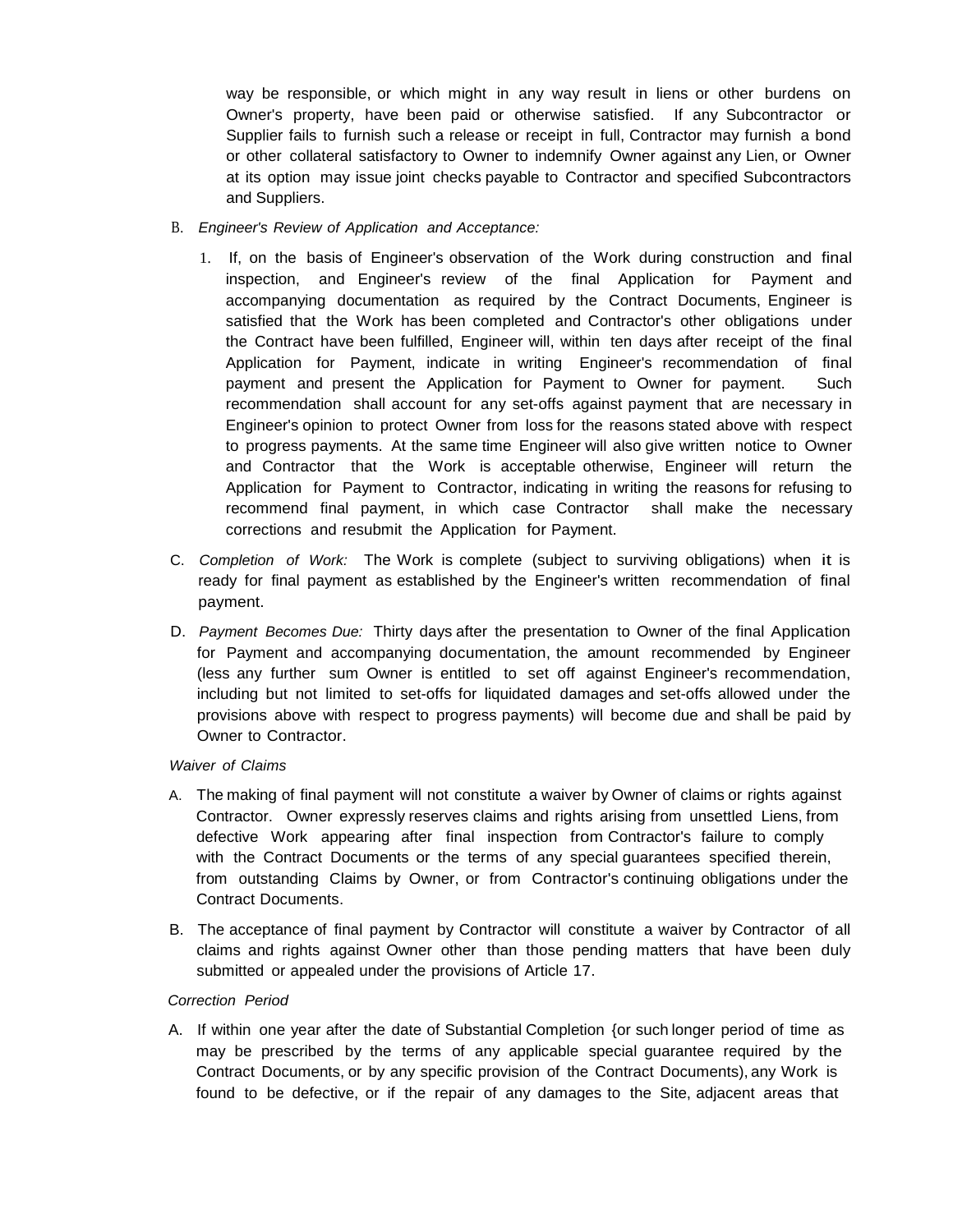Contractor has arranged to use through construction easements or otherwise, and other adjacent areas used by Contractor as permitted by Laws and Regulations, is found to be defective, then Contractor shall promptly, without cost to Owner and in accordance with Owner's written instructions:

- 1. correct the defective repairs to the Site or such other adjacent areas;
- 2. correct such defective Work;
- 3. if the defective Work has been rejected by Owner, remove it from the Project and replace it with Work that is not defective, and
- 4. satisfactorily correct or repair or remove and replace any damage to other Work, to the work of others, or to other land or areas resulting therefrom.
- B. If Contractor does not promptly comply with the terms of Owner's written instructions,or in an emergency where delay would cause serious risk of loss or damage,Owner may have the defective Work corrected or repaired or may have the rejected Work removed and replaced. Contractor shall pay all claims, costs, losses, and damages (including but not limited to all fees and charges of engineers, architects, attorneys, and other professionals and all court or arbitration or other dispute resolution costs) arising out of or relating to such correction or repair or such removal and replacement (including but not limited to all costs of repair or replacement of work of others).
- C. In special circumstances where a particular item of equipment is placed in continuous service before Substantial Completion of all the Work, the correction period for that item may start to run from an earlier date if so provided in the Specifications.
- D. Where defective Work (and damage to other Work resulting therefrom) has been corrected or removed and replaced under this paragraph, the correction period hereunder with respect to such Work will be extended for an additional period of one year after such correction or removal and replacement has been satisfactorily completed.
- E. Contractor's obligations under this paragraph are in addition to all other obligations and warranties. The provisions of this paragraph shall not be construed as a substitute for, or a waiver of, the provisions of any applicable statute of limitation or repose.

### SUSPENSION OF WORK AND TERMINATION

## *Owner May Suspend Work*

A. At any time and without cause, Owner may suspend the Work or any portion thereof for a period of not more than 90 consecutive days by written notice to Contractor and Engineer. Such notice will fix the date on which Work will be resumed. Contractor shall resume the Work on the date so fixed. Contractor shall be entitled to an adjustment in the Contract Price or an extension of the Contract Times, or both, directly attributable to any such suspension. Any Change Proposal seeking such adjustments shall be submitted no later than 30 days after the date fixed for resumption of Work.

### *Owner May Terminatefar Cause*

- A. The occurrence of any one or more of the following events will constitute a default by Contractor and justify termination for cause:
	- 1. Contractor's persistent failure to perform the Work in accordance with the Contract Documents (including, but not limited to, failure to supply sufficient skilled workers or suitable materials or equipment or failure to adhere to the Progress Schedule);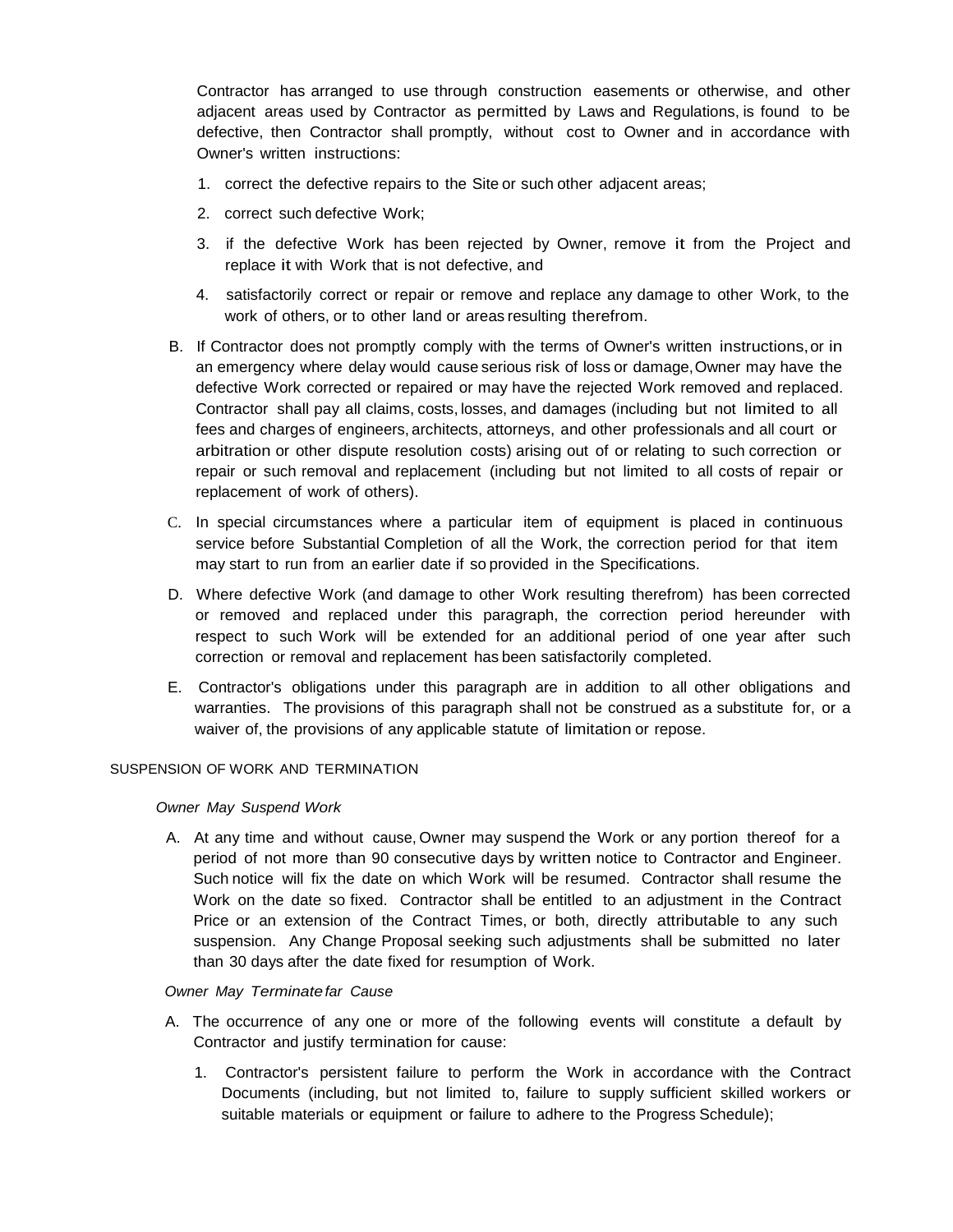- 2. Failure of Contractor to perform or otherwise to comply with a material term of the Contract Documents;
- 3. Contractor's disregard of Laws or Regulations of any public body having jurisdiction;or
- 4. Contractor's repeated disregard of the authority of Owner or Engineer.
- B. If one or more of the events outlined, then after giving Contractor (and any surety) ten days written notice that Owner is considering a declaration that Contractor is in default and termination of the contract, Owner may proceed to:
	- 1. declare Contractor to be in default, and give Contractor (and any surety) notice that the Contract is terminated; and
	- 2. enforce the rights available to Owner under any applicable performance bond.
- C. Subject to the terms and operation of any applicable performance bond, if Owner has terminated the Contract for cause, Owner may exclude Contractor from the Site, take possession of the Work, incorporate in the Work all materials and equipment stored at the Site or for which Owner has paid Contractor but which are stored elsewhere, and complete the Work as Owner may deem expedient.
- D. Owner may not proceed with termination of the Contract if Contractor within seven days of receipt of notice of intent to terminate begins to correct its failure to perform and proceeds diligently to cure such failure.
- E. If Owner proceeds contractor shall not be entitled to receive any further payment until the Work is completed. If the unpaid balance of the Contract Price exceeds the cost to complete the Work, including all related claims, costs, losses, and damages (including but not limited to all fees and charges of engineers, architects, attorneys, and other professionals) sustained by Owner, such excess will be paid to Contractor. If the cost to complete the Work including such related claims, costs,losses, and damages exceeds such unpaid balance, Contractor shall pay the difference to Owner. Such claims, costs, losses, and damages incurred by Owner will be reviewed by Engineer as to their reasonableness and, when so approved by Engineer, incorporated in a Change Order. When exercising any rights or remedies under this paragraph, Owner shall not be required to obtain the lowest price for the Work performed.
- F. Where Contractor's services have been so terminated by Owner, the termination will not affect any rights or remedies of Owner against Contractor then existing or which may thereafter accrue, or any rights or remedies of Owner against Contractor or any surety under any payment bond or performance bond. Any retention or payment of money due Contractor by Owner will not release Contractor from liability.
- G. If and to the extent that Contractor has provided a performance bond the provisions of that bond shall govern over any inconsistent provisions.

*Owner May Terminate For Convenience*

- A. Upon seven days written notice to Contractor and Engineer, Owner may, without cause and without prejudice to any other right or remedy of Owner, terminate the Contract. In such case,Contractor shall be paid for (without duplication of any items):
	- 1. completed and acceptable Work executed in accordance with the Contract Documents prior to the effective date of termination, including fair and reasonable sums for overhead and profit on such Work;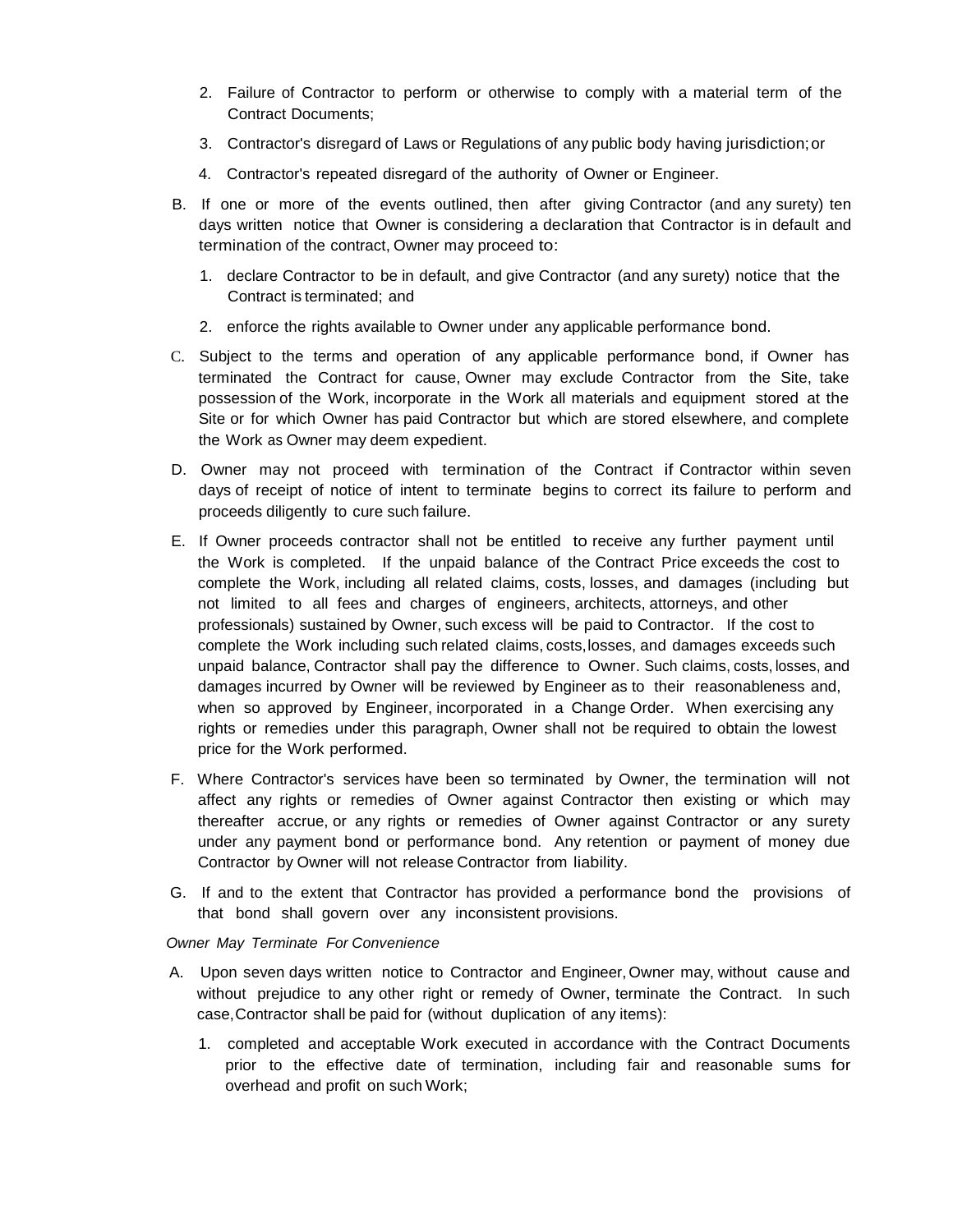- 2. expenses sustained prior to the effective date of termination in performing services and furnishing labor, materials, or equipment as required by the Contract Documents in connection with uncompleted Work, plus fair and reasonable sums for overhead and profit on such expenses;and
- 3. other reasonable expenses directly attributable to termination, including costs incurred to prepare a termination for convenience cost proposal.
- B. Contractor shall not be paid on account of loss of anticipated overhead, profits, or revenue, or other economic loss arising out of or resulting from such termination.

## *Contractor May Stop Work or Terminate*

- A. If, through no act or fault of Contractor, {1) the Work is suspended for more than 90 consecutive days by Owner or under an order of court or other public authority, or (2) Engineer fails to act on any Application for Payment within 30 days after it is submitted, or {3) Owner fails for 30 days to pay Contractor any sum finally determined to be due, then Contractor may, upon seven days written notice to Owner and Engineer, and provided Owner or Engineer do not remedy such suspension or failure within that time, terminate the contract and recover from Owner payment on the same terms.
- B. In lieu of terminating the Contract and without prejudice to any other right or remedy, if Engineer has failed to act on an Application for Payment within 30 days after it is submitted, or Owner has failed for 30 days to pay Contractor any sum finally determined to be due, Contractor may, seven days after written notice to Owner and Engineer,stop the Work until payment is made of all such amounts due Contractor, including interest thereon. The provisions of this paragraph are not intended to preclude Contractor from submitting a Change Proposal for an adjustment in Contract Price or Contract Times or otherwise for expenses or damage directly attributable to Contractor's stopping the Work as permitted by this paragraph.

### FINAL RESOLUTION OF DISPUTES

### *Methods and Procedures*

- A. *Disputes Subject to Final Resolution:* The following disputed matters are subject to final resolution under the provisions of this Article:
	- 1. A timely appeal of an approval in part and denial in part of a Claim, or of a denial in full; and
	- 2. Disputes between Owner and Contractor concerning the Work or obligations under the Contract Documents,and arising after final payment has been made.
- B. *Final Resolution of Disputes:* For any dispute subject to resolution under this Article, Owner or Contractor may:
	- 1. elect in writing to invoke the dispute resolution process provided for in the Supplementary Conditions;or
	- 2. agree with the other party to submit the dispute to another dispute resolution process; or
	- 3. if no dispute resolution process is provided for in the Supplementary Conditions or mutually agreed to, give written notice to the other party of the intent to submit the dispute to a court of competent jurisdiction.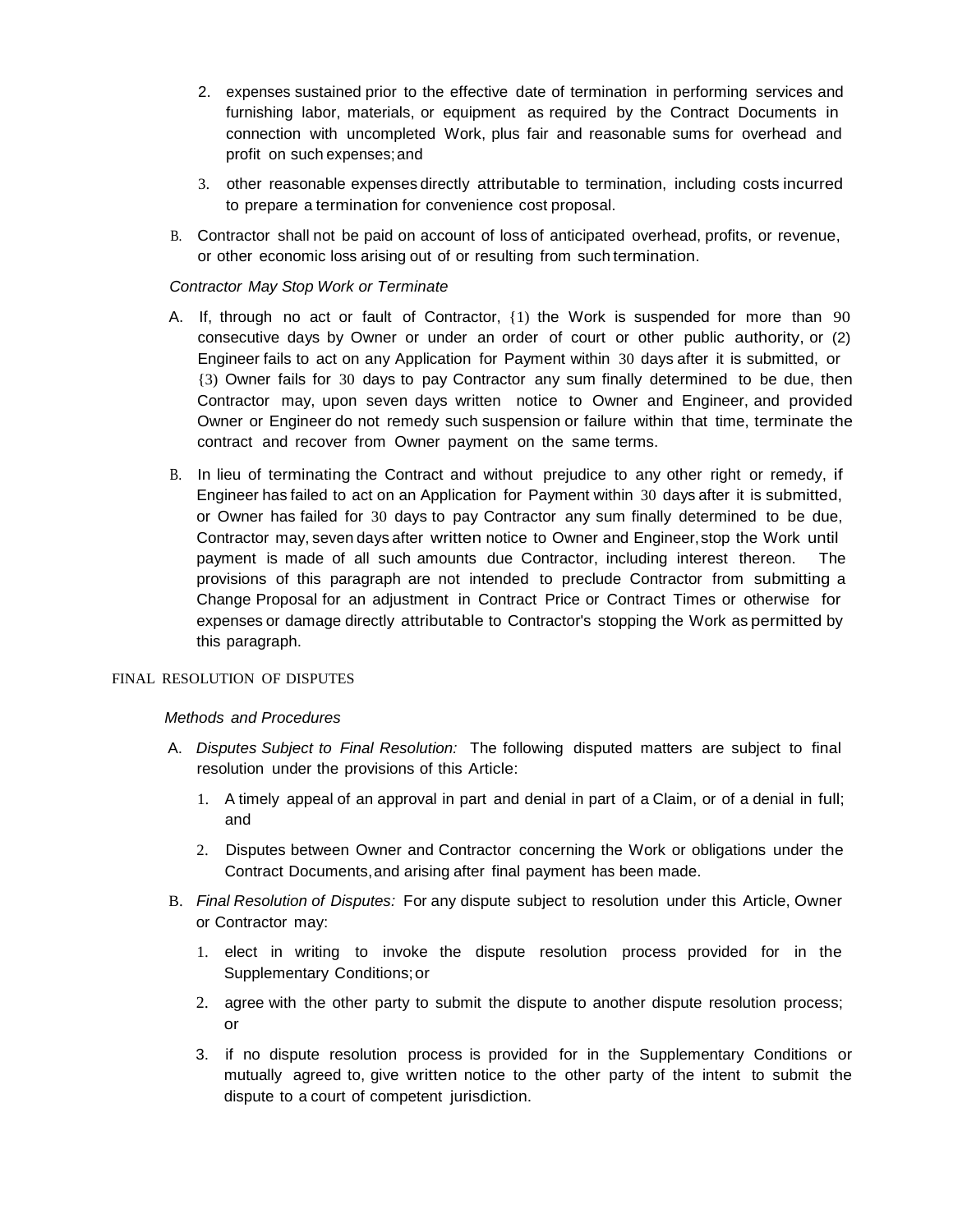#### **MISCELLANEOUS**

### *Giving Notice*

- A. Whenever any provision of the Contract Documents requires the giving of written notice, it will be deemed to have been validly given if:
	- 1. delivered in person, by a commercial courier service or otherwise, to the individual or to a member of the firm or to an officer of the corporation for which it is intended; or
	- 2. delivered at or sent by registered or certified mail, postage prepaid, to the last business address known to the sender of the notice.

#### *Computation of Times*

A. When any period of time is referred to in the Contract by days, it will be computed to exclude the first and include the last day of such period. If the last day of any such period falls on a Saturday or Sunday or on a day made a legal holiday by the law of the applicable jurisdiction, such day will be omitted from the computation.

#### *Cumulative Remedies*

A. The duties and obligations imposed by these General Conditions and the rights and remedies available hereunder to the parties hereto are in addition to, and are not to be construed in any way as a limitation of, any rights and remedies available to any or all of them which are otherwise imposed or available by Laws or Regulations, by special warranty or guarantee, or by other provisions of the Contract. The provisions of this paragraph will be as effective as if repeated specifically in the Contract Documents in connection with each particular duty, obligation,right, and remedy to which they apply.

### *Limitation of Damages*

A. With respect to any and all Change Proposals, Claims, disputes subject to final resolution, and other matters at issue, neither Owner nor Engineer, nor any of their officers, directors, members, partners, employees, agents, consultants, or subcontractors, shall be liable to Contractor for any claims, costs, losses, or damages sustained by Contractor on or in connection with any other project or anticipated project.

#### *No Waiver*

A. A party's non-enforcement of any provision shall not constitute a waiver of that provision, nor shall it affect the enforceability of that provision or of the remainder of this Contract.

#### *Survival of Obligations*

A. All representations, indemnifications, warranties, and guarantees made in, required by, or given in accordance with the Contract, as well as all continuing obligations indicated in the Contract, will survive final payment,completion, and acceptance of the Work or termination or completion of the Contract or termination of the services of Contractor.

#### *Controlling Law*

A. This Contract is to be governed by the law of the state in which the Project is located.

#### *Headings*

A. Article and paragraph headings are inserted for convenience only and do not constitute parts of these General Conditions.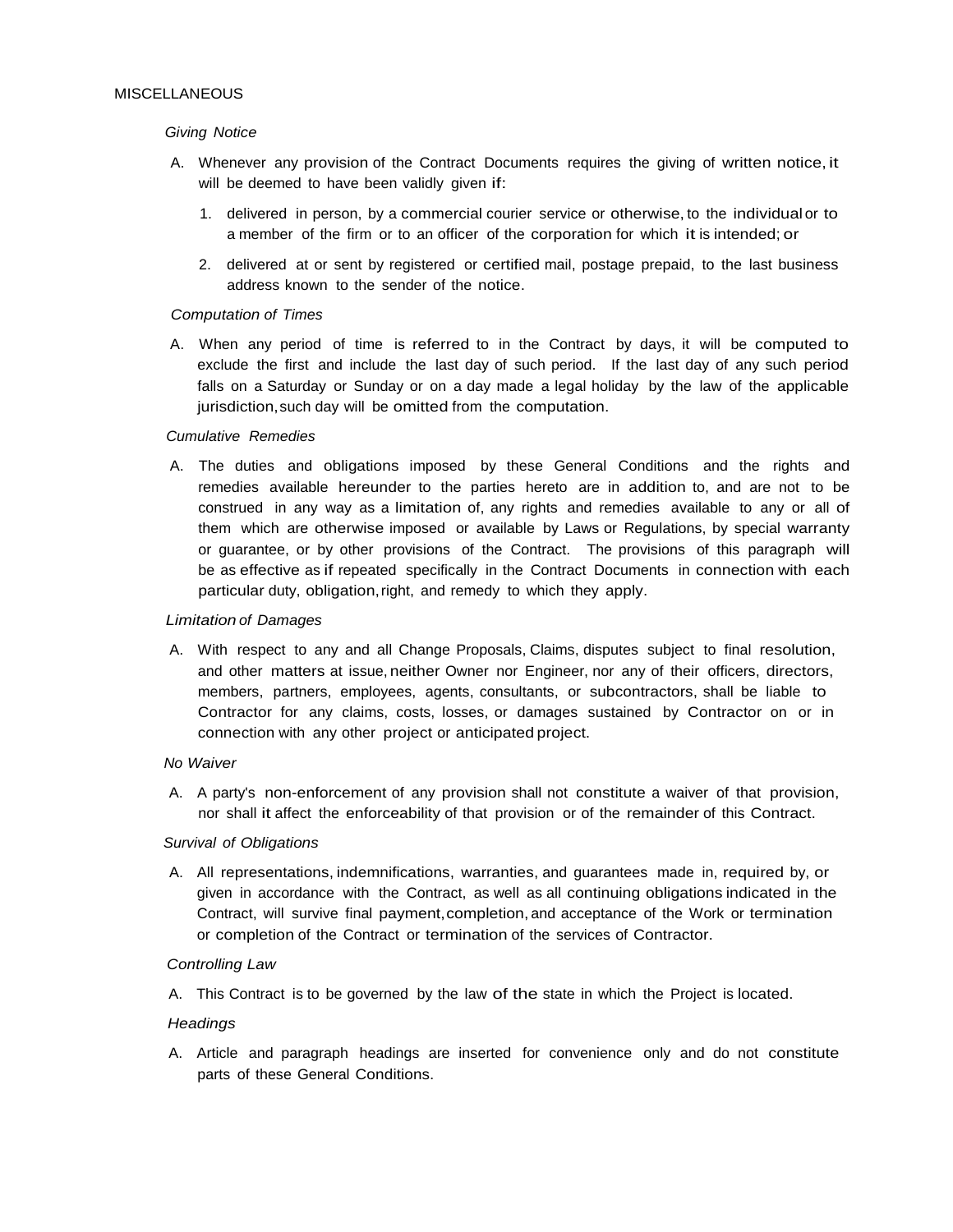Date of Issuance: Owner: Contractor: Engineer: Project:

Effective Date: Owner's Contract No.: Contractor's Project No.: Engineer's Project No.: Contract Name:

The Contract is modified as follows upon execution of this Change Description:

Attachments: *[List documents supporting change]*

| CHANGE IN CONTRACT PRICE                              | CHANGE IN CONTRACT TIMES                   |                                                       |       |            |               |             |
|-------------------------------------------------------|--------------------------------------------|-------------------------------------------------------|-------|------------|---------------|-------------|
|                                                       | [note changes in Milestones if applicable] |                                                       |       |            |               |             |
| Original Contract Price:                              | <b>Original Contract Times:</b>            |                                                       |       |            |               |             |
|                                                       |                                            |                                                       |       |            |               |             |
| \$                                                    |                                            |                                                       |       |            |               |             |
|                                                       |                                            |                                                       |       |            | days or dates |             |
| [Increase] [Decrease] from previously approved Change |                                            | [Increase] [Decrease] from previously approved Change |       |            |               |             |
| Orders No.<br>to No.                                  |                                            | Orders No.<br>to No.                                  |       |            |               |             |
|                                                       |                                            |                                                       |       |            |               |             |
|                                                       |                                            |                                                       |       |            |               |             |
|                                                       |                                            |                                                       |       |            | days          |             |
| Contract Price prior to this Change Order:            |                                            | Contract Times prior to this Change Order:            |       |            |               |             |
|                                                       |                                            |                                                       |       |            |               |             |
| \$                                                    |                                            | Ready for Final Payment:                              |       |            |               |             |
|                                                       | days or dates                              |                                                       |       |            |               |             |
| [Increase] [Decrease] of this Change Order:           |                                            | [Increase] [Decrease] of this Change Order:           |       |            |               |             |
|                                                       |                                            |                                                       |       |            |               |             |
| \$                                                    |                                            | Ready for Final Payment: Neady for Final Payment:     |       |            |               |             |
|                                                       |                                            |                                                       |       |            | days or dates |             |
| Contract Price incorporating this Change Order:       |                                            | Contract Times with all approved Change Orders:       |       |            |               |             |
|                                                       |                                            |                                                       |       |            |               |             |
|                                                       |                                            | Ready for Final Payment: 2008                         |       |            |               |             |
|                                                       |                                            |                                                       |       |            | days or dates |             |
| RECOMMENDED:                                          |                                            | ACCEPTED:                                             |       | ACCEPTED:  |               |             |
| By:                                                   | By:                                        |                                                       | By:   |            |               |             |
| Engineer (if required)                                |                                            | Owner (Authorized                                     |       | Contractor |               | (Authorized |
| Title:<br>___________                                 | Title                                      |                                                       | Title |            |               |             |
| Date:                                                 | Date<br>Date                               |                                                       |       |            |               |             |
| Approved by Funding Agency (if applicable)            |                                            |                                                       |       |            |               |             |
| By:                                                   |                                            | Date:                                                 |       |            |               |             |
| Title:                                                |                                            |                                                       |       |            |               |             |
|                                                       |                                            |                                                       |       |            |               |             |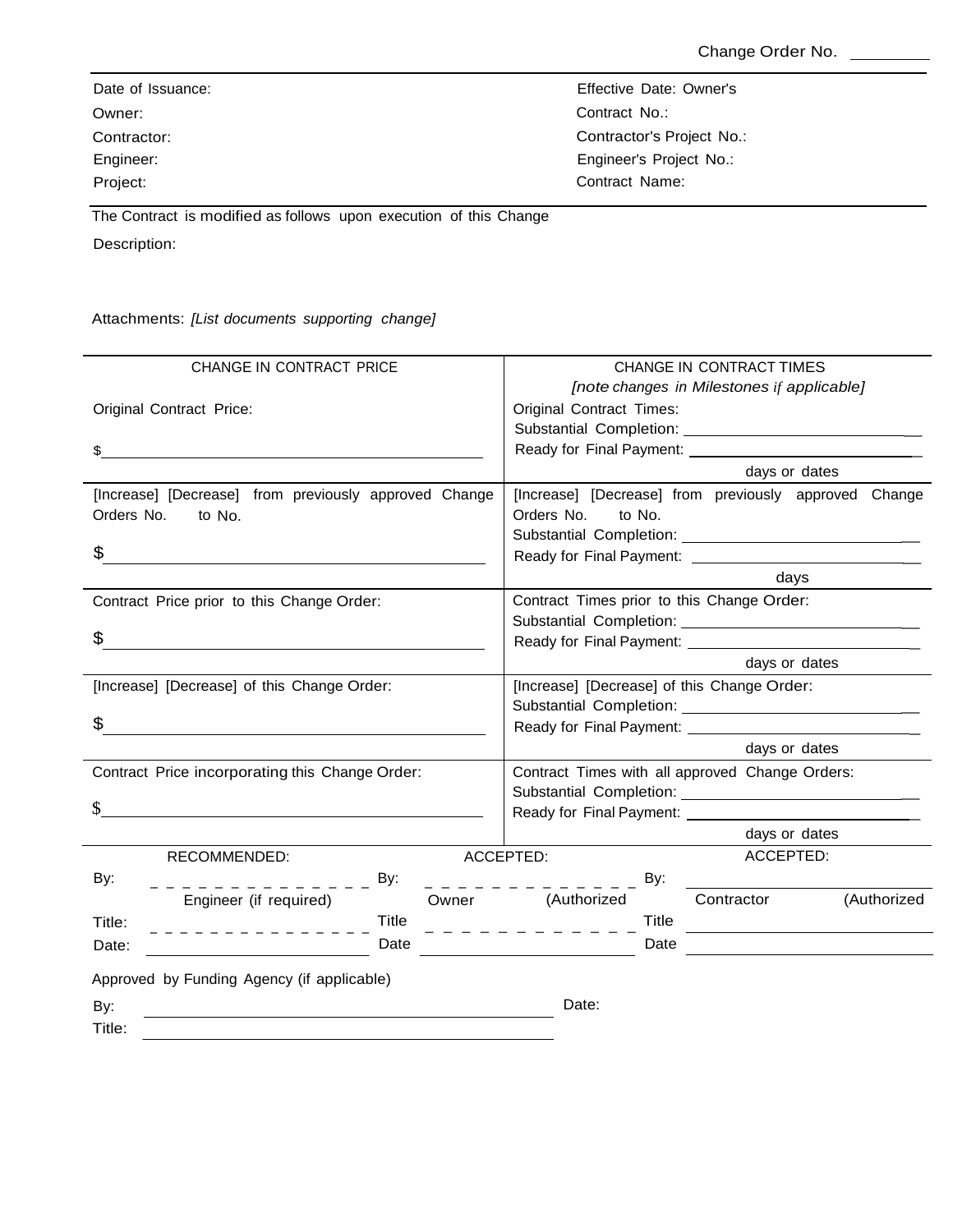## MATERIALS AND EQUIPMENT

### GENERAL

Scope of Work

Unless specifically indicated otherwise on the plans or in the contract documents, all materials and equipment shall be new and undamaged.

#### A. Materials and Equipment

- 1. Materials and equipment incorporated into the work shall conform to applicable specifications and standards. Materials and equipment shall comply with size, make, type and quality specified or as specifically approved by the Engineer.
- 2. Manufactured and fabricated products shall be designed and fabricated and assembled in accord with the best engineering and shop practices. Like parts of duplicate units are to be manufactured to standard sizes and gages to be interchangeable. Two or more items of the same kind shall be identical, manufactured by the same manufacturer. Products shall be suitable for the service conditions. Equipment capacities, sizes and dimensions shown or specified shall be adhered to unless variations are specifically approved in writing. Materials or equipment shall not be used for any purpose other than that for which it is designed or specified.

## Manufacturer's Instructions

- A. When contract documents, require that installation of work shall comply with the manufacturer's printed instructions, the Contractor shall obtain and distribute copies of such instructions to the parties involved in the installation, including two sets to the Engineer. The instructions shall be provided in advance of installation. The Contractor shall notify the Engineer in the event job conditions or the requirements of the plans or specifications conflict with the manufacturer's instructions.
- B. The Contractor shall handle, install, connect, clean, and condition and adjust products in accordance with such instructions and in conformity with the specified requirements.
- C. The Contractor shall perform work in accordance with manufacturer's instructions. No preparatory step or installation procedures shall be omitted unless specifically modified or exempted by Contract Documents.

#### Substitutions

- A. Where specific materials and equipment items are identified in the specifications by manufacturer's name or model number, bids shall be based on the products of one of the manufacturers so named or added thereto by addendum during the bidding period.
- B. During the bidding period, all requests for substitutions will be given full consideration by the Engineer; and if approved, an addendum will be issued to incorporate the approved material or equipment into the Contract Documents.
- C. Requests for substitutions must be received by the Engineer in ample time, not later than ten days before the bid due date, so that any necessary addendum will be received by all prospective bidders before submission of the Bids.
- D. After award of the Contract; requests for substitutions will be considered only for one of the following reasons: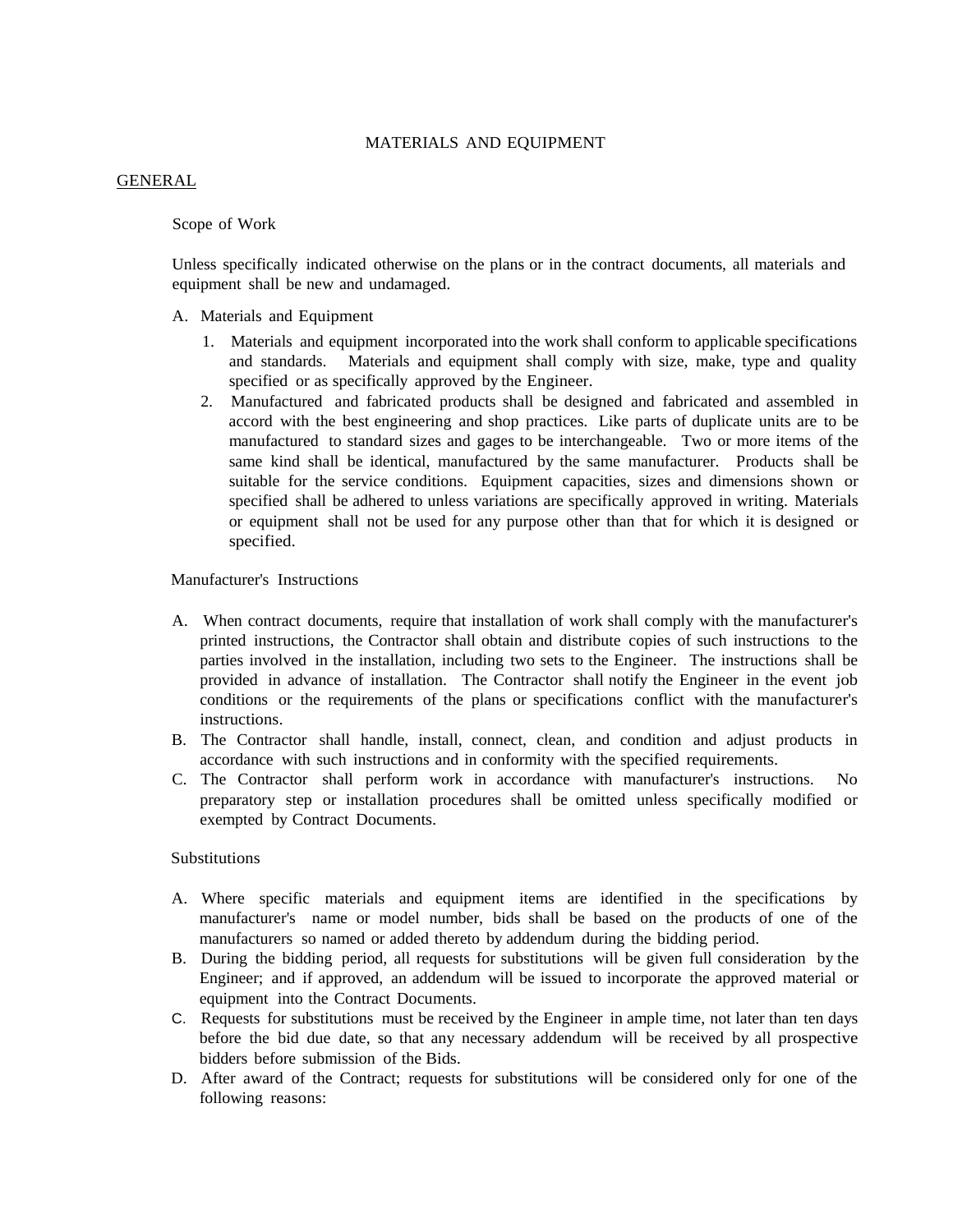- 1. Increased value to the Owner.
- 2. Decreased cost to the Owner.
- 3. Specified items not procurable.
- E. Requests for substitutions after award of the contract shall be accompanied by manufacturer's data or other detailed descriptions of the proposed material or equipment.
- F. A request for a substitution constitutes a representation that the Contractor has investigated and determined the proposed product is equal to or superior in all respects to that specified.
- G. The Contractor shall coordinate the installation of an accepted substitution into the project to provide a complete and operable system. Modifications or re-work of other parts of the project resulting because of substitutes will be at the Contractor's expense.
- H. The Engineer shall be the judge of the acceptability of the proposed substitutions.

## PRODUCTS

Not included.

## **EXECUTION**

Transportation and Handling

- A. The Contractor shall arrange deliveries of products in accordance with construction schedules and coordinate them to avoid conflict with work and conditions at the site.
	- 1. Products shall be delivered in undamaged condition, in the manufacturer's original containers or packaging with identifying labels intact and legible.
	- 2. Immediately upon delivery, the Contractor shall inspect shipments to assure compliance with requirements of Contract Documents and approved submittals and that products are properly protected and undamaged.
- B. The Contractor shall provide equipment and personnel to handle products by methods to prevent soiling or damage to products or packaging.

Storage and Protection

- A. Products shall be stored in accord with the manufacturer's instructions, with seals and labels intact and legible.
	- 1. Products subject to damage by the elements shall be stored in weather tight enclosures.
	- 2. Temperature and humidity shall be maintained within the ranges required by manufacturer's instructions.
- B. The Contractor shall arrange storage in a manner to provide easy access for inspection and make periodic inspections to assure that products are maintained under specified conditions and free from damage or deterioration.
- C. For products specified by naming one or more products or manufacturers and "or equal", the Contractor must submit a request for substitutions for any product or manufacturer not specifically named.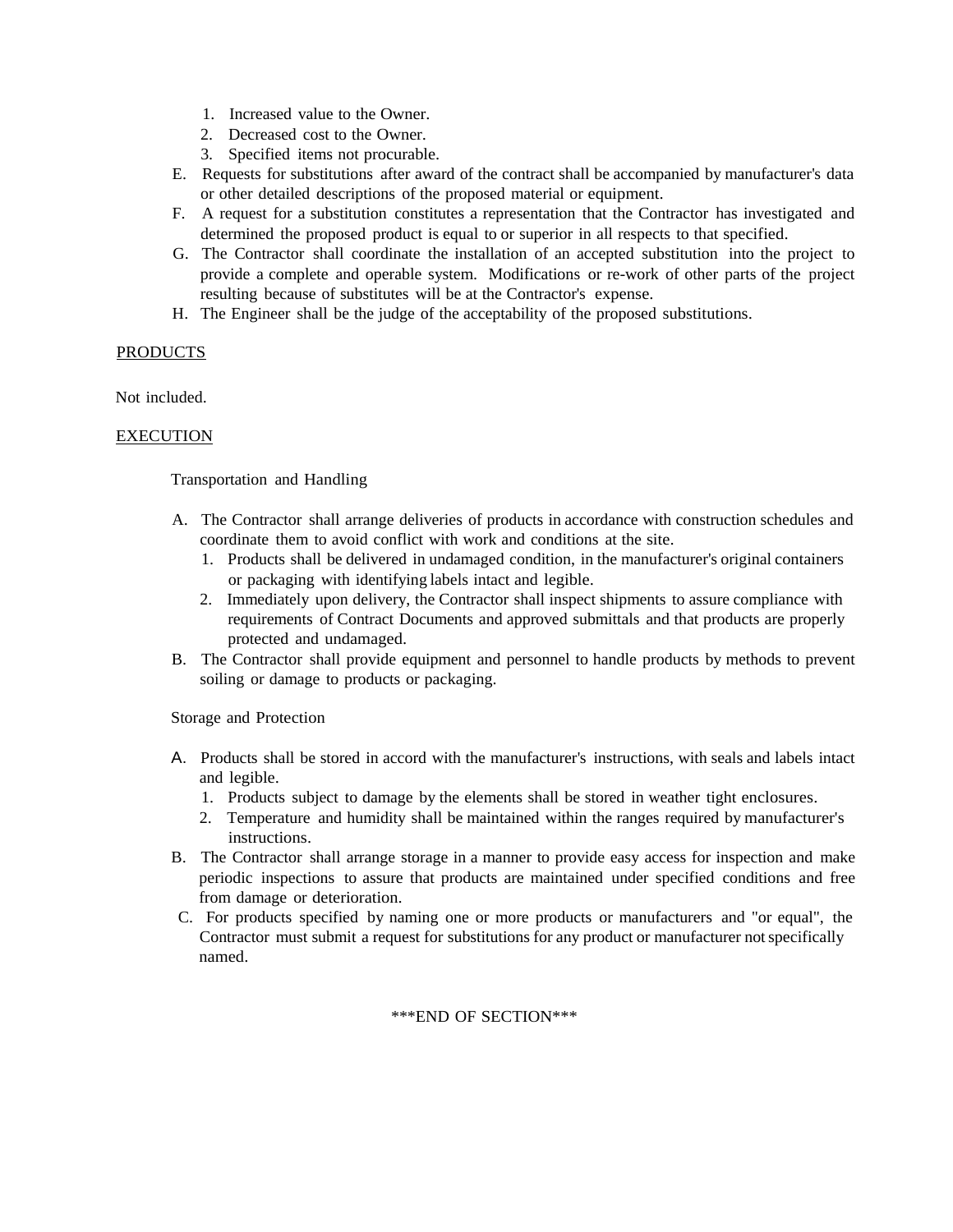### SCHEDULE REQUIREMENTS

### **GENERAL**

Scope of Work

The Contractor shall develop a detailed schedule, identifing various phases or divisions of work, indicating a start date and duration required for each. The schedule shall be presented in sufficient detail as may be required by the Engineer or Owner.

Periodically through the life of the project, the Contractor shall update the schedule and provide copies to the Owner and Engineer.

Requirements

The Contractor shall schedule work to be performed during normal business hours, unless otherwise directed on the plans or approved by the Engineer.

Once work has begun on the project, the Contractor shall work continuously and expeditiously to complete all work provided for by the contract.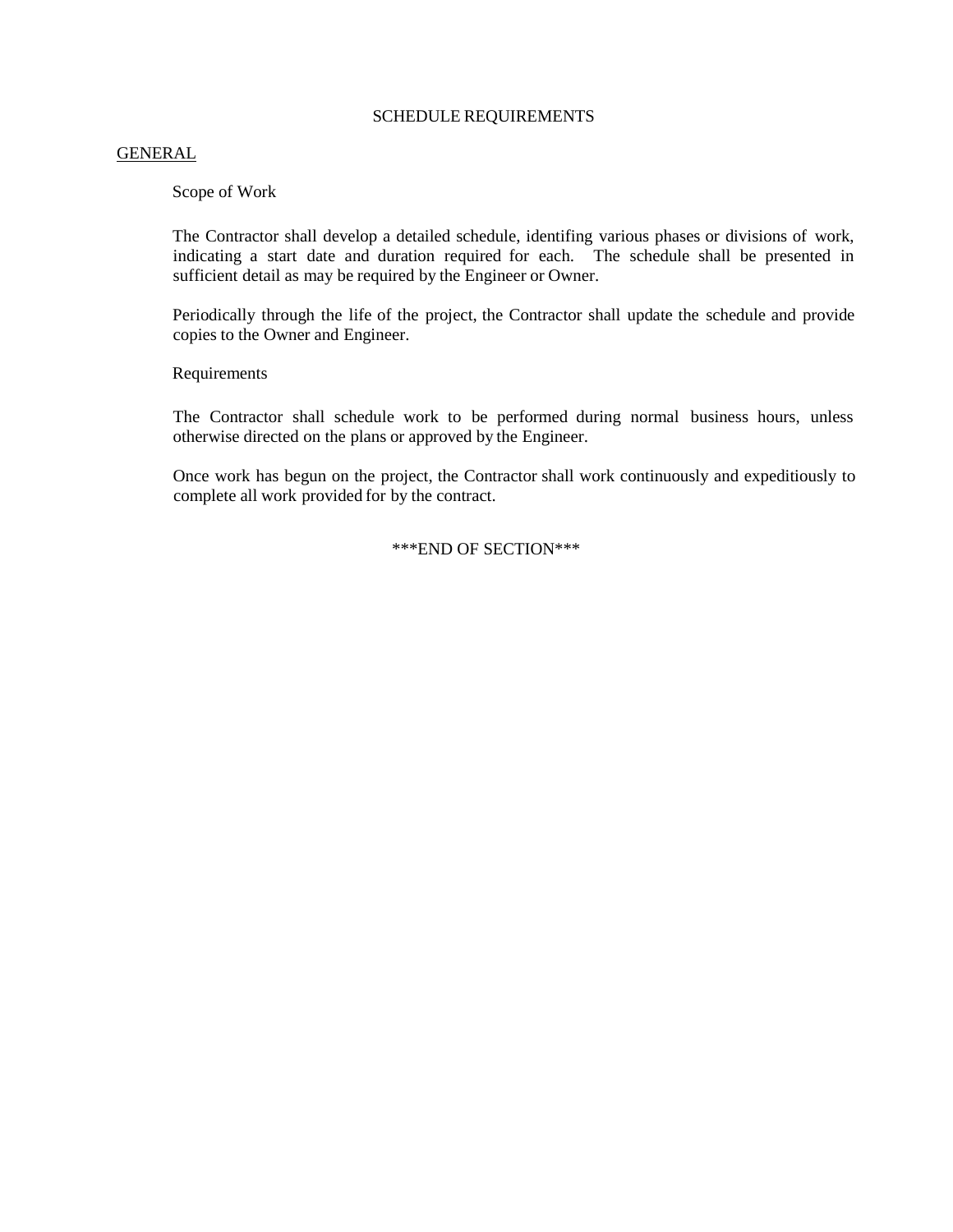## CONSTRUCTION FACILITIES AND TEMPORARY CONTROLS

## GENERAL

Work Included

This work includes providing temporary facilities and controls during the construction of the project.

#### PRODUCTS

Not Applicable

#### **EXECUTION**

Electricity

Electricity for use by the Contractor during the construction of the project shall be provided by the Contractor. The Contractor shall provide such temporary systems necessary to convey the electricity to the work area from the point of supply.

Temporary power supply systems shall comply with all applicable codes.

Lighting

The Contractor shall provide lighting for construction activities. The Contractor shall provide fixtures, switches, conductors and other equipment for a complete system. The lighting system shall meet the requirements of all applicable codes.

Electricity for lighting will be paid for as described in Section 3.01.

Heat, Ventilation

The Contractor shall provide heat and ventilation as required to maintain specified conditions for construction operations and to protect materials, equipment, and finishes from damage due to temperature or humidity.

The Contractor shall provide ventilation of enclosed areas to cure materials, to disperse humidity, and to prevent accumulations of dust, fumes, vapors, or gases.

The Contractor shall provide ventilation of enclosed areas as necessary to maintain safe working areas as required by applicable codes.

Water

The Contractor shall provide all water necessary for construction activities.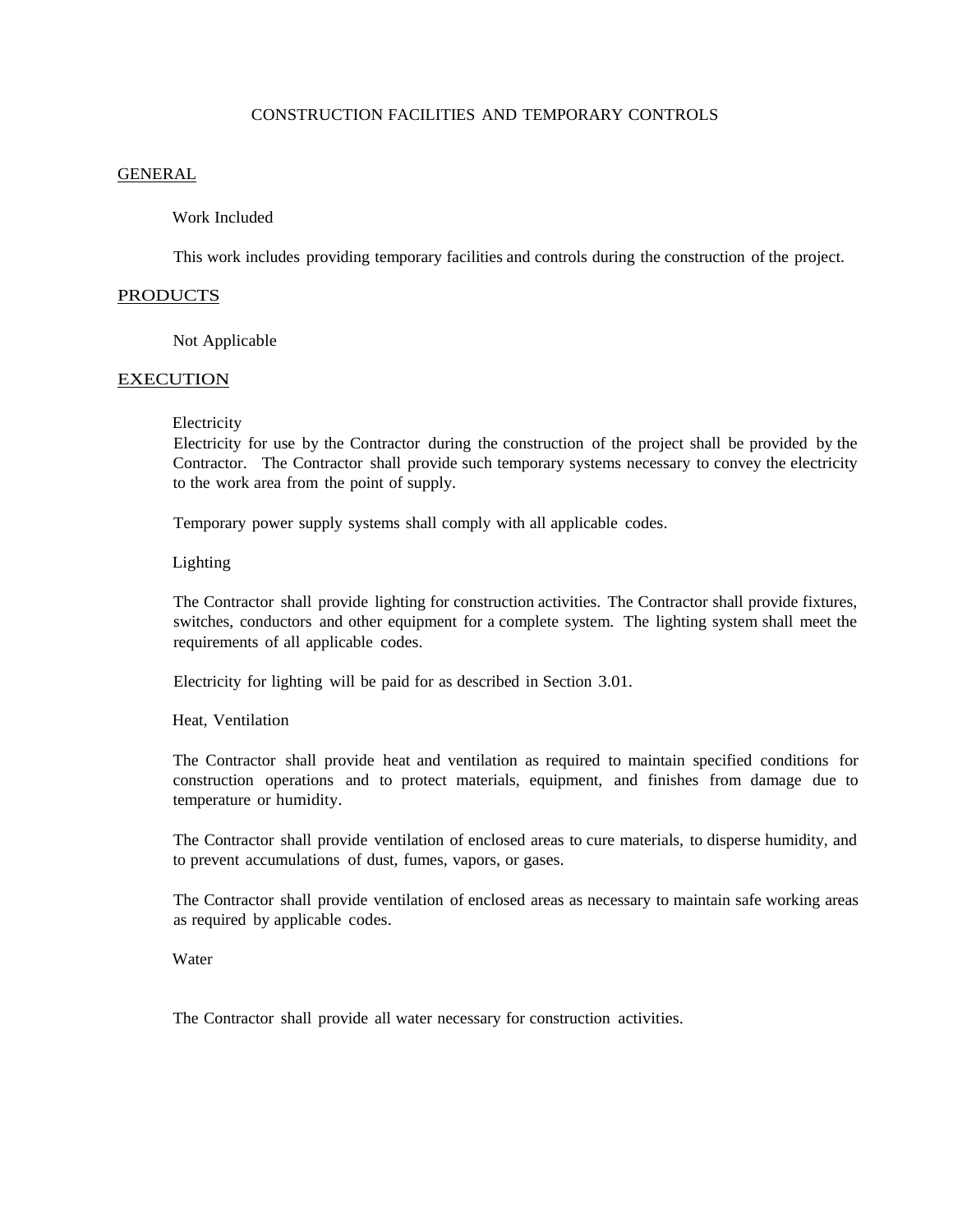The owner will provide water for construction activities, at the location of existing water lines, faucets, and hydrants. The contractor shall provide such piping extensions as necessary to deliver the water to the location(s) required for construction activities.

Barriers

The Contractor shall provide barriers to prevent entry to construction areas or hazardous areas.

Enclosures

The Contractor shall provide temporary weather tight enclosures of openings in exterior surfaces to provide acceptable working conditions, protection of materials from the elements, and to prevent entry of unauthorized persons.

Protection of Installed Work

The Contractor shall control traffic and/or provide temporary protective coverings as required to protect installed or uncompleted work from damage.

#### Water Control

The Contractor shall grade the site to drain. Excavations shall be kept free of water. The Contractor shall provide pumps as required.

Water shall not be run to detrimentally affect adjacent buildings or properties.

Dust Control

The Contractor shall provide such measures as necessary to control dust emanating from the construction area.

Cleaning

The Contractor shall maintain the construction area free of debris and waste material. Debris and waste material resulting from construction operations shall be properly disposed of by the Contractor.

The Contractor shall clean areas as required for proper execution of the project work.

Drinking Water

The Contractor shall furnish drinking water for their workers.

Sanitary Facilities

The Contractor shall provide sanitary facilities for their workers as required by laws and regulations. The Contractor shall service and clean the facilities.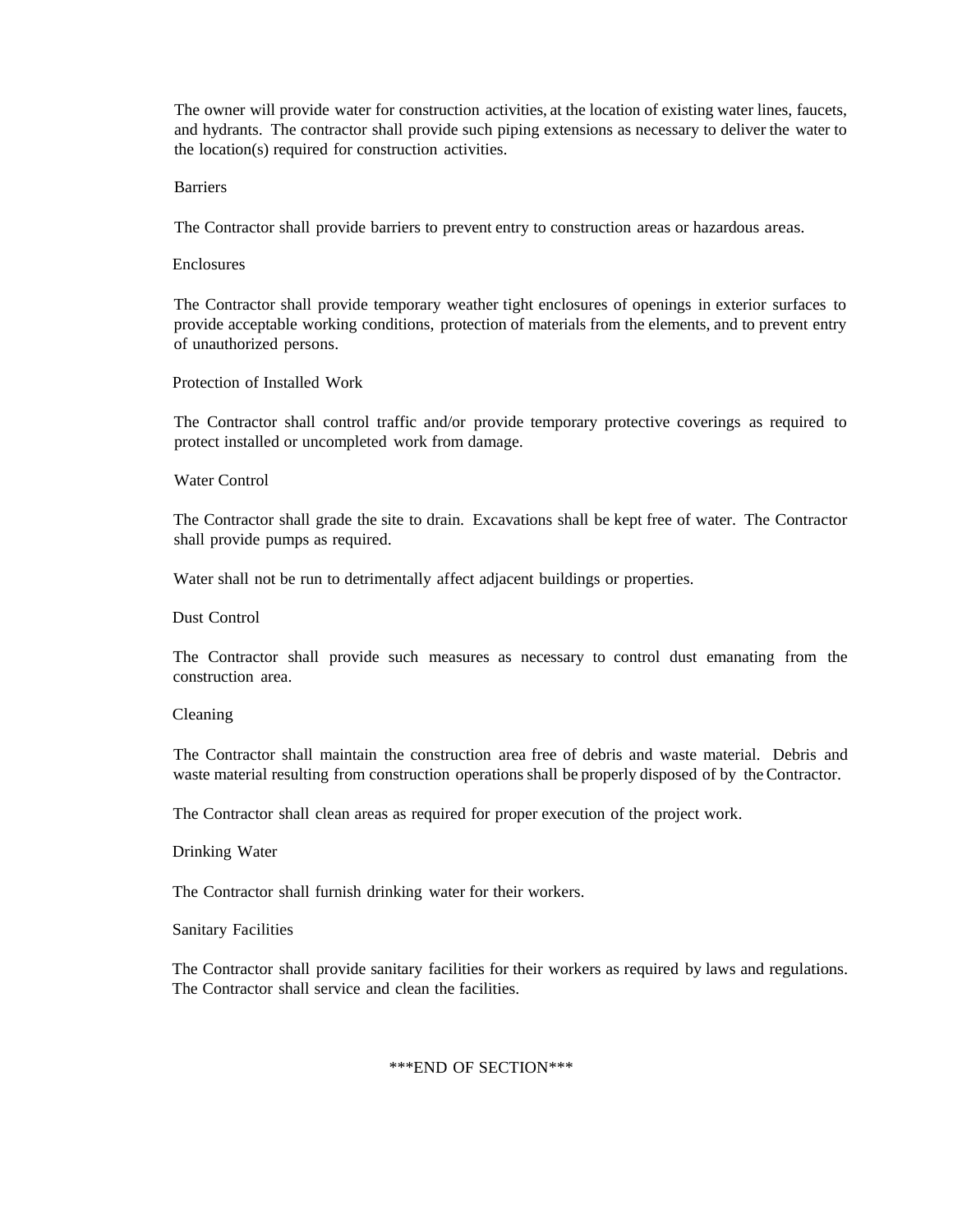## MAINTAINING TRAFFIC

### GENERAL

## Work Included

The Contractor shall execute the work in a manner such that traffic is maintained and access is provided to all residences, businesses, and commercial establishments.

### References

- A. 2012 Michigan Department of Transportation Standard Specifications for Construction.
- B. Michigan Manual on Uniform Traffic Control Devices.

## PRODUCTS

### Signing

Signing and barricading shall be provided by the Contractor in accordance with the details on the plans, the Michigan Manual on Uniform Traffic Control Devices, and the requirements of the road agency. Signs and barricades left in place after dark shall be lighted.

## EXECUTION

Maintain Access to all Properties

It shall be the Contractor's responsibility to notify residents or occupants of property along the project of temporary closures of driveways or roads. Sufficient advance warning shall be provided to allow notification of all affected parties.

The duration of any closure shall be limited to the minimum length of time necessary to complete the particular task requiring the closure. In no case, shall a closure extend overnight.

Upon completion of pipe installation or other work requiring a closure of a driveway, road or sidewalk, the area shall be backfilled and regraded to meet adjacent grades. A temporary gravel surface shall be provided and maintained by the contractor. The gravel shall meet the requirements of 23A series aggregate, as specified in the 2012 MDOT Standard Specifications for Construction. The gravel shall be placed to a depth of at least eight inches.

### Protection of Hazardous Areas

Excavation and hazardous areas shall be protected by barricades or snow fence. Barricades left in place at night shall be lighted.

### Corrective Action

If in the Engineer's or Owner's opinion inadequate protection or maintenance of traffic is provided, the Engineer or Owner will attempt to contact the Contractor and notify him of the deficiency. If the Contractor cannot be notified or fails to make prompt corrections, the Owner or Engineer may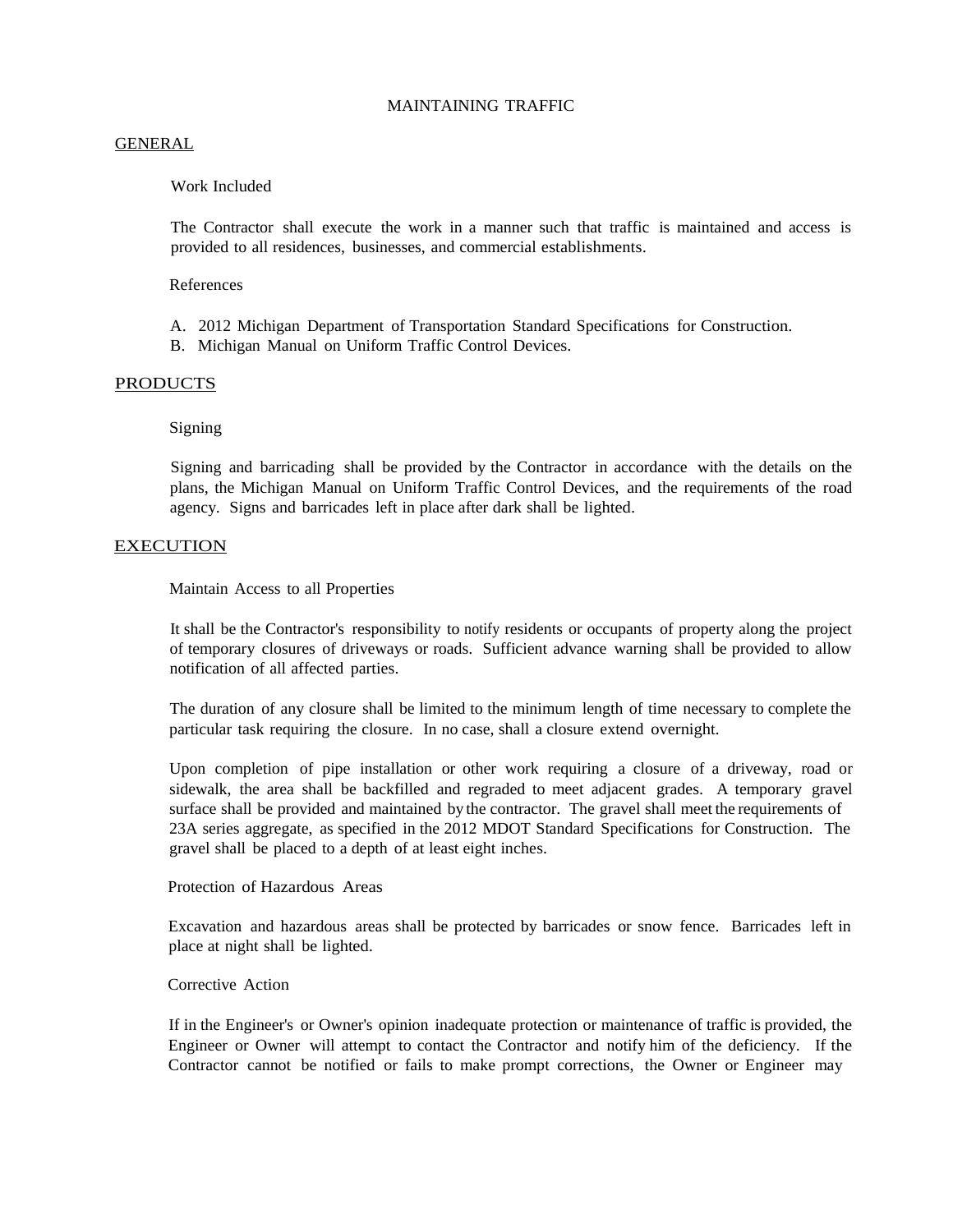authorize that said deficiencies be corrected by others. The cost of making such corrections will be charged to the Contractor.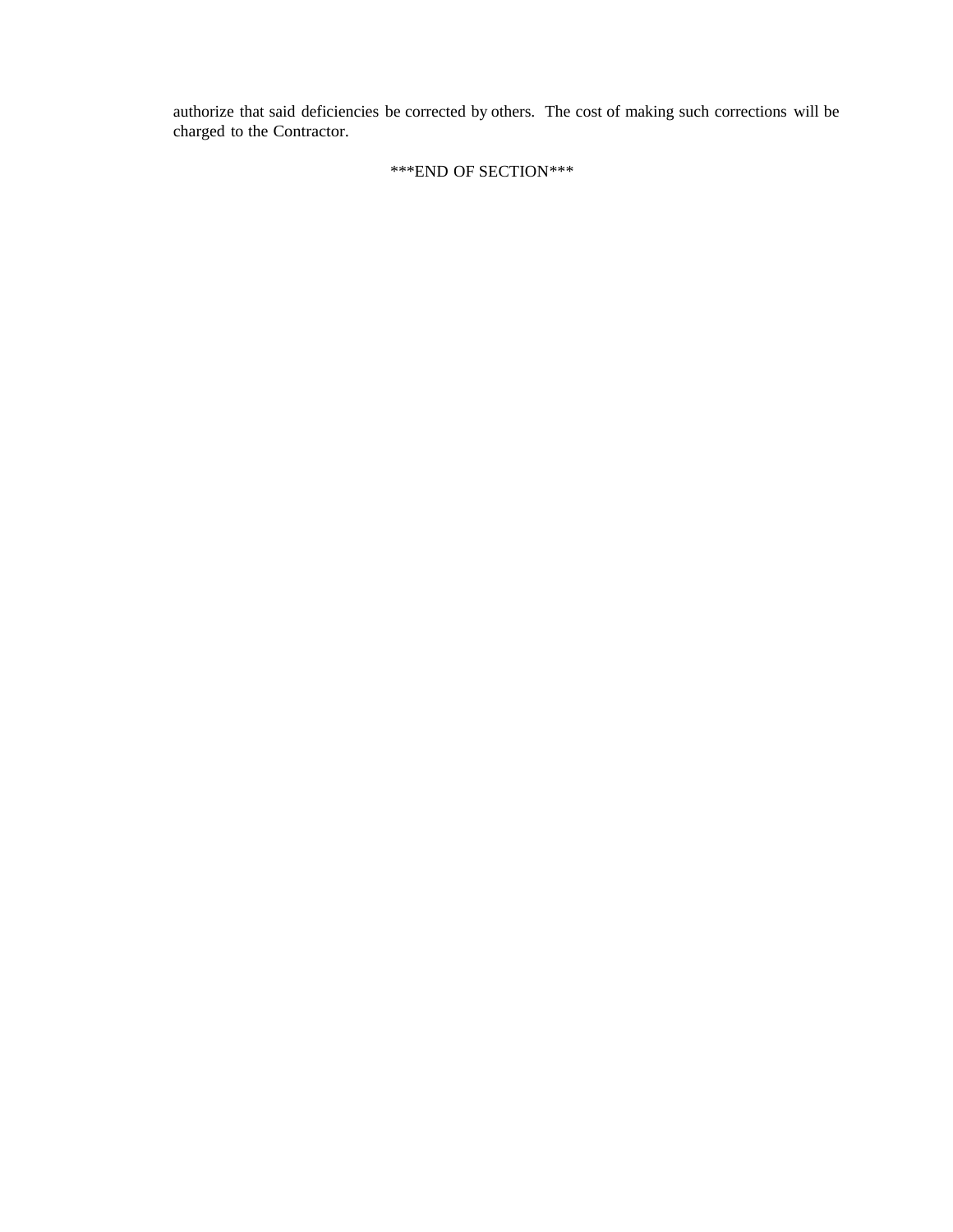## MOBILIZATION

### GENERAL

## Work Included

Mobilization consists of preparatory work and operations, including but not limited to the following:

- A. The movement of people, equipment, and materials to the project site
- B. The establishment of the contractor's facilities to work on the project (offices, storage yards, borrow and disposal sites, etc.)
- C. Expenses incurred prior to beginning work on specific contract pay items
- D. Pre-construction costs (not bidding costs) which are direct costs to the project, rather than direct costs to specific pay items.

## **PRODUCTS**

Not applicable.

## **EXECUTION**

### Mobilization

Following Notice of Award, the contractor shall expeditiously prosecute such work necessary for execution of the contract.

Following Notice to Proceed, the contractor shall commence such work necessary to prepare for the beginning work on the project.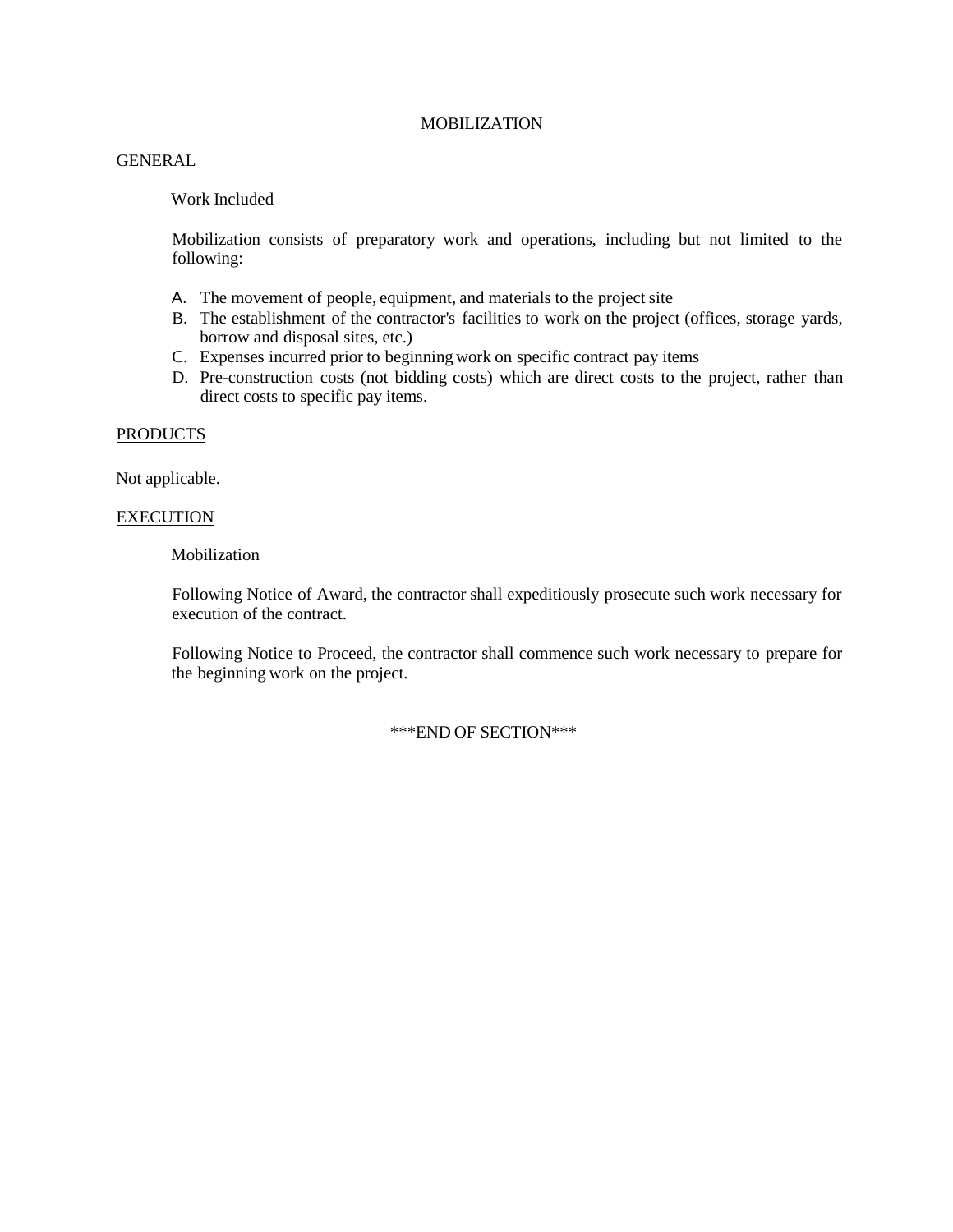## CONSTRUCTION STAKING BY CONTRACTOR

#### GENERAL

#### General

The Contractor is responsible to provide all staking and layout necessary for construction of the project.

### Notifications

In the event that it appears there is an error or contradiction between plan grades, construction stakes, and/or actual conditions, the Contractor shall notify the Owner or Engineer immediately.

#### PRODUCTS

Not applicable.

## **EXECUTION**

#### Requirements

The Contractor is responsible to provide such layout and control work as may be required for construction of the proposed improvements.

The Contractor shall provide workers competent in the layout and control work necessary. The Contractor shall provide the equipment and materials necessary for establishing the necessary control and layout.

Pipelines, eight inches or larger, that are to be laid at a uniform grade shall be laid using a laser for alignment control.

Plan Grades and Alignment

The horizontal alignment of manholes and drainage structures will be from the center of casting, unless otherwise noted.

Final casting elevation for drainage structures and manholes shall be determined by the Engineer, after grading is completed.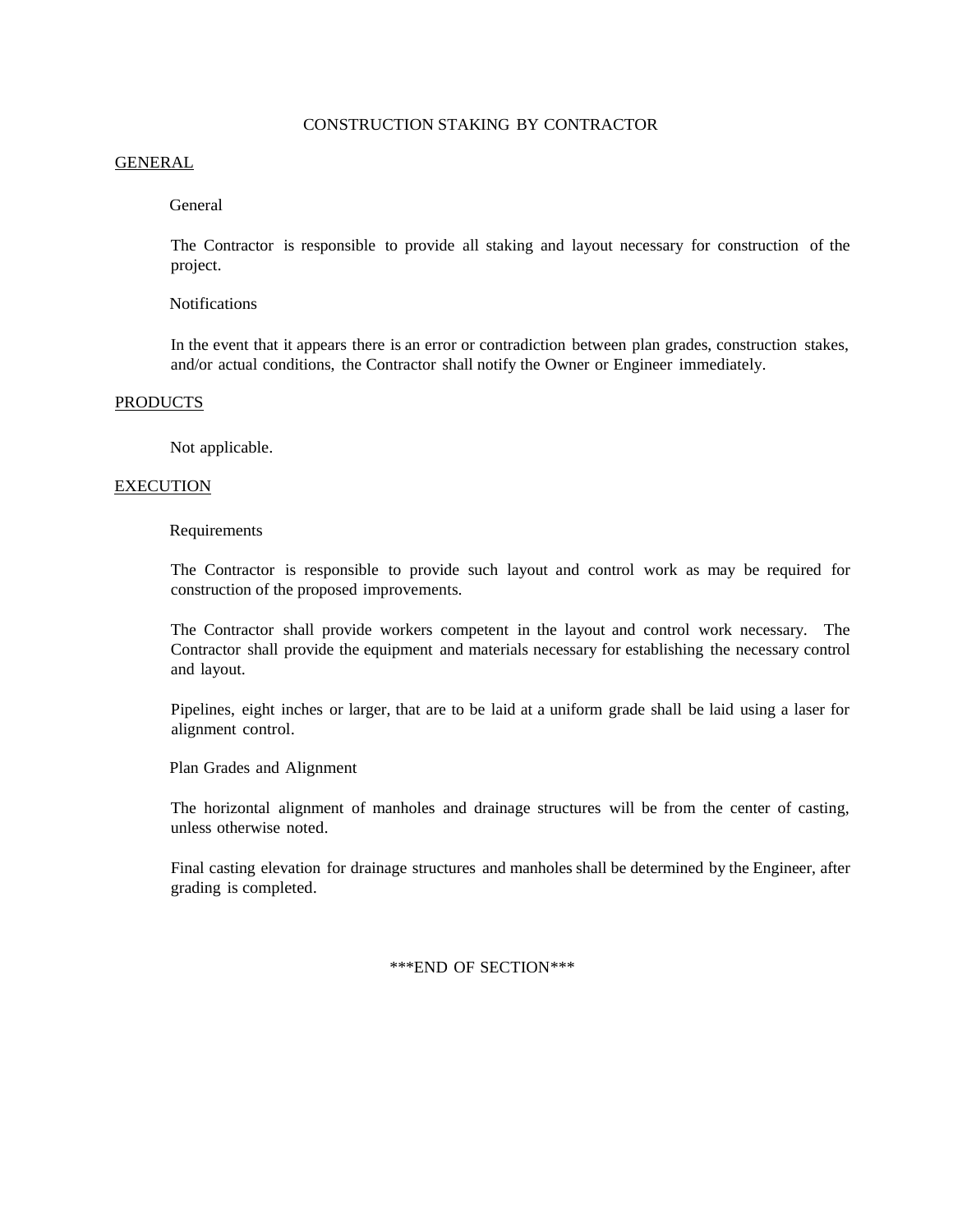### CLEANUP AND RESTORATION

#### GENERAL

Work Included

The Contractor shall restore areas disturbed by construction activities to a condition reasonably close to their condition before the project, unless shown otherwise on the plans. Restoration work should be performed as soon as possible after construction work is completed in a particular area.

Upon the completion of work in an area, all excess materials, debris, equipment, and similar items shall be removed from the project area by the Contractor, and disposed of properly.

Related Work

Soil Erosion and Sedimentation Control Concrete Curb and Gutter, Sidewalk and Driveways Turf Establishment

Quality Assurance/Quality Control

- A. Soil and Aggregate Density Testing
	- 1. Maximum Density of Granular Soils (loss by washing < 15%) and Aggregate The maximum density will be determined by the One Point Michigan Cone Test, as described in the Michigan Department of Transportation Density Control Handbook.
	- 2. Maximum Density of Cohesive Soils (loss by washing > 15%)

The maximum density will be determined by the One Point T-99 Test, as described in the Michigan Department of Transportation Density Control Handbook.

3. Density of ln-Place Soils or Aggregate

The in-place density of soils or aggregate will be determined by the Density In-Place (Nuclear) Test, as described in the Michigan Department of Transportation Density Control Handbook.

#### MATERIALS

Not Applicable.

#### **EXECUTION**

Restoration

Unless otherwise provided; aggregate surfaces, bituminous pavements, and concrete pavements shall be restored by construction of similar replacement surfaces. Aggregate surfaces shall be replaced with the materials and thicknesses described in the specification for aggregate surfaces or as shown on the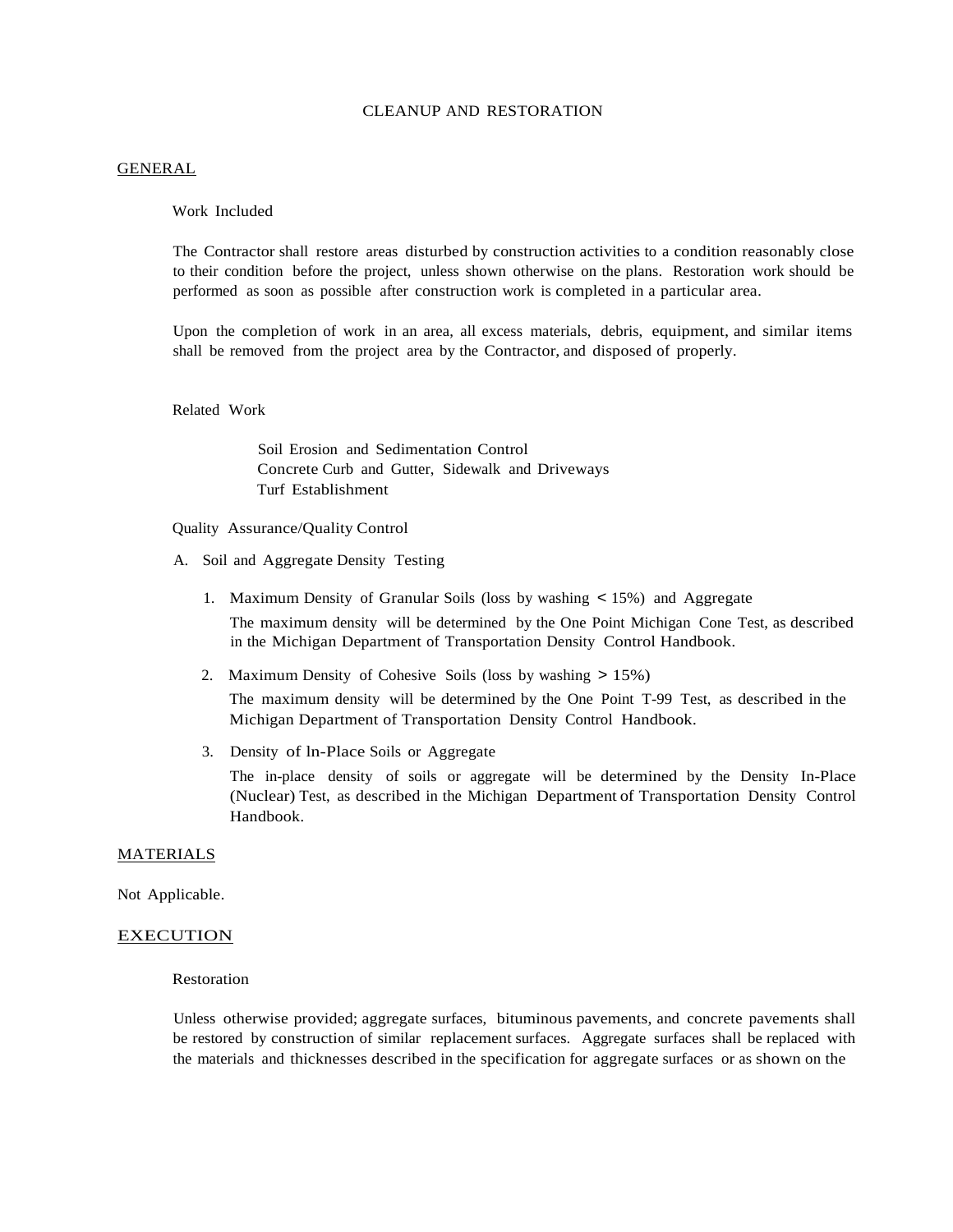drawings. HMA pavement shall be replaced with the cross sections(s) shown on the plans and in accordance with the specification for HMA Paving. Concrete pavement shall be replaced with pavement in accordance with the specification for Concrete Driveways and Miscellaneous Pavement.

Turf areas shall be restored by re-establishing the turf as described in the specification for Turf Establishment. All areas disturbed by construction that are not to be surfaced with aggregate or pavement shall be restored with turf, unless otherwise directed.

Mailboxes, fences, signs, ornaments, and similar items shall be replaced at the completion of construction. Posts shall be installed plumb. Items that are lost or stolen shall be repaired or replaced at the Contractor's expense. Repairs or replacements shall meet the Owner's approval.

Temporary Restoration of Driving Surfaces

Where a pavement or gravel surface is removed as a result of construction activities, a temporary surface shall be provided and maintained by the Contractor until the permanent surface is provided. Unless otherwise directed, the temporary surface shall be twelve inches of aggregate compacted to at least 95 percent of its maximum density (MDOT One Point Cone Test) and graded to meet the adjacent, remaining surfaces. Aggregate shall meet the requirements of Series 23A as described in the 2012 Michigan Department of Transportation Standard Specifications for Construction.

The Contractor shall regrade the temporary surface and add additional aggregate periodically as necessary to maintain them in a relatively smooth condition.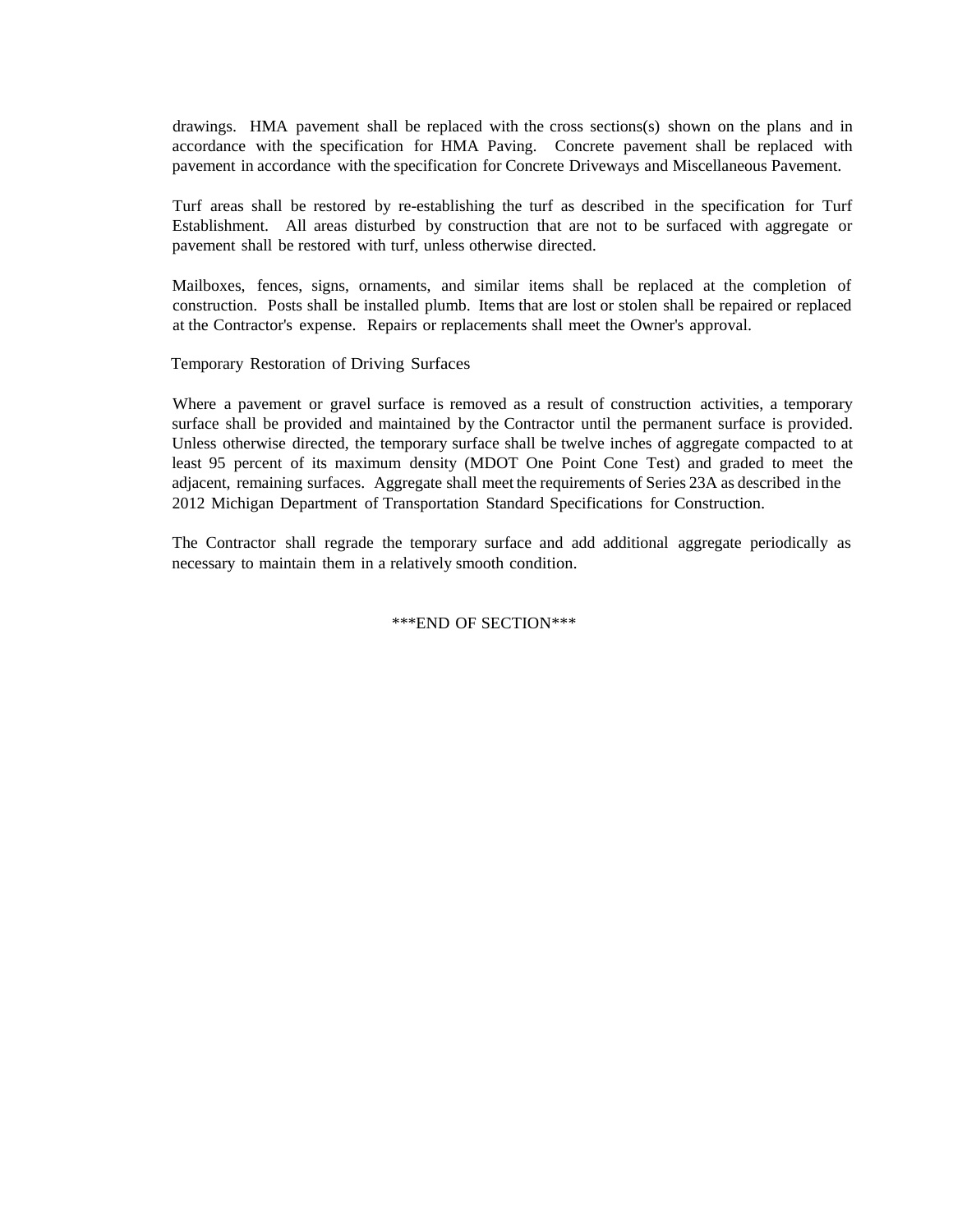### PAVEMENT REMOVAL

#### GENERAL

#### Work Included

This work includes removal of an existing pavement, including streets, driveways, sidewalks, curb and/or gutter, and parking areas. For purposes of the work "pavement removal", pavement may include bituminous, concrete, or brick.

## Limits of Removal

Pavement shall be removed to the limits shown on the plans, or as directed by the Engineer in the field. Where pavement is to be removed to allow for the construction of utilities or other improvements, pavement shall be removed to the limits required for their construction.

## **MATERIALS**

Not Applicable

### **EXECUTION**

Pavement Removal (including curb and gutter removal)

Pavement shall be removed to an existing joint or to a sawed joint. An existing crack is not suitable for the limit of removal. Sawed joints for pavement removal are to be either parallel or perpendicular to the longitudinal centerline. Sawed joints shall extend substantially through the full thickness of the pavement so that a "clean break" is made and that the adjacent pavement or structures that are to remain are not damaged. If adjacent pavement or structures that are to remain are damaged as a result of the Contractor's removal operations, they shall be replaced to the Owner's satisfaction at the Contractor's expense.

Broken concrete, bituminous, brick, and other debris resulting from pavement removal operations shall become the Contractor's property and disposed of properly by him.

Where pavements are encountered that are composed of more than one material or multiple courses of the same material. The pavement shall be removed in its entirety and all components shall be considered part of the same pavement area.

The Contractor shall provide sufficient barricades and fences to protect pedestrians and vehicles from hazardous areas.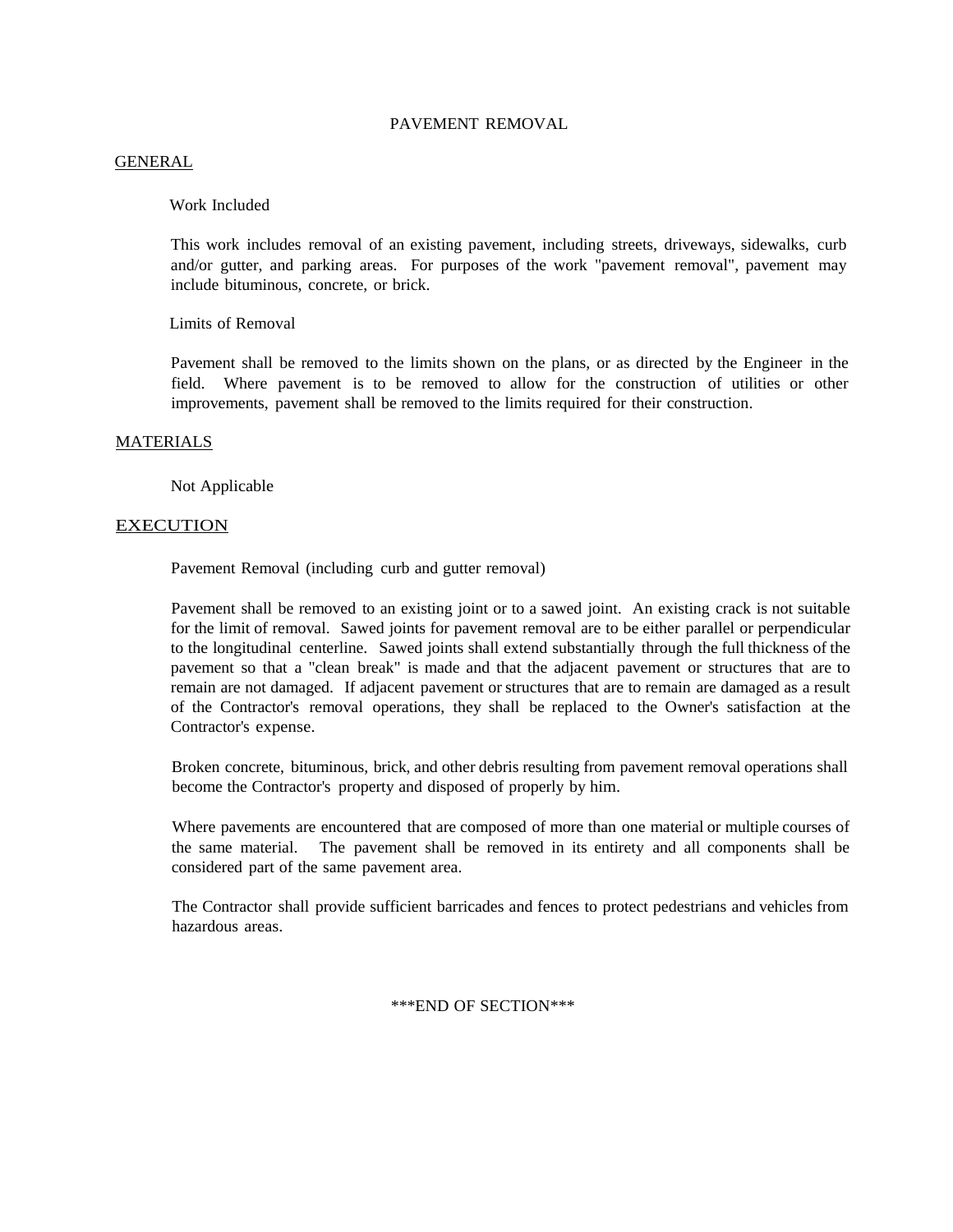### EXCAVATING, FILLING AND GRADING

### GENERAL

#### Work Included

The work of excavating, filling, and grading includes, but is not necessarily limited to:

- A. Excavating for footings and foundations;
- B. Filling and backfilling to attain indicated grades;
- C. Trenching and trench backfilling;
- D. Rough and finish grading of the site;
- E. Furnishing and installing granular cushion under concrete slabs on grade.

## Related Work

Soil Erosion and Sedimentation Control Pavement Removal

#### References

- A. Density Control Handbook, Michigan Department of Transportation (copies available for review at the office of the Engineer; copies are available for purchase from the Michigan Department of Transportation, Lansing, MI).
- B. 2012 Michigan Department of Transportation Standard Specifications for Construction.

#### Quality Assurance/Quality Control

- A. Soil Density Testing
	- 1. Maximum Density of Granular Soils (loss by washing< 15%) and Aggregate The maximum density will be determined by the One Point Michigan Cone Test, as described in the Michigan Department of Transportation Density Control Handbook.
	- 2. Maximum Density of Cohesive Soils (loss by washing> 15%)

The maximum density will be determined by the One Point T-99 Test, as described in the Michigan Department of Transportation Density Control Handbook.

3. Density of in-Place Soils or Aggregate

The in-place density of soils or aggregate will be determined by the Density In-Place (Nuclear) Test, as described in the Michigan Department of Transportation Density Control Handbook.

#### Job Conditions

A. Dust Control

The Contractor shall use all means necessary to control dust on and near the work and on and near all off-site borrow areas if such dust is caused by the Contractor's operations during performance of the work or if it results from the condition in which the Contractor leaves the site. All surfaces shall be thoroughly moistened as required to prevent dust from being a nuisance to the public, neighbors, and concurrent performance of other work on the site.

B. Protection

The Contractor shall use all means necessary to protect all materials before, during, and after installation and to protect all objects designated to remain.

In the event of damage, the Contractor shall immediately make all repairs and replacements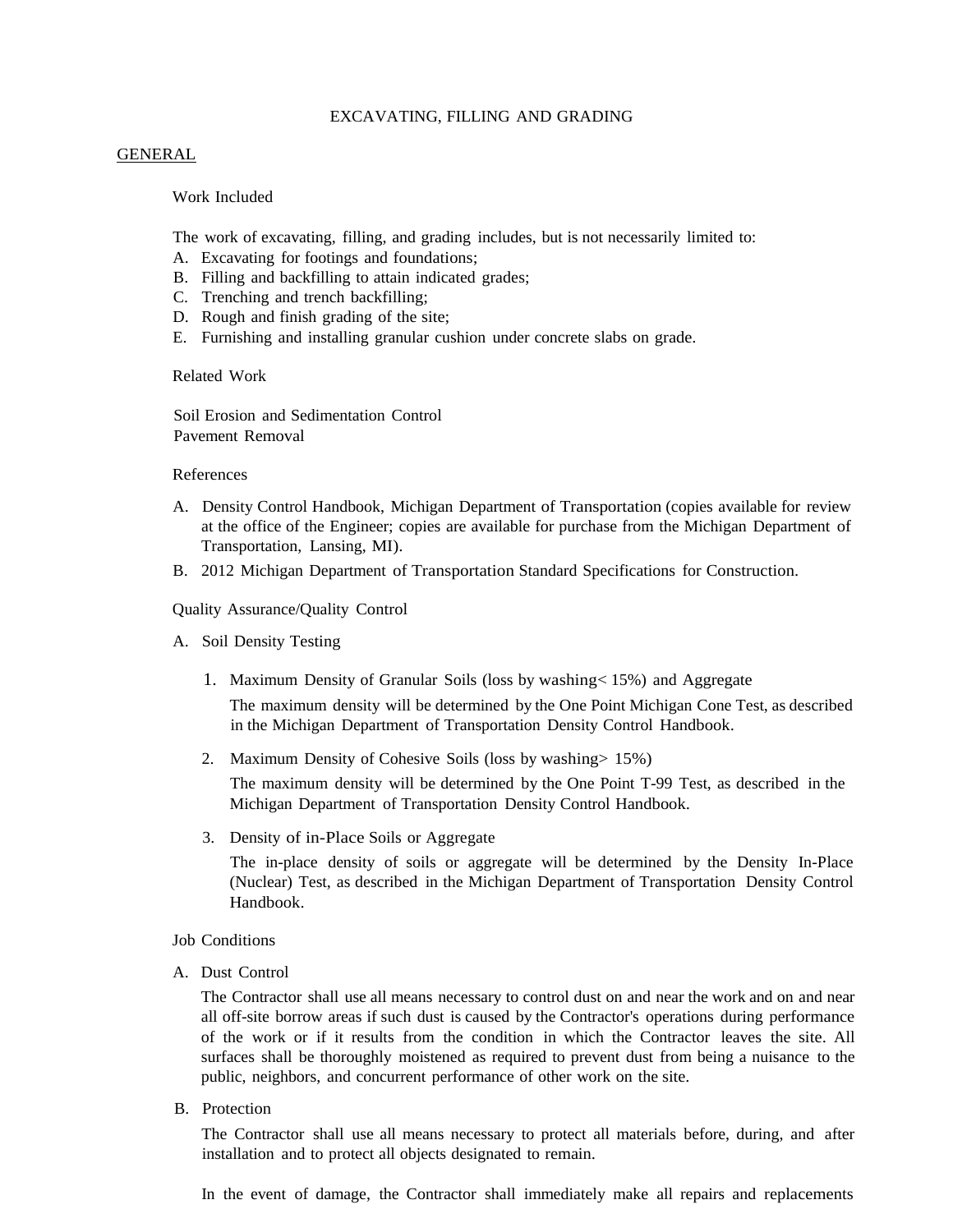necessary to the approval of the Engineer and at no additional cost to the Owner.

C. Safety

The Contractor is responsible for conducting operations in a safe and orderly manner and in conformance with Michigan P.A. 154.

D. Permits

Unless otherwise provided, the Contractor is responsible to obtain and comply with permits required under Parts 31 and 91 of Michigan PA 451 of 1994 (Natural Resources and Environmental Protection Act) and any local ordinances.

## PRODUCTS

Fill Material-General

All fill material shall be subject to the approval of the Engineer.

For approval of fill material, notify the Engineer at least four working days in advance of intention to import material, designate the proposed borrow area, and permit the Engineer to sample as necessary from the borrow area for the purpose of making acceptance tests to prove the quality of the material.

### Fill Material

Fill material, unless specified otherwise, shall be soil or soil-rock mixture which is free from organic matter and other deleterious substance. It shall contain no rocks or lumps over six inches in greatest dimension and not more than fifteen percent of the rocks or lumps shall be larger than 2 1/2 inches in greatest dimension.

Fill material obtained from offsite sources shall meet the requirements of the preceding paragraph and additionally shall be predominantly granular with a maximum particle size of two inches and a plasticity index of twelve or less.

Fill material placed within two feet horizontally of the base of building foundations and/or slabs shall have a plasticity index of 15 or less.

### Sand

Sand shall meet the requirements of Granular Material Class III, as specified in the 2012 Michigan Department of Transportation Standard Specifications for construction.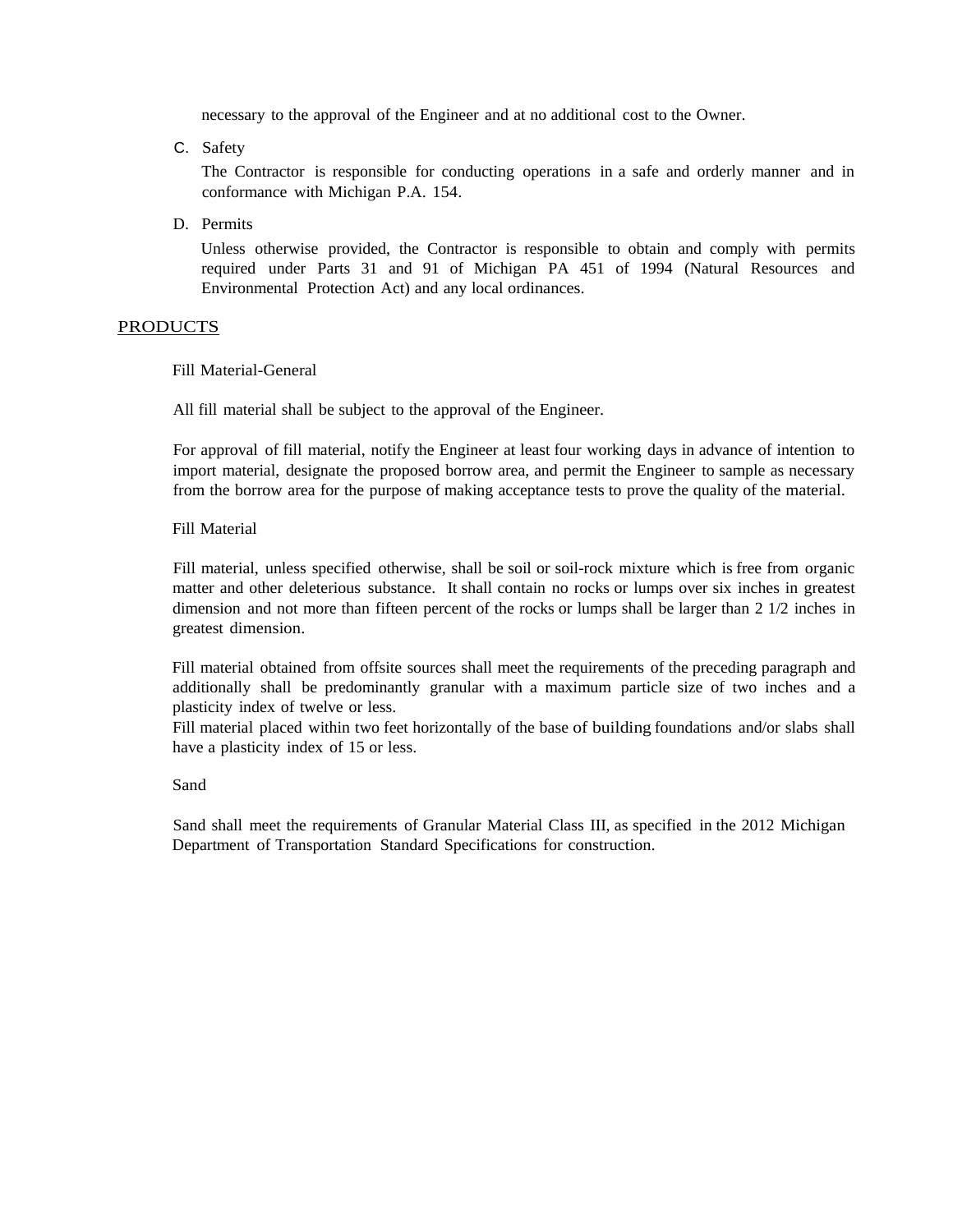#### Granular Cushion

Granular cushion under slabs shall be clean mineral aggregate with particle size grading within the following limits:

|  | 1. Passing the one inch mesh:     |  | 100\%            |  |
|--|-----------------------------------|--|------------------|--|
|  | 2. Passing the number four sieve: |  | Not more than 5% |  |
|  |                                   |  |                  |  |

3. Passing the number 200 sieve: Not more than 1%

Trench and Structural Backfill

Fill material, unless specified otherwise, shall be soil or soil-rock mixture which is free from organic matter and other deleterious substance. It shall contain no rocks or lumps over six inches in greatest dimension and not more than fifteen percent of the rocks or lumps shall be larger than 2 1/2 inches in greatest dimension.

Fill material obtained from offsite sources shall meet the requirements of the preceding paragraphs and additionally shall be predominantly granular with a maximum particle size of two inches and a plasticity index of twelve or less.

Fill material placed within two feet horizontally of the base of building foundations and/or slabs shall have a plasticity index of 15 or less.

Sand for Backfill

Sand shall meet the requirements of Granular Material Class III, as specified in the 2012 Michigan Department of Transportation Standard Specifications for Construction.

Stone for Pipe Bedding

Stone shall meet the requirements of Series 6A aggregate, as specified in the 2012 Michigan Department of Transportation Standard Specifications for Construction.

Flowable Fill

Flowable fill shall be a mixture of Portland cement, fly ash, sand and water in the following proportions.

| Portland Cement | Type I or IA                      | $50$ lb/cyd                                                     |
|-----------------|-----------------------------------|-----------------------------------------------------------------|
| Fly Ash         | ASTM C618, Class Cor F 500 lb/cyd |                                                                 |
| Sand            | MDOT 2NS                          | $2850$ lb/cvd                                                   |
| Water           |                                   | Approx. 376 lb/cyd (sufficient to produce desired flow ability) |

Flowable fill shall be produced and delivered at a minimum temperature of 50°F. Mixtures shall be transported to the point of placement in a revolving drum mixer or agitator.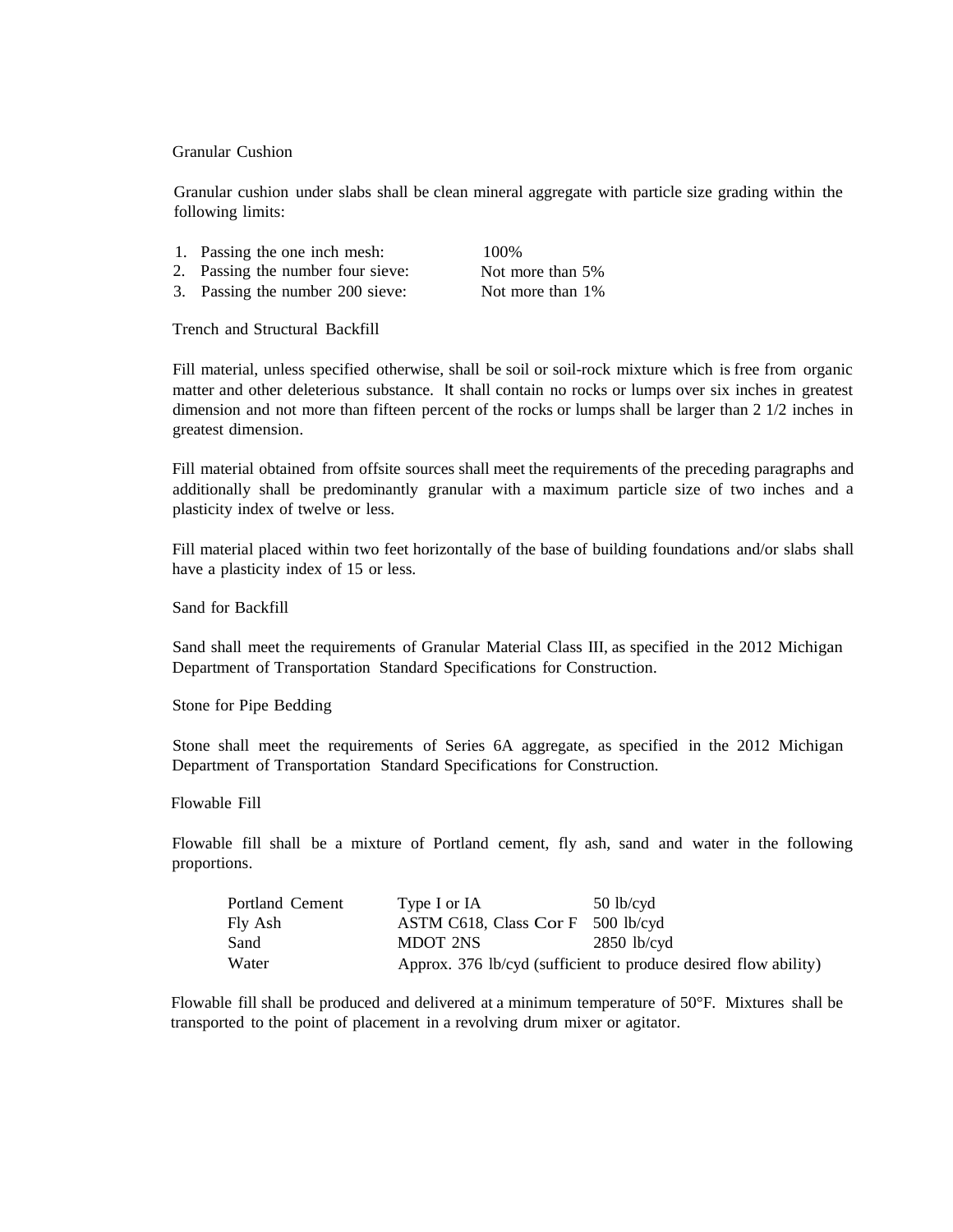#### Other Materials

All other materials not specifically described but required for a complete and proper installation, shall be as selected by the Contractor subject to the approval of the Engineer.

### **EXECUTION**

#### General

Prior to all work of this section, the Contractor shall become thoroughly familiar with the site, the site conditions, and all portions of the work falling within this Section. The Contractor shall not allow or cause any of the work performed or installed to be covered up or enclosed by work of this Section prior to all required inspections, tests, and approvals. Should any of the work be so enclosed or covered up before it has been approved, the Contractor shall uncover all such work at no additional cost to the Owner. After the work has been completely tested, inspected, and approved, the Contractor shall make all repairs and replacements necessary to restore the work to the condition in which it was found at the time of uncovering, all at no additional cost to the Owner.

The Contractor shall excavate ahead of the proposed utility installation to expose any existing buried utilities. If existing utility grades conflict with the proposed utility grade, the proposed utility grade may be adjusted by the Engineer if necessary to miss the existing utility grade at no additional expense to the contract.

#### Excavating

Where depressions result from, or have resulted from, the removal of surface or subsurface obstructions, the Contractor shall open the depression and remove all debris and soft material as directed by Owner.

The Contractor shall excavate to the grades shown on the drawings. Where excavation grades are not shown on the drawings, excavation shall be completed as required to accommodate the installation.

All over-excavated areas shall be backfilled and compacted, and at no additional cost to the Owner.

#### Preparation of Subgrade

After the site has been cleared, stripped, and excavated to within six inches of the specified depths for recompaction; the exposed surface shall be scarified to a minimum depth of six inches, thoroughly moisture-conditioned, and compacted to the requirements specified for fill below.

All ruts, hummocks, and other uneven surfaces shall be removed by surface grading prior to placement of fill.

#### Excess Water Control

Fill material shall not be placed, spread or rolled during unfavorable weather conditions. Operations shall not resume until moisture content and fill density are satisfactory to the Engineer. Berms or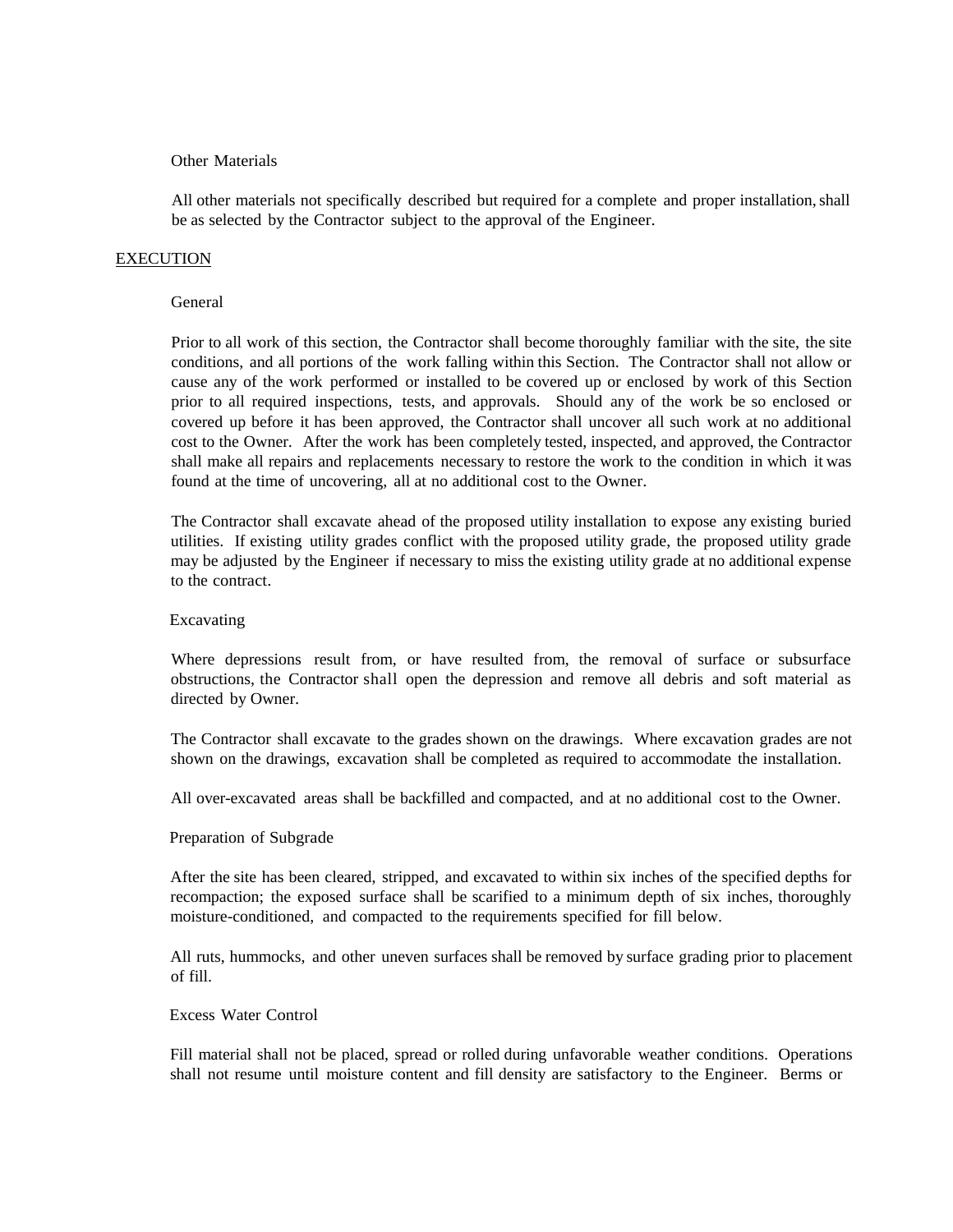channels shall be provided to prevent flooding of subgrade. All water collecting in depressions shall be promptly removed.

Where soil has been softened or eroded by flooding or placement during unfavorable weather, all damaged areas shall be removed and compacted as specified for fill and compaction below.

The Contractor shall provide suitable means and equipment to maintain excavations and other parts of the work free from water.

Dewatering means shall provide dry excavations and the preservation of the final lines and grades of bottoms of excavations.

Fill and Compaction

After subgrade compaction has been approved by the Engineer, the Contractor shall place approved fill material in layers not exceeding ten inches in uncompacted thickness.

The fill material shall be watered or aerated as necessary, and thoroughly mix to obtain a moisture content which will permit proper compaction.

Each soil layer shall be compacted to at least the specified minimum degree. The filling and compaction process shall be repeated until plan grade is attained.

A. Compaction Requirements

Unless otherwise specified on the drawings or in other sections of the specifications, fill and backfill shall be placed in eight inch lifts and each lift shall be compacted to not less than the following percentages of the maximum density.

| <b>BACKFILL/FILL TYPE</b>                                                                 | PERCENTAGE OF<br><b>MAXIMUM</b><br><b>DENSITY REQUIRED</b> |
|-------------------------------------------------------------------------------------------|------------------------------------------------------------|
| Granular backfill/fill within the influence of pavements,<br>structures, or utilities     | 95%                                                        |
| Granular backfill/fill not within the influence of pavements,<br>structures, or utilities | 90%                                                        |
| Cohesive backfill/fill not within the influence of pavements,<br>structures, or utilities | 90%                                                        |

For the purpose of the preceding table; within the influence of pavements, structures, or utilities is considered as being within the one on one influence of the bearing plane of the item.

Compaction by jetting will not be permitted unless specifically authorized by the Engineer.

## Grading

Except as otherwise directed by the Engineer, the Contractor shall perform all rough and finish grading required to attain the elevations shown on the drawings.

Tolerances for grading shall be as follows: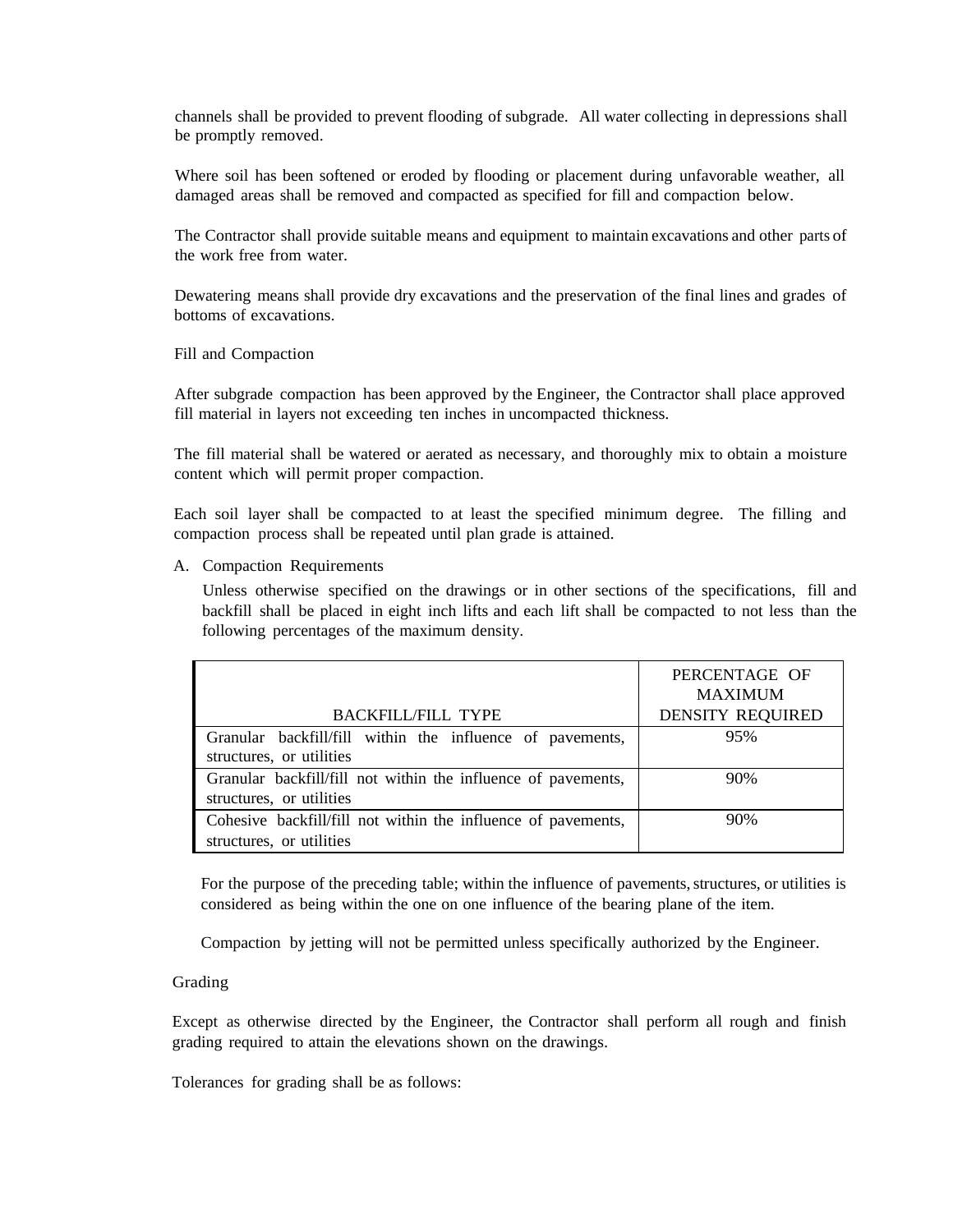Rough grade:

| 1. Building, roads, and parking areas:                            | Plus or minus 0.1 foot  |
|-------------------------------------------------------------------|-------------------------|
| 2. Landscaped areas                                               | Plus or minus 0.25 feet |
|                                                                   |                         |
| Finish grade:                                                     |                         |
| 1. Granular cushion under concrete slabs: Plus or minus 0.05 foot |                         |
| 2. Parking areas:                                                 | Plus or minus 0.03 foot |
| 3. Landscaped areas:                                              | Plus or minus 0.10 foot |

After grading is completed and has been accepted by the Engineer, the Contractor shall permit no further excavating, filling, or grading.

The Contractor shall use all means necessary to prevent erosion of freshly graded areas during construction and until such time as permanent drainage and erosion control measures have been installed.

Excavating for Footings

Surfaces upon which footings will be placed shall be compacted in accordance with the compaction requirements established in this section of these specifications.

The Contractor shall verify that all compaction is complete and approved prior to excavating for footings.

The Contractor shall excavate to the required lines and grades. The bottom of trenches shall be cut level and all loose soil shall be removed. Where soft spots are encountered, unsuitable materials shall be removed and replaced with flowable fill at no additional cost to the Owner.

Placing Granular Cushion

The Contractor shall carefully place the specified granular cushion in areas to receive concrete slabs on grade, uniformly attaining the thickness indicated on the drawings, and providing all required transition planes.

### Trenching

The Contractor shall perform all trenching required for the installation of items where the trenching is not specifically described in other sections of these specifications.

All trenches shall be open construction with sufficient width to provide free working space at both sides of the trench and around the installed item as required for pipe laying, backfilling, and compacting.

Trenching shall be completed as required to provide the elevations shown on the drawings. Where elevations are not shown on the drawings, trench to sufficient depth to give a minimum of 18 inches of fill above the top of the pipe, measured from the adjacent finished grade.

Where trench excavation is inadvertently carried below proper elevations, the over-excavated area shall be backfilled with material approved by the Engineer, and then compacted to provide a firm and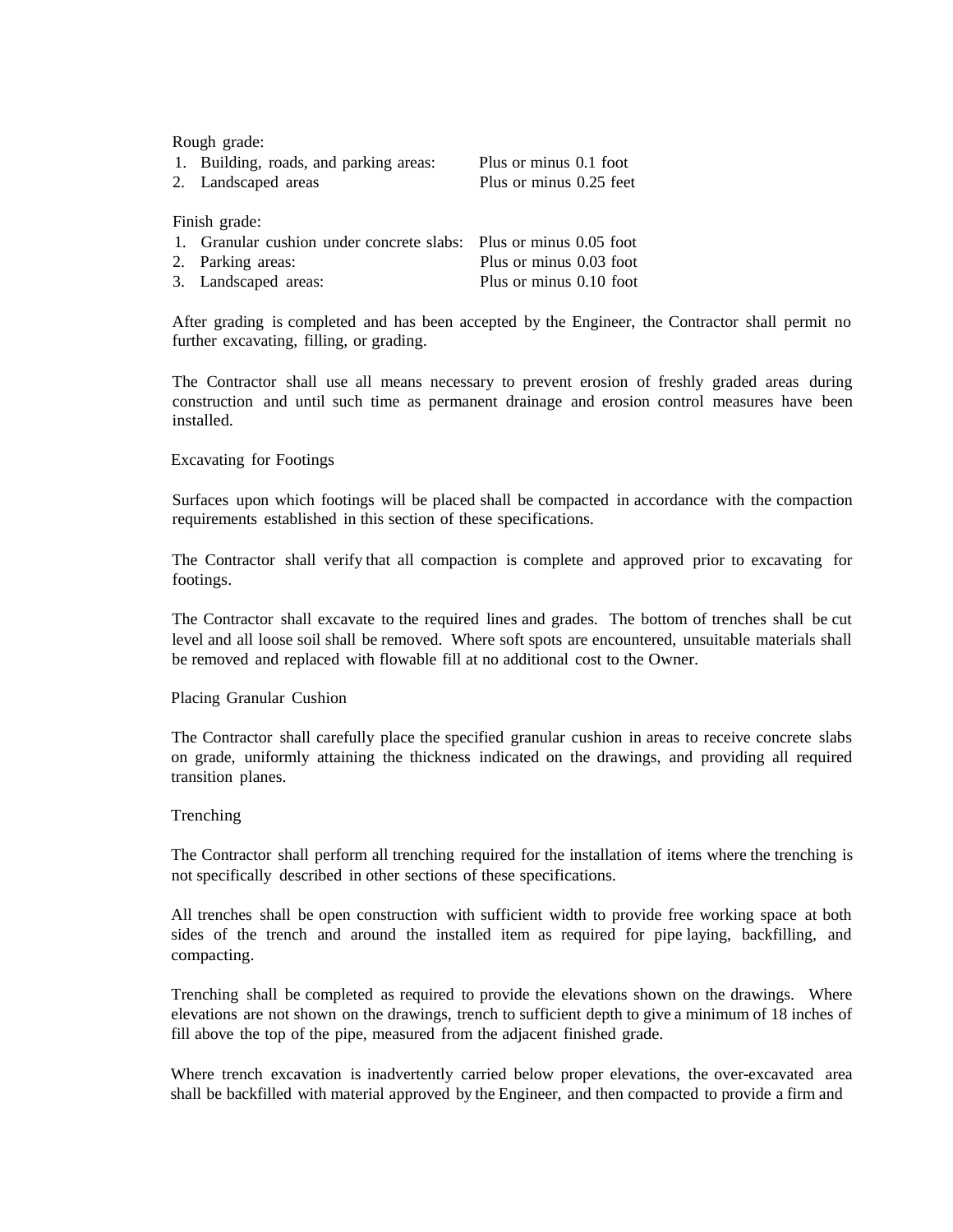unyielding subgrade and/or foundation to the approval of the Engineer and at no additional cost to the Owner.

The Contractor shall properly support all trenches in accordance with all applicable rules and regulations.

The Contractor shall brace, sheet, and support trench walls in such a manner that they will be safe and that the ground alongside the excavation will not slide or settle, and that all existing improvements of every kind, whether on public or private property, will be fully protected from damage.

In the event of damage to such improvements, the Contractor shall immediately make all repairs and replacements necessary to the approval of the Engineer and at no additional cost to the Owner.

Bracing, sheeting, and shoring shall be constructed so as to not place stress on any portion of the completed work until the general construction thereof has proceeded far enough to provide sufficient strength. The Contractor shall exercise care in the drawing and removal of sheeting, shoring, bracing, and timbering to prevent collapse and caving of the excavation faces being supported.

Trenched material shall be stockpiled in a manner to prevent water running into the excavations. Surface drainage shall not be obstructed. A means shall be provided whereby storm and waste-waters are diverted into existing gutters, other surface drains, or temporary drains.

Foundation for Pipes

Trench bottoms shall be graded to provide a smooth, firm, and stable foundation free from rock points throughout the length of the pipe.

A minimum of four inches of sand or stone bedding shall be placed in the bottom of the trench.

In areas where soft, unstable materials are encountered at the surface where the bedding is to be placed, the unstable material shall be removed and replaced with material approved by the Engineer. The area shall be undercut to a sufficient depth to develop a firm foundation for the item being installed. Over excavation and replacement at no additional cost to the Owner.

At each joint in pipe, the bottom of the trench shall be recessed as required to relieve the bell of the pipe of all load and to ensure continuous bearing of the pipe barrel on the firm foundation.

The pipe subgrade shall be shaped to fit the bottom of the trench to the pipe shape.

Bedding for Pipes

The specified bedding shall be placed in the trench, simultaneously on each side of the pipe for the full width of the trench, to a depth of at least 12 inches over the outside diameter of the pipe barrel.

The bedding material shall be compacted after placing along both sides of the pipe.

Firm bedding support on the underside of the pipe and fittings shall be provided for the full length of the pipe.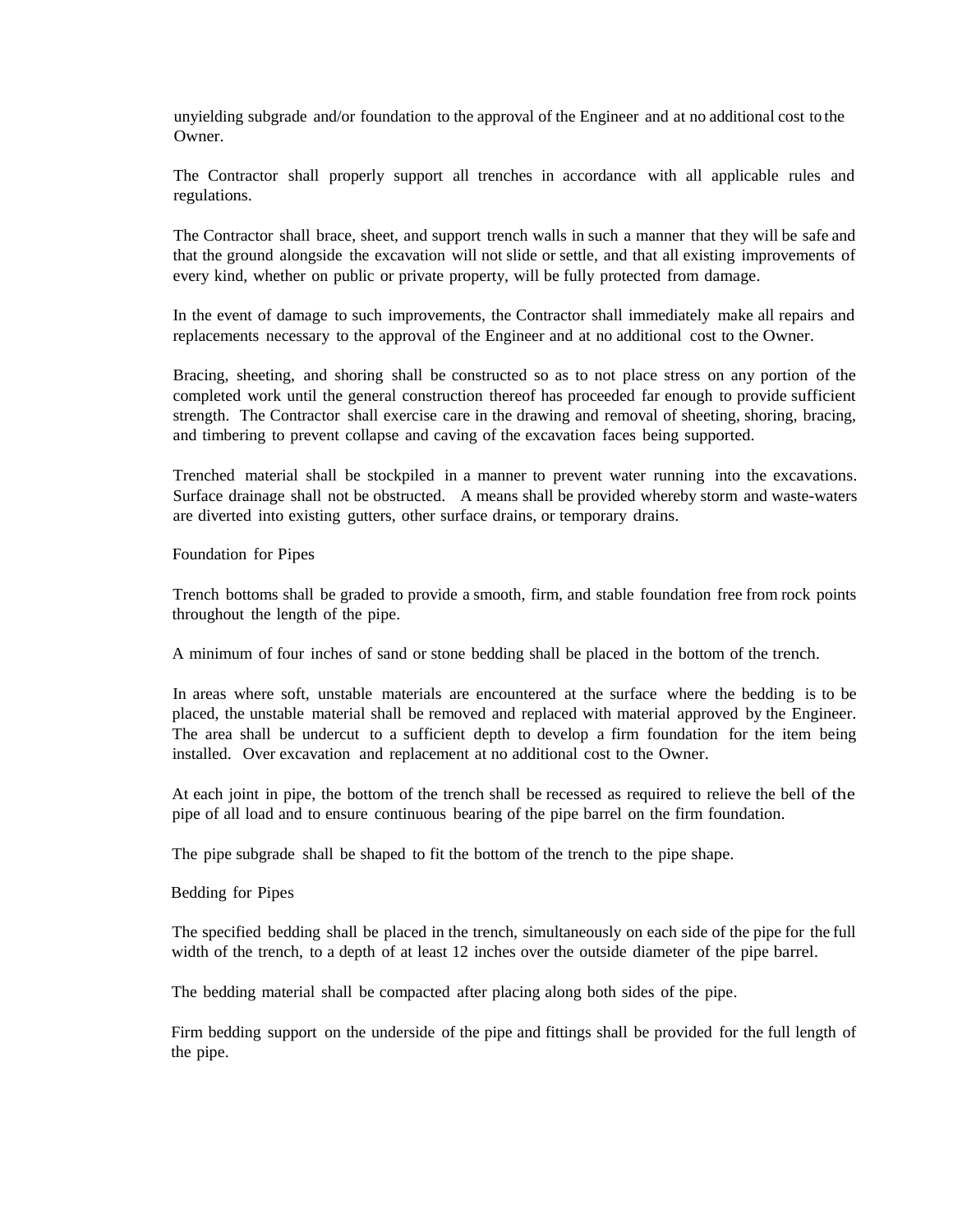Backfill for Pipes

After the pipe has been thoroughly bedded and covered, suitable excavated material shall be placed in uniform lifts of not more than ten inches in compacted thickness, and then compacted as specified in this section. The spreading and compacting procedure shall be repeated until the adjacent grade level is attained. Backfill material shall be sand when in the influence of structures, pavement, or utilities.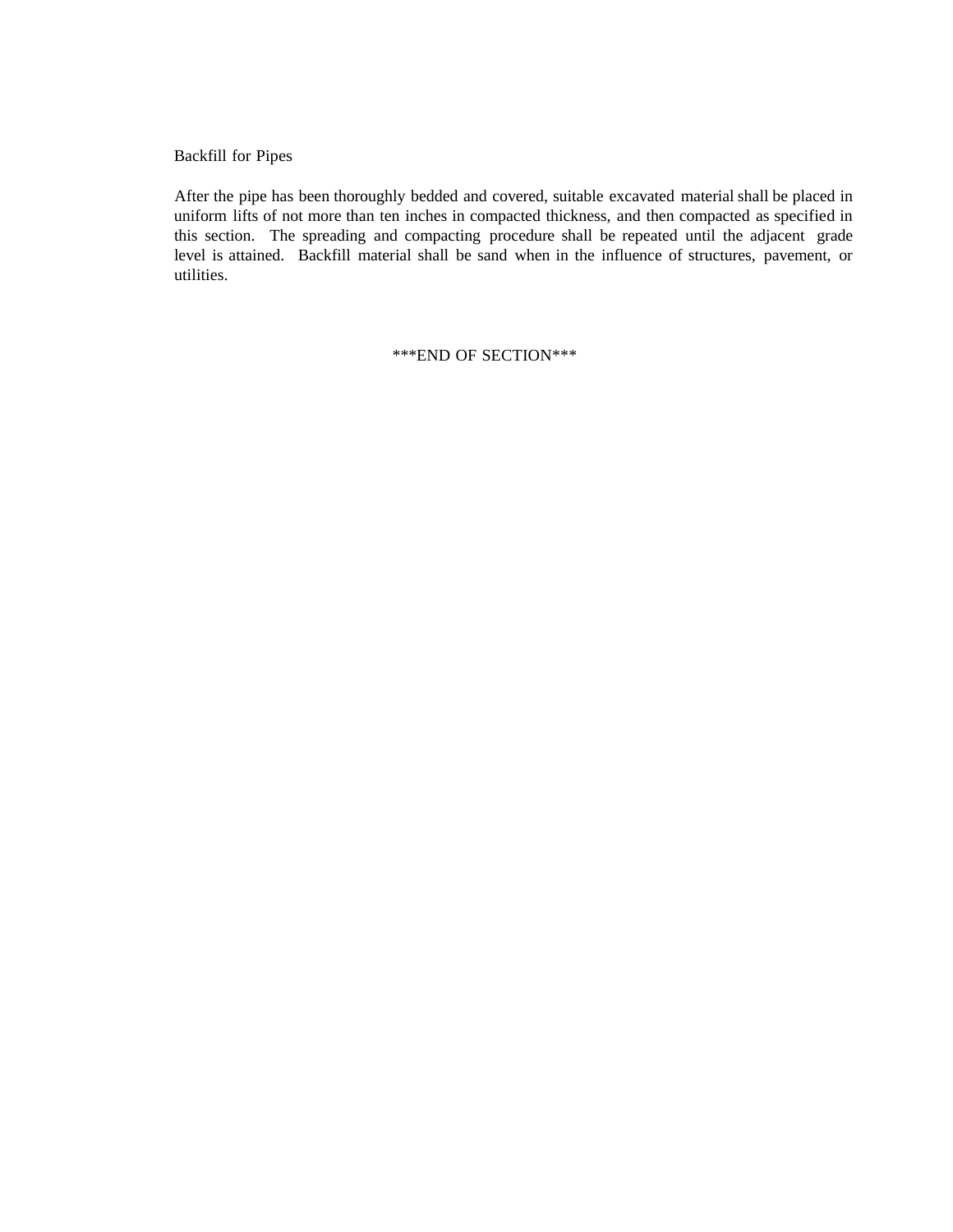#### SOIL EROSION-SEDIMENTATION CONTROL

#### GENERAL

#### Work Included

The Contractor shall provide permanent and/or temporary erosion and sedimentation control as called for on the plans and as required by the County Soil Erosion Agent and permit.

General Soil Erosion-Sedimentation Content Procedures

- 1. Keep disturbed areas small.
- 2. Stabilize and protect disturbed areas as soon as possible.
- 3. Keep storm water runoff velocities low.
- 4. Protect disturbed areas from runoff.
- 5. Retain sediment within the construction area.

#### Permit

The Owner shall apply for and obtain an Act 451 permit from the local Soil Erosion/Sedin1entation Control Enforcing Agent. The Owner shall pay permit fees.

#### Definitions

A. Major rainfall events of 1 inch or more precipitation over a period, delineated by dry periods of at least 24 hours.

#### Scheduling

- 1. Control measuresshall be constructed by the Contractor prior to the time construction starts uphill or upstream from the control measure location.
- 2. The Contractor shall inspect all temporary erosion control measures weekly and within 18 hours of major rainfall events
- 3. Maintenance and replacement of erosion control measures shall be completed by the Contractor when necessary, or directed by the soil erosion control agent or the Engineer.
- 4. Removal and cleanup of temporary control structures shall be provided by the Contractor within one week after the control measure is no longer needed.

Related Work

- A. Turf Establishment
- B. Rip Rap

#### PRODUCTS

#### Materials

A. Geotextiles

Geotextiles for filters shall be non-woven, meeting the requirements of the table below.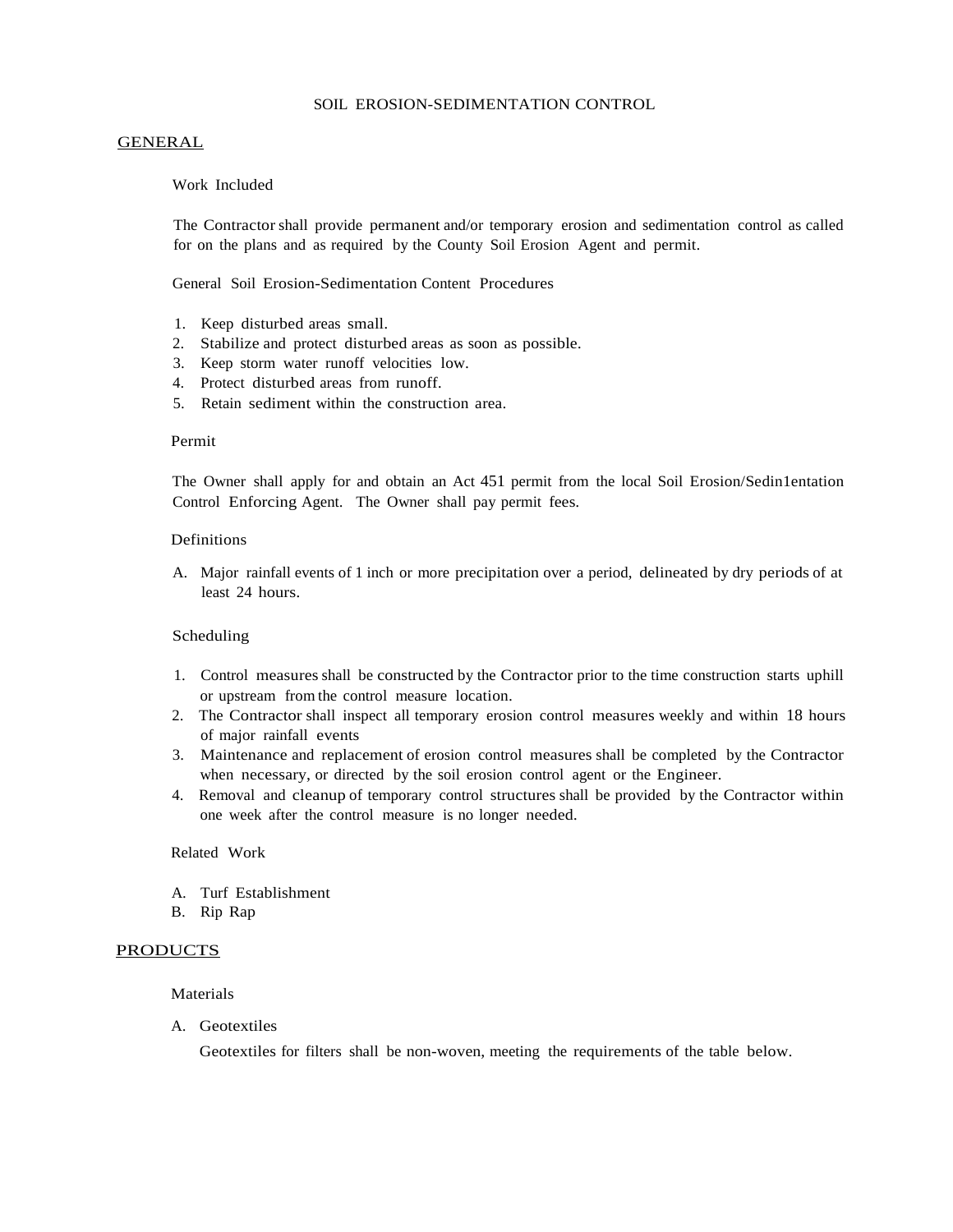Silt fence geotextiles meet the requirements of the following table and shall be designed to collect eroded sediment transported in storm water runoff. The fabric shall have at least 70% minimum retained strength after 500 hours of U.V. exposure when tested according to ASTM D4355.

|                                                                                                                                        | Property/Test Method |                    |                   |                |              |                  |  |
|----------------------------------------------------------------------------------------------------------------------------------------|----------------------|--------------------|-------------------|----------------|--------------|------------------|--|
|                                                                                                                                        | Grab Tensile         | Trapezoid Tear     | Puncture          | Mullen burst   |              | Apparent Opening |  |
|                                                                                                                                        | Strength (min)       | Strength (min)     | Strength (min)    | strength (min) | Permittivity | Size (max) ASTM  |  |
| Geotextile                                                                                                                             | <b>ASTMD 4632</b>    | <b>ASTM D 4533</b> | <b>ASTMD 4833</b> | ASTMD 3786     | ASTM D4491   | D $4751$ (b)     |  |
| Category                                                                                                                               | lbs.                 | lbs                | lbs               | psi $(a)$      | Per second   | Millimeters      |  |
| <b>Filters</b>                                                                                                                         | 90                   | 45                 | 45                | 140            | 0.5          | 0.21             |  |
| Silt Fence                                                                                                                             | 100(c)               | 45                 |                   |                | 0.1          | 0.60             |  |
| ASTM D 3786-87. The fluid displacement rate for the Mullen burst test equipment must be $170 \pm 5$ ml/minute.<br>Subtract tare<br>(a) |                      |                    |                   |                |              |                  |  |
| strength from the ultimate burst strength as specified by ASTM.                                                                        |                      |                    |                   |                |              |                  |  |
| Filtration opening size (FOS, Canadian General Standards Board, method 148.1 No. 10) is permitted as an alternate test method<br>(b)   |                      |                    |                   |                |              |                  |  |
| to ASTM D 4751 for non-woven geotextiles.                                                                                              |                      |                    |                   |                |              |                  |  |
| Elongation at the specified grab tensile strength not to exceed 40% for silt fence.<br>(c)                                             |                      |                    |                   |                |              |                  |  |

#### B. Stone

Unless otherwise directed, stone shall meet the requirements of Series 6A as specified in 2012 MDOT Standard Specifications for Construction.

#### Mixtures

A. Seed

Seed shall meet the requirements of Turf Establishment.

#### Fabricated Items

A. Silt Fence

Geotextile for silt fences shall meet the requirements of Section 2.01. The geotextile shall be attached to machine pointed No. 2 common grade hardwood posts using at least five staples through wood lath a minimum of3/8 inch thick and 2.0 feet long. Post spacing shall not exceed 6.5 feet. Posts must be of sufficient length and cross-section to support the installed silt fence under full sediment load; however, posts shall have cross-sectional area of at least 2.25 square inches and shall be a minimum of36 inches in length. Silt fence fabric must be a minimum height of2.5 feet. Silt fence shall have at least two permanent markings or affixed labels per assembled roll which positively identifies the fabricator.

B. Mulch Blankets

Mulch blankets shall meet standards of Turf Establishment.

#### **EXECUTION**

#### General Requirements

The Contractor shall perform work on the project in a manner which prevents or reduces erosion and controls sedimentation. The Contractor shall provide controls which keep sedimentation from the project area, within the limits of the project area and out of any lake, river, stream, wetland or storm drain.

The Contractor shall install appropriate controls or measures to control or prevent erosion or sedimentation from the project area, before beginning any earth disturbance operations. Temporary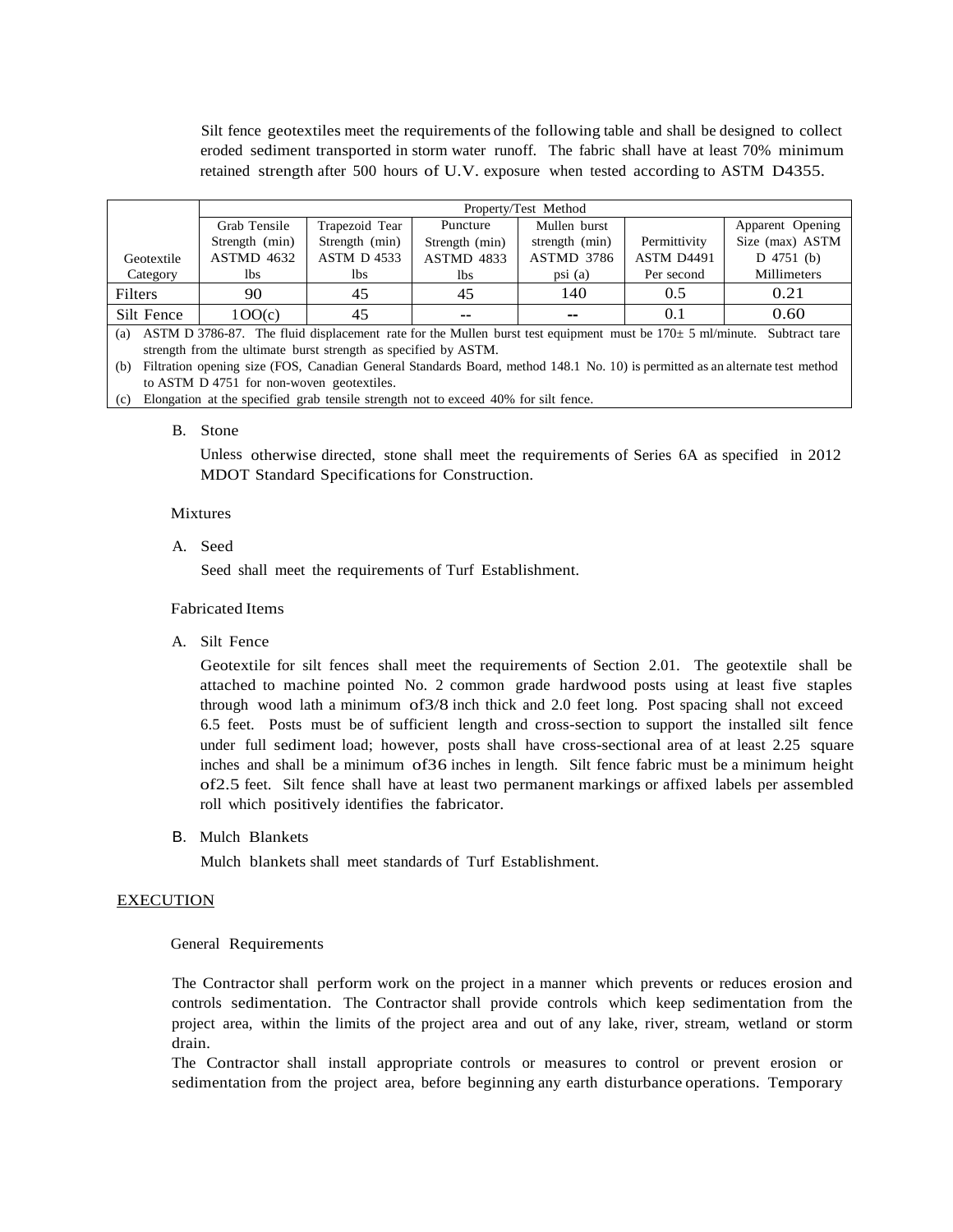erosion and sedimentation control measures shall be maintained by the Contractor, until such times as disturbed areas have become permanently stabilized.

During the life of the project, the Contractor shall provide any additional soil erosion or sedimentation control measures necessary to address specific problems which develop in and adjacent to the project area.

# Time Limitations

Grading operations shall be completed as soon as practical. Permanent soil erosion controls for disturbed areas shall be completed within five calendar days of the completion of grading, except that permanent measures shall be completed within 24 hours when the disturbed area is within 150 feet of a lake, stream, river or wetland area.

Temporary soil erosion measures shall be implemented when it is not practical to complete the permanent measures.

#### Area Limitations

Areas outside the project right-of-way or outside the grading limits shown on the drawings shall not be disturbed, unless otherwise approved by the Engineer.

Construction of Erosion and Sedimentation Controls

The Contractor shall provide all permanent and temporary erosion and sedimentation controls shown on the drawings, required by the permitting agency, or necessary to appropriately control erosion and sedimentation from the project area.

A. Check Dams

Check dams shall be installed and maintained across ditches and watercourses, which might convey surface runoff from disturbed areas within the project area, or where shown on the drawings or required by the engineer or permitting agency.

B. Silt Fence

The Contractor shall furnish, erect, and maintain silt fence around the perimeter of the project area where earth will be disturbed and sediment from the disturbed area could be conveyed.

C. Filters

Fabric or stone filters shall be installed in waterways or in advance of inlets to drainage courses or storm sewers.

D. Sediment Traps and Basins

Sediment traps shall be excavated upstream of check dams and where shown on the drawings or directed by the Engineer or permitting agency. Check dams shall be installed downstream before the traps and basins area excavated.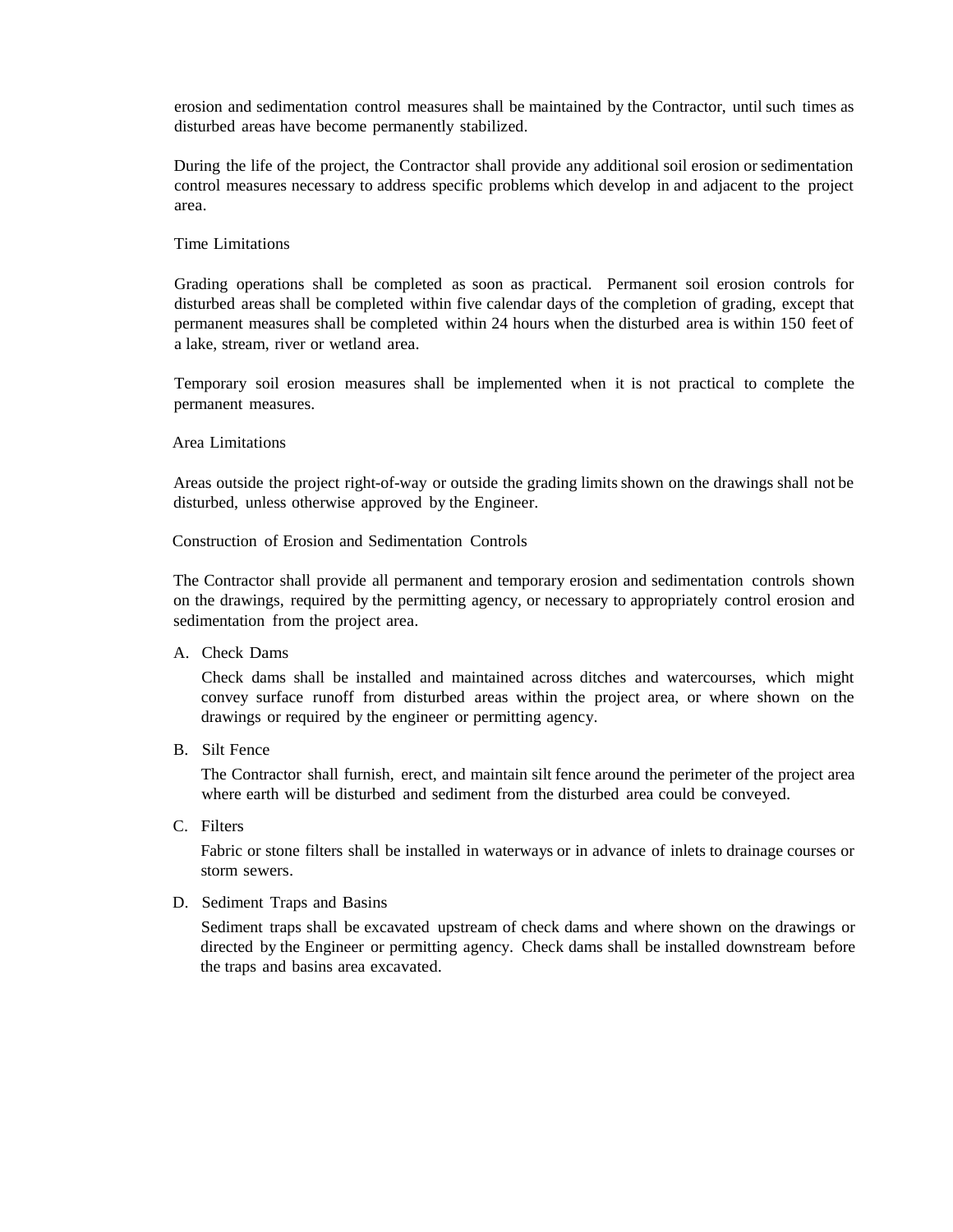# E. Seeding

Earth areas shall be stabilized with turf immediately following the completion of earthwork and grading activities. Where permanent seeding cannot be completed, earth areas shall be stabilized with temporary seeding. Areas which are seeded properly temporarily for stabilization shall be permanently seeded as shown as the work can be appropriately completed.

# F. Mulch Blankets

Areas susceptible to erosion from moving water which are not to be paved shall be seeded and protected with high velocity mulch blankets.

Maintenance and Erosion and Sedimentation Control

The Contractor shall maintain all temporary erosion and sedimentation controls until such time as the permanent measures have been completed and established.

The Contractor shall inspect all erosion and sedimentation controls weekly and within 18 hours of a major rain event.

Damaged controls or measures shall be replaced or repaired. Sediment shall be cleaned from traps, sumps, basins, filters and fences periodically. Sediment shall be removed to prevent the accumulation of sediment from exceeding 1% of the volume of traps, sumps and basins. Sediment or debris along silt fences shall be removed before the accumulation reaches 1/4 the height of the fence.

Sediment and debris removed from soil erosion and sedimentation control devices shall be disposed of properly by the Contractor. Sediment shall not be used for fill or backfill in the project area, except when an area is specifically designated on the plans or by the Engineer.

Drainage filters shall be cleaned when an accumulation of silt might reduce flow and result in flooding.

Any sediment from the construction area which enters storm sewers or drainage ditches shall be removed by the Contractor. Since sediment can be carried great distances within storm sewers, it may be necessary for many segments of downstream storm sewer segments to be televised, jetted and vacuumed. If the Engineer believes that the Contractor has allowed or provided the potential for sediment to enter storm sewers or drainage courses, the Contractor will be responsible for the costs of inspection and removing sediment from downstream drains, whether it can be conclusively proven that the sediment was the result of the Contractor's actions (or inaction).

Removal of Erosion and Sedimentation Control Devices

Temporary soil erosion and sedimentation control devices shall be removed or obliterated by the Contractor when the permanent measures are in place and established. Any areas damaged by the removal of the temporary devices shall be corrected by the Contractor.

Mulch used for temporary erosion control may either be removed or worked into the soil before the permanent topsoil and seeding is completed.

# \*\*\*END OF SECTION\*\*\*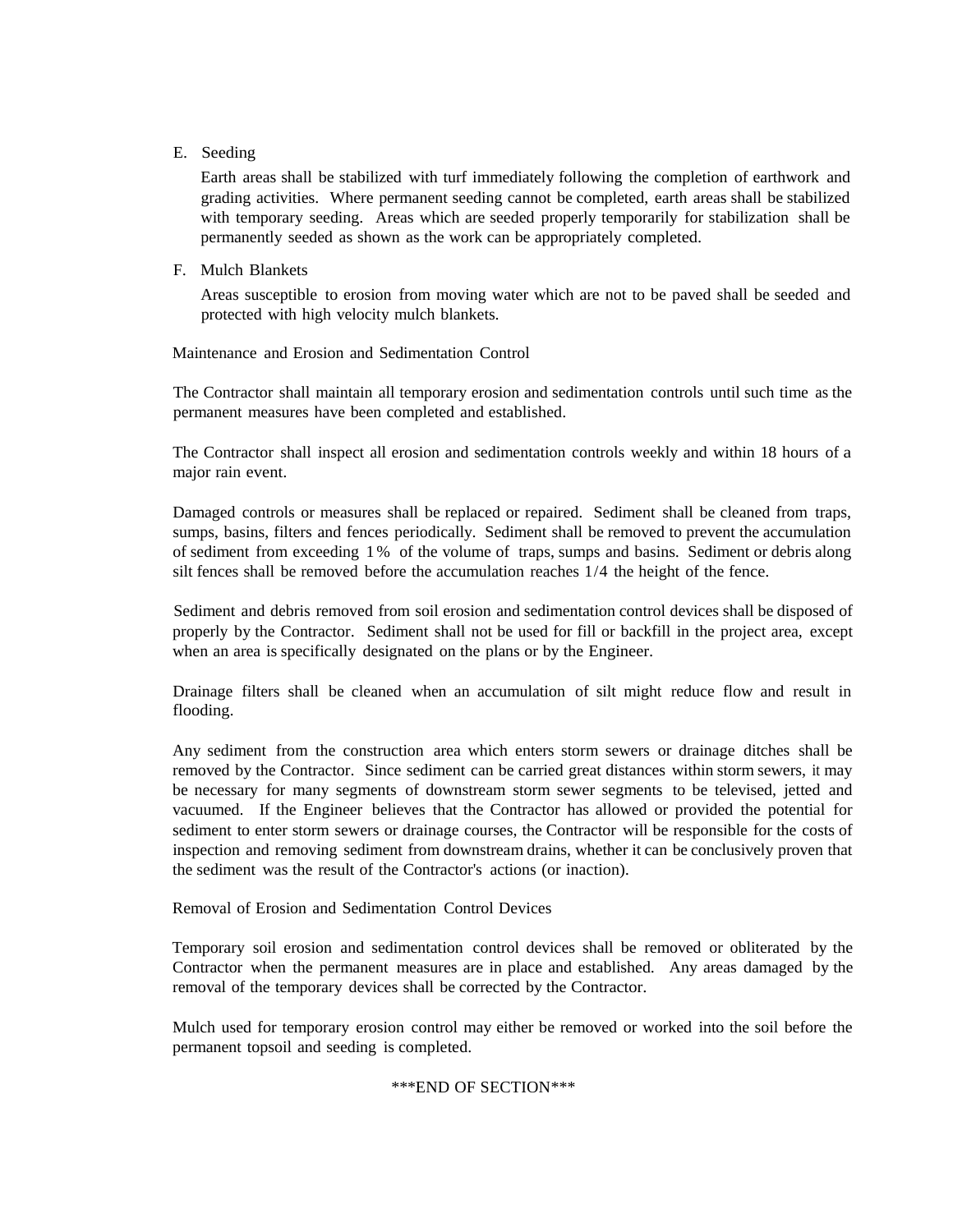#### GRANULAR SUBBASE

#### GENERAL

# Work Included

This specification describes the requirements for constructing granular subbase under a proposed aggregate surface.

References

- A. 2012 Michigan Department of Transportation Standard Specifications for Construction.
- B. Density Control Handbook, Michigan Department of Transportation.

#### Related Work

- A. Excavating, Filling, and Grading
- Quality Assurance/Quality Control
- A. Soil and Aggregate Density Testing
	- 1. Maximum Density of Granular Soils (loss by washing< 15%)

The maximum density will be determined by the One Point Michigan Cone Test, as described in the Michigan Department of Transportation Density Control Handbook.

- 2. Maximum Density of Cohesive Soils (loss by washing> 15%) The maximum density will be determined by the One Point T-99 Test, as described in the Michigan Department of Transportation Density Control Handbook.
- 3. Density of ln-Place Soils The in-place density of soils will be determined by the Density In-Place (Nuclear) Test, as described in the Michigan Department of Transportation Density Control Handbook.

### PRODUCTS

**Materials** 

A. Granular subbase shall meet the requirements of Class II Sand, as described in the 2012 Michigan Department of Transportation Standard Specifications for Construction, unless otherwise noted on the plans, proposal, or specifications.

#### **EXECUTION**

#### Subgrade Preparation

Granular subbase shall not be placed until the subgrade is properly prepared. The subgrade shall be graded to the required elevations and shape for placement of the specified granularsubbase thickness.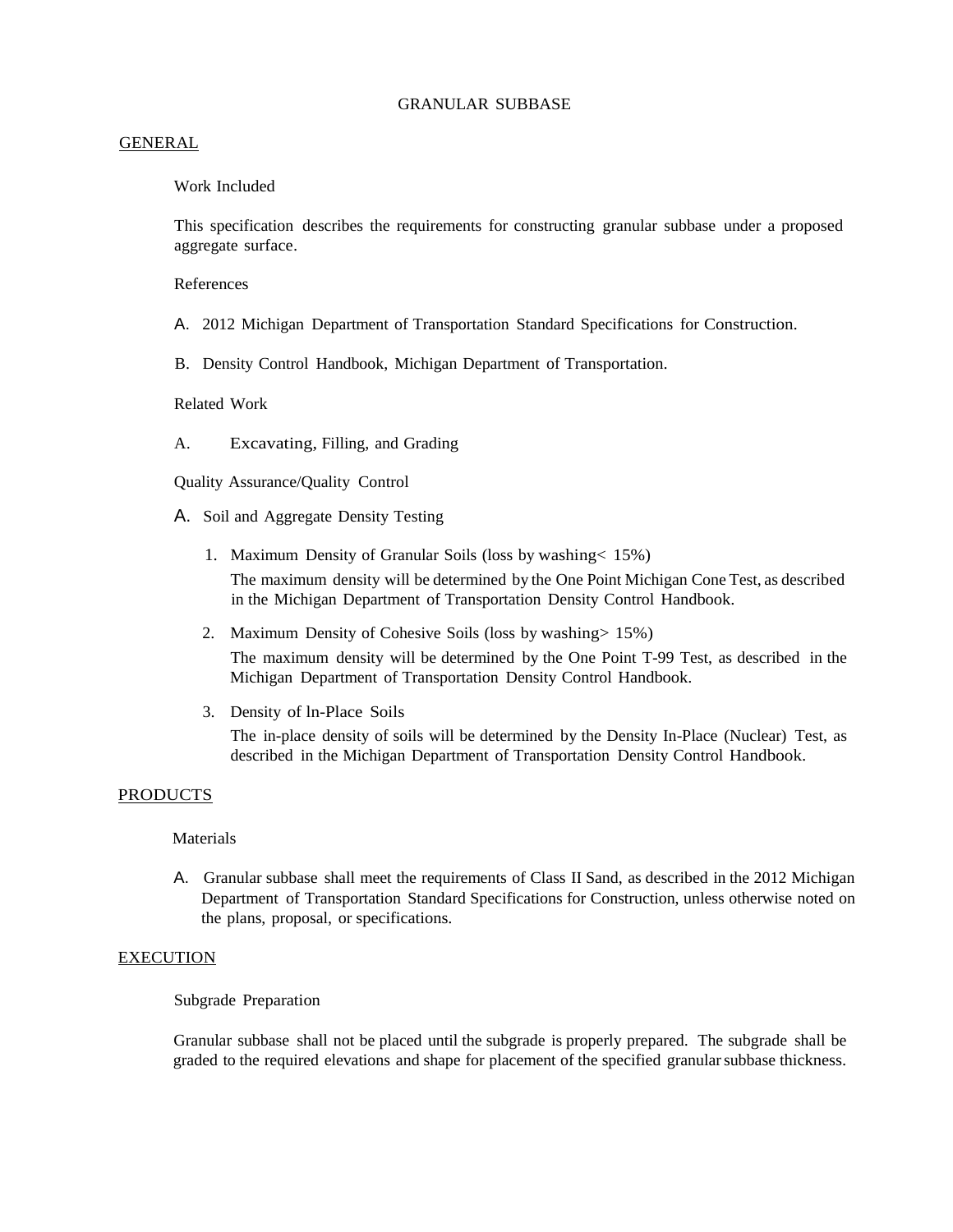The subgrade shall be compacted to at least 95 percent of its maximum unit weight. Soft or yielding spots shall be excavated and replaced with sound material.

### Placement

Granular subbase shall be placed in a manner that provides a uniform cross section of the specified thickness and the required surface grades. The edges of the area of granular subbase shall be straight and uniform.

Material shall not be placed over frozen, soft, unstable or rutted subgrade.

Granular subbase shall be placed in lifts not exceeding twelve (12) inches (loose measure) and compacted to at least 95 percent of its maximum density.

\*\*\*END OF SECTION\*\*\*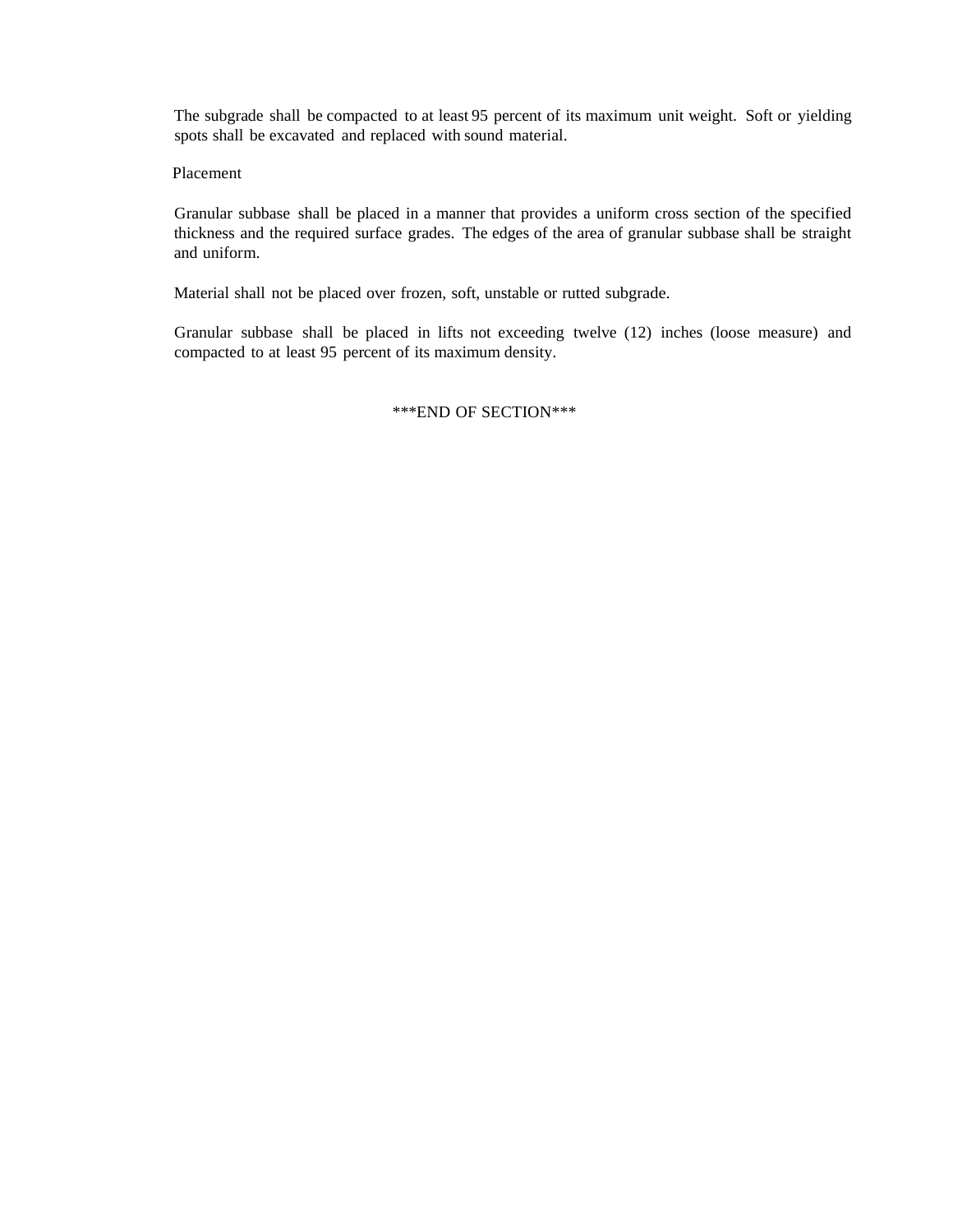# CONCRETE CURB AND GUTTER, SIDEWALKS, AND DRIVEWAYS

### GENERAL

### Work Included

This work includes all preparation, forming, concrete production and placement, finishing, jointing, reinforcing, curing, protection, and restoration for the construction of concrete curb and gutter, sidewalks, and miscellaneous pavement.

#### Related Work

A. Pavement Removal

#### References

- A. 2012 Michigan Department of Transportation Standard Specifications for Construction.
- B. Michigan Department of Transportation Density Control Manual.

#### Submittals

- A. Prior to beginning construction, the Contractor shall submit the name and plant location of the proposed concrete supplier for the project.
- B. Prior to beginning construction, the Contractor shall submit mix designs for the proposed concrete mixtures proposed for use on the project for the Engineer to review.

# Quality Assurance

- A. Subgrade or Aggregate Base
	- 1. Maximum Density of Granular Soils (loss by washing < 15%) and Aggregate The maximum density will be determined by the One Point Michigan Cone Test, as described in the Michigan Department of Transportation Density Control Handbook.
	- 2. Maximum Density of Cohesive Soils (loss by washing > 15%) The maximum density will be determined by the One Point T-99 Test, as described in the Michigan Department of Transportation Density Control Handbook.
	- 3. Density of In-Place Soils or Aggregate The in-place density of soils or aggregate will be determined by the Density In-Place (Nuclear) Test, as described in the Michigan Department of Transp01iation Density Control Handbook.
- B. Concrete Testing
	- 1. The temperature of concrete will be determined in accordance with ASTM C 1064 Temperature of Freshly Mixed Hydraulic-Cement Concrete.
	- 2. Samples of concrete for testing will be obtained in accordance with ASTM C 172 Sampling Freshly Mixed Concrete.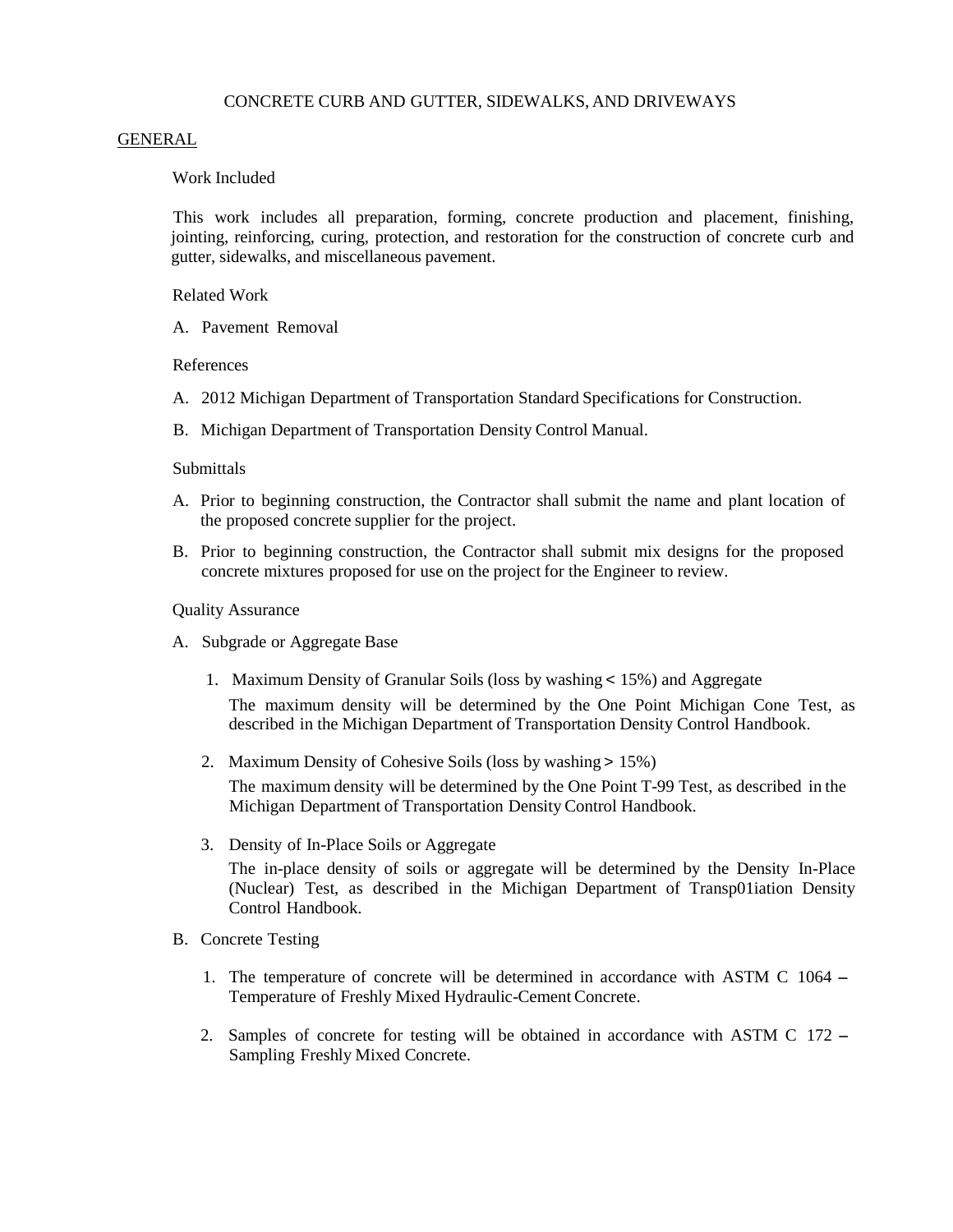- 3. The slump of concrete will be determined in accordance with ASTM C 143- Slump of Hydraulic-Cement Concrete.
- 4. The air content of concrete will be measured in accordance with ASTM C 231 Air Content of Freshly Mixed Concrete by the Pressure Method.
- 5. Concrete cylinders for compressive testing will be made in accordance with ASTM C 31 -Making and Curing Concrete Test Specimens in the Field.
- 6. The compressive strength of concrete will be determined in accordance with ASTM C39 -Standard Test Method for compressive strength of cylindrical specimens.

### PRODUCTS

### Materials

- A. Portland cement shall meet the requirements of ASTM C150.
- B. Coarse aggregate shall meet the requirements of Class 6A aggregate as described in the 2012 Michigan Department of Transportation Standard Specifications for Construction.
- C. Reinforcing steel fabric shall meet the requirements of ASTM A185.
- D. White membrane curing compound shall conform to ASTM C309, Type 2. Curing compound shall be agitated to provide a uniform consistency prior to transfer between containers or before application.
- E. Fiber joint filler shall meet the requirements of ASTM D1751.
- F. Sand for base shall meet the requirements of Granular Material Class III, as described in the 2012 Michigan Department of Transportation Standard Specifications for Construction.

### Mixtures

Concrete shall be transit mixed concrete in accordancewith ASTM C94.

Air content shall be 5-8%, slump shall not exceed 3 inches, and compressive strength shall be at least 3500 psi after 28 days. Concrete shall contain at least six sacks of cement per cubic yard of concrete. Modifications and the use of admixtures may be approved by the Engineer.

### **Submittals**

- A. Prior to beginning construction, the Contractor shall submit the name and plant location of the proposed concrete supplier for the project.
- B. Prior to beginning construction, the Contractor shall submit mix designs for the proposed concrete mixtures proposed for use on the project for the Engineer to review.

#### Cross-Sections

### A. Sidewalk

Unless indicated otherwise on the plans, sidewalk shall have a minimum thickness of 4 inches. Sidewalk through driveways shall have a minimum thickness of 6 inches, and be reinforced with #10 by 6" by 6" welded wire fabric.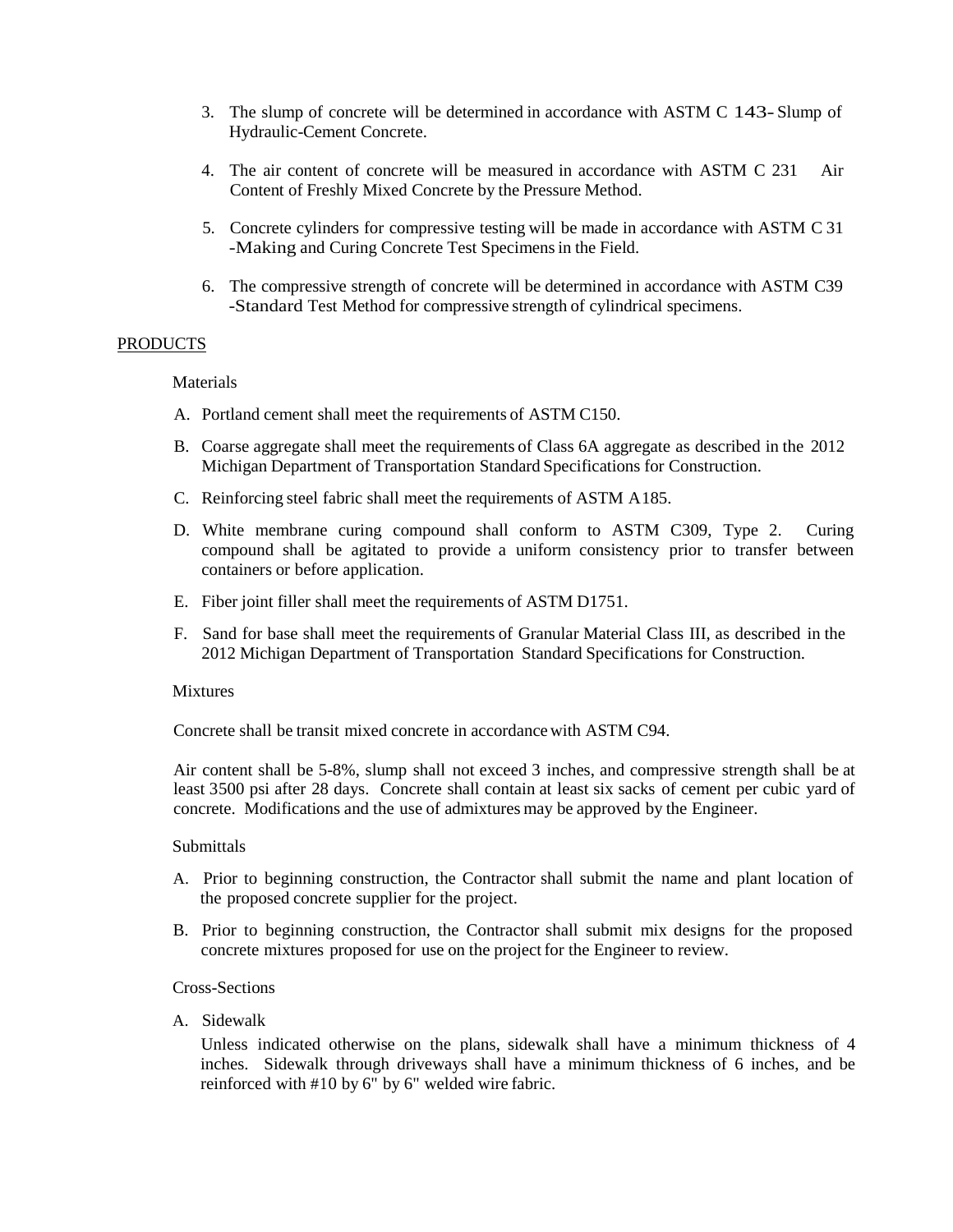# B. Driveways

Unless indicated otherwise on the plans, residential driveways shall have a mm1mum thickness of 6 inches, and be reinforced with  $#10$  by 6" by 6" welded wire fabric. Commercial driveways shall have a minimum thickness of 8 inches, and be reinforced with #10 by 6" by 6" welded wire fabric.

### **EXECUTION**

Coordination of Traffic

Hazardous areas shall be barricaded to protect pedestrian and vehicular traffic.

Work shall be scheduled so that access is maintained to driveways and entrances through the project area to the extent possible. Where a driveway or entrance must be closed for a period, the property owner or occupant shall be notified in advance of the closing.

Removal of Existing Sidewalk, Curb and Gutter, and Pavement

Where an existing sidewalk, curb and gutter, and/or sidewalk are to be removed and replaced, the existing structure shall be removed in accordance to specifications.

### Preparation

The base shall be excavated, filled, and shaped as required to construct pavement of the required thickness at the proposed grades and alignment. The base shall be compacted to at least 95% of its maximum unit weight. Soft and yielding soils shall be excavated and replaced with suitable soils.

Where forms are used, the forms shall extend the full depth of the concrete. Forms shall be of sufficient strength and staked to prevent springing or yielding after placement of concrete. Flexible forms capable of making a smooth arc shall be used for curved sections. Face forms for the exposed face of curb are not required.

Where steel reinforcement is used, it shall be spliced and held in place in a manner approved by the Engineer. Splices shall be overlapped by ten inches.

Minimum Grades

- A. Driveways shall be constructed with a maximum slope of 8%.
- B. Sidewalks shall be constructed with a maximum transverse slope of two inch per foot. Transverse slopes shall be at least <sup>1</sup> /4 inch per foot, unless longitudinal drainage is provided. The longitudinal slope of sidewalk and ramps shall not exceed one inch per foot.
- C. Gutter grades shall not be constructed flatter than 0.40%, or less than the grades shown on the plans, whichever is less.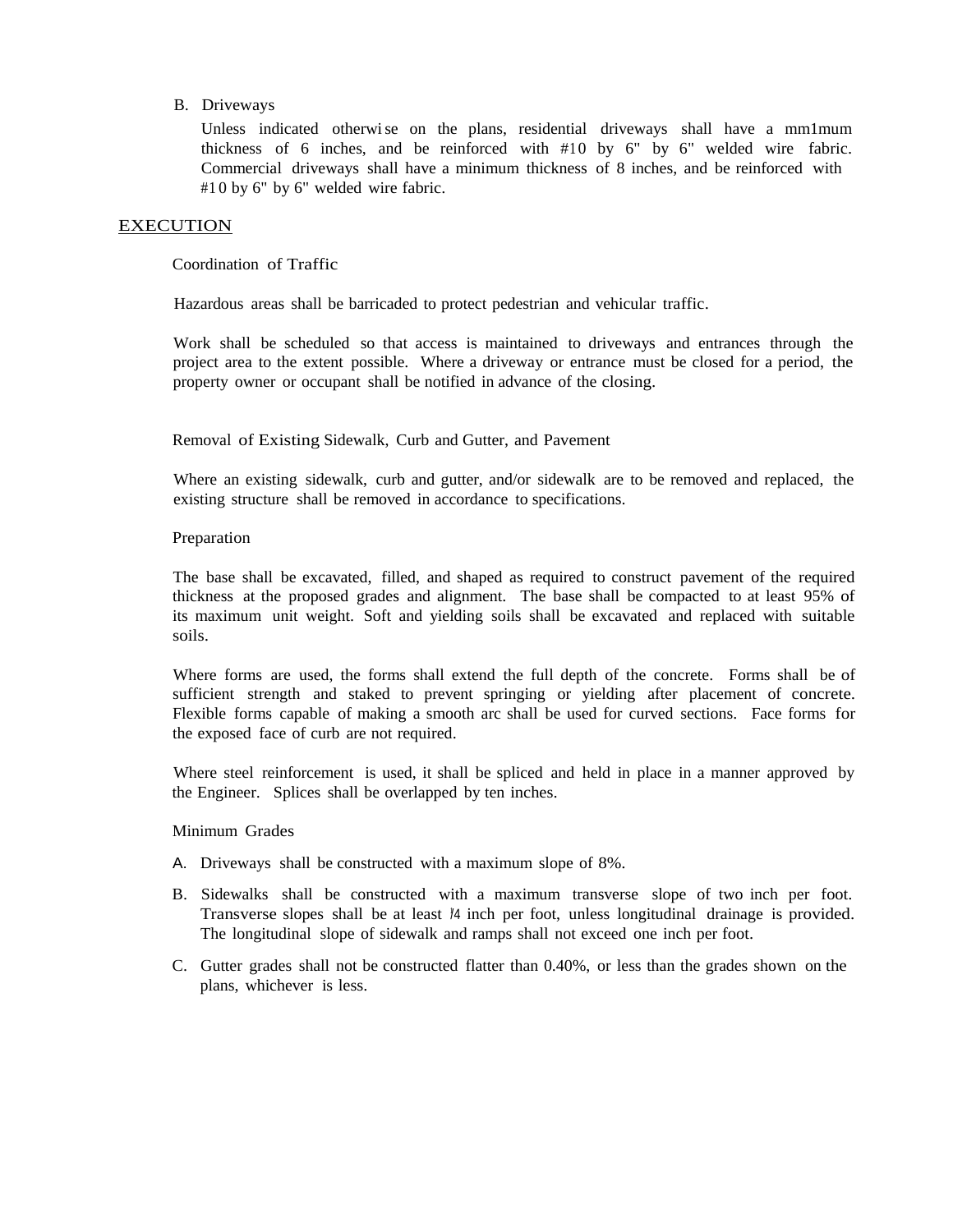# Placement of Concrete

Concrete shall not be placed until the forms have been inspected by owner.

The base shall be moistened just prior to placement of the concrete.

Concrete shall have a temperature between 45 and 90 degrees F, at the time of placement. Concrete

shall be deposited to the proper depth and spaded or vibrated to ensure proper consolidation. Concrete shall be placed and finished in a continuous operation.

Any material required to fill low spots shall be obtained from the mixture used in the work. Exposed surfaces of the concrete slab shall be finished smooth and even by means of a moistened wood float. Sidewalk and pavement slabs shall be lightly brushed perpendicular to the normal direction of traffic. Water shall not be added to the concrete surface as an aid to finishing. The top edges of the slab and all transverse joints shall be rounded with a finishing tool having a radius of 114 inch. Surfaces shall not vary more than 3/8 inch from the alignment and typical cross section.

Joints shall be constructed perpendicular to surfaces and shall not vary more than 1/4 inch from their designated position. Transverse plane-of-weakness joints in curbs and pavement shall be placed at intervals not exceeding ten feet. Transverse plane-of-weakness joints in sidewalk shall be placed at spacing equal to the width of the sidewalk, except as follows:

- A. Where the sidewalk abuts an existing sidewalk, joints shall coincide.
- B. Joint spacing shall not exceed six feet.
- C. In irregularly shaped areas, joints shall be perpendicular as much as possible.
- D. Individual slab size shall be between 16 square feet and 36 square feet, as much as possible.

Where the pavement or sidewalk is irregularly shaped, joints shall be perpendicular as much as possible.

Expansion joints shall be constructed using 1/2 inch fiber joint filler as follows:

- a. At intervals not exceeding fifty feet.
- b. At fixed objects such as curbs, sidewalks, pavements, stairs, manholes and drain inlets, signs, poles, and buildings.
- c. At intersections and changes in direction.

Expansion joint filler shall extend the full depth of the concrete, with the top of the filler material just below the finished concrete surface.

Exposed concrete surfaces shall be cured using white membrane curing compound applied uniformly at a rate of 200 square yard per gallon. Curing compound shall be applied regardless of temperature or humidity conditions.